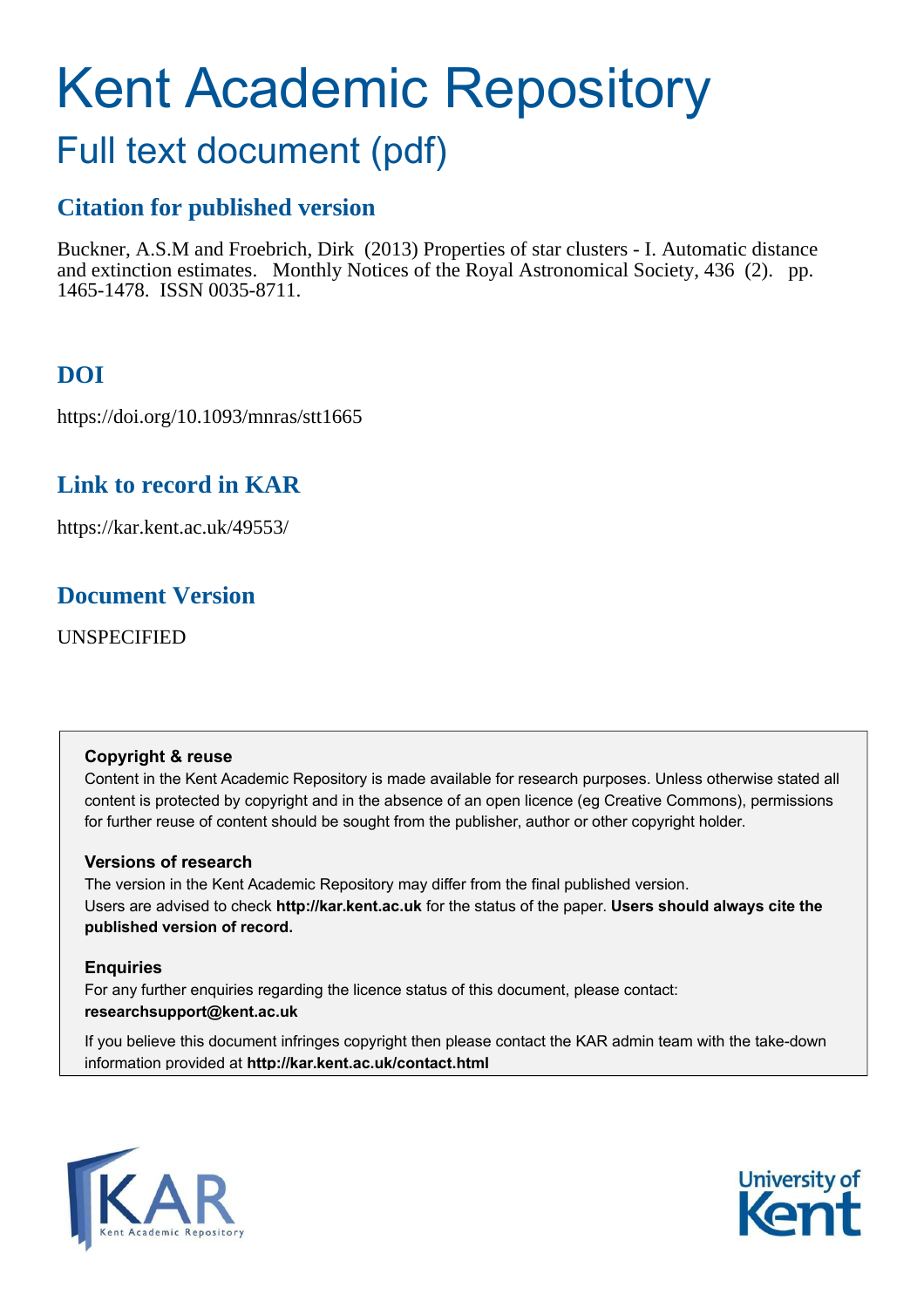# Properties of Star Clusters - I: Automatic Distance and Extinction Estimates

Anne S.M. Buckner<sup>1\*</sup>, Dirk Froebrich<sup>1</sup>†

<sup>1</sup> Centre for Astrophysics and Planetary Science, University of Kent, Canterbury, CT2 7NH, United Kingdom

Accepted. Received.

#### ABSTRACT

Determining star cluster distances is essential to analyse their properties and distribution in the Galaxy. In particular it is desirable to have a reliable, purely photometric distance estimation method for large samples of newly discovered cluster candidates e.g. from 2MASS, UKIDSS-GPS and VISTA-VVV. Here, we establish an automatic method to estimate distances and reddening from NIR photometry alone, without the use of isochrone fitting. We employ a decontamination procedure of JHK photometry to determine the density of stars foreground to clusters and a galactic model to estimate distances. We then calibrate the method using clusters with known properties. This allows us to establish distance estimates with better than  $40\%$  accuracy.

We apply our method to determine the extinction and distance values to 378 known open clusters and 397 cluster candidates from the list of Froebrich, Scholz and Raftery (2007). We find that the sample is biased towards clusters of a distance of approximately 3 kpc, with typical distances between 2 and 6 kpc. Using the cluster distances and extinction values, we investigate how the average extinction per kiloparsec distance changes as a function of Galactic longitude. We find a systematic dependence that can be approximated by  $A_H(l)$   $\text{[mag/kpc]} = 0.10 + 0.001 \times |l - 180^\circ|$  of regions more than  $60^\circ$  from the Galactic Centre.

Key words: open clusters and associations: general; galaxies: star clusters: general; stars: distances; stars: fundamental parameters; stars: statistics; ISM: dust, extinction

#### 1 INTRODUCTION

Star clusters are the building blocks of the Galaxy and act as tracers of stellar and Galactic evolution. With the large fraction of stars in the Milky Way formed in star clusters (e.g. Lada & Lada (2003)), it is important to determine fundamental properties of clusters such as age, reddening and mass. Determination of distance is essential to analyse these properties and the distribution of clusters throughout the Galaxy.

When a large sample of clusters is available, objects of interest such as massive clusters and old clusters near the Galactic Centre (GC, see e.g. Bonatto & Bica (2007a)), become available to study. Large cluster candidate samples, such as the list based on data from the 2 Micron All Sky Survey (2MASS) by Froebrich et al. (2007) (FSR hereafter) and others (e.g. Borissova et al.  $(2011)$ , Chené et al.  $(2012)$ ) have become readily available in recent years. Further samples are forthcoming from large scale Near Infrared (NIR) surveys such as the UK Infrared Deep Sky Survey (UKIDSS) Galactic Plane Survey (GPS, Lucas et al. (2008)) and the VISTA-VVV survey (Minniti et al. 2010). Here we aim to establish an automatic method to estimate distances and reddening for such large cluster candidate samples from NIR photometry alone without the use of, or to be used as starting point for, isochrone fitting.

In a forthcoming paper (Paper II) we will extend our work and determine the ages of all clusters. We will also improve the accuracy of the distances and extinction estimates from this paper by means of isochrone fitting. That will provide us with the ability to characterise and analyse the general properties of the entire FSR sample and to investigate the distribution of ages, reddening and distances as well as their spatial distribution, observational biases and evolutionary trends. It will also allow us to extract the best massive cluster candidates amongst the FSR sample.

This paper is structured as follows. In Section 2 we discuss our selections of 2MASS/WISE data and describe in detail our foreground star counting technique as a distance

<sup>⋆</sup> E-mail: asmb2@kent.ac.uk

<sup>†</sup> E-mail: df@star.kent.ac.uk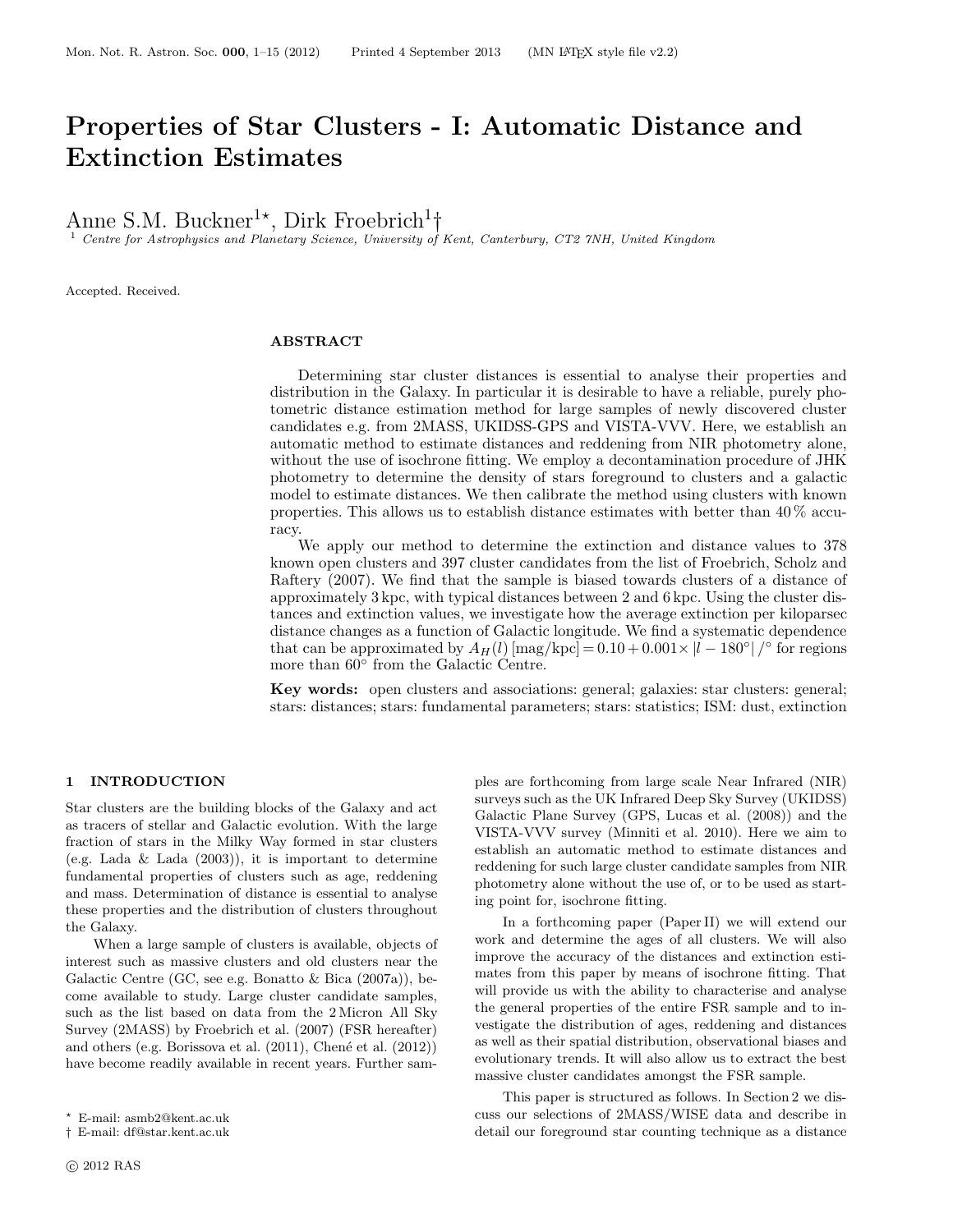estimator. We then introduce and detail our distance calibration and optimisation method in Section 2.5. In Section 3 we discuss the results of our calibration and optimisation method applied to the FSR list of cluster candidates and the extinction  $A_H$  per kpc measurement as a function of Galactic longitude.

#### 2 ANALYSIS METHODS

In the following section we will detail our homogeneous and automated approach to estimate and calibrate distances and extinction values for all FSR clusters, based on photometric archival data. Our suggested method can be applied to any large sample of star clusters and cluster candidates containing a sufficient number of objects with known distances (which will be used as calibrators).

#### 2.1 2MASS/WISE Data and Cluster Radii

Our distance and extinction estimates will rely on identifying the colour of the most likely cluster members. For this purpose we will determine a membership-likelihood or photometric cluster membership probability for every star in each cluster (see Sect. 2.2). As a first step we hence need to specify the area around the cluster which contains most cluster members, as well as an area near the cluster which will be used as control field.

For this purpose we use the coordinates of all FSR clusters as published in Froebrich et al. (2007). Note that this paper only contains the coordinates of the 1021 newly discovered cluster candidates. The positions of the remaining 681 previously known open clusters and 86 globular clusters are not published. For each FSR cluster we extract near infrared JHK photometry from the 2MASS (Skrutskie et al. 2006) point source catalogue. All sources within a circular area of 0.5 ◦ radius around the cluster coordinates are selected, as long as the photometric quality flag (Qflg) was better than "CCC". Typically, between 50 % and 70 % of all stars in the catalogue have a Qflg better than "CCC" (C-sample, hereafter). Furthermore, about 35 % to 45 % of all stars have a Qflg of "AAA" (A-sample, hereafter), i.e. are of the highest photometric quality. Thus, the C-sample contains on average about 1.5 times as many stars as the A-sample.

For each cluster we use the C-sample to fit a radial star density profile of the form:

$$
\rho(r) = \rho_{bg} + \rho_{cen} \left[ 1 + \left(\frac{r}{r_{cor}}\right)^2 \right]^{-1} \tag{1}
$$

Where  $r_{cor}$  is the cluster core radius,  $\rho(r)$  the star density as a function of distance r from the cluster centre,  $\rho_{ba}$ the (assumed constant) background star density and  $\rho_{cen}$ the central star density above the background of the cluster.

We define as cluster area  $(A_{cl})$  everything in a circular area around the cluster centre within  $F$  times the cluster core radius. In our subsequent analysis we will vary the value of F between one and three. The control area  $(A_{con})$  for each

cluster will be a ring around the cluster centre with an inner radius of five times  $r_{cor}$  and an outer radius of  $0.5^{\circ}$ .

Note that the star density profile used has no tidal radius and thus in principle results in an infinite number of cluster stars. However, if we assume that outside five core radii (the control field) there are no member stars, then the region within three core radii contains about 70 % of all cluster members. If all cluster stars are contained within three core radii, then 70 % of the cluster members are found closer than two core radii from the centre.

In additional to the 2MASS Near Infrared photometry, we also utilise mid infrared data from the WISE satellite in order to estimate the colour excess of cluster stars and hence the extinction (see Sect. 2.8). We obtain all sources from the WISE all-sky catalogue (Wright et al. 2010) within three times the cluster core radius. The WISE all-sky catalogue is cross-matched to 2MASS, hence we can easily identify the stars in both, the A- and C-sample, that have a WISE counterpart.

#### 2.2 Photometric Cluster Membership Probabilities

In order to estimate the typical colour of cluster members for our analysis, as well as to identify potential foreground and background stars to determine the distance, we require some measure of membership-likelihood for every star in a cluster. We base our calculation on the well established NIR colourcolour-magnitude (CCM) method outlined in e.g. Bonatto & Bica (2007b) and references therein. Based on earlier simulations, e.g. in Bonatto et al. (2004), Bonatto & Bica (2007b) note that using the J-band magnitude, as well as the J-H and J-K colours from 2MASS photometry, provides the maximum variance among cluster colour-magnitude sequences for open clusters of different ages. Since our sample will most likely contain clusters of all ages, we thus use the same colours for our analysis.

All confirmed clusters and cluster candidates in the FSR list are selected as spatial overdensities. Our photometric cluster membership probabilities are based on 'local' overdensities in the above mentioned CCM space. Thus, we need to establish where these overdensities are in CCM space and if these overdensities are in agreement with the expectation for a real star cluster. Bonatto & Bica (2007b) use a small cuboid in CCM space to determine the overdensities and the related photometric membership probabilities, where the dimension of the J-magnitude side length of the cuboid is larger than the side length of the colours. Instead of a small cuboid, Froebrich et al. (2010) use a small prolate ellipsoid in the specified CCM space, where the dimensions along the J-band magnitude are larger than along the colours. Note that the actual shape used to determine the local overdensity in CCM space (cuboid, ellipsoid, or else) is unimportant for the identification of the most likely cluster members.

Thus, for each cluster we determine the photometric cluster membership probability for every star using the method described below. Following Froebrich et al. (2010) we determine the CCM distance,  $r_{ccm}$ , between the star, i, and every other star  $j \neq i$  in the cluster area using: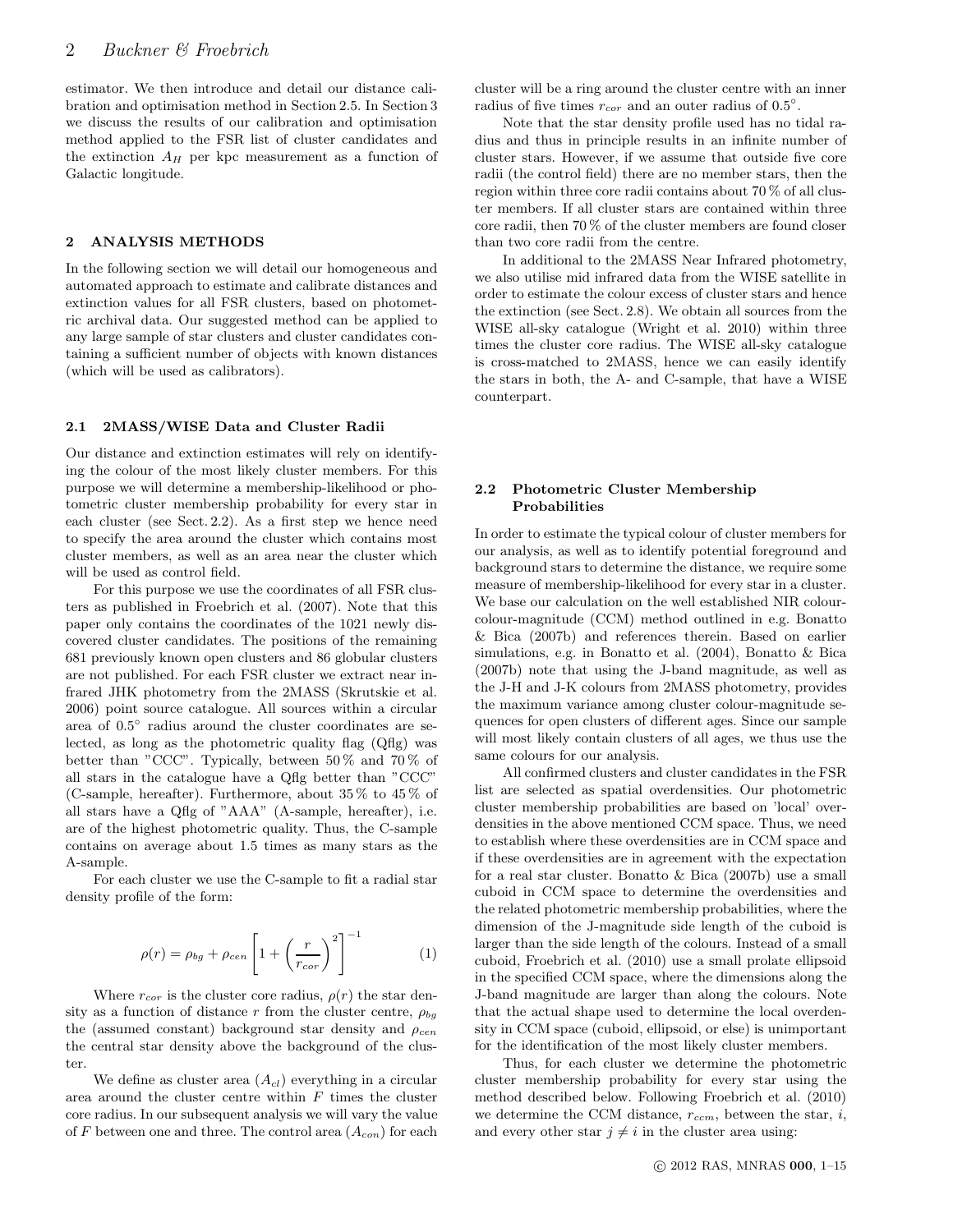$$
r_{ccm} = \sqrt{\frac{1}{2} (J_i - J_j)^2 + (JK_i - JK_j)^2 + (JH_i - JH_j)^2}
$$
\n(2)

Where  $JK = J - K$  and  $JH = J - H$  are the Near Infrared colours from 2MASS for all stars. We denote with  $r_{ccm}^N$  the CCM distance of star i to the  $N^{th}$  nearest neighbour in CCM space. Froebrich et al. (2010) used  $N = 10$  to investigate old star clusters amongst the FSR sample. However, it is not formally established which value for  $N$  gives the best results for our purpose. We hence vary  $N$  from 10 to 30 and investigate the influence of the value on the distance calibration in Sect. 2.6. The value of  $N$  essentially defines, in conjunction with the total number of stars in the cluster area, the resolution at which we can separate potential cluster members from field stars in CCM space. Increasing N will degrade the resolution and thus e.g. widen any potential cluster Main Sequence. Using smaller values for  $N$  will increase the resolution, but will at the same time decrease the signal to noise ratio of the determined photometric cluster membership probabilities. Our range of values for  $N$  is hence a compromise between resolution and signal to noise ratio. Note, that the typical number of stars in the cluster area for our objects is between 100 and 300 for the A-sample. Thus, our resolution in CCM space varies by less than a factor of 1.5 between clusters.

We then determine the CCM distance of all stars in the cluster control field to star  $i$  in the same way as for the cluster area.  $N_{ccm}^{con}$  is then the number of stars closer than  $r_{ccm}^N$  to star *i* in the control field. If both N and  $N_{ccm}^{con}$ are normalised by their respective area on the sky, one can calculate a membership-likelihood index of star *i*,  $P_{cl}^{i}$  as:

$$
P_{cl}^{i} = 1.0 - \frac{N_{ccm}^{con}}{N} \frac{A_{cl}}{A_{con}}.
$$
 (3)

Due to statistical fluctuations in the number of field stars in the control and cluster area, the above equation can in principle lead to negative values. We thus set any negative  $P_{cl}^{i}$  value to zero and note that  $P_{cl}^{i}$  is in principle not a real membership probability. However, all we require is a list of the most likely cluster members, which are reliably identified by this method. Note that after our calibration (see Sect. 2.5.3) the sum of all  $P_{cl}^{i}$  values equals the total excess of stars in the cluster field compared to the control field. Furthermore, the sum all  $1 - P_{cl}^{i}$  values equals the number of field stars. Thus, this membership-likelihood index can be treated as a probability. Hence we will refer to  $P_{cl}^i$  as the photometric cluster membership probability of star i hereafter.

In principle one could combine the above described colour based membership probabilities with spatial information. In other words one could determine a probability  $P_{pos}^i$ based on the distance of the star to the cluster centre as well as the background and cluster star density determined via Eq. 1.

$$
P_{pos}^{i} = \frac{\rho_{cen}}{\rho_{bg}} \left[ 1 + \left(\frac{r}{r_{cor}}\right)^{2} \right]^{-1}
$$
 (4)

Following Froebrich et al. (2010), we refrain from applying this method for several reasons:

i) In dense clusters the probabilities are unreliable due to crowding near the centre.

ii) For clusters projected onto a high background density of stars the  $P_{pos}^i$  values tend to be very low. This makes the cluster not stand out from the background stars in many cases, even if cluster stars have very different colours compared to the field population.

iii) Our sample will contain a number of young clusters which do not appear circular in projection. Thus, the position dependent membership probabilities cannot be determined by Eq. 4.

We hence only use the  $P_{cl}^i$  values to identify the most likely cluster members.

Note that the individual photometric cluster membership probabilities are a function of the 'free' parameters in our approach. Hence,  $P_{cl}^{i}$  will depend on the sample of stars (A- or C-sample) used, the cluster area  $A_{cl}$  (between one and three cluster core radii), and the nearest neighbour  $10 \leq N \leq 30$  chosen in the CCM distance calculation. We will discuss this in detail in Sect. 2.6.

As an example of how our method performs, we show in Fig. 1 several diagrams for the cluster FSR 0233. Different coloured symbols in the graphs indicate the various photometric cluster membership probabilities for the stars determined for the A-sample within two cluster core radii and for  $N = 15$ . The top row shows the Colour-Colour Diagram (CCD, left) and Colour-Magnitude Diagram (CMD, right) of the cluster region. In the CMD one can clearly identify that the high probability cluster members form the top of a Main Sequence and a clump of red giants, suggesting an older cluster. Indeed, this is the known open cluster LK 10, which is about 1 Gyr old and relatively massive (Bonatto  $\&$ Bica 2009). In the bottom panels we show the spatial distribution of the cluster stars. In the left panel we only include stars with a membership probability above 60 %, while in the right panel we only plot the remaining low probability members. One can clearly see that the low probability members, which are the most likely field stars, are distributed homogeneously in the field. In the left panel one can identify an increase in the density of stars, slightly off-centre, that indicates the cluster centre.

#### 2.3 Identification of Foreground Stars

For our distance calculation it is not sufficient to solely identify the most likely cluster members. We further need to establish the most likely foreground stars to the cluster.

We utilise the median colour of the stars with the highest cluster membership probability to separate foreground and background objects. The notion is that stars bluer than the median colour of the cluster members are likely to be foreground and objects redder than this are most likely in the background.

The combination of 2MASS and WISE allows us, in principle, to use a variety of colours for this selection. However, ideally the colour with the smallest spread amongst the spectral types and luminosity classes should be used, since any reddening can then be attributed to interstellar extinction. The ideal choice would be the difference between the 2MASS H-band and the 4.5  $\mu$ m WISE band (H–[4.5]), since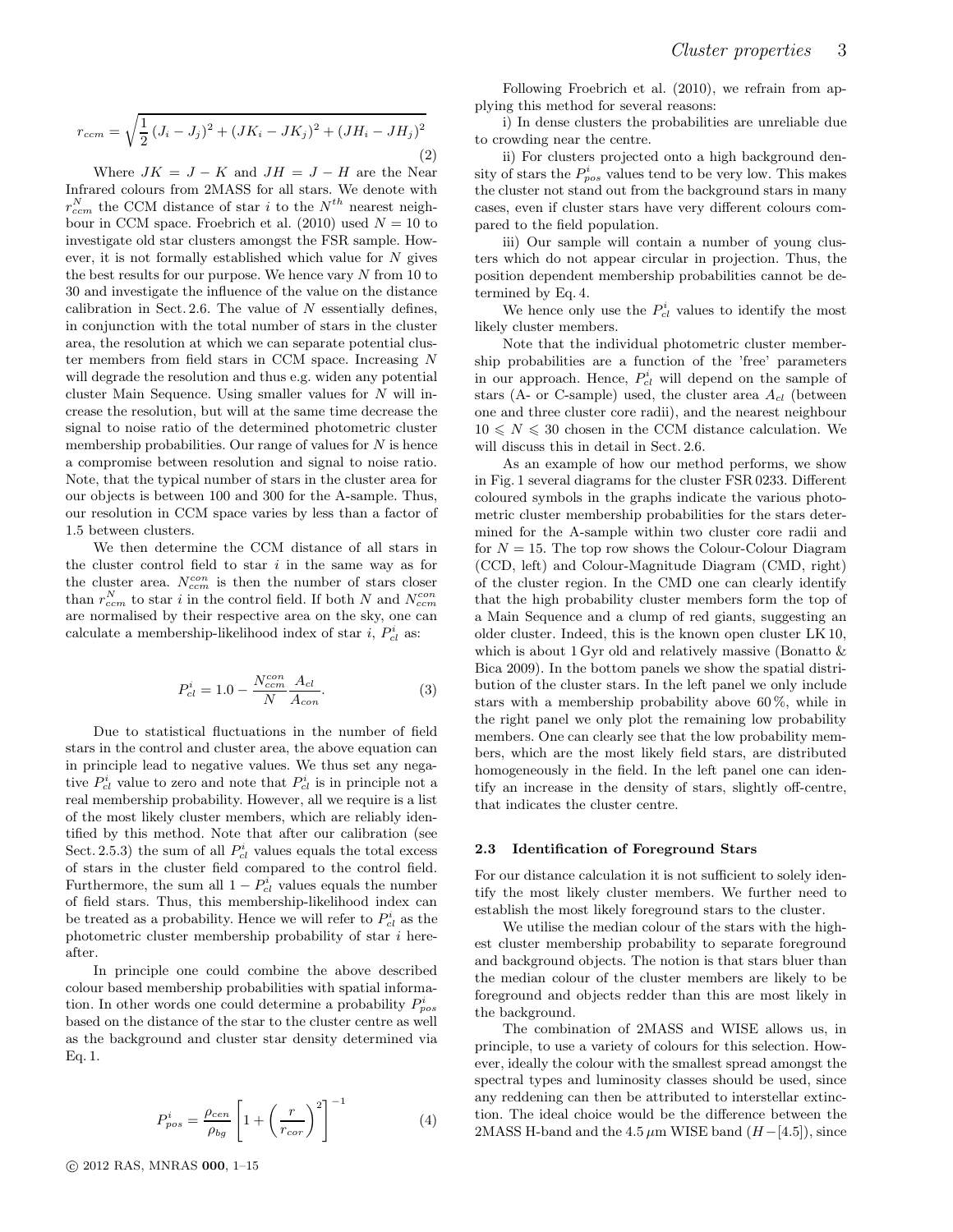

Figure 1. Diagrams of all A-sample stars within two cluster core radii for FSR 0233. The various symbols represent the cluster membership probabilities determined for  $N=15$ :  $P_{cl}^i > 80\%$  red squares;  $60 \leqslant P_{cl}^i < 80\%$  green stars;  $40 \leqslant P_{cl}^i < 60\%$  blue diamonds;  $20 \leqslant P_{cl}^i < 40\%$ purple triangles;  $P_{cl}^{i} < 20\%$  black plus signs. The top row contains the colour-colour (left) and colour-magnitude diagram (right). The vertical solid line in the left panel represents the  $HK_{med}$  value (0.50 mag) determined for the cluster (see text for details). In the bottom row we plot the positions of the stars with a photometric membership probability of more (left) and less (right) than 60 %.

its intrinsic value is almost independent of spectral type and/or luminosity class (Majewski et al. 2011). However, due to the low spatial resolution of WISE, only a fraction of all 2MASS sources in each cluster are actually detected unambiguously in [4.5]. We hence, use  $(H - K)$  for the purpose of foreground star selection, but refer back to  $(H - [4.5])$  in the extinction determination (see Sect. 2.8).

For every cluster we arrange the individual photometric cluster membership probabilities,  $P_{cl}^{i}$ , in descending order. The median  $(H - K)$  of the top 25% – 45% of the highest probability members is calculated in 5 % increments. We then define  $HK_{med}$  as the median of these five  $(H - K)$ values, to represent the most likely  $(H - K)$  colour of the cluster stars. All stars in the cluster area with an  $(H -$ K) value equal to, or greater than,  $HK_{med}$  are considered redder than the cluster and are hence potential background stars. All stars with an  $(H - K)$  value less than  $HK_{med}$  are considered bluer than the cluster, and hence can be potential foreground objects. Based on this, we determine the number density of foreground stars,  $\rho_{fg}^{cl}$ , projected onto the cluster as the sum of all non-membership probabilities of the potential 'blue' foreground stars:

$$
\rho_{fg}^{cl} = \frac{1}{A_{cl}} \sum_{i, blue} \left( 1.0 - P_{cl}^i \right) \tag{5}
$$

We note that for particular cases, where cluster members are intrinsically red, such as embedded clusters, or clusters behind multiple layers of foreground extinction, this method will not lead to the correct number of foreground stars. The same applies if there are intrinsically hot/blue stars in the cluster area. Furthermore, photometric scatter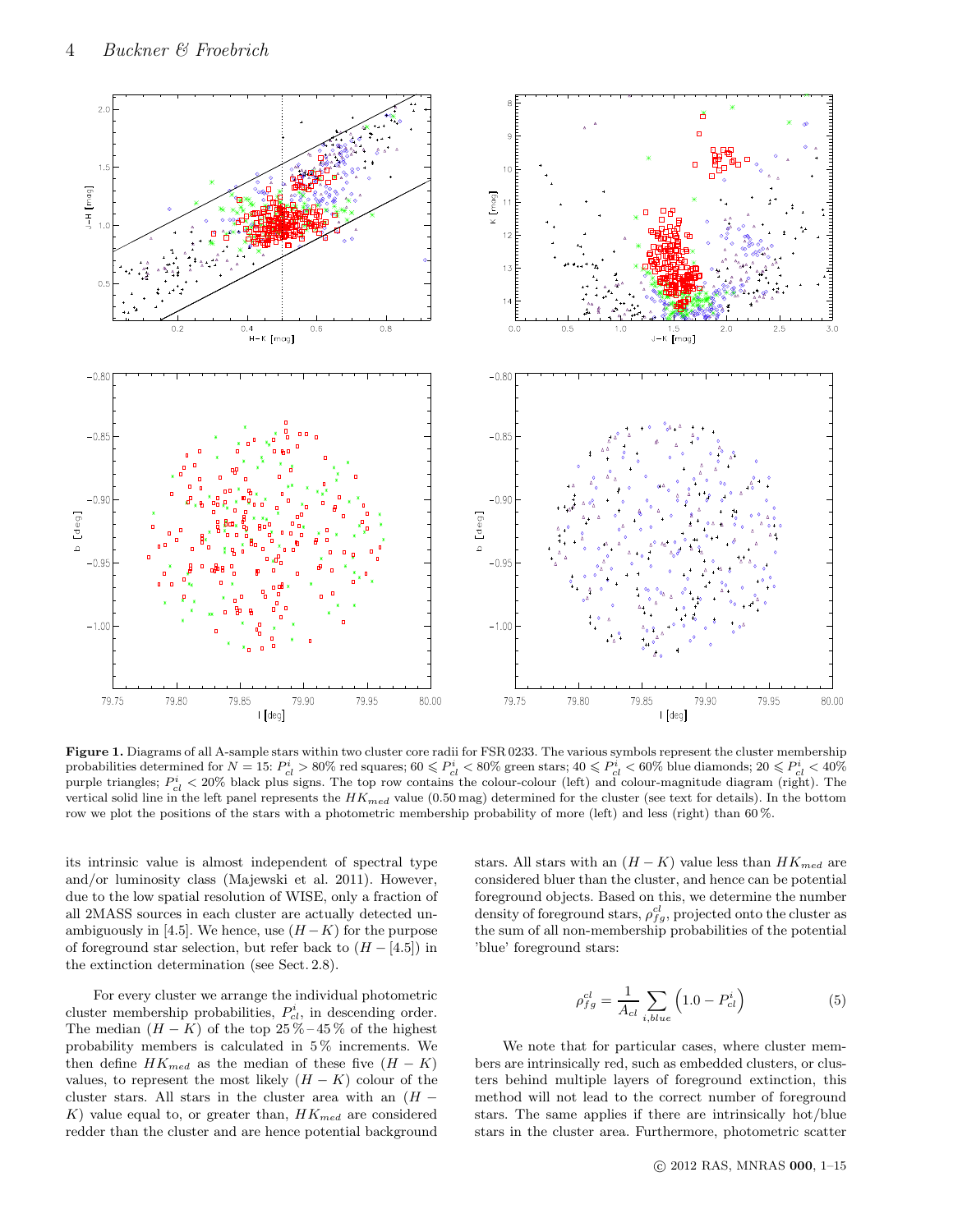will influence the number of blue objects. However, our calibration procedure (see Sect. 2.5) will statistically adjust for this.

#### 2.4 Determination of Cluster Distances

The above determined projected number density of foreground stars towards each cluster can be used to estimate the distance, by comparing this number to predictions from models for the distribution of stars within the Galaxy. Our model of choice is the Besançon Galaxy Model (BGM) by Robin et al. (2003) and we utilise its web interface<sup>1</sup> to simulate the foreground population of stars towards all our clusters.

We use the default settings of the BGM. i.e. no clouds and 0.7 mag of optical extinction per kiloparsec distance. The photometric limits (completeness limit and photometric uncertainties as a function of brightness) in the 2MASS JHK filters are determined for each cluster and sample (A and C) separately in the control field area. After initial tests with the above settings, we perform simulations for each cluster position for an area large enough to contain a total of about 5000 simulated stars. This ensures that the uncertainties of our inferred distances are not dominated by the random nature (or small number statistics) in the model output.

The list of stars returned by the BGM simulation for the field of the cluster is sorted by distance. With the known area of the simulation, we are hence able to determine up to which distance model stars need to be considered to result in a model star density equal to our determined foreground density for the cluster. Henceforth, we will refer to this distance to the cluster as the Model Distance,  $d_{mod}$ .

#### 2.5 Calibration of Cluster Model Distances

The model distances determined above are not necessarily accurate without further calibration. Foster et al. (2012) have shown that distances estimated from foreground star counts to dark clouds with maser sources agree with maser parallax measurements in most cases. Ioannidis & Froebrich (2012) have used a similar approach to us to measure distances to dark clouds with jets and outflows. They used objects of known distances from the Red MSX Source (RMS, MSX - Midcourse Space Experiment) survey by Urquhart et al. (2008) to calibrate their distances, which resulted in an accuracy for the distances that resembled the intrinsic scatter of the calibration objects.

For the FSR star cluster (candidates) the situation is more complex. Typically the objects are not associated with dark clouds, hence the separation of foreground and background objects (via median NIR colours) is less certain. Furthermore, crowding in the cluster (and partly even in the control field) will influence the observed foreground star density. Finally, it is unclear which parameter values used to determine the model distance  $d_{mod}$ , lead to the most accurate results.

Thus, we use sets of calibration samples of star clusters, a number of corrections to the observed foreground

#### 2.5.1 Cluster Calibration Samples

As in Ioannidis & Froebrich (2012), we aim to have a Cluster Calibration Sample (CCS) that consists of objects of a similar nature to the targets whose distance we are aiming to determine. Hence, ideally we would use a sub-set of the FSR clusters which have accurately determined distances.

There are three obvious choices: i)  $CCS1 - The sam$ ple of old open FSR clusters investigated by Froebrich et al.  $(2010)$ ; ii) CCS 2 – known FSR clusters that have a counterpart in the WEBDA<sup>2</sup> database by Mermilliod (1995); iii) CCS 3 – FSR cluster counterparts with distances in the online version<sup>3</sup> of the list of star clusters from Dias et al. (2002).

All three of these samples have their obvious disadvantages. Both CCS 2 and CCS 3 are constructed from literature searches. The cluster distances in these samples are determined by various methods and are hence inhomogeneous. Thus, it is impossible to estimate the intrinsic scatter of the distances of the sample clusters. CCS 1, on the other hand, has homogeneously determined distances (with a  $30\%$  scatter, Froebrich et al. (2010)) but consists almost exclusively of old star clusters. The full FSR sample, however, should contain a mix of young, intermediate age and old objects and it is unknown if there are systematic differences if our method is applied to clusters of different ages.

Thus, we use two of the cluster samples to test and calibrate our distance calculation method: i) CCS 1 – the old FSR clusters from Froebrich et al. (2010); ii) CCS 2 – the FSR counterparts in WEBDA, since this catalogue generally includes only high accuracy measurements compared to the list from Dias et al. (2002), which is more complete.

i) The old FSR sample contains 206 old open clusters. We remove every object that is a suspected globular cluster (e.g. FSR 0190 Froebrich et al. (2008) and FSR 1716 Froebrich et al. (2008)), which has less than 30 stars within one core radius, and/or less than 30 stars in the control field (the latter two conditions are for the A-sample of stars). We also remove any cluster with a core radius of more than  $0.05^{\circ}$ . This selection leaves 115 old open clusters in the CCS 1 sample.

ii) We cross-match the entire FSR list with all entries in WEBDA. We consider the objects as a match, if there was exactly one counterpart within 7.5′ . In the case where two FSR objects are near the same WEBDA entry the objects are removed. We also require that every WEBDA match has a distance, age and reddening value. Finally, as for CCS 1, we remove objects with less than 30 stars within one core radius, less than 30 stars in the control field (for the A-sample of stars) and a core radius of more than  $0.05^{\circ}$ . The final CCS 2 sample after these selections contains 241 clusters.

The two CCSs have different properties which we will briefly discuss here. The majority of clusters in CCS 1 are

star density and a parameter study to investigate the accuracy of our method. In the following section we detail our calibration approach.

 $1$  http://model.obs-besancon.fr/

 $<sup>2</sup>$  http://www.univie.ac.at/webda/</sup>

<sup>3</sup> http://www.astro.iag.usp.br/∼wilton/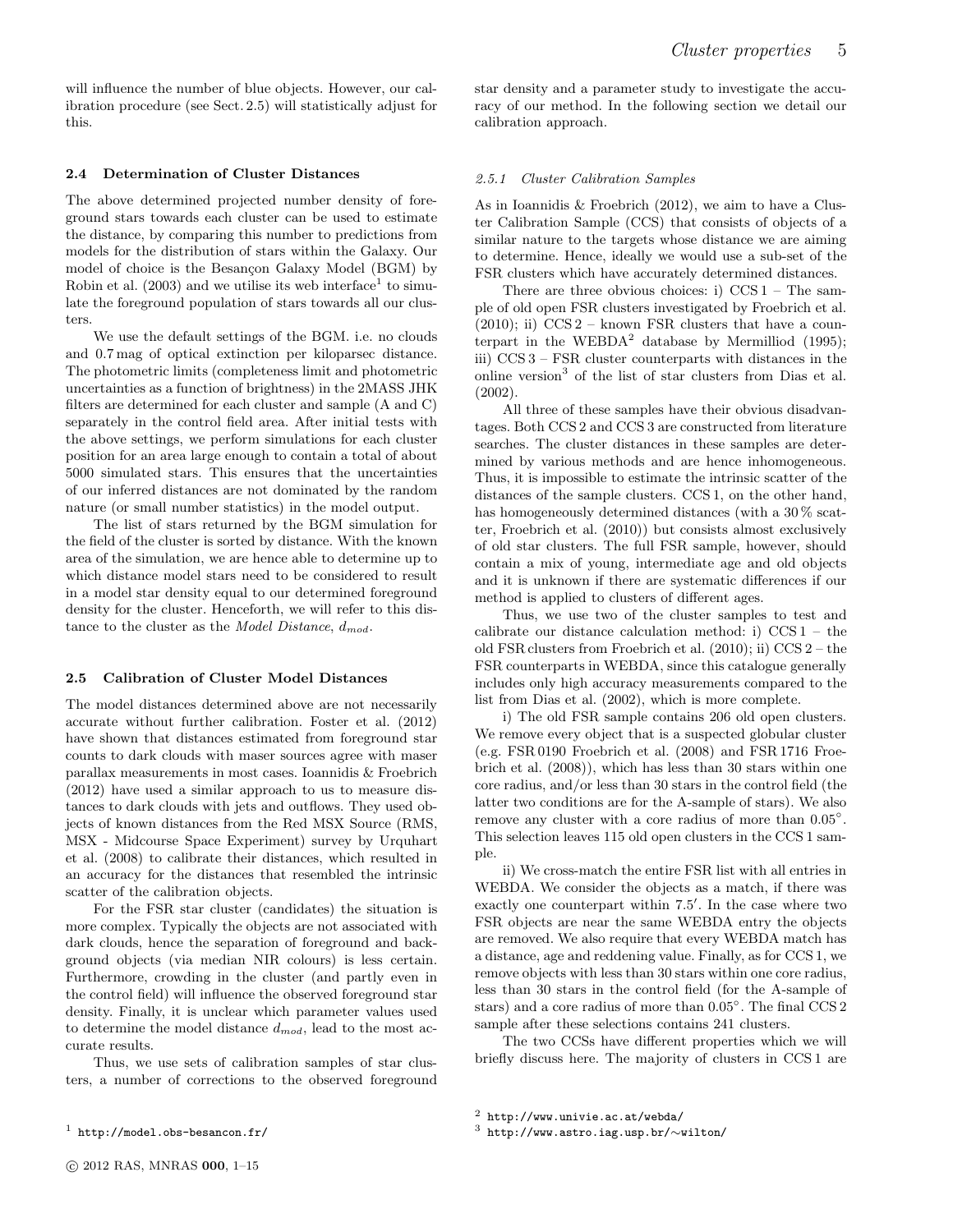

**Figure 2.** Left: Histogram of the age distributions of CCS  $1 - old$ FSR clusters. *Right:* Histogram of the age distributions of CCS  $2 -$ WEBDA counterparts of FSR clusters.

between 1 and 4 kpc distance, but there are a number of objects that are up to 8 kpc or further away. In contrast, CCS 2 contains mostly clusters which are less than 3 kpc distant, with very few objects more than 5 kpc away. The reddening distribution of CCS 1 is biased towards low  $A_V$  clusters. The number of objects declines steeply with increasing extinction, and there are almost no clusters with  $A_V > 4$  mag. The CCS 2, on the other hand, has a homogeneous distribution of  $A_V$  values between 0 and 3 mag. Again, high extinction clusters are rare in the sample. However the biggest difference between the two samples of calibration clusters is the age distribution (see Fig. 2). While in CCS 1 almost all clusters are about 1 Gyr old (within a factor of a few), CCS 2 shows a more homogeneous distribution of ages between 10 Myrs and a few Gyrs.

#### 2.5.2 Measuring Calibration Accuracy

To quantify how well our method estimates the cluster distances for the different CCSs we use the logarithmic distance ratio defined for each cluster as:

$$
R = \log_{10} \left( \frac{d_{lit}}{d_{mod}} \right) \tag{6}
$$

Where  $d_{lit}$  is the cluster distance as obtained from the literature and  $d_{mod}$  the distance determined from the foreground star density and the BGM. If the value of  $R$  is positive, then our our method underestimates the cluster distance, if  $R$  is negative, we overestimate the distance. We determine the rms of the distribution of R values for each CCS and use this as a measure for the scatter  $S = (10^{rms} - 1)$ of our method.

#### 2.5.3 Crowding and Extinction Correction

There are a number of factors that we use to determine the model distance to the cluster which will alter the measured foreground star density (see Sect. 2.3). These are large scale foreground extinction and crowding (in the general field and

the centre of the cluster). Both effects are not considered by the BGM, but can in principle be corrected for.

If there is large scale foreground extinction in the direction of the cluster, the BGM will essentially predict a higher star density  $(\rho_{BGM})$  than the one we measure in the control field  $(\rho_{con})$  around the cluster. Similarly, close to the Galactic Plane and in particular near the Galactic Centre, crowding becomes a major factor for the number of detected stars in 2MASS. Again, the star density predicted by the BGM will be larger compared to the measured value in our control field. Thus, to correct for both effects simultaneously, we multiply the measured foreground star density  $\rho_{fg}^{cl}$  by a factor:

$$
X_1 = \frac{\rho_{BGM}}{\rho_{con}}\tag{7}
$$

Furthermore, crowding will be increased in the area of the cluster, since there are naturally more stars in that region. The effect this has can be estimated, since the observed star density in the control area should be equal to the density of non-cluster stars in the cluster area. The latter can be easily determined by summing up the non-membership probabilities of all stars in the cluster area and dividing by  $A_{cl}$ . Thus, correcting the measured foreground star density by another factor will correct for the additional crowding in the cluster area compared to the control field:

$$
X_2 = \frac{\rho_{con} \times A_{cl}}{\sum_{i} (1.0 - P_{cl}^i)}
$$
(8)

This factor also addresses related differences in the completeness limit which is used in the BGM simulation for the cluster, but has been estimated in the control area.

In summary, to estimate the model distance for the clusters via the BGM we will use the corrected foreground star density  $\rho_{fg}^{cl,cor}$  which is determined as:

$$
\rho_{fg}^{cl,cor} = X_1 \times X_2 \times \rho_{fg}^{cl} = \frac{\rho_{BGM} \times A_{cl}}{\sum_{i} (1.0 - P_{cl}^i)} \times \rho_{fg}^{cl} \tag{9}
$$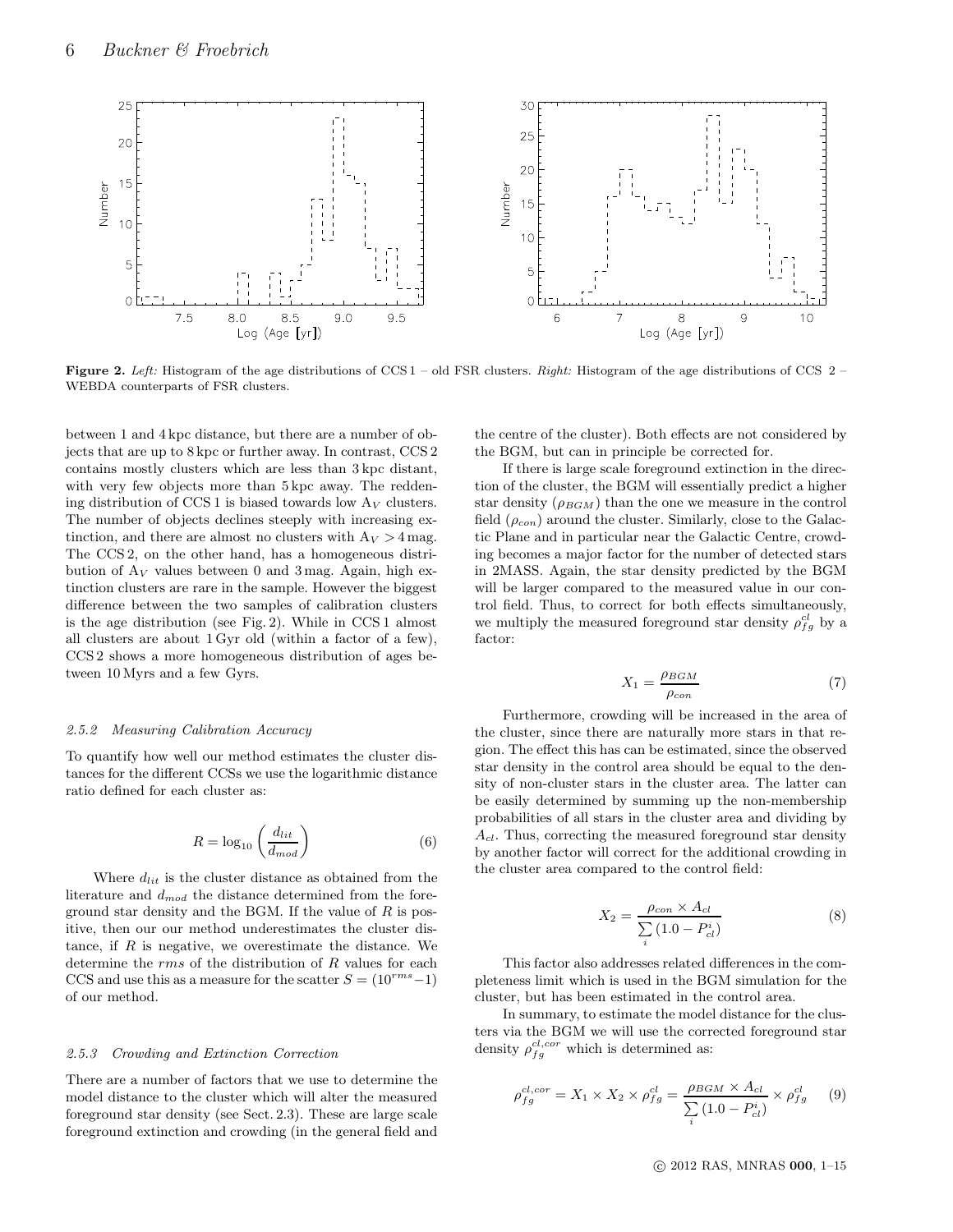

Figure 4. Example plot of the literature distances  $d_{lit}$  for CCS1 clusters (black crosses) against our uncalibrated model distance  $d_{mod}$  (left) and the calibrated model distances  $d_{cal}$  (right). The calibration used the A-sample, a nearest neighbour in the photometric decontamination of  $N = 25$  and a radius of  $1 \times r_{cor}$ . We overplot the 1:1 line in both cases. The final scatter  $S_{cal}$  corresponds to a 40 % uncertainty in the calibrated distances.



**Figure 3.** Plot of R vs. the Galactic longitude of the CCS 1 objects. These are based on distance calculations using the Asample, a cluster radius of  $1 \times r_{cor}$  and a nearest neighbour number in the photometric decontamination of  $N = 25$ . The solid line indicates our 3rd order polynomal fit. Black cross' represent points used for the fit with  $2\sigma$  clipping, blue squares represent clusters that were excluded at the  $2\sigma$  level and red triangles represent clusters excluded at the  $3\sigma$  level.

#### 2.5.4 Position Dependent Corrections

With the observed foreground star density corrected for crowding and large scale extinction, we can estimate the model distance,  $d_{mod}$ , and compare to the literature distance,  $d_{lit}$ , of the CCSs to investigate the scatter S of the distribution of the logarithmic distance ratios for all clusters in each CCS.

We investigate if there are any obvious correlations of the value of R with cluster parameters that are known or can be estimated for every cluster (candidate) in the FSR sample. These include the Galactic Position  $(l \text{ and } b)$ , the apparent radius, the control field star density and the extinction (based on  $HK_{med}$ , see Sect. 2.3).

A significant trend occurs with the Galactic longitude.

This can be seen in Fig. 3. There a clear underestimate of the cluster distances towards the Galactic Anticentre is apparent, while closer to the Galactic Centre our method overestimates the distances. We find that a simple  $3^{rd}$  order polynomial fit can be used to correct this trend and hence to decrease the apparent scatter S. Thus, we fit:

$$
R = C_1 + C_2 \times L + C_3 \times L^2 + C_4 \times L^3 \tag{10}
$$

with  $L = |l - 180^{\circ}|$  and l the Galactic longitude of the cluster, and determine the parameters  $C_i$  from the fit. We can then calibrate our model distances by re-arranging Eq. 10 and obtain the calibrated distance:

$$
d_{cal} = d_{model} \times 10^{C_1 + C_2 \times L + C_3 \times L^2 + C_4 \times L^3}
$$
 (11)

Note that we use a  $3\sigma$  clipping for the polynomial regression procedure to remove obvious outliers. Once the correlation of  $R$  with  $l$  is corrected for, none of the other above mentioned cluster parameters shows any dependence on  $R_{cal}$ , re-determined as

$$
R_{cal} = \log_{10} \left( \frac{d_{lit}}{d_{cal}} \right). \tag{12}
$$

We then determine the scatter  ${\cal S}_{cal}$  from the  $rms$  of the  $R_{cal}$  values to quantify the accuracy of our calibration procedure. In Fig. 4 we show an example of the improvements the calibration makes to the distance estimates.

We investigate if this calibration indeed removes the apparent dependence of our calculated distances on the specific galactic model used. For this purpose we compared the distances obtained from the Besançon Galaxy Model (Robin et al. 2003) with values estimated by using the TRILEGAL<sup>4</sup> model from (Girardi et al. 2012, 2005). Distances from the latter model are obtained in the same way as described in Sect. 2.4 for the BGM. In Fig. 5 we show one example of

<sup>4</sup> http://stev.oapd.inaf.it/cgi-bin/trilegal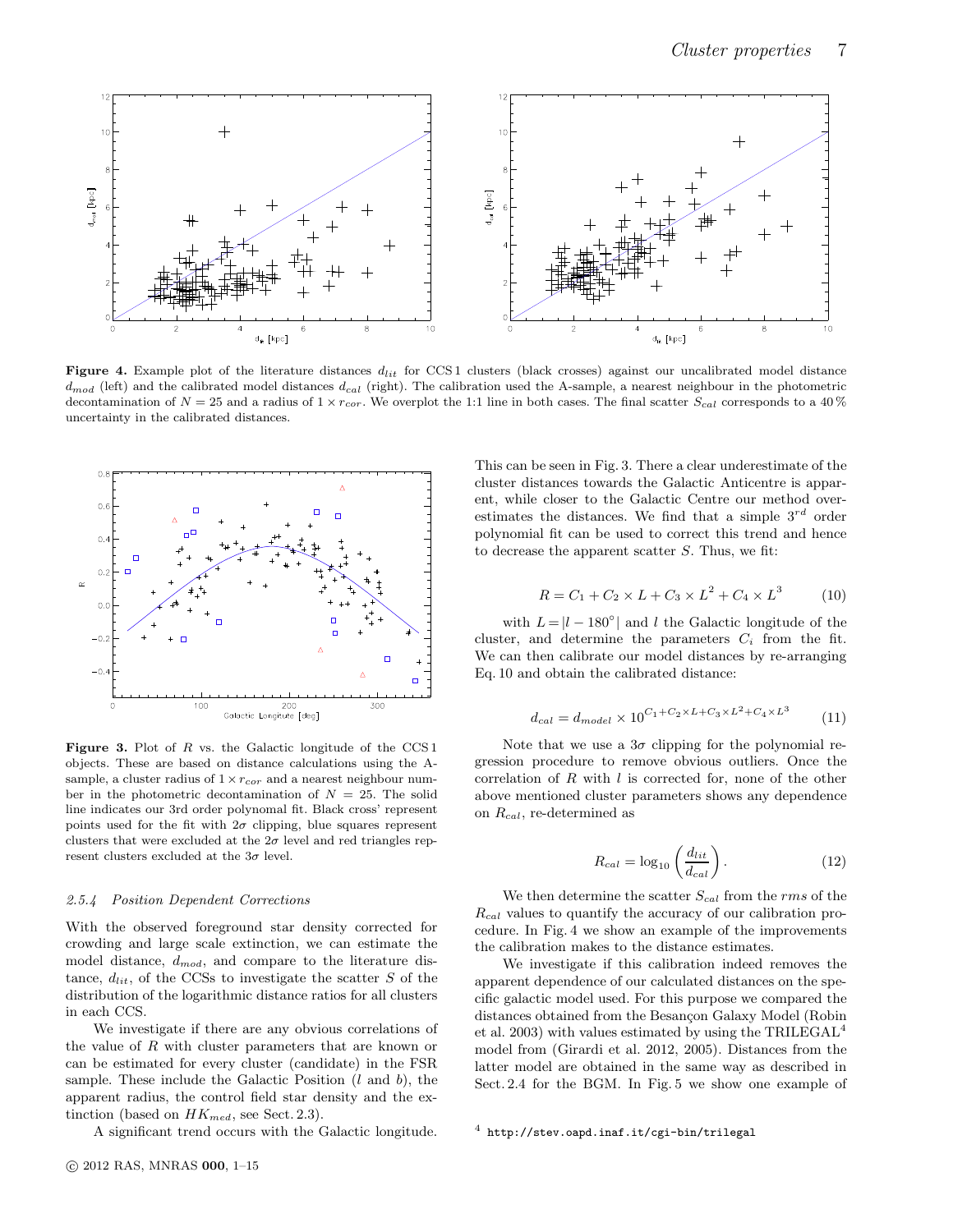

Figure 5. Comparison of model distances  $\boldsymbol{d}_{model}$  obtained from the Besançon Galaxy Model and the TRILEGAL model. The crosses indicate our calibration clusters from CCS 1. All distances are estimated for the A-sample of stars, a nearest neighbour number in the photometric decontamination of  $N = 25$  and a radius of  $1 \times r_{cor}$ . We overplot a blue dotted one-to-one line as well as a black solid linear fit to the data.

a comparison of the two model distances  $d_{model}$  obtained for the CCS 1 sample of clusters. The two distances depend linearly on each other, i.e. the TRILEGAL model predicts distances which are a factor of about 1.3 times larger than the distance from the BGM. However, since this is a linear relationship, our calibration described above will entirely remove this difference. If we would use the TRILEGAL model our calibration would simply result in a slightly different value for the parameter  $C_1$  in Eq. 10. This shows that our calibration procedure removes any systematic dependence on the specific galactic model used, since every other model will behave in a similar way. Thus, our distances are model independent. We further note that the scatter in Fig. 5 is only 5.5 %, i.e. much smaller than the final uncertainty of our distances (see Sect. 2.6). Hence the contribution of the galactic model to the statistical noise of our method is negligable.

#### 2.6 Optimisation of Distance Determination

The above described corrections and calibrations are performed for each combination of the 'free' model parameters. Hence, we repeat the calibration procedure for the A-sample and C-sample of stars, the two sets of CCSs, cluster areas from one to three core radii and the nearest neighbour number (during the membership probability calculations) from 10 to 30.

For each set of free parameters we determine the scatter  $S_{cal}$  to identify the parameter set that leads to the best calibration, i.e. the lowest scatter. Here we briefly discuss the results and implications of this optimisation exercise.

• Photometric Samples: For CSS 1 there is a noticeable overall lower value for the scatter  $S_{cal}$  for the A-sample compared to the C-sample, the actual size of which depends on the other parameters. However, for CSS 2 there is no significant change in the scatter  $S_{cal}$  between the A-sample and the C-sample, independent of other parameter values. As the aim of our project is to find a method of distance determination for a homogeneous data set of clusters, we choose the A-sample for our calibration and the final distance calculations.

• Photometric Decontamination: The nearest neighbour number N used in the determination of the membership probabilities generates no trends or significant differences in the scatter  $S_{cal}$  for CSS 1 and CSS 2. In other words, if we only vary  $N$  and keep all other parameters the same, the scatter  $S_{cal}$  randomly fluctuates by a few percent, much less than the variations caused by changes in one of the other parameters. This shows that the decontamination procedure is independent of this parameter value (in the investigated range of  $10 \le N \le 30$  for our calibration samples. This is understandable since  $N$  only determines the resolution with which we can identify potential cluster members in CCM space (as discussed in Sect. 2.2) and has no influence on the colours of the most likely members which is used to determine the distances. To avoid any random fluctuations due to the choice of  $N$  (even if small) we hence choose two values for this parameter  $(N = 15$  and  $N = 25)$  for the distance calculations.

• Cluster Area: We vary the radius of the cluster area between one and three times  $r_{cor}$ . As for the choice of N, we find that there is no significant variation of the scatter  $S_{cal}$ with cluster area. However, due to the nature of the star density profile (Sect. 2.1), the majority of cluster members will be within  $1 \times r_{cor}$ , most cluster members will be within  $2\times r_{cor}$ , and the additional stars between 2 and  $3\times r_{cor}$  will be most likely field stars. Therefore, we only use  $1 \times r_{cor}$  and  $2\times r_{cor}$  in the calibration and final distance calculation.

• Cluster Calibration Samples: We spilt CCS 2 into 'old'  $(Log(Age[yrs]) \ge 8.5)$  and 'young'  $(Log(Age[yrs]) <$ 8.5) subsets,  $CCS 2<sub>o</sub>$  and  $CCS 2<sub>y</sub>$  respectively. We then use these to investigate if/how the scatter  $S_{cal}$  varies with the mean age of the calibration sample. We find that there is no statistically significant change in  $S_{cal}$  produced by CCS 2 and CSS  $2<sub>o</sub>$ . However, the scatter produced by CSS  $2<sub>y</sub>$  randomly fluctuates depending on the other parameters. Additionally, there is an overall increase in the scatter when using  $CCS 2<sub>y</sub>$  compared to the entire  $CCS 2$  sample. This could be due to the fact that a younger cluster sample, such as  $CCS 2<sub>y</sub>$ , will contain clusters which have a high fraction of YSOs with high K-band excess. These stars could result in an inaccurate determination of  $HK_{med}$  (see below in Sect. 2.7), and thus an erroneous number of foreground stars which in turn can lead to a higher scatter in the calibration. Therefore, our calibration should be applied to either a sample with a range of ages or an older sample. We choose CCS 1, as it gives consistently a smaller scatter  $S_{cal}$ compared to CCS 2. Based on the above discussion all determined distances for clusters with a large fraction of YSOs, should be treated with care.

In summary, we find that the A-sample of stars in conjunction with CCS 1 leads consistently to the smallest scatter for the distance calibration. We find no significant or systematic influence of the radius of the cluster area or the nearest neighbour in the photometric decontamination on the quality of our method.

We therefore choose four different sets of parameter val-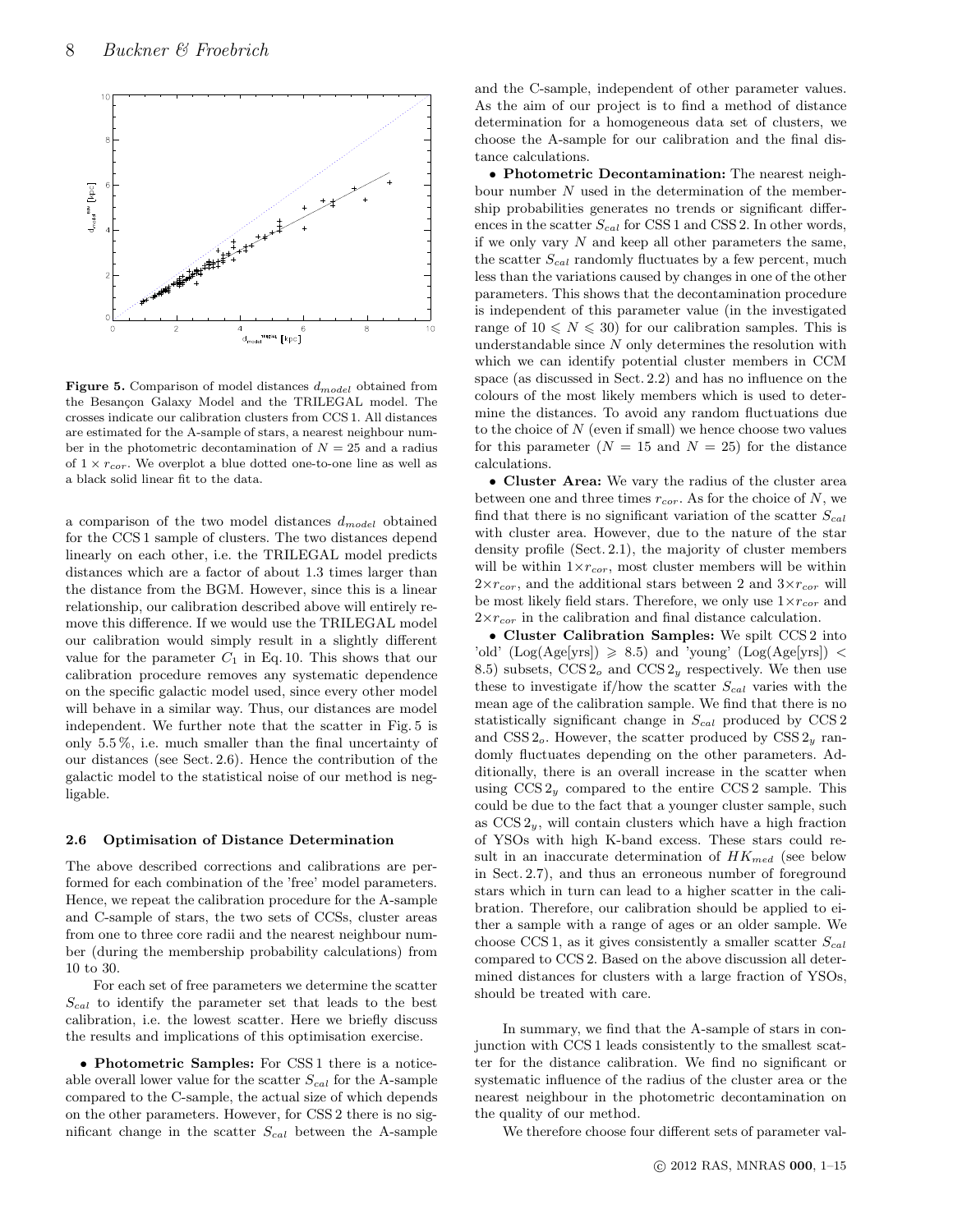**Table 1.** Scatter  $S_{cal}$  [%] of the four selected calibration sets for CCS 1 and CCS 2. All calculations are done with the A-sample of stars. The final cluster distances are determined as the median of the four distances determined using the calibration for CCS 1. N lists the nearest neighbour number in the photometric decontamination and Radius the distance out to which stars are included into the cluster area.

|                 | N  | Radius<br>$[r_{cor}]$ | $S_{cal}$ (CCS 1) $S_{cal}$ (CCS 2)<br>[%] | [%] |
|-----------------|----|-----------------------|--------------------------------------------|-----|
| <b>Set 1</b> 15 |    |                       | 36                                         | 54  |
| $Set\ 2$        | 25 |                       | 37                                         | 50  |
| Set 3           | 15 | 2                     | 40                                         | 55  |
| Set 4           | 25 | 2                     | 46                                         | 56  |

ues to determine the distance to all FSR candidate clusters. The parameter values and the corresponding scatter  $S_{cal}$  for CCS 1 and CCS 2 are listed in Table 1. The final distance for each cluster (listed in Table A1 in the Appendix) is then determined as the median of the four distances from these calibration sets utilising CCS 1. The typical scatter and hence the accuracy of our distance calculation is better than  $40\%$ , considering the intrinsic scatter of 30 % for the distances of the calibration sample Froebrich et al. (2010).

#### 2.7 Identification of Young Stellar Objects

We aim to identify and determine the fraction of YSOs  $(Y_{frac})$  in each cluster candidate. This is vital for the determination of the extinction values (see Sect. 2.8), since disk excess stars can potentially lead to an overestimate of the colour excess and thus the wrong extinction. Furthermore, clusters with a significant fraction of YSOs are young. Thus,  $Y_{frac}$  is also an important age indicator for the cluster. For each cluster candidate, the  $Y_{frac}$  calculation (as described here) is repeated for every calibration set as described in Sect. 2.6.

We identify YSOs in each cluster by calculating the reddening free parameter Q for each star in the cluster area. We define Q as:

$$
Q = (J - H) - \frac{E(J - H)}{E(H - K)} \times (H - K)
$$
 (13)

Where  $(J - H)$  and  $(H - K)$  are the NIR colours of the star. We use a value of  $E(J-H)/E(H - K) = 1.55$ (Mathis 1990) for all determinations of Q. We consider an object a disk-excess source (or YSO) if its Q value is smaller than  $-0.05$  mag by more than  $1\sigma$  (estimated from the photometric uncertainties).

Similar to the  $HK_{med}$  determination (Sect. 2.3), we calculate  $Y_{frac}$  for the top 25 % to 45 % of the highest probability member stars, in 5% increments i.e. five  $Y_{frac}$  values are determined for each cluster and calibration set. The final value for  $Y_{frac}$  listed in Table A1 in the Appendix is the median of the individual YSO fractions averaged over the four calibration sets.

To determine the YSO fraction we count the potential YSOs in the cluster and the total number of cluster members,  $N_{YSO}$  and  $N_{cl}$  respectively :

$$
N_{YSO} = \sum_{i,Q \le -0.05 mag}^{N} P_{cl}^{i} \tag{14}
$$

$$
N_{cl} = \sum_{i}^{N} P_{cl}^{i} \tag{15}
$$

Where  $N_{YSO}$  is the number of potential YSOs that are members of the cluster,  $N_{cl}$  is the number of all cluster members and N is the number stars in the top  $25\%$  to  $45\%$  of the highest probability cluster members.

The YSO fraction is in principle the ratio of  $N_{YSO}$  and  $N_{cl}$ . However, the number of YSOs is typically small and potentially influenced by photometric scatter. We thus determine a limit for the YSO fraction by assuming that each cluster contains at least  $N_{YSO} - \sqrt{N_{YSO}}$  young stars:

$$
Y_{frac} = \frac{N_{YSO} - \sqrt{N_{YSO}}}{N_{cl}}
$$
\n(16)

If  $Y_{frac}$  is a negative value, i.e. there are less than one YSOs in the cluster, the YSO fraction is set to zero.

#### 2.8 Extinction Calculation

In addition to distance, we aim to determine the extinction to all FSR cluster candidates using the colour excess of the most likely cluster members we identified in Sect. 2.2. As for the determination of the fraction of YSOs in the cluster (Sect. 2.7), the extinction calculation (as described here) is repeated for every calibration set as described in Sect. 2.6. The final extinction value for each cluster candidate as quoted in Table A1 in the Appendix is the median of the four individual extinction values.

For our calculation we utilise two different colours:

i)  $(H - K)$ , which we used in Sect. 2.3 to identify foreground stars; The  $(H - K)$  colour is less well suited to determine the extinction, since its intrinsic value for stars depends on the spectral type as well as the luminosity class of the object. Generally this colour can range from 0.0 mag for A-stars to 0.4 mag for the latest spectral types (excluding rare OB stars and L-type brown dwarfs). More typical average colours for our observed clusters are between 0.1 and 0.3 mag. The advantage of the  $(H - K)$  colour is that we can determine it for every star in the cluster area.

ii)  $(H - [4.5])$ , which we estimate from the combination of WISE and 2MASS; The intrinsic  $(H - [4.5])$  colour is almost independent of spectral type and luminosity class (Majewski et al. 2011) since it measures the slope of the spectral energy distribution in the Rayleigh-Jeans part of the spectrum. Hence, it has a well defined zero point. However, due to the lower resolution and depth of WISE, we can determine this colour only for about half the stars in the cluster area.

Since both utilised colours use the H-band, this is the natural pass band we determine the extinction in.

We calculate the H-band extinction  $A_H^{H45}$  from the  $(H-$ [4.5]) colour excess by means of:

$$
A_H^{H45} = \frac{A_H}{A_H - A_{4.5}} \times \langle H - [4.5] \rangle \tag{17}
$$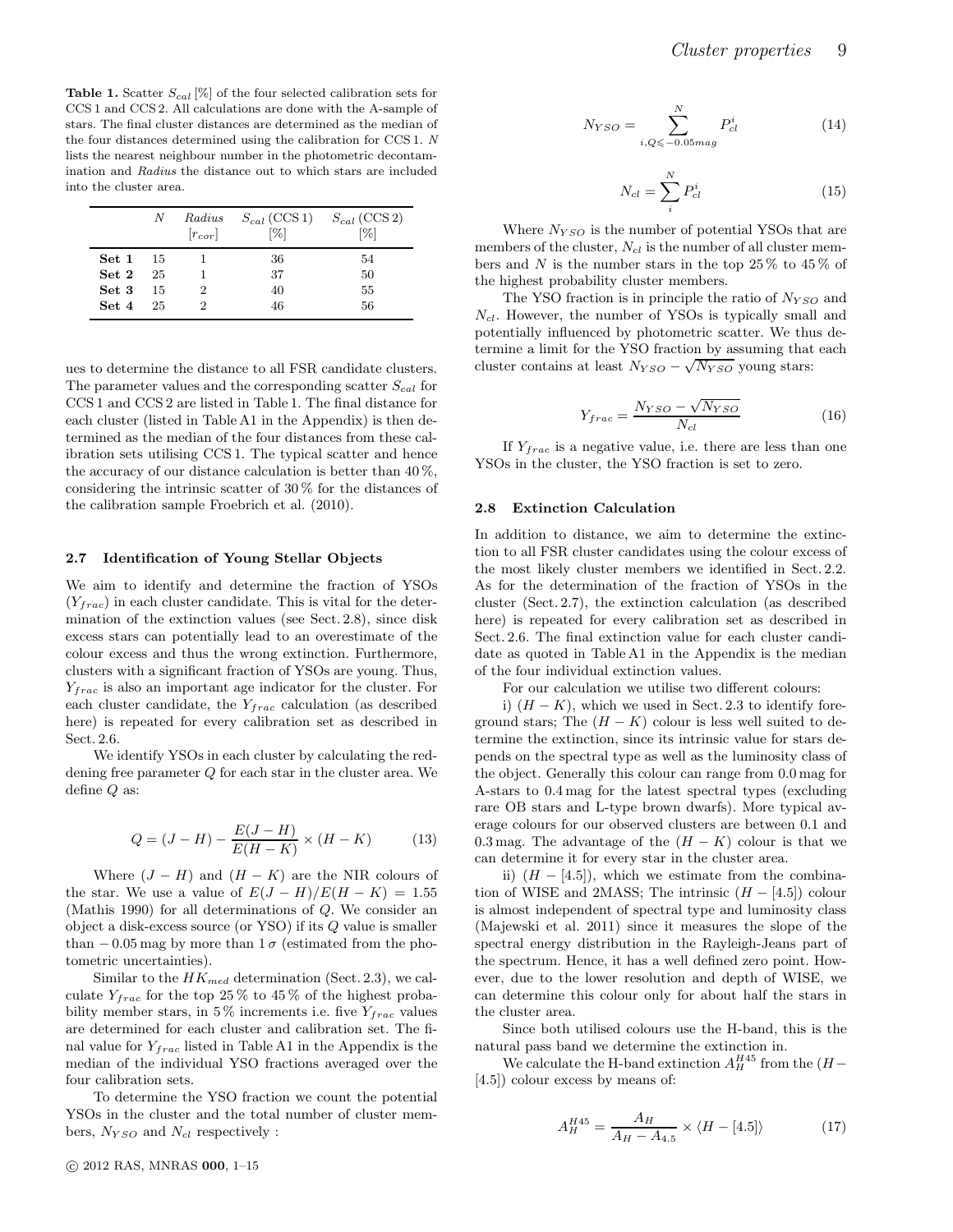Where  $(H - [4.5])$  denotes the colour excess between the observed  $(H - [4.5])$  colour and the zero point. We utilise the zero point of  $(H - [4.5])_0 = 0.03$  mag valid for main sequence stars (Majewski et al. 2011) and the extinction law  $A_{4.5}/A_H = 0.28$  from (Indebetouw et al. 2005).

We calculate the H-band extinction  $A_H^{HK}$  from the  $(H K$ ) colour excess using:

$$
A_H^{HK} = \frac{A_H}{A_H - A_K} \times \langle H - K \rangle \tag{18}
$$

Where  $\langle H - K \rangle$  denotes the colour excess between the observed  $(H - K)$  colour (identical to  $HK_{med}$ , see Sect. 2.3) and the zero point. We again utilise the extinction law from Indebetouw et al. (2005) which gives  $A_K/A_H = 0.65$ . To establish the zero point  $(H - K)$ <sub>0</sub> we plot  $A_H^{H45}$  against  $HK_{med}$  for all clusters with  $A_H^{H45}$  < 1 mag and determined the off-set. We find that  $(H - K)_0 = 0.06$  mag.

This method will naturally overestimate the extinction for clusters with an enlarged population of YSOs and hence disk excess emission stars. The excess colour in these cases is caused by warm dust in the disk and not foreground extinction. We identify clusters for which this may be an issue via the fraction of intrinsically red sources in the NIR colour-colour diagrams (see Sect. 2.7). We consider all clusters with  $Y_{frac}$  above 10% as YSO clusters. These objects are excluded from the statistical analysis in this paper, but note that the fraction of such clusters in the FSR sample is rather low (see Sect 3.2).

#### 3 RESULTS

Our calibration and optimisation procedure requires that for each cluster there are at least 30 stars in the A-sample within one cluster core radius and that the core radius is smaller than  $0.05^{\circ}$  (Sect 2.2). We further exclude all known globular clusters and clusters where the distances from the four calibration sets (see Sect. 2.6) scatter by more than  $3\sigma$ compared to the average cluster. These requirements result in 1017 FSR objects being excluded, of which 931 are open clusters or candidates.

We determine the distance to 771 of the FSR objects i.e. 43 % of the entire FSR sample, of which 377 are known open clusters and 394 are new cluster candidates. Based on the total numbers of these objects in the FSR list (681 known clusters and 1021 new cluster candidates), these are 55 % and 39 %, respectively. This reflects the fact that in comparison to the new FSR cluster candidates, the known clusters should have, on average, more members and hence will more likely pass our selection criteria. The new FSR cluster candidates are typically less pronounced and a fraction of about 50 % of them might not be a real cluster (Froebrich et al. 2007). This has also been confirmed by the analysis of spatially selected sub-samples of the FSR cluster candidates by Bica et al. (2008) and Camargo et al. (2010). They find that about half the investigated candidates are star clusters with a tendency that overdensities with less members are more likely not real clusters. We finally note that the current version of the open cluster database<sup>5</sup> from Dias et al.  $(2002)$ 

contains at the time of writing 141 of the 1022 FSR cluster candidates which have been followed up by the community. Hence, even without a complete and systematic analysis of the entire sample,  $15\%$  of the clusters have already been identified as real objects. All of this evidence indicates that at least three quarters of all the confirmed clusters and cluster candidates investigated here are real, or that the contamination of our cluster sample is less than 25 %.

Further to the distances, we calculated the extinction and YSO fraction for 775 cluster candidates (43 % of the FSR sample, excluding globular clusters). The split of this group into known clusters and new candidates is 378 and 397 objects, respectively, or 56 % and 39 % of the entire cluster sample. In the following we will analyse the statistical properties of the entire sample. We will not aim to gauge which of the individual cluster candidates is real or not. This will be done in a forthcomming paper after the ages of the candidates have been determined. However, to aid the reader in evaluating the trustworthyness of individual properties we add two columns to Table A1 in the Appendix. We list as  $N_{2r_{core}}^{tot}$  the number of stars in the A-sample within two core radii for each cluster. We furthermore sum up all membership probabilities  $(P_{cl}^i)$  of these stars to determine the total estimated number of cluster members  $N_{2r_{core}}^{mem}$  in the same area. As a guide we note that the contrast, i.e. the ratio of cluster members to field stars, is on average twice as high for the known clusters than for the new candidates. This is a clear indication that more pronounced objects are more likley to be real clusters.

#### 3.1 Cluster distribution in the Galactic Plane

We investigate how the clusters with distances are distributed in the Galactic Plane (GP) and determine completeness limits and selection effects. In Fig. 6 we show the positions of all clusters projected into the GP and the position with respect to the GP as a function of the Galactocentric distance. Note that for all these plots we assume a distance of 8 kpc of the Sun to the Galactic Centre.

The density of clusters per unit area in the GP for our sample peaks at about 3 kpc distance from the Sun. We find that averaged over the entire longitude range there are about 15 star clusters per square kiloparsec projected into the GP at a distance of 3 kpc from the Sun in our sample. At 4 kpc distance the density drops to about half this level. Also towards smaller distances, a similar significant drop in the density of clusters is found. The latter is caused by the well known selection effect in the FSR list, which includes only clusters of a certain apparent radius Froebrich et al. (2010). Thus, many nearby clusters were not included in the original FSR sample, or have been excluded by our condition that the cluster core radius should be smaller than 0.05◦ (see Sect. 2.5.1). The drop in numbers at larger distances is in part caused by the same effect – the clusters are too compact to be included – and more distant objects are also too faint.

The scale height of the clusters with respect to the GP has been calculated for various sub-samples of our clusters. We excluded all clusters that have a distance of more than 5 kpc, since we are more likely to detect clusters further away from the mid-plane at large distances due to extinction. The known clusters in our sample have a scale-height

<sup>5</sup> http://www.astro.iag.usp.br/∼wilton/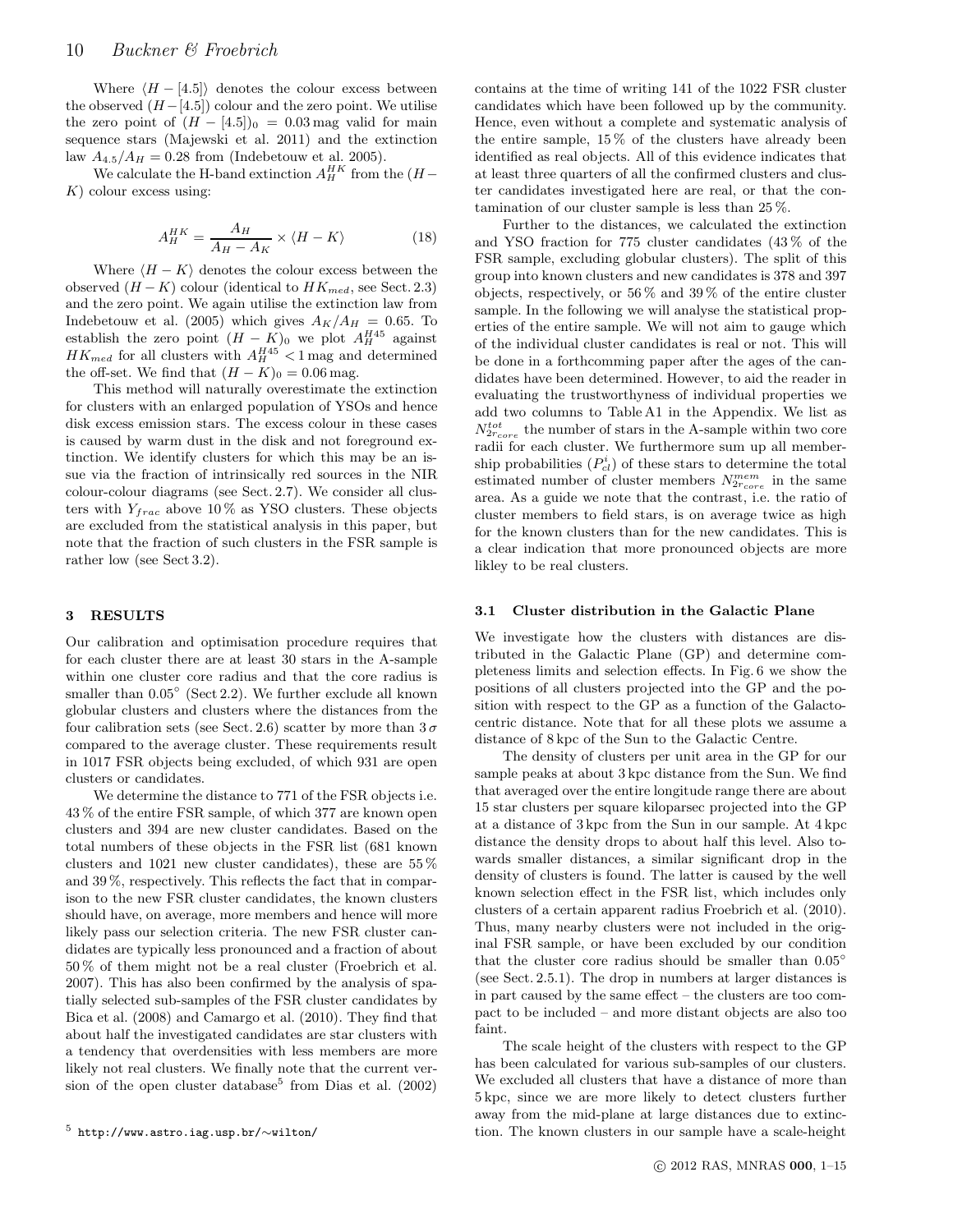

Figure 6. Left: Plot of the distribution of FSR clusters in the Galactic Plane based on the distances determined in this paper. The Galactic Centre is represented by a triangle. The smaller of the three circles indicates a distance of 1.5 kpc from the Sun, the medium sized circle indicates a distance of 5 kpc from the Sun, and large circle indicates a distance of 8 kpc from the Galactic Centre. Right: Plot of the height, Z, above and below the Galactic Plane of our clusters as a function of the Galactocentric distance,  $R_{qc}$ . In both plots black crosses represent new cluster candidates, blue stars represent previously known open clusters and the Sun is represented by a black square.

of  $235 \pm 20$  pc while the new cluster candidates have a distribution with a width of  $315 \pm 30$  pc. We also split our sample in potentially younger and older clusters via the fraction of YSOs (old:  $Y_{frac} < 1\%$ ; young  $Y_{frac} > 1\%$ ). Then we find for the young clusters a scale-height of  $190 \pm 15$  pc, and for the older clusters  $300 \pm 20$  pc. These scale heights are in between the numbers for clusters older and younger than 1 Gyr in the FSR sample (older: 375 pc; younger 115 pc; Froebrich et al. (2010)). It is also larger than the scale height of the dust in the solar neighbourhood (125 pc (Drimmel et al. 2003; Marshall et al. 2006)). The potentially younger clusters in our sample show a higher degree of concentration to the GP. In Paper II we will determine the ages of all clusters and candidates to investigate in more detail the age dependence of the scale height.

As can be seen in the original FSR paper (Froebrich et al. 2007) and also amongst the old FSR clusters (Froebrich et al. 2010), the distribution of the clusters along the GP is not homogeneous. In particular towards the GC the sample is incomplete. This is most likely caused by crowding and low contrast between cluster and field stars. For the older clusters, some of this could be a real effect since old open clusters seem to exist in lower numbers at Galactocentric distances smaller than that of the Sun (Friel 1995).

Here we utilise Kolmogorov-Smirnov tests (see e.g. Peacock (1983)) to investigate if subsamples of the FSR clusters have similar distributions or if they are different. We compare five different samples:

- S1 Clusters with  $Y_{frac} < 5\%$ ; old clusters
- S2 Clusters with  $5\% \lt Y_{frac}$ ; young clusters
- S3 Known open clusters amongst the FSR sample
- S4 New FSR cluster candidates
- S5 All FSR clusters, except known globulars

We determine the probability that any two of the sam-

Table 2. KS-test probabilities that two of our cluster sub-samples are drawn from the same parent distribution. S1: older clusters,  $Y_{frac} < 5\%$ ; S2: young clusters,  $5\% < Y_{frac}$ ; S3: Known FSR clusters; S4: New cluster candidates; S5: All FSR clusters, except known globular clusters; SH: A homogeneous distribution along the GP – but more than  $60°$  away from the GC.

|                | S1   | S <sub>2</sub> | S3   | S4   | S5   | SН   |
|----------------|------|----------------|------|------|------|------|
| S1             |      | 0.25           | 0.02 | 2.53 | 0.43 | 33.8 |
| S <sub>2</sub> | 0.25 |                | 39.5 | 4.07 | 9.89 | 17.2 |
| S3             | 0.02 | 39.5           |      | 0.51 | 15.4 | 52.2 |
| S4             | 2.53 | 4.07           | 0.51 |      | 44.6 | 69.6 |
| S5             | 0.43 | 9.89           | 15.4 | 44.6 |      | 76.0 |
| SH             | 33.8 | 17.2           | 52.2 | 69.6 | 76.0 |      |
|                |      |                |      |      |      |      |

ples are randomly drawn from the same parent distribution. We also test the clusters in each sample against a homogeneous distribution (SH). For this we only use clusters that are more than 60◦ away from the GC, since we know that close to the GC the FSR list is incomplete (Froebrich et al. 2007). We summarise the results in Table 2.

These tests do reveal that most of the samples have a different distribution along the GP. In particular, the sample of potentially old clusters (S1) seems to be different from most of the other sub-samples. Note that probabilities larger than  $1\%$  and less than  $99\%$  in the KS-test are not significant.

#### 3.2 Young Clusters

In Paper II we will determine the ages of all our cluster candidates and investigate the age distribution as well as how the cluster properties such as scale height change with age (as discussed above in Sect. 3.1). So far the only measure of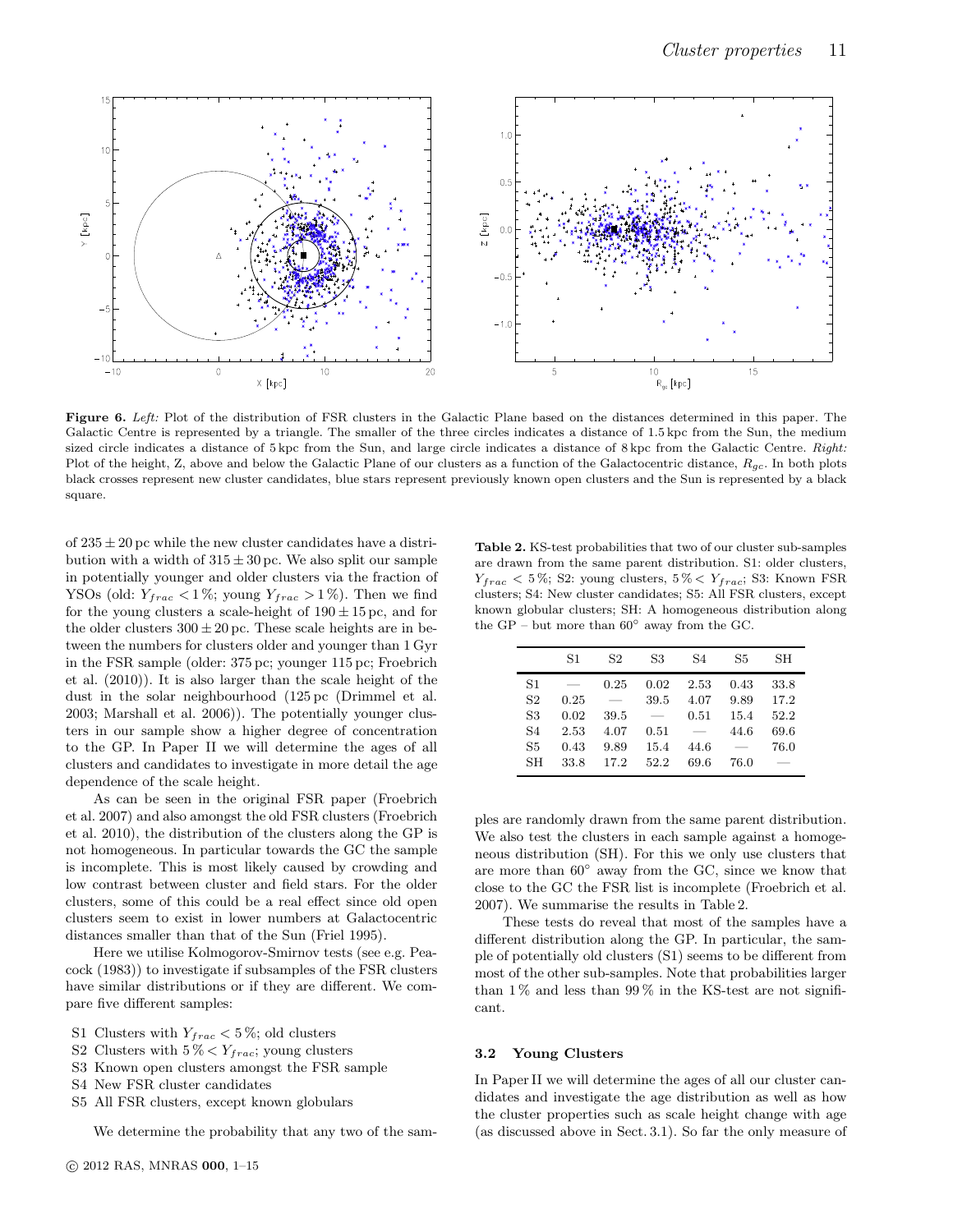

**Figure 7.** Histogram showing the distribution of  $Y_{frac}$  of our sample. The solid black line represents new cluster candidates and the dot-dash blue line the known open clusters. The peak in the first bin  $(Y_{frac} < 1\%)$  is too high to be shown – 258 new cluster candidates and 165 known open clusters.

age we have is the fraction of young stars  $(Y_{frac})$  in each cluster as determined in Sect. 2.7. In Fig. 7 we show the distribution of the YSO fraction for all clusters.

There is a steep decrease of the number of clusters with increasing YSO fraction and only a small number of cluster candidates have a high  $Y_{frac}$ . The sample is dominated by clusters with essentially zero YSOs. Only 18 cluster candidates have  $Y_{frac} > 10\%$ , and no objects have  $Y_{frac} > 20\%$ . The apparent lack of clusters with  $Y_{frac} > 20\%$  in our sample means there are potentially no clusters with an age of less than 4 Myrs – according the relation of YSO fraction and age for embedded clusters from Lada & Lada (2003). There are two obvious reasons for this: i) the FSR list is assembled from NIR 2MASS overdensities, hence will naturally lack young and embedded objects. ii) We do not include L-band excess stars in our YSO fraction, and our YSO fraction is a lower limit. Using the L-band would require us to include the WISE photometry, and we have seen in Sect. 2.8 that only about half the 2MASS sources in each cluster can be reliably cross-matched to their WISE counterparts.

The four clusters with the highest YSO fraction are FSR 0488 (Teutsch 168), FSR 1127 (NGC 2311), FSR 1336 (a new cluster candidate) and FSR 1497 (Ruprecht 77).

#### 3.3 Extinction Law

As outlined in Sect. 2.8, we determine a zero point of  $(H K<sub>0</sub> = 0.06$  mag by comparing the cluster extinction values determined from  $(H - K)$  and  $(H - [4.5])$  colour excess and excluding clusters with  $Y_{frac} > 0.10$ . In Fig. 8 we show how the H-band extinction values calculated from the two colour excesses compare to each other. The vast majority of clusters follow the one-to-one line with a rms of 0.18 mag in  $A_H$ . This even holds for clusters where we were unable to determine a reliable distance.

There are a number of clusters for which the extinction calculated from the  $(H - [4.5])$  excess is significantly higher than that calculated from the  $(H - K)$  excess. These differences are most likely due to the fact that only the brightest  $[4.5] \mu$ m sources are matched to 2MASS and hence the extinction calculation is biased towards intrinsically redder objects. We exclude all clusters more than  $3\sigma$  above the one-to-one trend line from our subsequent analysis of the dependence of the extinction on the cluster distance.

We estimate how the extinction per unit distance changes for our cluster sample as a function of Galactic longitude. To establish a reliable value, we apply the following restrictions to our cluster sample: i) All clusters have to be closer than 5 kpc to the Sun in order to ensure a reliable distance; ii) The fraction of YSOs should be smaller than 10 % for the extinction not to be influenced by disk excess emission stars; iii) Clusters have to be closer than 150 pc to the GP to ensure the line of sight is mostly in the Galactic midplane; iv) The extinction of the cluster determined from  $(H - [4.5])$  and  $(H - K)$  excess differ by less than  $3\sigma$ compared to the one-to-one trend line.

In the left panel of Fig. 9 we show an example of how  $A_H^{HK}$  depends on the distance for our clusters. Only clusters at  $l = 110 \pm 30^{\circ}$  are shown. The overplotted solid line is the best linear fit, boxed crosses indicate the clusters used, whilst un-boxed crosses mark the clusters excluded by a  $3\sigma$ clipping. The fit indicates an extinction law of 0.17 mag/kpc extinction in the H-band. Converted to optical extinction using Mathis (1990) this is  $A_V = 0.9$  mag/kpc.

We investigate how this extinction law changes as a function of Galactic longitude in the right panel of Fig. 9. We determine the extinction per unit distance every  $10^{\circ}$ of Galactic longitude, but include all clusters that are within 30°. We find that there is a systematic dependence of the extinction per unit distance. The lowest values  $(A_H = 0.1$  mag/kpc) are found near the Galactic Anticentre and a steady increase is observed towards the GC where almost  $A_H = 0.3$  mag/kpc is reached. We only determined the extinction law if there are at least 10 clusters available in the longitude bin. It is important to note, that in regions closer than  $60°$  to the GC, very few clusters are available. Figure 9 also shows that the general behaviour of the extinction values is similar for both  $A_H^{HK}$  and  $A_H^{H45}$ ; they are mostly indistinguishable within the uncertainties.

The canonical value of the extinction per unit distance,  $A_V = 0.7$  mag/kpc (e.g. Froebrich et al. (2010)), converts to  $A_H = 0.12$  mag/kpc. This is in agreement with our estimates for large regions towards the Galactic Anticentre, but does not hold for lines of sight closer towards the GC. There, values at least two or three times the canonical value seem to be more appropriate. We find that the longitude dependence of the extinction can best be described as:

$$
A_H(l)[\text{mag}/\text{kpc}] = 0.1 + 0.001 \times |l - 180^{\circ}|^2, \qquad (19)
$$

for lines of sight of more than  $60^{\circ}$  from the Galactic Centre. Our calibration with respect to the Galactic longitude (see Sect. 2.5.4) is thus only needed because we used a constant  $A_V$ /kpc in the BGM. If one employs our position dependent value for the ISM extinction in the model, then only the crowding and extinction corrections (Sect. 2.5.3) are required. In principle this could ensure the usability of our method without a calibration sample.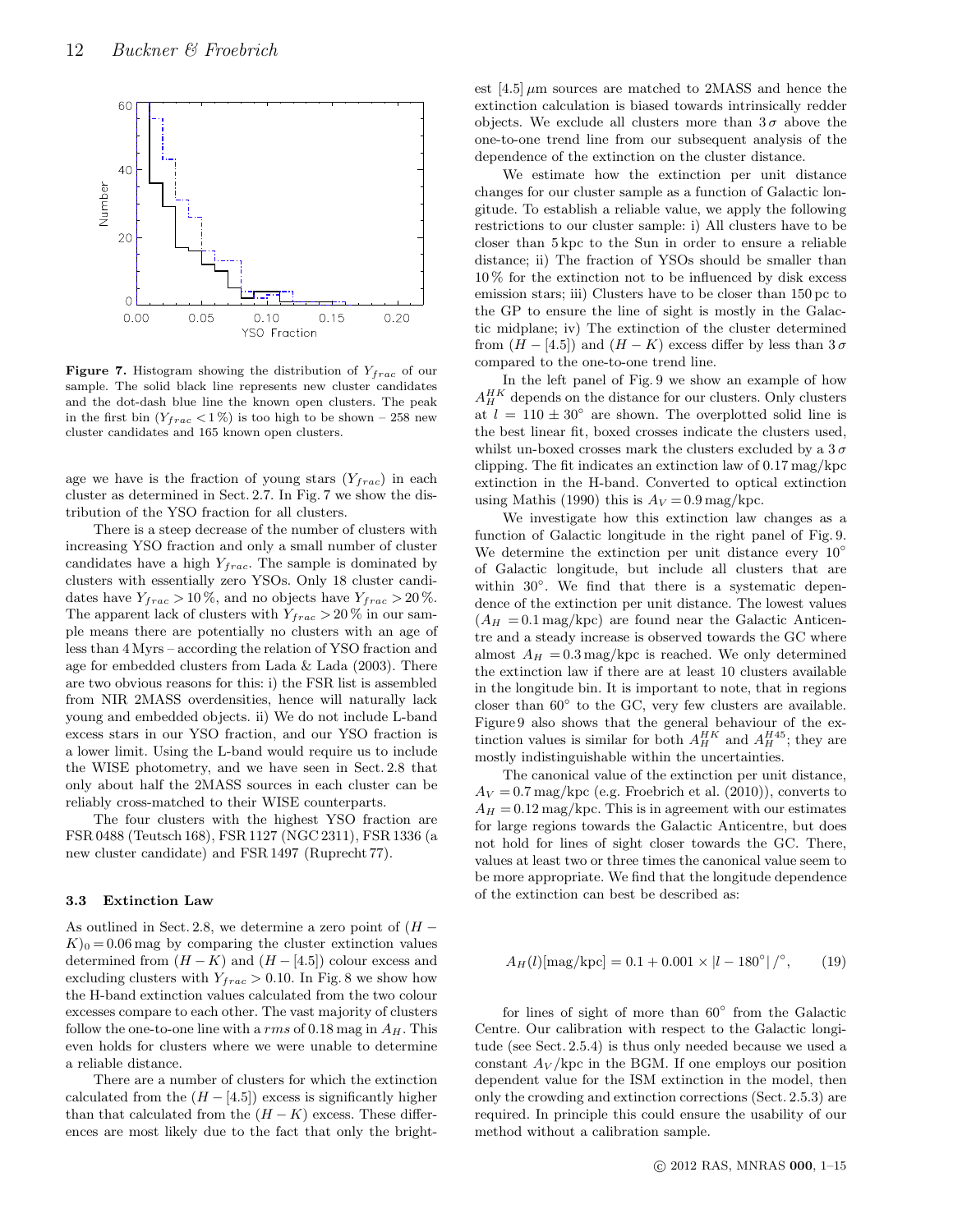

**Figure 8.** Plot of  $A_H^{HK}$  against  $A_H^{H45}$ . Red triangles represent clusters with  $Y_{frac} > 0.10$ , green stars are clusters with  $0.05 < Y_{frac} <$ 0.10, blue squares are clusters with  $0.01 < Y_{frac}$  < 0.05 and purple crosses are clusters with  $Y_{frac}$  < 0.01. The left panel includes all clusters with distances  $d_{cal} < 5$  kpc and the right panel all clusters more distant than  $5$  kpc or where we did not estimate a distance but the extinction.



**Figure 9.** Left: The plot shows  $A_H^{HK}$  against our calibrated distance values for clusters with  $l = 110° ± 30°$ . Crosses represent clusters in this region, and boxed crosses are clusters which were not excluded from the fit by our  $3\sigma$  clipping. Right: This shows the H-band extinction per unit distance as a function of Galactic longitude. The red solid line represents  $A_H^{HK}$  per kpc and the blue dashed line  $A_H^{H45}$  per kpc.

#### 3.4 Potential Improvements

One consequence of using 2MASS data to identify stars foreground to the clusters is that the data has a resolution of about 2" (Skrutskie et al. 2006). Thus, we are unable to resolve close (apparent) binaries and to detect faint cluster members. In other words, crowding in dense cluster centres and generally near the GC or the Galactic Plane is the limiting factor in our accuracy.

With the availability of deeper homogeneous photometry data sets, such as UKIDSS-GPS (Lucas et al. 2008) and VISTA-VVV (Minniti et al. 2010) better NIR data will be available for studies of large samples of clusters (e.g. Chen´e et al. (2012)). These deeper and higher resolution data will not only allow the detection of fainter cluster members, it also allows a more accurate determination of the density of stars foreground to the cluster, since deeper observations generally detect more foreground dwarfs than background

c 2012 RAS, MNRAS 000, 1–15

giants. Furthermore, these data will also allow us to study more compact and distant clusters, which are currently excluded due to the low spatial resolution.

#### 4 CONCLUSIONS

We present an automatic calibration and optimisation method to estimate distances and extinction to star clusters from NIR photometry alone, without the use of isochrone fitting. We employed the star cluster decontamination procedure from Bonatto & Bica (2007b) and Froebrich et al. (2010) to calculate the number of stars foreground to clusters and the Besancon Galaxy Model (Robin et al. 2003) to estimate uncalibrated model distances.

Our method has been calibrated using two calibration sets of known open clusters. We utilise a homogeneous list of 206 old (>100 Myr) open clusters from the FSR list (Froe-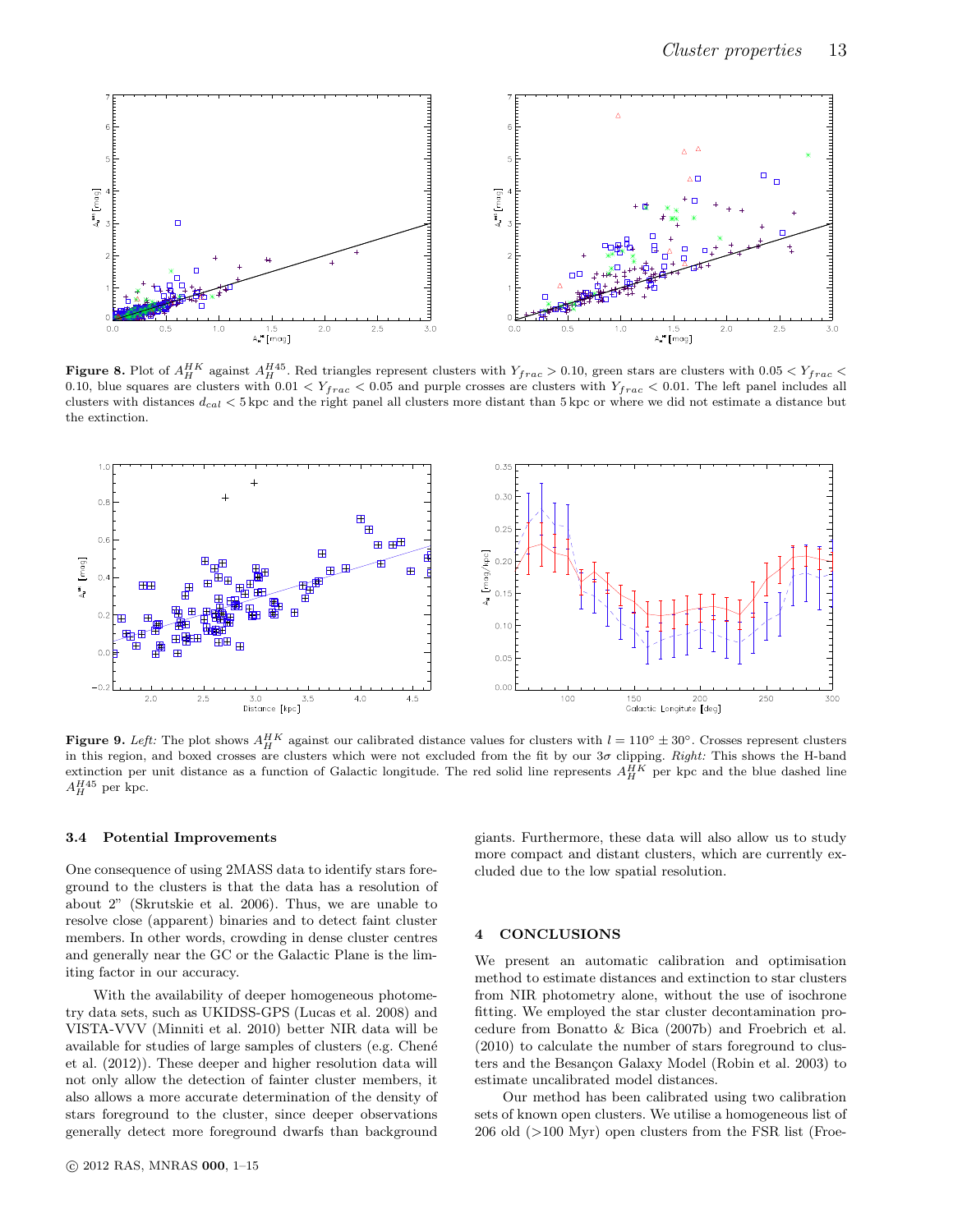brich et al. 2010) as well as all WEBDA entries amongst the FSR clusters. Due to the nature of the entries in the WEBDA database the latter calibration set is inhomogeneous, but covers a larger range of ages. We find that the older FSR clusters provide the best calibration sample and we achieve a distance uncertainty of less than 40 % after the calibration. Our calibration procedure ensures that all our results are independent of the specific galactic model used.

Using our calibration method, we determined the distances to 771 cluster candidates from the FSR list. Of these, 377 were known open clusters and 394 are new cluster candidates. We also determine the extinction to 775 clusters, 378 known and 397 new candidates. Based on the Q-parameter we also estimate the YSO fraction for each cluster in our sample.

The spatial density of clusters per unit area in the GP for our sample peaks at about 3 kpc distance from the Sun. Thus, our sample is biased towards clusters of this distance and lacks more distant and closer objects. This is caused by the well known selection effect in the FSR list, which includes only clusters of a similar apparent radius (Froebrich et al. 2010). The scale height of the younger clusters (YSO fraction above  $1\%$  is 190 pc, while the remaining (older) clusters show a scale height of 300 pc.

We investigated how the extinction per unit distance to the clusters changes as a function of Galactic longitude. There is a systematic dependence that can at best be described by  $A_H(l)$  [mag/kpc] =  $0.1 + 0.001 \times |l - 180^{\circ}|/^{\circ}$  as long as the clusters are more than  $60^{\circ}$  from the GC and not embedded in Giant molecular clouds. We suggest use of this extinction law, instead of a constant canonical value for any simulations performed with the Besançon Galaxy Model. In turn this allows to use our procedure for distance estimates without the need for a calibration sample. In particular, for clusters in the GP but not projected onto Giant Molecular Clouds, the  $(H - [4.5])$  colour excess can be used as a distance indicator – at least statistically.

#### ACKNOWLEDGEMENTS

The authors would like to thank L. Girardi and B. Debray for their support in accessing the galactic models via a script rather than the web interface. A.S.M. Buckner acknowledges a Science and Technology Facilities Council studentship and a University of Kent scholarship. This publication makes use of data products from the Two Micron All Sky Survey, which is a joint project of the University of Massachusetts and the Infrared Processing and Analysis Center/California Institute of Technology, funded by the National Aeronautics and Space Administration and the National Science Foundation. This research has made use of the WEBDA database, operated at the Institute for Astronomy of the University of Vienna. This publication makes use of data products from the Wide-field Infrared Survey Explorer, which is a joint project of the University of California, Los Angeles, and the Jet Propulsion Laboratory/California Institute of Technology, funded by the National Aeronautics and Space Administration.

#### REFERENCES

- Bica E., Bonatto C., Camargo D., 2008, Monthly Notices of the RAS, 385, 349
- Bonatto C., Bica E., 2007a, Astronomy and Astrophysics, 473, 445
- Bonatto C., Bica E., 2007b, Monthly Notices of the RAS, 377, 1301
- Bonatto C., Bica E., 2009, Monthly Notices of the RAS, 392, 483
- Bonatto C., Bica E., Girardi L., 2004, Astronomy and Astrophysics, 415, 571
- Borissova J., Bonatto C., Kurtev R., Clarke J. R. A., Peñaloza F., Sale S. E., Minniti D., Alonso-García J., Artigau E., 2011, Astronomy and Astrophysics, 532, A131
- Camargo D., Bonatto C., Bica E., 2010, Astronomy and Astrophysics, 521, A42
- Chen´e A.-N., Borissova J., Clarke J. R. A., Bonatto C., Majaess D. J., Moni Bidin C., Sale S. E., Mauro F., Kurtev R., Baume G., Feinstein C., Ivanov V. D., Geisler D., Catelan M., Minniti D., Lucas P., de Grijs R., Kumar M. S. N., 2012, Astronomy and Astrophysics, 545, A54
- Dias W. S., Alessi B. S., Moitinho A., Lépine J. R. D., 2002, Astronomy and Astrophysics, 389, 871
- Drimmel R., Cabrera-Lavers A., López-Corredoira M., 2003, Astronomy and Astrophysics, 409, 205
- Foster J. B., Stead J. J., Benjamin R. A., Hoare M. G., Jackson J. M., 2012, Astrophysical Journal, 751, 157
- Friel E. D., 1995, Annual Review of Astron and Astrophysics, 33, 381
- Froebrich D., Meusinger H., Davis C. J., 2008, Monthly Notices of the RAS, 383, L45
- Froebrich D., Meusinger H., Scholz A., 2008, Monthly Notices of the RAS, 390, 1598
- Froebrich D., Schmeja S., Samuel D., Lucas P. W., 2010, Monthly Notices of the RAS, 409, 1281
- Froebrich D., Scholz A., Raftery C. L., 2007, Monthly Notices of the RAS, 374, 399
- Girardi L., Barbieri M., Groenewegen M. A. T., Marigo P., Bressan A., Rocha-Pinto H. J., Santiago B. X., Camargo J. I. B., da Costa L. N., 2012, TRILEGAL, a TRIdimensional modeL of thE GALaxy: Status and Future. p. 165
- Girardi L., Groenewegen M. A. T., Hatziminaoglou E., da Costa L., 2005, Astronomy and Astrophysics, 436, 895
- Indebetouw R., Mathis J. S., Babler B. L., Meade M. R., Watson C., Whitney B. A., Wolff M. J., Wolfire M. G., 2005, Astrophysical Journal, 619, 931
- Ioannidis G., Froebrich D., 2012, Monthly Notices of the RAS, 425, 1380
- Lada C. J., Lada E. A., 2003, Annual Review of Astron and Astrophysics, 41, 57
- Lucas P. W., Hoare M. G., Longmore A., Schröder A. C., Davis C. J., Adamson A., Bandyopadhyay R. M., et al. 2008, Monthly Notices of the RAS, 391, 136
- Majewski S. R., Zasowski G., Nidever D. L., 2011, Astrophysical Journal, 739, 25
- Marshall D. J., Robin A. C., Reylé C., Schultheis M., Picaud S., 2006, Astronomy and Astrophysics, 453, 635
- Mathis J. S., 1990, Annual Review of Astron and Astrophysics, 28, 37
- Mermilliod J.-C., 1995, in Egret D., Albrecht M. A., eds, Information and On-Line Data in Astronomy Vol. 203 of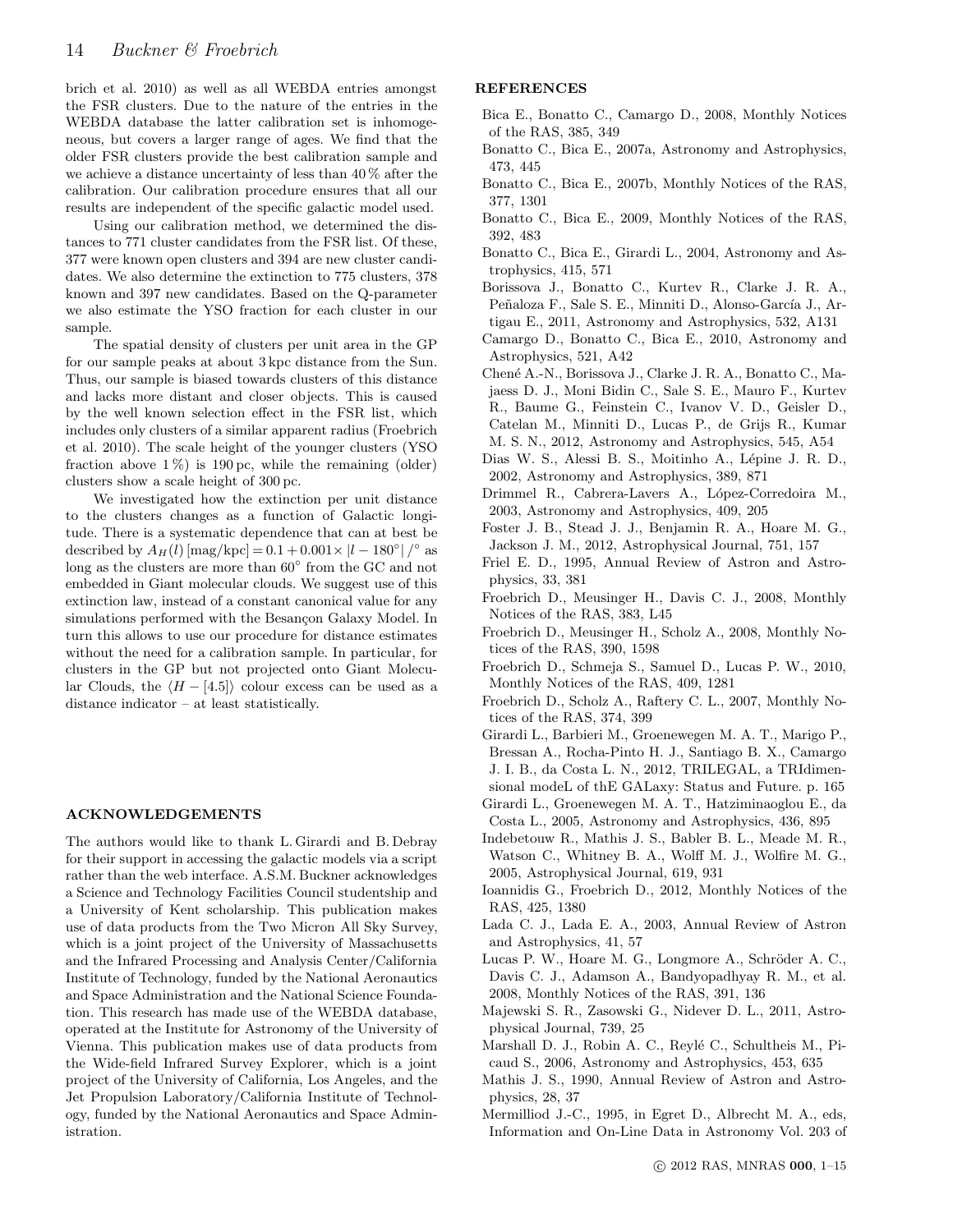Astrophysics and Space Science Library, The database for galactic open clusters (BDA).. pp 127–138

- Minniti D., Lucas P. W., Emerson J. P., Saito R. K., Hempel M., Pietrukowicz P., Ahumada A. V., Alonso M. V., Alonso-Garcia J., Arias J. I., Bandyopadhyay R. M., 2010, New Astronomy, 15, 433
- Peacock J. A., 1983, Monthly Notices of the RAS, 202, 615
- Robin A. C., Reylé C., Derrière S., Picaud S., 2003, Astronomy and Astrophysics, 409, 523
- Skrutskie M. F., Cutri R. M., Stiening R., Weinberg M. D., Schneider S., Carpenter J. M., Beichman C., Capps R., 2006, Astronomical Journal, 131, 1163
- Urquhart J. S., Busfield A. L., Hoare M. G., Lumsden S. L., Oudmaijer R. D., Moore T. J. T., Gibb A. G., Purcell C. R., Burton M. G., Maréchal L. J. L., Jiang Z., Wang M., 2008, Astronomy and Astrophysics, 487, 253
- Wright E. L., Eisenhardt P. R. M., Mainzer A. K., Ressler M. E., Cutri R. M., Jarrett T., Kirkpatrick J. D., Padgett
- D., 2010, Astronomical Journal, 140, 1868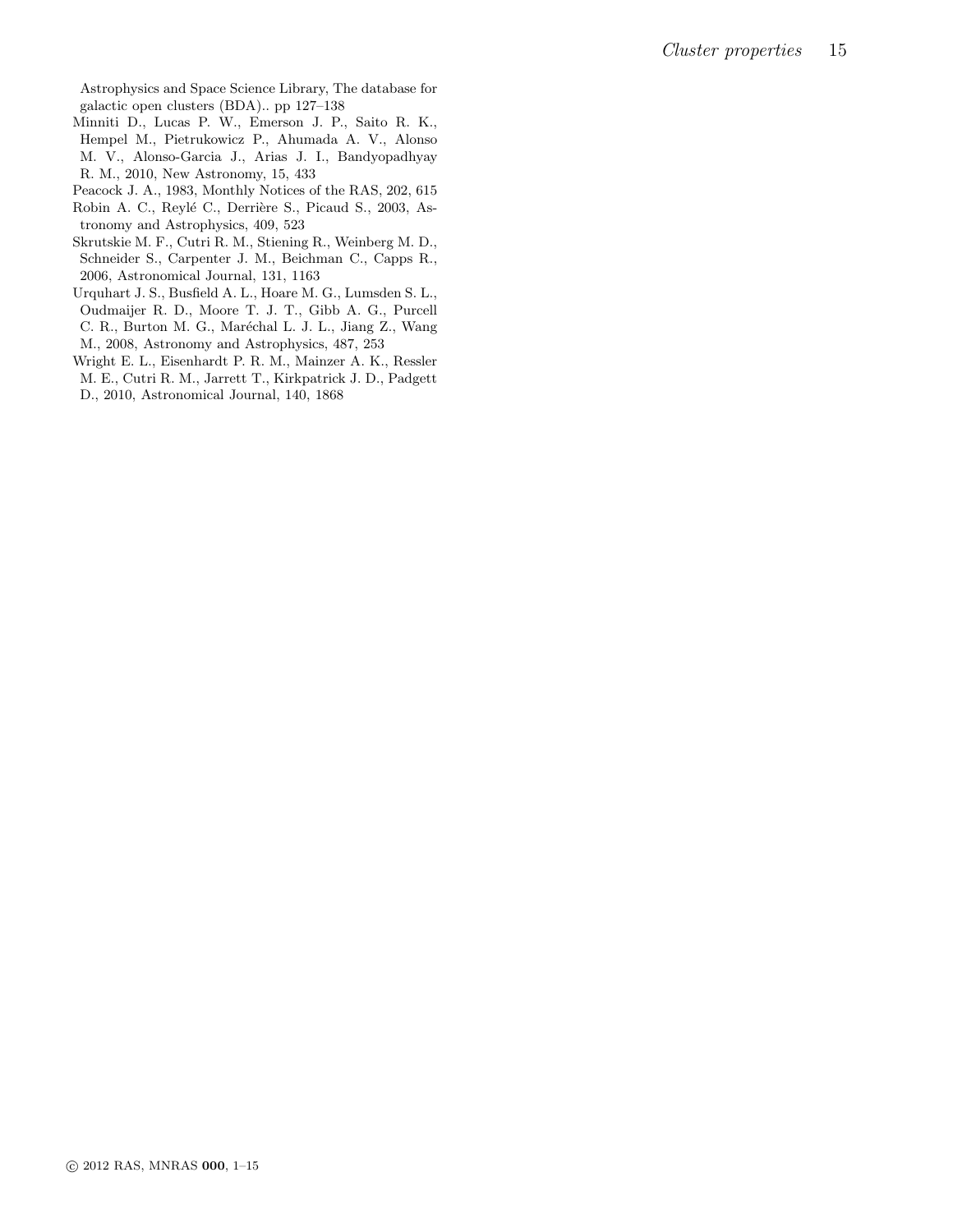#### APPENDIX A: FSR CLUSTER PROPERTY TABLE

Table A1: Summary table of the FSR cluster properties determined with our method. The table lists the FSR ID number, the cluster type (known open cluster or new cluster candidate), the Galactic coordinates and RA and DEC (J2000), the distance in kiloparsec, the  $H$ -band extinction values calculated from  $H - K$  excess  $(A_H^{HK})$  and from  $H - [4.5]$  excess  $(A_H^{H45})$ , the YSO fraction  $(Y_{frac})$ , the number of stars within two core radii of the cluster centre  $(N_{2r_{core}}^{tot})$ , and the total number of members (calculated as the sum of the membership probabilities of all stars) in the same area  $(N_{2r_{core}}^{mem})$ .

| (J2000)<br>ID<br>(J2000)<br>[kpc]<br>$[\deg]$<br>$[\deg]$<br>[mag]<br>[mag]<br>17:32:22.2<br>0001<br>0.03<br>03.47<br>$-27:03:41$<br>4.4<br>0.91<br>1.06<br>1015<br>342<br>0.00<br>new<br>$0.05\,$<br>$4.3\,$<br>0.84<br>0.00<br>365<br>0002<br>03.44<br>17:32:32.4<br>$-27:03:52$<br>1.05<br>111<br>new<br>286<br>$1.86\,$<br>$-31:53:49$<br>$3.4\,$<br>$0.05\,$<br>$\rm 0.32$<br>0.00<br>$73\,$<br>0009<br>$-09.52$<br>18:28:29.9<br>new<br>1333<br>$5.34\,$<br>$0.41\,$<br>$\rm 0.53$<br>0.00<br>337<br>0018<br>05.41<br>17:37:41.4<br>$-21:33:27$<br>4.1<br>new<br>$5.52\,$<br>06.08<br>17:35:39.3<br>$3.8\,$<br>$0.27\,$<br>0.00<br>654<br>233<br>0019<br>$-21:02:50$<br>0.44<br>new<br>0022<br>6.18<br>$6.3\,$<br>$1.01\,$<br>0.99<br>0.00<br>456<br>237<br>00.84<br>17:56:28.8<br>$-23:11:36$<br>new<br>0023<br>$6.58\,$<br>$0.81\,$<br>0.00<br>$139\,$<br>$34\,$<br>00.78<br>17:57:35.1<br>$-22:52:34$<br>$1.28\,$<br>new<br>$\blacksquare$<br>$7.54\,$<br>419<br>0025<br>05.65<br>17:41:43.6<br>$-19:34:14$<br>3.6<br>$0.40\,$<br>$0.52\,$<br>0.00<br>118<br>new<br>0027<br>7.78<br>$-17:53:03$<br>0.12<br>$\rm 0.34$<br>0.00<br>$132\,$<br>35<br>08.45<br>17:32:12.8<br>$2.6\,$<br>new<br>$1121\,$<br>0031<br>$8.91\,$<br>$-00.27$<br>$-21:22:34$<br>$2.17\,$<br>$2.35\,$<br>0.00<br>$354\,$<br>18:06:29.0<br>4.1<br>new<br>$9.28\,$<br>$-02.53$<br>$2.8\,$<br>$0.40\,$<br>$\rm 0.21$<br>$\,239$<br>$83\,$<br>0032<br>18:15:48.2<br>$-22:08:22$<br>$0.00\,$<br>known<br>9.69<br>0035<br>2.40<br>$2.09\,$<br>0.00<br>650<br>168<br>00.76<br>18:04:16.5<br>$-20:11:26$<br>new<br>$\Box$<br>336<br>0039<br>$10.25\,$<br>00.32<br>$4.3\,$<br>1.85<br>2.12<br>0.00<br>109<br>18:07:05.3<br>$-19:54:59$<br>new<br>11.79<br>$0.7\,$<br>$0.31\,$<br>$0.00\,$<br>62<br>0042<br>16.13<br>17:14:05.7<br>$-10:28:21$<br>$0.25\,$<br>$199\,$<br>new<br>12.87<br>$2.2\,$<br>$0.66\,$<br>$0.20\,$<br>0.02<br>$265\,$<br>0045<br>$-01.32$<br>18:18:29.9<br>$-18:24:12$<br>127<br>known<br>330<br>0047<br>14.04<br>$-00.82$<br>$2.34\,$<br>$2.65\,$<br>0.00<br>$125\,$<br>18:18:59.6<br>$-17:08:02$<br>6.1<br>known<br>0050<br>$16.39\,$<br>0.32<br>184<br>$55\,$<br>11.41<br>17:39:51.6<br>$-09:06:04$<br>1.0<br>0.44<br>0.01<br>new<br>0051<br>02.24<br>1.00<br>0.00<br>544<br>$147\,$<br>16.71<br>18:13:04.6<br>$-13:19:51$<br>4.0<br>1.12<br>new<br>16.79<br>$-02.92$<br>18:32:04.0<br>$0.65\,$<br>0.75<br>0.00<br>1165<br>266<br>0052<br>$-15:41:19$<br>$5.6\,$<br>new<br>370<br>$16.97\,$<br>$0.51\,$<br>0.03<br>0053<br>00.83<br>18:18:40.7<br>$-13:46:43$<br>3.0<br>0.89<br>188<br>known<br>$3.6\,$<br>$0.05\,$<br>$\rm 0.32$<br>$0.00\,$<br>$134\,$<br>$54\,$<br>0054<br>17.16<br>$-02.28$<br>18:30:24.4<br>$-15:03:49$<br>new<br>0055<br>17.99<br>$-00.28$<br>18:24:42.1<br>$-13:23:41$<br>$6.8\,$<br>$2.36\,$<br>$2.35\,$<br>0.00<br>$266\,$<br>97<br>new<br>567<br>18.46<br>18:26:03.5<br>$1.95\,$<br>$1.51\,$<br>0.00<br>$205\,$<br>0057<br>$-00.40$<br>$-13:02:06$<br>4.8<br>known<br>$30\,$<br>0059<br>2.18<br>$0.00\,$<br>$108\,$<br>19.74<br>$-00.56$<br>18:29:04.1<br>$-11:58:29$<br>$6.8\,$<br>2.67<br>new<br>$20.29\,$<br>$7.3\,$<br>$2.35\,$<br>2.33<br>0.00<br>1369<br>373<br>0060<br>$-00.56$<br>18:30:05.8<br>$-11:29:09$<br>new<br>$20.86\,$<br>$2.0\,$<br>0.28<br>0.00<br>$312\,$<br>0062<br>04.30<br>18:13:46.0<br>$-08:42:30$<br>0.54<br>117<br>new<br>$\,238$<br>$21.26\,$<br>04.14<br>$5.4\,$<br>$0.86\,$<br>0.00<br>$58\,$<br>0063<br>18:15:05.1<br>$-08:26:10$<br>$0.97\,$<br>new<br>22.85<br>$-00.63$<br>$2.32\,$<br>$2.26\,$<br>0.00<br>1119<br>$376\,$<br>0068<br>18:35:11.0<br>$-09:15:07$<br>known<br>$\overline{\phantom{a}}$<br>$23.44\,$<br>$3.6\,$<br>0.99<br>$\rm 95$<br>$31\,$<br>0070<br>$-15.27$<br>19:30:02.5<br>$-15:10:04$<br>$0.57\,$<br>0.00<br>new<br>951<br>23.89<br>$0.01\,$<br>299<br>0071<br>$-02.91$<br>18:45:19.0<br>$-09:22:23$<br>$1.9\,$<br>0.18<br>$0.21\,$<br>known<br>24.70<br>$-07:10:52$<br>$5.3\,$<br>1.77<br>1.88<br>$0.01\,$<br>1182<br>307<br>0072<br>00.31<br>18:35:12.7<br>new<br>332<br>0.79<br>0.00<br>0074<br>25.36<br>$-04.31$<br>18:53:03.4<br>$-08:41:53$<br>$3.5\,$<br>0.18<br>188<br>known<br>0076<br>$25.56\,$<br>$0.46\,$<br>0.47<br>0.00<br>480<br>05.08<br>18:19:50.3<br>$-04:12:36$<br>1.9<br>177<br>new<br>$25.71\,$<br>$1.8\,$<br>$0.33\,$<br>$605\,$<br>0077<br>05.05<br>18:20:13.9<br>$-04:05:10$<br>0.44<br>0.00<br>$171\,$<br>new<br>0080<br>12.19<br>0.10<br>$0.26\,$<br>0.00<br>85<br>35<br>26.64<br>17:56:38.4<br>00:03:28<br>1.1<br>new<br>$27.31\,$<br>$-02.77$<br>0.18<br>$0.01\,$<br>1007<br>498<br>0082<br>18:51:04.3<br>$-06:15:37$<br>1.1<br>0.09<br>known<br>$2.54\,$<br>1302<br>0087<br>29.09<br>$-00.44$<br>18:46:00.0<br>$-03:37:14$<br>$2.37\,$<br>$\rm 0.01$<br>420<br>new<br>$\blacksquare$<br>1.92<br>0.00<br>$275\,$<br>120<br>0089<br>29.49<br>$-00.98$<br>18:48:39.2<br>$-03:30:35$<br>4.5<br>1.53<br>new<br>6.2<br>$1.34\,$<br>0.02<br>398<br>0090<br>29.62<br>$-01.39$<br>18:50:20.2<br>$-03:34:42$<br>1.18<br>164<br>new<br>0094<br>$-00.12$<br>31.82<br>18:49:50.7<br>$-01:02:54$<br>6.0<br>1.80<br>1.79<br>0.00<br>1550<br>569<br>new<br>$\,0098\,$<br>$\ensuremath{01.15}\xspace$<br>0.00<br>$33.03\,$<br>18:47:31.1<br>00:36:50<br>$5.1\,$<br>1.55<br>$1.09\,$<br>194<br>88<br>new<br>$-02.79$<br>$307\,$<br>0100<br>34.33<br>19:03:54.9<br>$-00:01:36$<br>$3.4\,$<br>$0.30\,$<br>0.32<br>0.00<br>107<br>$\operatorname{new}$<br>0101<br>35.15<br>01.75<br>18:49:14.9<br>02:46:06<br>3.2<br>1.11<br>1.07<br>0.00<br>1099<br>355<br>$\operatorname{new}$<br>$\rm 0107$<br>$36.31\,$<br>$-03.21$<br>19:09:02.9<br>01:32:11<br>$0.35\,$<br>$\rm 0.53$<br>0.00<br>489<br>5.0<br>137<br>$\operatorname{new}$<br>02.62<br>0109<br>$37.17\,$<br>18:49:47.8<br>04:57:46<br>1.7<br>0.60<br>0.52<br>0.00<br>922<br>441<br>known<br>$38.66\,$<br>0.36<br>298<br>0111<br>known<br>$-01.64$<br>19:07:44.1<br>04:20:30<br>2.0<br>0.19<br>0.00<br>124<br>0112<br>$38.68\,$<br>$-18.70$<br>20:08:20.3<br>$-03:32:18$<br>1.2<br>$0.15\,$<br>$0.17\,$<br>0.00<br>98<br>37<br>new<br>Continued on next page | $_{\rm FSR}$ | Type | 1 | $\mathbf b$ | RA | DEC | $\mathbf d$ | $A_H^{H45}$ | $A_H^{HK}$ | $Y_{frac}$ | $N_{2r_{core}}^{tot}$ | $N_{2r_{core}}^{mem}$ |
|---------------------------------------------------------------------------------------------------------------------------------------------------------------------------------------------------------------------------------------------------------------------------------------------------------------------------------------------------------------------------------------------------------------------------------------------------------------------------------------------------------------------------------------------------------------------------------------------------------------------------------------------------------------------------------------------------------------------------------------------------------------------------------------------------------------------------------------------------------------------------------------------------------------------------------------------------------------------------------------------------------------------------------------------------------------------------------------------------------------------------------------------------------------------------------------------------------------------------------------------------------------------------------------------------------------------------------------------------------------------------------------------------------------------------------------------------------------------------------------------------------------------------------------------------------------------------------------------------------------------------------------------------------------------------------------------------------------------------------------------------------------------------------------------------------------------------------------------------------------------------------------------------------------------------------------------------------------------------------------------------------------------------------------------------------------------------------------------------------------------------------------------------------------------------------------------------------------------------------------------------------------------------------------------------------------------------------------------------------------------------------------------------------------------------------------------------------------------------------------------------------------------------------------------------------------------------------------------------------------------------------------------------------------------------------------------------------------------------------------------------------------------------------------------------------------------------------------------------------------------------------------------------------------------------------------------------------------------------------------------------------------------------------------------------------------------------------------------------------------------------------------------------------------------------------------------------------------------------------------------------------------------------------------------------------------------------------------------------------------------------------------------------------------------------------------------------------------------------------------------------------------------------------------------------------------------------------------------------------------------------------------------------------------------------------------------------------------------------------------------------------------------------------------------------------------------------------------------------------------------------------------------------------------------------------------------------------------------------------------------------------------------------------------------------------------------------------------------------------------------------------------------------------------------------------------------------------------------------------------------------------------------------------------------------------------------------------------------------------------------------------------------------------------------------------------------------------------------------------------------------------------------------------------------------------------------------------------------------------------------------------------------------------------------------------------------------------------------------------------------------------------------------------------------------------------------------------------------------------------------------------------------------------------------------------------------------------------------------------------------------------------------------------------------------------------------------------------------------------------------------------------------------------------------------------------------------------------------------------------------------------------------------------------------------------------------------------------------------------------------------------------------------------------------------------------------------------------------------------------------------------------------------------------------------------------------------------------------------------------------------------------------------------------------------------------------------------------------------------------------------------------------------------------------------------------------------------------------------------------------------------------------------------------------------------------------------------------------------------------------------------------------------------------------------------------------------------------------------------|--------------|------|---|-------------|----|-----|-------------|-------------|------------|------------|-----------------------|-----------------------|
|                                                                                                                                                                                                                                                                                                                                                                                                                                                                                                                                                                                                                                                                                                                                                                                                                                                                                                                                                                                                                                                                                                                                                                                                                                                                                                                                                                                                                                                                                                                                                                                                                                                                                                                                                                                                                                                                                                                                                                                                                                                                                                                                                                                                                                                                                                                                                                                                                                                                                                                                                                                                                                                                                                                                                                                                                                                                                                                                                                                                                                                                                                                                                                                                                                                                                                                                                                                                                                                                                                                                                                                                                                                                                                                                                                                                                                                                                                                                                                                                                                                                                                                                                                                                                                                                                                                                                                                                                                                                                                                                                                                                                                                                                                                                                                                                                                                                                                                                                                                                                                                                                                                                                                                                                                                                                                                                                                                                                                                                                                                                                                                                                                                                                                                                                                                                                                                                                                                                                                                                                                                                                                         |              |      |   |             |    |     |             |             |            |            |                       |                       |
|                                                                                                                                                                                                                                                                                                                                                                                                                                                                                                                                                                                                                                                                                                                                                                                                                                                                                                                                                                                                                                                                                                                                                                                                                                                                                                                                                                                                                                                                                                                                                                                                                                                                                                                                                                                                                                                                                                                                                                                                                                                                                                                                                                                                                                                                                                                                                                                                                                                                                                                                                                                                                                                                                                                                                                                                                                                                                                                                                                                                                                                                                                                                                                                                                                                                                                                                                                                                                                                                                                                                                                                                                                                                                                                                                                                                                                                                                                                                                                                                                                                                                                                                                                                                                                                                                                                                                                                                                                                                                                                                                                                                                                                                                                                                                                                                                                                                                                                                                                                                                                                                                                                                                                                                                                                                                                                                                                                                                                                                                                                                                                                                                                                                                                                                                                                                                                                                                                                                                                                                                                                                                                         |              |      |   |             |    |     |             |             |            |            |                       |                       |
|                                                                                                                                                                                                                                                                                                                                                                                                                                                                                                                                                                                                                                                                                                                                                                                                                                                                                                                                                                                                                                                                                                                                                                                                                                                                                                                                                                                                                                                                                                                                                                                                                                                                                                                                                                                                                                                                                                                                                                                                                                                                                                                                                                                                                                                                                                                                                                                                                                                                                                                                                                                                                                                                                                                                                                                                                                                                                                                                                                                                                                                                                                                                                                                                                                                                                                                                                                                                                                                                                                                                                                                                                                                                                                                                                                                                                                                                                                                                                                                                                                                                                                                                                                                                                                                                                                                                                                                                                                                                                                                                                                                                                                                                                                                                                                                                                                                                                                                                                                                                                                                                                                                                                                                                                                                                                                                                                                                                                                                                                                                                                                                                                                                                                                                                                                                                                                                                                                                                                                                                                                                                                                         |              |      |   |             |    |     |             |             |            |            |                       |                       |
|                                                                                                                                                                                                                                                                                                                                                                                                                                                                                                                                                                                                                                                                                                                                                                                                                                                                                                                                                                                                                                                                                                                                                                                                                                                                                                                                                                                                                                                                                                                                                                                                                                                                                                                                                                                                                                                                                                                                                                                                                                                                                                                                                                                                                                                                                                                                                                                                                                                                                                                                                                                                                                                                                                                                                                                                                                                                                                                                                                                                                                                                                                                                                                                                                                                                                                                                                                                                                                                                                                                                                                                                                                                                                                                                                                                                                                                                                                                                                                                                                                                                                                                                                                                                                                                                                                                                                                                                                                                                                                                                                                                                                                                                                                                                                                                                                                                                                                                                                                                                                                                                                                                                                                                                                                                                                                                                                                                                                                                                                                                                                                                                                                                                                                                                                                                                                                                                                                                                                                                                                                                                                                         |              |      |   |             |    |     |             |             |            |            |                       |                       |
|                                                                                                                                                                                                                                                                                                                                                                                                                                                                                                                                                                                                                                                                                                                                                                                                                                                                                                                                                                                                                                                                                                                                                                                                                                                                                                                                                                                                                                                                                                                                                                                                                                                                                                                                                                                                                                                                                                                                                                                                                                                                                                                                                                                                                                                                                                                                                                                                                                                                                                                                                                                                                                                                                                                                                                                                                                                                                                                                                                                                                                                                                                                                                                                                                                                                                                                                                                                                                                                                                                                                                                                                                                                                                                                                                                                                                                                                                                                                                                                                                                                                                                                                                                                                                                                                                                                                                                                                                                                                                                                                                                                                                                                                                                                                                                                                                                                                                                                                                                                                                                                                                                                                                                                                                                                                                                                                                                                                                                                                                                                                                                                                                                                                                                                                                                                                                                                                                                                                                                                                                                                                                                         |              |      |   |             |    |     |             |             |            |            |                       |                       |
|                                                                                                                                                                                                                                                                                                                                                                                                                                                                                                                                                                                                                                                                                                                                                                                                                                                                                                                                                                                                                                                                                                                                                                                                                                                                                                                                                                                                                                                                                                                                                                                                                                                                                                                                                                                                                                                                                                                                                                                                                                                                                                                                                                                                                                                                                                                                                                                                                                                                                                                                                                                                                                                                                                                                                                                                                                                                                                                                                                                                                                                                                                                                                                                                                                                                                                                                                                                                                                                                                                                                                                                                                                                                                                                                                                                                                                                                                                                                                                                                                                                                                                                                                                                                                                                                                                                                                                                                                                                                                                                                                                                                                                                                                                                                                                                                                                                                                                                                                                                                                                                                                                                                                                                                                                                                                                                                                                                                                                                                                                                                                                                                                                                                                                                                                                                                                                                                                                                                                                                                                                                                                                         |              |      |   |             |    |     |             |             |            |            |                       |                       |
|                                                                                                                                                                                                                                                                                                                                                                                                                                                                                                                                                                                                                                                                                                                                                                                                                                                                                                                                                                                                                                                                                                                                                                                                                                                                                                                                                                                                                                                                                                                                                                                                                                                                                                                                                                                                                                                                                                                                                                                                                                                                                                                                                                                                                                                                                                                                                                                                                                                                                                                                                                                                                                                                                                                                                                                                                                                                                                                                                                                                                                                                                                                                                                                                                                                                                                                                                                                                                                                                                                                                                                                                                                                                                                                                                                                                                                                                                                                                                                                                                                                                                                                                                                                                                                                                                                                                                                                                                                                                                                                                                                                                                                                                                                                                                                                                                                                                                                                                                                                                                                                                                                                                                                                                                                                                                                                                                                                                                                                                                                                                                                                                                                                                                                                                                                                                                                                                                                                                                                                                                                                                                                         |              |      |   |             |    |     |             |             |            |            |                       |                       |
|                                                                                                                                                                                                                                                                                                                                                                                                                                                                                                                                                                                                                                                                                                                                                                                                                                                                                                                                                                                                                                                                                                                                                                                                                                                                                                                                                                                                                                                                                                                                                                                                                                                                                                                                                                                                                                                                                                                                                                                                                                                                                                                                                                                                                                                                                                                                                                                                                                                                                                                                                                                                                                                                                                                                                                                                                                                                                                                                                                                                                                                                                                                                                                                                                                                                                                                                                                                                                                                                                                                                                                                                                                                                                                                                                                                                                                                                                                                                                                                                                                                                                                                                                                                                                                                                                                                                                                                                                                                                                                                                                                                                                                                                                                                                                                                                                                                                                                                                                                                                                                                                                                                                                                                                                                                                                                                                                                                                                                                                                                                                                                                                                                                                                                                                                                                                                                                                                                                                                                                                                                                                                                         |              |      |   |             |    |     |             |             |            |            |                       |                       |
|                                                                                                                                                                                                                                                                                                                                                                                                                                                                                                                                                                                                                                                                                                                                                                                                                                                                                                                                                                                                                                                                                                                                                                                                                                                                                                                                                                                                                                                                                                                                                                                                                                                                                                                                                                                                                                                                                                                                                                                                                                                                                                                                                                                                                                                                                                                                                                                                                                                                                                                                                                                                                                                                                                                                                                                                                                                                                                                                                                                                                                                                                                                                                                                                                                                                                                                                                                                                                                                                                                                                                                                                                                                                                                                                                                                                                                                                                                                                                                                                                                                                                                                                                                                                                                                                                                                                                                                                                                                                                                                                                                                                                                                                                                                                                                                                                                                                                                                                                                                                                                                                                                                                                                                                                                                                                                                                                                                                                                                                                                                                                                                                                                                                                                                                                                                                                                                                                                                                                                                                                                                                                                         |              |      |   |             |    |     |             |             |            |            |                       |                       |
|                                                                                                                                                                                                                                                                                                                                                                                                                                                                                                                                                                                                                                                                                                                                                                                                                                                                                                                                                                                                                                                                                                                                                                                                                                                                                                                                                                                                                                                                                                                                                                                                                                                                                                                                                                                                                                                                                                                                                                                                                                                                                                                                                                                                                                                                                                                                                                                                                                                                                                                                                                                                                                                                                                                                                                                                                                                                                                                                                                                                                                                                                                                                                                                                                                                                                                                                                                                                                                                                                                                                                                                                                                                                                                                                                                                                                                                                                                                                                                                                                                                                                                                                                                                                                                                                                                                                                                                                                                                                                                                                                                                                                                                                                                                                                                                                                                                                                                                                                                                                                                                                                                                                                                                                                                                                                                                                                                                                                                                                                                                                                                                                                                                                                                                                                                                                                                                                                                                                                                                                                                                                                                         |              |      |   |             |    |     |             |             |            |            |                       |                       |
|                                                                                                                                                                                                                                                                                                                                                                                                                                                                                                                                                                                                                                                                                                                                                                                                                                                                                                                                                                                                                                                                                                                                                                                                                                                                                                                                                                                                                                                                                                                                                                                                                                                                                                                                                                                                                                                                                                                                                                                                                                                                                                                                                                                                                                                                                                                                                                                                                                                                                                                                                                                                                                                                                                                                                                                                                                                                                                                                                                                                                                                                                                                                                                                                                                                                                                                                                                                                                                                                                                                                                                                                                                                                                                                                                                                                                                                                                                                                                                                                                                                                                                                                                                                                                                                                                                                                                                                                                                                                                                                                                                                                                                                                                                                                                                                                                                                                                                                                                                                                                                                                                                                                                                                                                                                                                                                                                                                                                                                                                                                                                                                                                                                                                                                                                                                                                                                                                                                                                                                                                                                                                                         |              |      |   |             |    |     |             |             |            |            |                       |                       |
|                                                                                                                                                                                                                                                                                                                                                                                                                                                                                                                                                                                                                                                                                                                                                                                                                                                                                                                                                                                                                                                                                                                                                                                                                                                                                                                                                                                                                                                                                                                                                                                                                                                                                                                                                                                                                                                                                                                                                                                                                                                                                                                                                                                                                                                                                                                                                                                                                                                                                                                                                                                                                                                                                                                                                                                                                                                                                                                                                                                                                                                                                                                                                                                                                                                                                                                                                                                                                                                                                                                                                                                                                                                                                                                                                                                                                                                                                                                                                                                                                                                                                                                                                                                                                                                                                                                                                                                                                                                                                                                                                                                                                                                                                                                                                                                                                                                                                                                                                                                                                                                                                                                                                                                                                                                                                                                                                                                                                                                                                                                                                                                                                                                                                                                                                                                                                                                                                                                                                                                                                                                                                                         |              |      |   |             |    |     |             |             |            |            |                       |                       |
|                                                                                                                                                                                                                                                                                                                                                                                                                                                                                                                                                                                                                                                                                                                                                                                                                                                                                                                                                                                                                                                                                                                                                                                                                                                                                                                                                                                                                                                                                                                                                                                                                                                                                                                                                                                                                                                                                                                                                                                                                                                                                                                                                                                                                                                                                                                                                                                                                                                                                                                                                                                                                                                                                                                                                                                                                                                                                                                                                                                                                                                                                                                                                                                                                                                                                                                                                                                                                                                                                                                                                                                                                                                                                                                                                                                                                                                                                                                                                                                                                                                                                                                                                                                                                                                                                                                                                                                                                                                                                                                                                                                                                                                                                                                                                                                                                                                                                                                                                                                                                                                                                                                                                                                                                                                                                                                                                                                                                                                                                                                                                                                                                                                                                                                                                                                                                                                                                                                                                                                                                                                                                                         |              |      |   |             |    |     |             |             |            |            |                       |                       |
|                                                                                                                                                                                                                                                                                                                                                                                                                                                                                                                                                                                                                                                                                                                                                                                                                                                                                                                                                                                                                                                                                                                                                                                                                                                                                                                                                                                                                                                                                                                                                                                                                                                                                                                                                                                                                                                                                                                                                                                                                                                                                                                                                                                                                                                                                                                                                                                                                                                                                                                                                                                                                                                                                                                                                                                                                                                                                                                                                                                                                                                                                                                                                                                                                                                                                                                                                                                                                                                                                                                                                                                                                                                                                                                                                                                                                                                                                                                                                                                                                                                                                                                                                                                                                                                                                                                                                                                                                                                                                                                                                                                                                                                                                                                                                                                                                                                                                                                                                                                                                                                                                                                                                                                                                                                                                                                                                                                                                                                                                                                                                                                                                                                                                                                                                                                                                                                                                                                                                                                                                                                                                                         |              |      |   |             |    |     |             |             |            |            |                       |                       |
|                                                                                                                                                                                                                                                                                                                                                                                                                                                                                                                                                                                                                                                                                                                                                                                                                                                                                                                                                                                                                                                                                                                                                                                                                                                                                                                                                                                                                                                                                                                                                                                                                                                                                                                                                                                                                                                                                                                                                                                                                                                                                                                                                                                                                                                                                                                                                                                                                                                                                                                                                                                                                                                                                                                                                                                                                                                                                                                                                                                                                                                                                                                                                                                                                                                                                                                                                                                                                                                                                                                                                                                                                                                                                                                                                                                                                                                                                                                                                                                                                                                                                                                                                                                                                                                                                                                                                                                                                                                                                                                                                                                                                                                                                                                                                                                                                                                                                                                                                                                                                                                                                                                                                                                                                                                                                                                                                                                                                                                                                                                                                                                                                                                                                                                                                                                                                                                                                                                                                                                                                                                                                                         |              |      |   |             |    |     |             |             |            |            |                       |                       |
|                                                                                                                                                                                                                                                                                                                                                                                                                                                                                                                                                                                                                                                                                                                                                                                                                                                                                                                                                                                                                                                                                                                                                                                                                                                                                                                                                                                                                                                                                                                                                                                                                                                                                                                                                                                                                                                                                                                                                                                                                                                                                                                                                                                                                                                                                                                                                                                                                                                                                                                                                                                                                                                                                                                                                                                                                                                                                                                                                                                                                                                                                                                                                                                                                                                                                                                                                                                                                                                                                                                                                                                                                                                                                                                                                                                                                                                                                                                                                                                                                                                                                                                                                                                                                                                                                                                                                                                                                                                                                                                                                                                                                                                                                                                                                                                                                                                                                                                                                                                                                                                                                                                                                                                                                                                                                                                                                                                                                                                                                                                                                                                                                                                                                                                                                                                                                                                                                                                                                                                                                                                                                                         |              |      |   |             |    |     |             |             |            |            |                       |                       |
|                                                                                                                                                                                                                                                                                                                                                                                                                                                                                                                                                                                                                                                                                                                                                                                                                                                                                                                                                                                                                                                                                                                                                                                                                                                                                                                                                                                                                                                                                                                                                                                                                                                                                                                                                                                                                                                                                                                                                                                                                                                                                                                                                                                                                                                                                                                                                                                                                                                                                                                                                                                                                                                                                                                                                                                                                                                                                                                                                                                                                                                                                                                                                                                                                                                                                                                                                                                                                                                                                                                                                                                                                                                                                                                                                                                                                                                                                                                                                                                                                                                                                                                                                                                                                                                                                                                                                                                                                                                                                                                                                                                                                                                                                                                                                                                                                                                                                                                                                                                                                                                                                                                                                                                                                                                                                                                                                                                                                                                                                                                                                                                                                                                                                                                                                                                                                                                                                                                                                                                                                                                                                                         |              |      |   |             |    |     |             |             |            |            |                       |                       |
|                                                                                                                                                                                                                                                                                                                                                                                                                                                                                                                                                                                                                                                                                                                                                                                                                                                                                                                                                                                                                                                                                                                                                                                                                                                                                                                                                                                                                                                                                                                                                                                                                                                                                                                                                                                                                                                                                                                                                                                                                                                                                                                                                                                                                                                                                                                                                                                                                                                                                                                                                                                                                                                                                                                                                                                                                                                                                                                                                                                                                                                                                                                                                                                                                                                                                                                                                                                                                                                                                                                                                                                                                                                                                                                                                                                                                                                                                                                                                                                                                                                                                                                                                                                                                                                                                                                                                                                                                                                                                                                                                                                                                                                                                                                                                                                                                                                                                                                                                                                                                                                                                                                                                                                                                                                                                                                                                                                                                                                                                                                                                                                                                                                                                                                                                                                                                                                                                                                                                                                                                                                                                                         |              |      |   |             |    |     |             |             |            |            |                       |                       |
|                                                                                                                                                                                                                                                                                                                                                                                                                                                                                                                                                                                                                                                                                                                                                                                                                                                                                                                                                                                                                                                                                                                                                                                                                                                                                                                                                                                                                                                                                                                                                                                                                                                                                                                                                                                                                                                                                                                                                                                                                                                                                                                                                                                                                                                                                                                                                                                                                                                                                                                                                                                                                                                                                                                                                                                                                                                                                                                                                                                                                                                                                                                                                                                                                                                                                                                                                                                                                                                                                                                                                                                                                                                                                                                                                                                                                                                                                                                                                                                                                                                                                                                                                                                                                                                                                                                                                                                                                                                                                                                                                                                                                                                                                                                                                                                                                                                                                                                                                                                                                                                                                                                                                                                                                                                                                                                                                                                                                                                                                                                                                                                                                                                                                                                                                                                                                                                                                                                                                                                                                                                                                                         |              |      |   |             |    |     |             |             |            |            |                       |                       |
|                                                                                                                                                                                                                                                                                                                                                                                                                                                                                                                                                                                                                                                                                                                                                                                                                                                                                                                                                                                                                                                                                                                                                                                                                                                                                                                                                                                                                                                                                                                                                                                                                                                                                                                                                                                                                                                                                                                                                                                                                                                                                                                                                                                                                                                                                                                                                                                                                                                                                                                                                                                                                                                                                                                                                                                                                                                                                                                                                                                                                                                                                                                                                                                                                                                                                                                                                                                                                                                                                                                                                                                                                                                                                                                                                                                                                                                                                                                                                                                                                                                                                                                                                                                                                                                                                                                                                                                                                                                                                                                                                                                                                                                                                                                                                                                                                                                                                                                                                                                                                                                                                                                                                                                                                                                                                                                                                                                                                                                                                                                                                                                                                                                                                                                                                                                                                                                                                                                                                                                                                                                                                                         |              |      |   |             |    |     |             |             |            |            |                       |                       |
|                                                                                                                                                                                                                                                                                                                                                                                                                                                                                                                                                                                                                                                                                                                                                                                                                                                                                                                                                                                                                                                                                                                                                                                                                                                                                                                                                                                                                                                                                                                                                                                                                                                                                                                                                                                                                                                                                                                                                                                                                                                                                                                                                                                                                                                                                                                                                                                                                                                                                                                                                                                                                                                                                                                                                                                                                                                                                                                                                                                                                                                                                                                                                                                                                                                                                                                                                                                                                                                                                                                                                                                                                                                                                                                                                                                                                                                                                                                                                                                                                                                                                                                                                                                                                                                                                                                                                                                                                                                                                                                                                                                                                                                                                                                                                                                                                                                                                                                                                                                                                                                                                                                                                                                                                                                                                                                                                                                                                                                                                                                                                                                                                                                                                                                                                                                                                                                                                                                                                                                                                                                                                                         |              |      |   |             |    |     |             |             |            |            |                       |                       |
|                                                                                                                                                                                                                                                                                                                                                                                                                                                                                                                                                                                                                                                                                                                                                                                                                                                                                                                                                                                                                                                                                                                                                                                                                                                                                                                                                                                                                                                                                                                                                                                                                                                                                                                                                                                                                                                                                                                                                                                                                                                                                                                                                                                                                                                                                                                                                                                                                                                                                                                                                                                                                                                                                                                                                                                                                                                                                                                                                                                                                                                                                                                                                                                                                                                                                                                                                                                                                                                                                                                                                                                                                                                                                                                                                                                                                                                                                                                                                                                                                                                                                                                                                                                                                                                                                                                                                                                                                                                                                                                                                                                                                                                                                                                                                                                                                                                                                                                                                                                                                                                                                                                                                                                                                                                                                                                                                                                                                                                                                                                                                                                                                                                                                                                                                                                                                                                                                                                                                                                                                                                                                                         |              |      |   |             |    |     |             |             |            |            |                       |                       |
|                                                                                                                                                                                                                                                                                                                                                                                                                                                                                                                                                                                                                                                                                                                                                                                                                                                                                                                                                                                                                                                                                                                                                                                                                                                                                                                                                                                                                                                                                                                                                                                                                                                                                                                                                                                                                                                                                                                                                                                                                                                                                                                                                                                                                                                                                                                                                                                                                                                                                                                                                                                                                                                                                                                                                                                                                                                                                                                                                                                                                                                                                                                                                                                                                                                                                                                                                                                                                                                                                                                                                                                                                                                                                                                                                                                                                                                                                                                                                                                                                                                                                                                                                                                                                                                                                                                                                                                                                                                                                                                                                                                                                                                                                                                                                                                                                                                                                                                                                                                                                                                                                                                                                                                                                                                                                                                                                                                                                                                                                                                                                                                                                                                                                                                                                                                                                                                                                                                                                                                                                                                                                                         |              |      |   |             |    |     |             |             |            |            |                       |                       |
|                                                                                                                                                                                                                                                                                                                                                                                                                                                                                                                                                                                                                                                                                                                                                                                                                                                                                                                                                                                                                                                                                                                                                                                                                                                                                                                                                                                                                                                                                                                                                                                                                                                                                                                                                                                                                                                                                                                                                                                                                                                                                                                                                                                                                                                                                                                                                                                                                                                                                                                                                                                                                                                                                                                                                                                                                                                                                                                                                                                                                                                                                                                                                                                                                                                                                                                                                                                                                                                                                                                                                                                                                                                                                                                                                                                                                                                                                                                                                                                                                                                                                                                                                                                                                                                                                                                                                                                                                                                                                                                                                                                                                                                                                                                                                                                                                                                                                                                                                                                                                                                                                                                                                                                                                                                                                                                                                                                                                                                                                                                                                                                                                                                                                                                                                                                                                                                                                                                                                                                                                                                                                                         |              |      |   |             |    |     |             |             |            |            |                       |                       |
|                                                                                                                                                                                                                                                                                                                                                                                                                                                                                                                                                                                                                                                                                                                                                                                                                                                                                                                                                                                                                                                                                                                                                                                                                                                                                                                                                                                                                                                                                                                                                                                                                                                                                                                                                                                                                                                                                                                                                                                                                                                                                                                                                                                                                                                                                                                                                                                                                                                                                                                                                                                                                                                                                                                                                                                                                                                                                                                                                                                                                                                                                                                                                                                                                                                                                                                                                                                                                                                                                                                                                                                                                                                                                                                                                                                                                                                                                                                                                                                                                                                                                                                                                                                                                                                                                                                                                                                                                                                                                                                                                                                                                                                                                                                                                                                                                                                                                                                                                                                                                                                                                                                                                                                                                                                                                                                                                                                                                                                                                                                                                                                                                                                                                                                                                                                                                                                                                                                                                                                                                                                                                                         |              |      |   |             |    |     |             |             |            |            |                       |                       |
|                                                                                                                                                                                                                                                                                                                                                                                                                                                                                                                                                                                                                                                                                                                                                                                                                                                                                                                                                                                                                                                                                                                                                                                                                                                                                                                                                                                                                                                                                                                                                                                                                                                                                                                                                                                                                                                                                                                                                                                                                                                                                                                                                                                                                                                                                                                                                                                                                                                                                                                                                                                                                                                                                                                                                                                                                                                                                                                                                                                                                                                                                                                                                                                                                                                                                                                                                                                                                                                                                                                                                                                                                                                                                                                                                                                                                                                                                                                                                                                                                                                                                                                                                                                                                                                                                                                                                                                                                                                                                                                                                                                                                                                                                                                                                                                                                                                                                                                                                                                                                                                                                                                                                                                                                                                                                                                                                                                                                                                                                                                                                                                                                                                                                                                                                                                                                                                                                                                                                                                                                                                                                                         |              |      |   |             |    |     |             |             |            |            |                       |                       |
|                                                                                                                                                                                                                                                                                                                                                                                                                                                                                                                                                                                                                                                                                                                                                                                                                                                                                                                                                                                                                                                                                                                                                                                                                                                                                                                                                                                                                                                                                                                                                                                                                                                                                                                                                                                                                                                                                                                                                                                                                                                                                                                                                                                                                                                                                                                                                                                                                                                                                                                                                                                                                                                                                                                                                                                                                                                                                                                                                                                                                                                                                                                                                                                                                                                                                                                                                                                                                                                                                                                                                                                                                                                                                                                                                                                                                                                                                                                                                                                                                                                                                                                                                                                                                                                                                                                                                                                                                                                                                                                                                                                                                                                                                                                                                                                                                                                                                                                                                                                                                                                                                                                                                                                                                                                                                                                                                                                                                                                                                                                                                                                                                                                                                                                                                                                                                                                                                                                                                                                                                                                                                                         |              |      |   |             |    |     |             |             |            |            |                       |                       |
|                                                                                                                                                                                                                                                                                                                                                                                                                                                                                                                                                                                                                                                                                                                                                                                                                                                                                                                                                                                                                                                                                                                                                                                                                                                                                                                                                                                                                                                                                                                                                                                                                                                                                                                                                                                                                                                                                                                                                                                                                                                                                                                                                                                                                                                                                                                                                                                                                                                                                                                                                                                                                                                                                                                                                                                                                                                                                                                                                                                                                                                                                                                                                                                                                                                                                                                                                                                                                                                                                                                                                                                                                                                                                                                                                                                                                                                                                                                                                                                                                                                                                                                                                                                                                                                                                                                                                                                                                                                                                                                                                                                                                                                                                                                                                                                                                                                                                                                                                                                                                                                                                                                                                                                                                                                                                                                                                                                                                                                                                                                                                                                                                                                                                                                                                                                                                                                                                                                                                                                                                                                                                                         |              |      |   |             |    |     |             |             |            |            |                       |                       |
|                                                                                                                                                                                                                                                                                                                                                                                                                                                                                                                                                                                                                                                                                                                                                                                                                                                                                                                                                                                                                                                                                                                                                                                                                                                                                                                                                                                                                                                                                                                                                                                                                                                                                                                                                                                                                                                                                                                                                                                                                                                                                                                                                                                                                                                                                                                                                                                                                                                                                                                                                                                                                                                                                                                                                                                                                                                                                                                                                                                                                                                                                                                                                                                                                                                                                                                                                                                                                                                                                                                                                                                                                                                                                                                                                                                                                                                                                                                                                                                                                                                                                                                                                                                                                                                                                                                                                                                                                                                                                                                                                                                                                                                                                                                                                                                                                                                                                                                                                                                                                                                                                                                                                                                                                                                                                                                                                                                                                                                                                                                                                                                                                                                                                                                                                                                                                                                                                                                                                                                                                                                                                                         |              |      |   |             |    |     |             |             |            |            |                       |                       |
|                                                                                                                                                                                                                                                                                                                                                                                                                                                                                                                                                                                                                                                                                                                                                                                                                                                                                                                                                                                                                                                                                                                                                                                                                                                                                                                                                                                                                                                                                                                                                                                                                                                                                                                                                                                                                                                                                                                                                                                                                                                                                                                                                                                                                                                                                                                                                                                                                                                                                                                                                                                                                                                                                                                                                                                                                                                                                                                                                                                                                                                                                                                                                                                                                                                                                                                                                                                                                                                                                                                                                                                                                                                                                                                                                                                                                                                                                                                                                                                                                                                                                                                                                                                                                                                                                                                                                                                                                                                                                                                                                                                                                                                                                                                                                                                                                                                                                                                                                                                                                                                                                                                                                                                                                                                                                                                                                                                                                                                                                                                                                                                                                                                                                                                                                                                                                                                                                                                                                                                                                                                                                                         |              |      |   |             |    |     |             |             |            |            |                       |                       |
|                                                                                                                                                                                                                                                                                                                                                                                                                                                                                                                                                                                                                                                                                                                                                                                                                                                                                                                                                                                                                                                                                                                                                                                                                                                                                                                                                                                                                                                                                                                                                                                                                                                                                                                                                                                                                                                                                                                                                                                                                                                                                                                                                                                                                                                                                                                                                                                                                                                                                                                                                                                                                                                                                                                                                                                                                                                                                                                                                                                                                                                                                                                                                                                                                                                                                                                                                                                                                                                                                                                                                                                                                                                                                                                                                                                                                                                                                                                                                                                                                                                                                                                                                                                                                                                                                                                                                                                                                                                                                                                                                                                                                                                                                                                                                                                                                                                                                                                                                                                                                                                                                                                                                                                                                                                                                                                                                                                                                                                                                                                                                                                                                                                                                                                                                                                                                                                                                                                                                                                                                                                                                                         |              |      |   |             |    |     |             |             |            |            |                       |                       |
|                                                                                                                                                                                                                                                                                                                                                                                                                                                                                                                                                                                                                                                                                                                                                                                                                                                                                                                                                                                                                                                                                                                                                                                                                                                                                                                                                                                                                                                                                                                                                                                                                                                                                                                                                                                                                                                                                                                                                                                                                                                                                                                                                                                                                                                                                                                                                                                                                                                                                                                                                                                                                                                                                                                                                                                                                                                                                                                                                                                                                                                                                                                                                                                                                                                                                                                                                                                                                                                                                                                                                                                                                                                                                                                                                                                                                                                                                                                                                                                                                                                                                                                                                                                                                                                                                                                                                                                                                                                                                                                                                                                                                                                                                                                                                                                                                                                                                                                                                                                                                                                                                                                                                                                                                                                                                                                                                                                                                                                                                                                                                                                                                                                                                                                                                                                                                                                                                                                                                                                                                                                                                                         |              |      |   |             |    |     |             |             |            |            |                       |                       |
|                                                                                                                                                                                                                                                                                                                                                                                                                                                                                                                                                                                                                                                                                                                                                                                                                                                                                                                                                                                                                                                                                                                                                                                                                                                                                                                                                                                                                                                                                                                                                                                                                                                                                                                                                                                                                                                                                                                                                                                                                                                                                                                                                                                                                                                                                                                                                                                                                                                                                                                                                                                                                                                                                                                                                                                                                                                                                                                                                                                                                                                                                                                                                                                                                                                                                                                                                                                                                                                                                                                                                                                                                                                                                                                                                                                                                                                                                                                                                                                                                                                                                                                                                                                                                                                                                                                                                                                                                                                                                                                                                                                                                                                                                                                                                                                                                                                                                                                                                                                                                                                                                                                                                                                                                                                                                                                                                                                                                                                                                                                                                                                                                                                                                                                                                                                                                                                                                                                                                                                                                                                                                                         |              |      |   |             |    |     |             |             |            |            |                       |                       |
|                                                                                                                                                                                                                                                                                                                                                                                                                                                                                                                                                                                                                                                                                                                                                                                                                                                                                                                                                                                                                                                                                                                                                                                                                                                                                                                                                                                                                                                                                                                                                                                                                                                                                                                                                                                                                                                                                                                                                                                                                                                                                                                                                                                                                                                                                                                                                                                                                                                                                                                                                                                                                                                                                                                                                                                                                                                                                                                                                                                                                                                                                                                                                                                                                                                                                                                                                                                                                                                                                                                                                                                                                                                                                                                                                                                                                                                                                                                                                                                                                                                                                                                                                                                                                                                                                                                                                                                                                                                                                                                                                                                                                                                                                                                                                                                                                                                                                                                                                                                                                                                                                                                                                                                                                                                                                                                                                                                                                                                                                                                                                                                                                                                                                                                                                                                                                                                                                                                                                                                                                                                                                                         |              |      |   |             |    |     |             |             |            |            |                       |                       |
|                                                                                                                                                                                                                                                                                                                                                                                                                                                                                                                                                                                                                                                                                                                                                                                                                                                                                                                                                                                                                                                                                                                                                                                                                                                                                                                                                                                                                                                                                                                                                                                                                                                                                                                                                                                                                                                                                                                                                                                                                                                                                                                                                                                                                                                                                                                                                                                                                                                                                                                                                                                                                                                                                                                                                                                                                                                                                                                                                                                                                                                                                                                                                                                                                                                                                                                                                                                                                                                                                                                                                                                                                                                                                                                                                                                                                                                                                                                                                                                                                                                                                                                                                                                                                                                                                                                                                                                                                                                                                                                                                                                                                                                                                                                                                                                                                                                                                                                                                                                                                                                                                                                                                                                                                                                                                                                                                                                                                                                                                                                                                                                                                                                                                                                                                                                                                                                                                                                                                                                                                                                                                                         |              |      |   |             |    |     |             |             |            |            |                       |                       |
|                                                                                                                                                                                                                                                                                                                                                                                                                                                                                                                                                                                                                                                                                                                                                                                                                                                                                                                                                                                                                                                                                                                                                                                                                                                                                                                                                                                                                                                                                                                                                                                                                                                                                                                                                                                                                                                                                                                                                                                                                                                                                                                                                                                                                                                                                                                                                                                                                                                                                                                                                                                                                                                                                                                                                                                                                                                                                                                                                                                                                                                                                                                                                                                                                                                                                                                                                                                                                                                                                                                                                                                                                                                                                                                                                                                                                                                                                                                                                                                                                                                                                                                                                                                                                                                                                                                                                                                                                                                                                                                                                                                                                                                                                                                                                                                                                                                                                                                                                                                                                                                                                                                                                                                                                                                                                                                                                                                                                                                                                                                                                                                                                                                                                                                                                                                                                                                                                                                                                                                                                                                                                                         |              |      |   |             |    |     |             |             |            |            |                       |                       |
|                                                                                                                                                                                                                                                                                                                                                                                                                                                                                                                                                                                                                                                                                                                                                                                                                                                                                                                                                                                                                                                                                                                                                                                                                                                                                                                                                                                                                                                                                                                                                                                                                                                                                                                                                                                                                                                                                                                                                                                                                                                                                                                                                                                                                                                                                                                                                                                                                                                                                                                                                                                                                                                                                                                                                                                                                                                                                                                                                                                                                                                                                                                                                                                                                                                                                                                                                                                                                                                                                                                                                                                                                                                                                                                                                                                                                                                                                                                                                                                                                                                                                                                                                                                                                                                                                                                                                                                                                                                                                                                                                                                                                                                                                                                                                                                                                                                                                                                                                                                                                                                                                                                                                                                                                                                                                                                                                                                                                                                                                                                                                                                                                                                                                                                                                                                                                                                                                                                                                                                                                                                                                                         |              |      |   |             |    |     |             |             |            |            |                       |                       |
|                                                                                                                                                                                                                                                                                                                                                                                                                                                                                                                                                                                                                                                                                                                                                                                                                                                                                                                                                                                                                                                                                                                                                                                                                                                                                                                                                                                                                                                                                                                                                                                                                                                                                                                                                                                                                                                                                                                                                                                                                                                                                                                                                                                                                                                                                                                                                                                                                                                                                                                                                                                                                                                                                                                                                                                                                                                                                                                                                                                                                                                                                                                                                                                                                                                                                                                                                                                                                                                                                                                                                                                                                                                                                                                                                                                                                                                                                                                                                                                                                                                                                                                                                                                                                                                                                                                                                                                                                                                                                                                                                                                                                                                                                                                                                                                                                                                                                                                                                                                                                                                                                                                                                                                                                                                                                                                                                                                                                                                                                                                                                                                                                                                                                                                                                                                                                                                                                                                                                                                                                                                                                                         |              |      |   |             |    |     |             |             |            |            |                       |                       |
|                                                                                                                                                                                                                                                                                                                                                                                                                                                                                                                                                                                                                                                                                                                                                                                                                                                                                                                                                                                                                                                                                                                                                                                                                                                                                                                                                                                                                                                                                                                                                                                                                                                                                                                                                                                                                                                                                                                                                                                                                                                                                                                                                                                                                                                                                                                                                                                                                                                                                                                                                                                                                                                                                                                                                                                                                                                                                                                                                                                                                                                                                                                                                                                                                                                                                                                                                                                                                                                                                                                                                                                                                                                                                                                                                                                                                                                                                                                                                                                                                                                                                                                                                                                                                                                                                                                                                                                                                                                                                                                                                                                                                                                                                                                                                                                                                                                                                                                                                                                                                                                                                                                                                                                                                                                                                                                                                                                                                                                                                                                                                                                                                                                                                                                                                                                                                                                                                                                                                                                                                                                                                                         |              |      |   |             |    |     |             |             |            |            |                       |                       |
|                                                                                                                                                                                                                                                                                                                                                                                                                                                                                                                                                                                                                                                                                                                                                                                                                                                                                                                                                                                                                                                                                                                                                                                                                                                                                                                                                                                                                                                                                                                                                                                                                                                                                                                                                                                                                                                                                                                                                                                                                                                                                                                                                                                                                                                                                                                                                                                                                                                                                                                                                                                                                                                                                                                                                                                                                                                                                                                                                                                                                                                                                                                                                                                                                                                                                                                                                                                                                                                                                                                                                                                                                                                                                                                                                                                                                                                                                                                                                                                                                                                                                                                                                                                                                                                                                                                                                                                                                                                                                                                                                                                                                                                                                                                                                                                                                                                                                                                                                                                                                                                                                                                                                                                                                                                                                                                                                                                                                                                                                                                                                                                                                                                                                                                                                                                                                                                                                                                                                                                                                                                                                                         |              |      |   |             |    |     |             |             |            |            |                       |                       |
|                                                                                                                                                                                                                                                                                                                                                                                                                                                                                                                                                                                                                                                                                                                                                                                                                                                                                                                                                                                                                                                                                                                                                                                                                                                                                                                                                                                                                                                                                                                                                                                                                                                                                                                                                                                                                                                                                                                                                                                                                                                                                                                                                                                                                                                                                                                                                                                                                                                                                                                                                                                                                                                                                                                                                                                                                                                                                                                                                                                                                                                                                                                                                                                                                                                                                                                                                                                                                                                                                                                                                                                                                                                                                                                                                                                                                                                                                                                                                                                                                                                                                                                                                                                                                                                                                                                                                                                                                                                                                                                                                                                                                                                                                                                                                                                                                                                                                                                                                                                                                                                                                                                                                                                                                                                                                                                                                                                                                                                                                                                                                                                                                                                                                                                                                                                                                                                                                                                                                                                                                                                                                                         |              |      |   |             |    |     |             |             |            |            |                       |                       |
|                                                                                                                                                                                                                                                                                                                                                                                                                                                                                                                                                                                                                                                                                                                                                                                                                                                                                                                                                                                                                                                                                                                                                                                                                                                                                                                                                                                                                                                                                                                                                                                                                                                                                                                                                                                                                                                                                                                                                                                                                                                                                                                                                                                                                                                                                                                                                                                                                                                                                                                                                                                                                                                                                                                                                                                                                                                                                                                                                                                                                                                                                                                                                                                                                                                                                                                                                                                                                                                                                                                                                                                                                                                                                                                                                                                                                                                                                                                                                                                                                                                                                                                                                                                                                                                                                                                                                                                                                                                                                                                                                                                                                                                                                                                                                                                                                                                                                                                                                                                                                                                                                                                                                                                                                                                                                                                                                                                                                                                                                                                                                                                                                                                                                                                                                                                                                                                                                                                                                                                                                                                                                                         |              |      |   |             |    |     |             |             |            |            |                       |                       |
|                                                                                                                                                                                                                                                                                                                                                                                                                                                                                                                                                                                                                                                                                                                                                                                                                                                                                                                                                                                                                                                                                                                                                                                                                                                                                                                                                                                                                                                                                                                                                                                                                                                                                                                                                                                                                                                                                                                                                                                                                                                                                                                                                                                                                                                                                                                                                                                                                                                                                                                                                                                                                                                                                                                                                                                                                                                                                                                                                                                                                                                                                                                                                                                                                                                                                                                                                                                                                                                                                                                                                                                                                                                                                                                                                                                                                                                                                                                                                                                                                                                                                                                                                                                                                                                                                                                                                                                                                                                                                                                                                                                                                                                                                                                                                                                                                                                                                                                                                                                                                                                                                                                                                                                                                                                                                                                                                                                                                                                                                                                                                                                                                                                                                                                                                                                                                                                                                                                                                                                                                                                                                                         |              |      |   |             |    |     |             |             |            |            |                       |                       |
|                                                                                                                                                                                                                                                                                                                                                                                                                                                                                                                                                                                                                                                                                                                                                                                                                                                                                                                                                                                                                                                                                                                                                                                                                                                                                                                                                                                                                                                                                                                                                                                                                                                                                                                                                                                                                                                                                                                                                                                                                                                                                                                                                                                                                                                                                                                                                                                                                                                                                                                                                                                                                                                                                                                                                                                                                                                                                                                                                                                                                                                                                                                                                                                                                                                                                                                                                                                                                                                                                                                                                                                                                                                                                                                                                                                                                                                                                                                                                                                                                                                                                                                                                                                                                                                                                                                                                                                                                                                                                                                                                                                                                                                                                                                                                                                                                                                                                                                                                                                                                                                                                                                                                                                                                                                                                                                                                                                                                                                                                                                                                                                                                                                                                                                                                                                                                                                                                                                                                                                                                                                                                                         |              |      |   |             |    |     |             |             |            |            |                       |                       |
|                                                                                                                                                                                                                                                                                                                                                                                                                                                                                                                                                                                                                                                                                                                                                                                                                                                                                                                                                                                                                                                                                                                                                                                                                                                                                                                                                                                                                                                                                                                                                                                                                                                                                                                                                                                                                                                                                                                                                                                                                                                                                                                                                                                                                                                                                                                                                                                                                                                                                                                                                                                                                                                                                                                                                                                                                                                                                                                                                                                                                                                                                                                                                                                                                                                                                                                                                                                                                                                                                                                                                                                                                                                                                                                                                                                                                                                                                                                                                                                                                                                                                                                                                                                                                                                                                                                                                                                                                                                                                                                                                                                                                                                                                                                                                                                                                                                                                                                                                                                                                                                                                                                                                                                                                                                                                                                                                                                                                                                                                                                                                                                                                                                                                                                                                                                                                                                                                                                                                                                                                                                                                                         |              |      |   |             |    |     |             |             |            |            |                       |                       |
|                                                                                                                                                                                                                                                                                                                                                                                                                                                                                                                                                                                                                                                                                                                                                                                                                                                                                                                                                                                                                                                                                                                                                                                                                                                                                                                                                                                                                                                                                                                                                                                                                                                                                                                                                                                                                                                                                                                                                                                                                                                                                                                                                                                                                                                                                                                                                                                                                                                                                                                                                                                                                                                                                                                                                                                                                                                                                                                                                                                                                                                                                                                                                                                                                                                                                                                                                                                                                                                                                                                                                                                                                                                                                                                                                                                                                                                                                                                                                                                                                                                                                                                                                                                                                                                                                                                                                                                                                                                                                                                                                                                                                                                                                                                                                                                                                                                                                                                                                                                                                                                                                                                                                                                                                                                                                                                                                                                                                                                                                                                                                                                                                                                                                                                                                                                                                                                                                                                                                                                                                                                                                                         |              |      |   |             |    |     |             |             |            |            |                       |                       |
|                                                                                                                                                                                                                                                                                                                                                                                                                                                                                                                                                                                                                                                                                                                                                                                                                                                                                                                                                                                                                                                                                                                                                                                                                                                                                                                                                                                                                                                                                                                                                                                                                                                                                                                                                                                                                                                                                                                                                                                                                                                                                                                                                                                                                                                                                                                                                                                                                                                                                                                                                                                                                                                                                                                                                                                                                                                                                                                                                                                                                                                                                                                                                                                                                                                                                                                                                                                                                                                                                                                                                                                                                                                                                                                                                                                                                                                                                                                                                                                                                                                                                                                                                                                                                                                                                                                                                                                                                                                                                                                                                                                                                                                                                                                                                                                                                                                                                                                                                                                                                                                                                                                                                                                                                                                                                                                                                                                                                                                                                                                                                                                                                                                                                                                                                                                                                                                                                                                                                                                                                                                                                                         |              |      |   |             |    |     |             |             |            |            |                       |                       |
|                                                                                                                                                                                                                                                                                                                                                                                                                                                                                                                                                                                                                                                                                                                                                                                                                                                                                                                                                                                                                                                                                                                                                                                                                                                                                                                                                                                                                                                                                                                                                                                                                                                                                                                                                                                                                                                                                                                                                                                                                                                                                                                                                                                                                                                                                                                                                                                                                                                                                                                                                                                                                                                                                                                                                                                                                                                                                                                                                                                                                                                                                                                                                                                                                                                                                                                                                                                                                                                                                                                                                                                                                                                                                                                                                                                                                                                                                                                                                                                                                                                                                                                                                                                                                                                                                                                                                                                                                                                                                                                                                                                                                                                                                                                                                                                                                                                                                                                                                                                                                                                                                                                                                                                                                                                                                                                                                                                                                                                                                                                                                                                                                                                                                                                                                                                                                                                                                                                                                                                                                                                                                                         |              |      |   |             |    |     |             |             |            |            |                       |                       |

ext page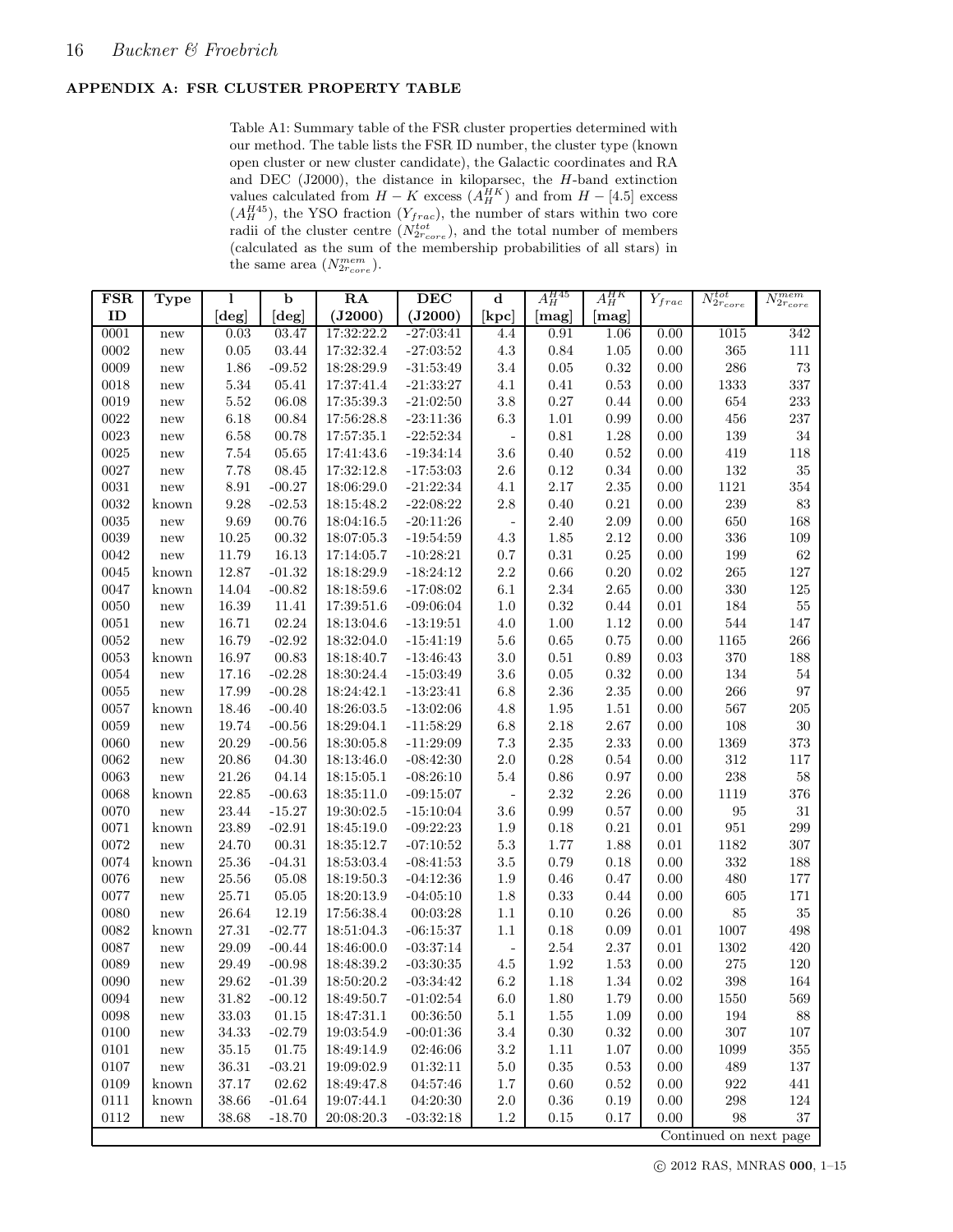Table A1 – continued from previous page

| <b>FSR</b>    | Type                 | l         | $\mathbf b$ | RA                           | <b>DEC</b> | $\mathbf d$     | $A_H^{H45}$      | $A_H^{HK}$ | $\overline{Y}_{frac}$ | $N_{2r_{core}}^{tot}$  | $N_{2r_{core}}^{mem}$ |
|---------------|----------------------|-----------|-------------|------------------------------|------------|-----------------|------------------|------------|-----------------------|------------------------|-----------------------|
| ID            |                      | [deg]     | [deg]       | (J2000)                      | (J2000)    | [kpc]           | $[\mathrm{mag}]$ | [mag]      |                       |                        |                       |
| 0113          | known                | 39.10     | $-01.68$    | 19:08:42.2                   | 04:43:10   | 1.6             | 0.46             | 0.29       | 0.00                  | 659                    | 239                   |
| 0115          | known                | $40.35\,$ | $-00.70$    | 19:07:32.1                   | 06:16:21   | $2.4\,$         | 1.09             | $0.80\,$   | 0.01                  | 237                    | $85\,$                |
| $\sqrt{0122}$ | known                | 45.70     | $-00.12$    | 19:15:28.6                   | 11:17:13   | $2.1\,$         | $0.76\,$         | 0.64       | 0.01                  | $425\,$                | 218                   |
| 0124          |                      | 46.48     | $02.65\,$   |                              |            | 3.7             | 0.60             |            | 0.00                  | $260\,$                | $102\,$               |
| $\,0126\,$    | new                  |           |             | 19:06:52.8                   | 13:15:22   |                 |                  | 0.48       | 0.00                  | $260\,$                |                       |
|               | new                  | 48.55     | $-00.18$    | 19:21:09.0                   | 13:46:30   | 6.2             | 1.52             | 1.53       |                       |                        | 108                   |
| 0127          | known                | 48.89     | $-00.94$    | 19:24:33.3                   | 13:42:59   | $2.6\,$         | $\rm 0.62$       | 0.60       | 0.11                  | 166                    | 61                    |
| 0129          | new                  | 49.39     | $-01.32$    | 19:26:56.7                   | 13:58:57   | 7.0             | $1.07\,$         | 1.37       | $0.01\,$              | $\!483$                | 144                   |
| $\,0133\,$    | new                  | 51.12     | $-01.17$    | 19:29:47.1                   | 15:34:27   | $4.2\,$         | $1.03\,$         | 0.87       | 0.00                  | 1227                   | 637                   |
| 0138          | known                | $53.22\,$ | 03.34       | 19:17:15.3                   | 19:32:57   | $2.5\,$         | $0.48\,$         | 0.36       | 0.00                  | 998                    | 299                   |
| 0142          | new                  | 55.79     | $-00.19$    | 19:35:39.8                   | 20:07:45   | 7.0             | 1.28             | 1.34       | 0.00                  | 632                    | 190                   |
| 0143          | new                  | 56.32     | $-04.38$    | 19:52:11.1                   | 18:30:11   | 3.6             | $0.20\,$         | 0.28       | 0.01                  | ${\bf 264}$            | 48                    |
| 0144          | known                | $56.34\,$ | $-04.69$    | 19:53:21.5                   | 18:22:17   | 1.9             | $0.06\,$         | 0.02       | 0.00                  | $268\,$                | 46                    |
| 0148          | new                  | $57.03\,$ | 00.02       | 19:37:28.8                   | 21:18:54   | $2.8\,$         | 0.92             | $\,0.61\,$ | 0.00                  | $120\,$                | $55\,$                |
| 0153          | known                | 59.40     | $-00.15$    | 19:43:10.0                   | 23:17:49   | 4.1             | $\rm 0.52$       | 0.60       | 0.00                  | $123\,$                | 69                    |
| 0154          | new                  | 60.00     | $-01.08$    | 19:47:58.4                   | 23:21:03   | $3.2\,$         | 0.49             | 0.54       | 0.02                  | $653\,$                | $\bf 234$             |
| 0157          | new                  | 62.02     | $-00.70$    | 19:51:03.5                   | 25:17:05   | $2.2\,$         | 0.48             | 0.58       | 0.00                  | $389\,$                | 152                   |
| 0160          | new                  | 62.71     | 01.34       | 19:44:44.5                   | 26:54:38   | 7.8             | 0.69             | 0.87       | 0.00                  | $112\,$                | $50\,$                |
| 0161          | new                  | 63.10     | $-17.39$    | 20:53:10.7                   | 16:53:30   | $1.3\,$         | $0.07\,$         | 0.12       | 0.04                  | $133\,$                | $\sqrt{49}$           |
| 0162          | new                  | 63.21     | $-02.75$    | 20:01:32.1                   | 25:14:06   | $3.2\,$         | $0.47\,$         | 0.48       | 0.00                  | $529\,$                | 102                   |
| 0163          | new                  | 63.23     | $-02.42$    | 20:00:19.4                   | 25:25:17   | $4.2\,$         | $0.54\,$         | 0.51       | 0.00                  | 162                    | 60                    |
| 0165          | new                  | 64.10     | $-01.30$    | 19:58:06.8                   | 26:45:30   | $2.9\,$         | $0.69\,$         | 0.54       | $0.01\,$              | $765\,$                | 235                   |
| 0166          | new                  | 64.87     | $-04.94$    | 20:13:37.9                   | 25:27:18   | $2.2\,$         | $\rm 0.32$       | 0.35       | $0.01\,$              | 424                    | 147                   |
| 0167          | new                  | 65.16     | $-02.41$    | 20:04:50.2                   | 27:04:15   | $2.4\,$         | 0.43             | 0.42       | 0.00                  | $\bf 272$              | 109                   |
| 0168          | known                | 65.53     | $-03.97$    | 20:11:36.9                   | 26:31:59   | 1.4             | $0.14\,$         | 0.09       | 0.00                  | $156\,$                | 55                    |
| 0169          | known                | 65.69     | 01.18       | 19:52:13.2                   | 29:23:59   | $2.5\,$         | $0.16\,$         | 0.08       | $\rm 0.01$            | $275\,$                | $111\,$               |
| 0170          | new                  | 65.93     | $-02.69$    | 20:07:46.2                   | 27:33:55   | 6.7             | $1.62\,$         | 1.14       | 0.00                  | 214                    | $75\,$                |
| 0171          | known                | 66.10     | $-00.94$    | 20:01:28.5                   | 28:38:50   | $3.7\,$         | $\rm 0.81$       | 0.70       | 0.02                  | $250\,$                | 89                    |
| 0172          | new                  | 66.43     | $-00.36$    | 20:00:01.3                   | 29:13:30   | 4.8             | $\rm 0.84$       | 0.87       | 0.00                  | 647                    | $201\,$               |
| 0177          | known                | 67.64     | 00.85       | 19:58:10.1                   | 30:53:52   | 3.1             | $\rm 0.31$       | 0.15       | 0.00                  | $155\,$                | 70                    |
| 0180          | known                | 68.01     | 02.87       | 19:50:58.9                   | 32:15:18   | $8.2\,$         | 0.42             | 0.48       | 0.00                  | 168                    | 48                    |
| 0181          | known                | 68.53     | 00.45       | 20:01:58.8                   | 31:26:25   | $4.3\,$         | 0.79             | 0.63       | 0.00                  | $113\,$                | 48                    |
| 0182          | new                  | 69.18     | 03.36       | 19:51:46.8                   | 33:30:44   | $2.7\,$         | 0.13             | 0.07       | 0.00                  | $397\,$                | 136                   |
| 0183          | new                  | 69.52     | $-09.54$    | 20:42:13.3                   | 26:35:17   | 2.8             | 0.11             | 0.28       | 0.00                  | 120                    | 46                    |
| 0186          | known                | 69.97     | 10.91       | 19:20:51.6                   | 37:47:09   | $2.0\,$         | $\rm 0.21$       | $0.25\,$   | $0.01\,$              | $220\,$                | 165                   |
| 0187          | known                | 70.31     | 01.76       | 20:01:10.0                   | 33:38:41   | 4.5             | $1.21\,$         | 0.34       | 0.00                  | $513\,$                | $126\,$               |
| 0188          | new                  | 70.65     | 01.74       | 20:02:05.2                   | 33:55:10   | $\!\!\!\!\!8.3$ | $0.70\,$         | 0.69       | 0.00                  | $216\,$                | $53\,$                |
| 0189          | new                  | 70.66     | $-00.15$    | 20:09:47.0                   | 32:54:48   | $4.0\,$         | $1.62\,$         | 0.84       | 0.02                  | $330\,$                | 78                    |
| 0190          | new                  | 70.73     | 00.96       | 20:05:28.4                   | 33:34:30   | 10.2            | 1.31             | 1.31       | 0.00                  | 229                    | $83\,$                |
| 0191          | new                  | 70.99     | $02.58\,$   | 19:59:29.6                   | 34:39:23   | $3.8\,$         | $0.40\,$         | $0.56\,$   | $0.04\,$              | 198                    | $98\,$                |
| 0192          | $\operatorname{new}$ | 71.10     | 00.85       | 20:06:52.0                   | 33:49:49   | 8.6             | 0.68             | 0.88       | 0.00                  | 270                    | 110                   |
| $\,0193\,$    | $\operatorname{new}$ | 71.31     | 08.12       | 19:36:29.7                   | 37:41:42   | 3.1             | 0.01             | 0.16       | 0.00                  | 101                    | $42\,$                |
| 0194          | known                | 71.87     | 02.42       | 20:02:25.4                   | 35:19:15   | $\,9.5$         | 1.46             | 0.92       | 0.00                  | $191\,$                | $72\,$                |
| 0195          | $\operatorname{new}$ | $72.07\,$ | $-00.99$    | $20{:}16{:}51.6$             | 33:37:38   | 4.1             | 0.79             | 0.99       | 0.06                  | $253\,$                | 124                   |
| $\,0196\,$    | known                | $72.12\,$ | $-00.51$    | 20:15:03.1                   | 33:56:10   | $2.9\,$         | 0.46             | 0.44       | 0.04                  | 410                    | 154                   |
| 0197          | $\operatorname{new}$ | 72.16     | 00.30       | 20:11:53.4                   | 34:24:46   | $3.7\,$         | 0.82             | 0.62       | 0.02                  | 988                    | 294                   |
| $\,0198\,$    | $\operatorname{new}$ | 72.18     | 02.62       | 20:02:24.9                   | 35:41:21   | 12.8            | 1.72             | 1.02       | 0.03                  | $275\,$                | 117                   |
| 0199          | known                | $72.40\,$ | $\,00.94\,$ | $20\!\!:\!\!09\!\!:\!\!55.9$ | 34:58:24   | $2.9\,$         | $0.39\,$         | $0.28\,$   | $0.01\,$              | 789                    | $310\,$               |
| 0200          | known                | $73.25\,$ | 00.95       | $20{:}12{:}10.5$             | 35:41:06   | $3.8\,$         | 0.41             | 0.34       | 0.01                  | 1282                   | 482                   |
| $\,0201\,$    | known                | $73.27\,$ | 01.17       | 20:11:18.1                   | 35:49:24   | $5.3\,$         | 0.36             | 0.36       | 0.00                  | 806                    | 291                   |
| $\,0202\,$    | known                | $73.99\,$ | 08.49       | 19:41:18.1                   | 40:12:02   | 1.5             | $0.18\,$         | $\rm 0.02$ | 0.01                  | $277\,$                | $230\,$               |
| 0204          | new                  | 74.78     | 00.61       | 20:17:46.0                   | 36:45:60   | 8.1             | 2.33             | 1.14       | 0.04                  | $225\,$                | 63                    |
| $\,0205\,$    | known                | $75.24\,$ | $-00.67$    | 20:24:21.3                   | 36:25:01   | 6.9             | 1.59             | 1.45       | 0.00                  | 151                    | 89                    |
| $0206\,$      | known                | $75.35\,$ | $-00.49$    | $20\!\!:\!\!23\!\!:\!\!55.2$ | 36:36:24   | $3.8\,$         | $0.91\,$         | 0.84       | 0.01                  | $304\,$                | 85                    |
| $0207\,$      | known                | $75.38\,$ | 01.30       | 20:16:34.7                   | 37:39:10   | $2.0\,$         | 0.36             | 0.04       | 0.01                  | 136                    | $62\,$                |
| 0208          | known                | $75.70\,$ | 00.99       | 20:18:47.7                   | 37:44:19   | $3.2\,$         | $0.41\,$         | 0.42       | 0.02                  | 602                    | 289                   |
| $0210\,$      | new                  | $76.21\,$ | $-00.55$    | 20:26:37.5                   |            |                 | 1.44             | 1.33       | 0.00                  | $259\,$                | 100                   |
|               |                      | 76.39     |             |                              | 37:16:54   | 6.6             |                  |            |                       |                        |                       |
| 0211          | known                |           | $-00.60$    | 20:27:22.7                   | 37:23:41   | 7.5             | 2.97             | 2.39       | 0.00                  | 115<br>108             | 11<br>49              |
| 0212          | known                | 76.94     | 02.02       | 20:17:58.8                   | 39:20:46   | 11.8            | 5.30             | 1.65       | 0.12                  | Continued on next page |                       |
|               |                      |           |             |                              |            |                 |                  |            |                       |                        |                       |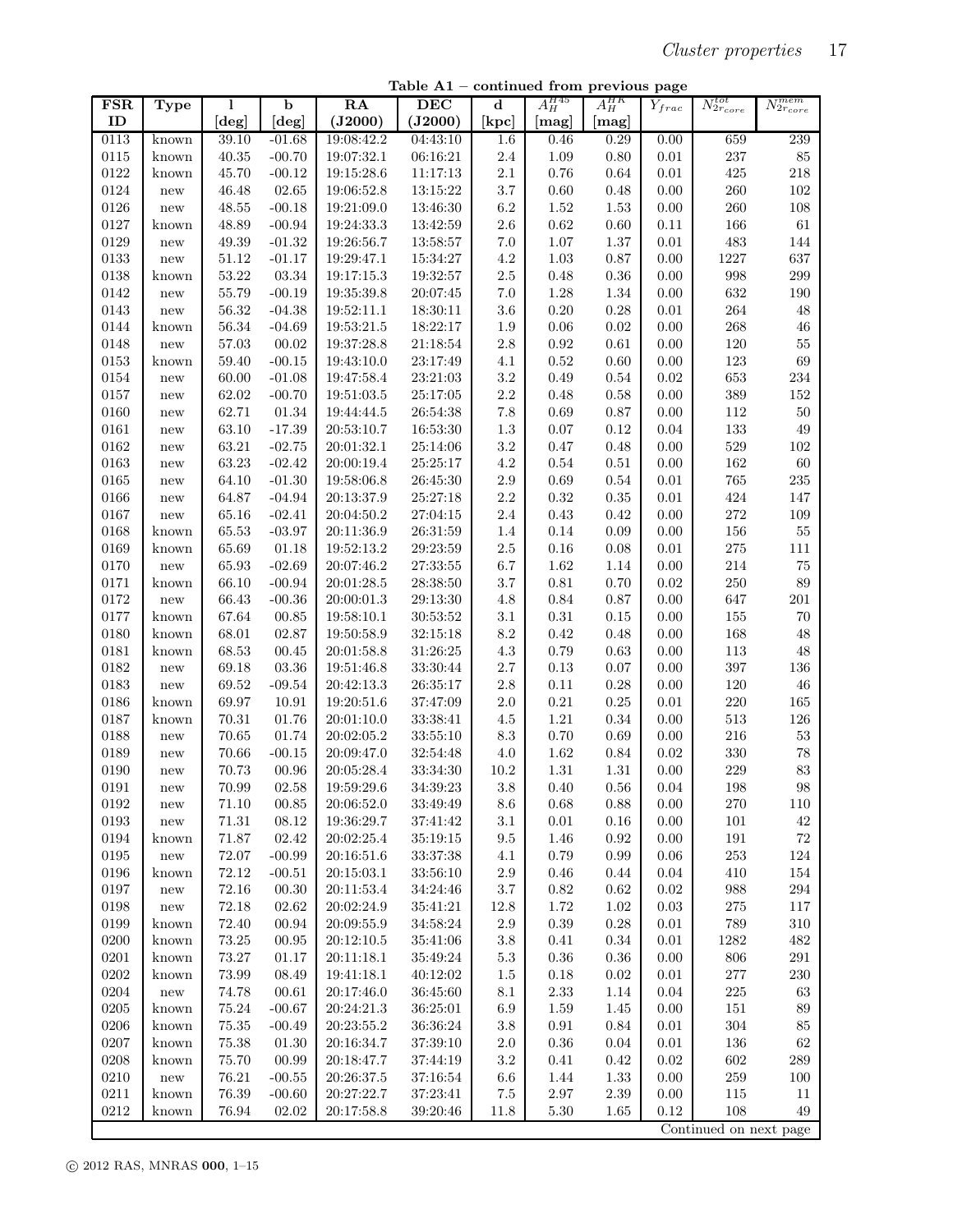| <b>FSR</b> | <b>Type</b>          | ı                    | $\overline{b}$              | $\overline{RA}$              | DEC      | $\mathbf d$ | $A_H^{H45}$ | $A_H^{HK}$ | $Y_{frac}$ | $N_{2r_{core}}^{tot}$  | $N_{2r_{core}}^{mem}$ |
|------------|----------------------|----------------------|-----------------------------|------------------------------|----------|-------------|-------------|------------|------------|------------------------|-----------------------|
| ID         |                      | [deg]                | [deg]                       | (J2000)                      | (J2000)  | [kpc]       | [mag]       | [mag]      |            |                        |                       |
| 0213       | new                  | 77.63                | 00.38                       | 20:26:59.3                   | 38:58:34 | 5.7         | 1.20        | 1.13       | 0.03       | 617                    | $\overline{216}$      |
| 0214       | new                  | 77.71                | 04.18                       | 20:10:48.8                   | 41:10:42 | $5.8\,$     | $0.23\,$    | $0.29\,$   | 0.00       | 207                    | $123\,$               |
| 0216       | known                | $78.01\,$            | $-03.36$                    | 20:43:21.3                   | 37:02:28 | $1.7\,$     | $\rm 0.21$  | 0.10       | $0.00\,$   | $170\,$                | $64\,$                |
| 0218       | known                | 78.10                | 02.79                       | 20:18:04.6                   | 40:44:22 | $2.7\,$     | $0.57\,$    | $0.37\,$   | $\rm 0.01$ | 419                    | 168                   |
| 0219       | new                  | 78.14                | $\ensuremath{03.52}\xspace$ | 20:15:00.3                   | 41:10:46 | 7.9         | $0.72\,$    | $0.67\,$   | 0.00       | 144                    | $61\,$                |
| 0220       | known                | 78.15                | $-00.54$                    | 20:32:24.6                   | 38:51:34 | $3.6\,$     | $1.03\,$    | 1.11       | $0.00\,$   | 190                    | 27                    |
| 0224       | new                  | 78.47                | $01.36\,$                   | 20:25:21.7                   | 40:13:39 | $5.5\,$     | $2.07\,$    | 0.70       | $0.00\,$   | 266                    | 98                    |
| 0225       | new                  | 78.58                | $-02.80$                    | 20:42:53.2                   | 37:49:45 | 4.0         | $0.54\,$    | 0.65       | $\rm 0.01$ | 189                    | 80                    |
| 0226       | known                | 79.00                | 03.67                       | 20:16:51.6                   | 41:58:52 | $\rm 9.3$   | $1.14\,$    | 0.90       | $\rm 0.01$ | 546                    | $\,290$               |
| 0230       | known                | 79.31                | 01.31                       | 20:28:10.3                   | 40:52:54 | $10.3\,$    | $3.51\,$    | 2.07       | 0.00       | 180                    | 38                    |
| $0231\,$   | known                | $79.57\,$            | 06.83                       | 20:03:59.7                   | 44:09:49 | $1.3\,$     | $0.08\,$    | $0.00\,$   | $0.00\,$   | 191                    | $96\,$                |
| 0233       | known                | 79.87                | $-00.93$                    | 20:39:21.7                   | 39:59:47 | $3.4\,$     | $1.33\,$    | 1.23       | $0.00\,$   | 640                    | $332\,$               |
| 0234       | known                | $80.13\,$            | 00.75                       | $20\!\!:\!\!33\!\!:\!\!06.1$ | 41:13:10 | $5.6\,$     | $1.04\,$    | $1.15\,$   | 0.00       | 911                    | 386                   |
| 0238       | new                  | 80.48                | 00.62                       | 20:34:47.8                   | 41:24:56 | $3.0\,$     | 0.88        | 0.90       | 0.00       | $280\,$                | $90\,$                |
| 0239       | new                  | $80.52\,$            | 02.94                       | 20:24:46.8                   | 42:49:05 | 11.2        | $1.46\,$    | 1.47       | 0.00       | 284                    | $101\,$               |
| 0240       | known                | 80.94                | $-00.17$                    | 20:39:37.3                   | 41:18:39 | $9.0\,$     | $3.39\,$    | 2.69       | 0.00       | $\rm 95$               | $38\,$                |
| 0241       | new                  | $81.23\,$            | 08.03                       | 20:03:02.9                   | 46:11:20 | $1.8\,$     | $0.12\,$    | $0.07\,$   | 0.00       | 259                    | $86\,$                |
| 0243       | known                | 81.46                | 01.11                       | 20:35:48.8                   | 42:29:45 | $5.4\,$     | $1.25\,$    | $1.21\,$   | $0.00\,$   | $116\,$                | $53\,$                |
| 0244       | known                | 81.48                | 00.46                       | 20:38:42.2                   | 42:07:26 | $5.8\,$     | $3.64\,$    | 1.30       | $\rm 0.01$ | 205                    | $102\,$               |
| 0245       |                      | $81.50\,$            | 00.62                       |                              |          |             | $2.04\,$    |            | $\rm 0.01$ | 132                    | 75                    |
|            | new                  |                      |                             | 20:38:05.8                   | 42:13:54 | $6.5\,$     |             | 1.47       |            | 265                    |                       |
| 0248       | new                  | 81.72                | $-00.60$                    | 20:43:57.6                   | 41:39:27 | $7.6\,$     | $2.12\,$    | 1.91       | 0.00       |                        | 88                    |
| $0250\,$   | new                  | 82.16                | $-16.99$                    | 21:44:58.6                   | 30:44:56 | 1.6         | $0.10\,$    | 0.10       | 0.00       | $113\,$                | 42                    |
| $0251\,$   | new                  | 82.33                | 00.76                       | 20:40:14.8                   | 42:58:33 | $5.6\,$     | $1.13\,$    | 1.18       | $0.01\,$   | 246                    | $131\,$               |
| 0254       | new                  | 82.81                | 05.79                       | $20{:}18{:}51.5$             | 46:18:32 | $\!.9$      | $0.24\,$    | $0.37\,$   | $0.00\,$   | 183                    | $42\,$                |
| 0255       | new                  | 82.93                | 02.20                       | 20:35:53.2                   | 44:19:31 | $12.5\,$    | $1.70\,$    | $1.81\,$   | 0.00       | 243                    | $\rm 93$              |
| 0256       | known                | 83.08                | $-04.13$                    | 21:02:57.6                   | 40:26:30 | 3.7         | $0.63\,$    | 0.55       | 0.00       | $\rm 92$               | $50\,$                |
| 0257       | new                  | 83.13                | 04.84                       | 20:24:24.0                   | 46:02:24 | $2.8\,$     | $0.16\,$    | 0.26       | 0.03       | 248                    | $121\,$               |
| 0258       | new                  | 83.58                | 00.68                       | 20:44:50.0                   | 43:54:55 | $2.5\,$     | $0.58\,$    | 0.49       | 0.00       | 134                    | $58\,$                |
| $0261\,$   | new                  | $83.99\,$            | $-01.09$                    | 20:53:48.1                   | 43:06:36 | $2.7\,$     | $0.98\,$    | 0.82       | 0.00       | $130\,$                | $71\,$                |
| 0262       | known                | 84.89                | 03.80                       | 20:35:15.9                   | 46:51:26 | $7.7\,$     | $\rm 0.82$  | 0.73       | $0.00\,$   | 406                    | 138                   |
| 0263       | known                | 84.97                | $-00.22$                    | 20:53:34.8                   | 44:25:13 | $5.4\,$     | 1.54        | 1.28       | 0.00       | $505\,$                | $125\,$               |
| 0265       | new                  | 85.50                | $-04.44$                    | 21:12:50.0                   | 42:00:34 | $2.5\,$     | $0.34\,$    | $0.37\,$   | $\rm 0.01$ | 326                    | 80                    |
| 0266       | new                  | 85.62                | $-16.15$                    | 21:54:06.3                   | 33:35:02 | 1.6         | $0.06\,$    | 0.12       | 0.00       | $125\,$                | $32\,$                |
| 0267       | known                | 85.68                | $-01.52$                    | 21:01:42.7                   | 44:06:54 | $2.0\,$     | $0.44\,$    | $0.36\,$   | 0.06       | $151\,$                | 48                    |
| 0268       | known                | 85.90                | $-04.14$                    | $21{:}13{:}08.6$             | 42:30:22 | $3.6\,$     | $0.54\,$    | $0.43\,$   | $0.00\,$   | 218                    | $182\,$               |
| 0271       | new                  | 86.17                | $-05.28$                    | 21:18:35.8                   | 41:55:10 | $3.0\,$     | $0.31\,$    | 0.33       | 0.00       | 291                    | $\boldsymbol{93}$     |
| 0275       | new                  | $87.20\,$            | 00.97                       | 20:56:36.5                   | 46:53:32 | 5.1         | 0.50        | 0.52       | $\rm 0.02$ | $777\,$                | $\,238$               |
| 0276       | new                  | 87.32                | 05.75                       | 20:34:29.5                   | 49:57:21 | 7.4         | 0.55        | 0.62       | 0.00       | 242                    | $74\,$                |
| 0278       | new                  | 87.86                | 06.84                       | 20:30:57.7                   | 51:02:06 | $3.8\,$     | 0.32        | 0.29       | 0.00       | 288                    | 86                    |
| 0280       | known                | $88.24\,$            | $00.26\,$                   | $21{:}03{:}47.0\,$           | 47:12:37 | 4.5         | 0.52        | 0.43       | $0.00\,$   | 568                    | 166                   |
| 0282       | new                  | 88.75                | 01.05                       | $21{:}02{:}18.8$             | 48:07:01 | $2.6\,$     | $0.36\,$    | 0.45       | $0.00\,$   | $152\,$                | $63\,$                |
| $0284\,$   | new                  | 89.07                | 02.60                       | 20:56:28.6                   | 49:22:08 | $2.7\,$     | $0.25\,$    | 0.18       | 0.03       | $\bf 283$              | 108                   |
| $\,0285\,$ | known                | $89.62\,$            | $-00.39$                    | 21:12:09.7                   | 47:46:54 | $2.4\,$     | $0.18\,$    | $0.22\,$   | $0.05\,$   | $\bf 273$              | 113                   |
| 0286       | known                | 89.98                | $-02.73$                    | 21:23:29.4                   | 46:24:18 | $1.8\,$     | 0.16        | 0.09       | 0.00       | 166                    | $84\,$                |
| 0290       | new                  | $\boldsymbol{90.42}$ | 03.19                       | 20:59:09.1                   | 50:46:46 | 10.9        | 1.14        | 1.12       | 0.00       | 366                    | 100                   |
| $\,0293$   | new                  | $91.03\,$            | $-02.75$                    | 21:27:56.7                   | 47:07:06 | $2.3\,$     | $0.03\,$    | $0.06\,$   | $\rm 0.03$ | $312\,$                | 114                   |
| 0294       | new                  | 91.27                | 02.34                       | 21:06:44.9                   | 50:51:25 | $2.7\,$     | 0.35        | 0.48       | 0.02       | 180                    | $\rm 91$              |
| 0295       | new                  | 92.32                | $-00.16$                    | 21:22:39.0                   | 49:52:38 | $2.9\,$     | 0.44        | 0.36       | 0.00       | $167\,$                | $50\,$                |
| $\,0300\,$ | known                | 92.94                | 02.81                       | 21:11:48.7                   | 52:23:56 | $3.5\,$     | $0.75\,$    | $\,0.68\,$ | $0.00\,$   | $124\,$                | $78\,$                |
| 0301       | known                | 93.04                | 01.80                       | 21:16:58.8                   | 51:46:10 | 4.0         | 0.75        | $0.71\,$   | $0.02\,$   | 182                    | 116                   |
| 0304       | $\operatorname{new}$ | 93.56                | 00.67                       | 21:24:31.5                   | 51:20:24 | $3.6\,$     | 0.40        | 0.53       | $0.01\,$   | 199                    | $77\,$                |
| $\,0308\,$ | known                | 94.40                | $-05.51$                    | 21:53:30.9                   | 47:16:02 | $10.3\,$    | $3.24\,$    | 1.74       | $0.06\,$   | $145\,$                | 127                   |
| 0309       | known                | 94.42                | 00.19                       | $21\!\!:\!\!30\!\!:\!\!38.1$ | 51:35:07 | $1.7\,$     | $0.26\,$    | 0.18       | 0.01       | 767                    | $277\,$               |
| $\,0313\,$ | known                | 95.28                | 02.07                       | 21:26:11.6                   | 53:32:33 | $7.6\,$     | 0.92        | 0.76       | $0.00\,$   | 409                    | 143                   |
| $\,0316\,$ | new                  | 96.07                | $-00.33$                    | 21:40:52.7                   | 52:18:24 | $2.8\,$     | $0.16\,$    | $0.25\,$   | $\rm 0.02$ | $221\,$                | $59\,$                |
| 0318       | new                  | 96.15                | $-04.72$                    | 21:58:48.2                   | 48:58:10 | $2.8\,$     | $-0.04$     | $0.20\,$   | 0.02       | 145                    | 42                    |
| $\,0320\,$ | new                  | 96.38                | 01.24                       | 21:35:26.3                   | 53:41:07 | $2.3\,$     | 0.17        | 0.15       | 0.02       | 410                    | $121\,$               |
| 0322       | new                  | 96.47                | $-02.10$                    | $21{:}50{:}12.5\,$           | 51:12:40 | $2.1\,$     | $\rm 0.21$  | $0.15\,$   | $0.00\,$   | $261\,$                | 70                    |
|            |                      |                      |                             |                              |          |             |             |            |            | Continued on next page |                       |
|            |                      |                      |                             |                              |          |             |             |            |            |                        |                       |

Table A1 – continued from previous page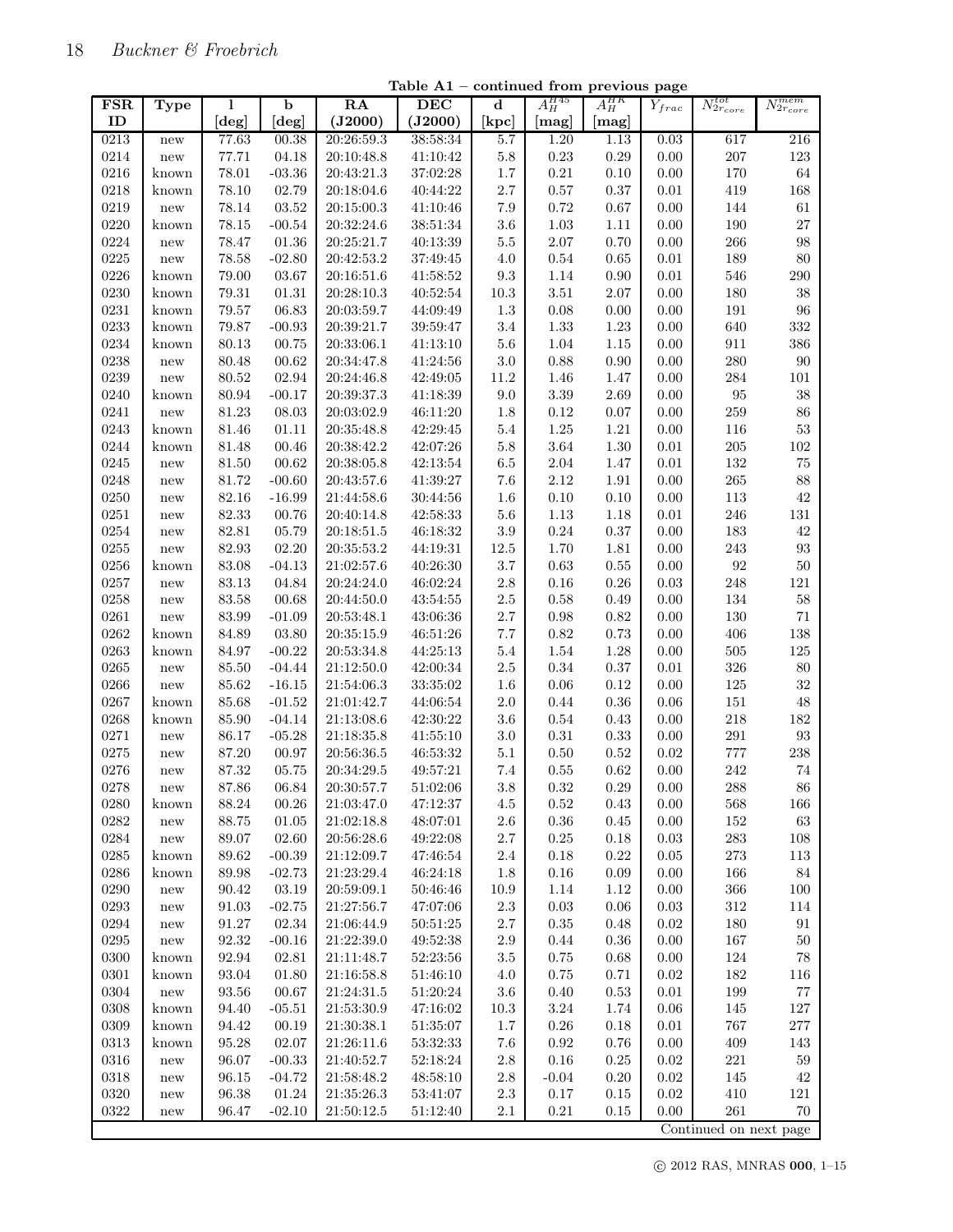Table A1 – continued from previous page

| <b>FSR</b> | Type                 | 1                    | $\mathbf b$          | RA                       | <b>DEC</b> | $\mathbf d$        | $A_H^{H45}$      | $A_H^{HK}$ | $\bar{Y}_{frac}$ | $N_{2r_{core}}^{tot}$  | $N_{2r_{core}}^{mem}$ |
|------------|----------------------|----------------------|----------------------|--------------------------|------------|--------------------|------------------|------------|------------------|------------------------|-----------------------|
| ID         |                      | [deg]                | [deg]                | (J2000)                  | (J2000)    | [kpc]              | [mag]            | [mag]      |                  |                        |                       |
| 0324       | new                  | 96.54                | 01.26                | 21:36:09.5               | 53:48:55   | 2.5                | 0.29             | 0.18       | 0.03             | 620                    | 191                   |
| 0326       | new                  | 96.75                | 01.08                | 21:38:01.8               | 53:49:11   | $8.6\,$            | $\rm 0.95$       | $0.86\,$   | 0.00             | 127                    | $60\,$                |
| 0327       | known                | 97.34                | 00.45                | 21:43:51.8               | 53:43:29   | 3.1                | $0.51\,$         | 0.43       | $0.04\,$         | $397\,$                | $105\,$               |
| 0334       | new                  | 98.71                | $\ensuremath{01.54}$ | 21:46:10.2               | 55:26:57   | $3.0\,$            | $0.29\,$         | $0.20\,$   | $\rm 0.01$       | 477                    | 136                   |
| 0336       | new                  | 99.09                | 00.96                | 21:50:51.8               | 55:14:49   | $2.5\,$            | $0.38\,$         | 0.37       | 0.02             | 709                    | $231\,$               |
| 0337       | known                | 99.14                | 07.49                | 21:18:03.7               | 60:05:32   | $13.0\,$           | 1.46             | 0.89       | 0.00             | $247\,$                | $110\,$               |
| 0340       | known                | $\boldsymbol{99.31}$ | 03.74                | 21:39:02.1               | 57:30:03   | $\,9.3$            | $\rm 0.82$       | $0.70\,$   | 0.02             | 136                    | 65                    |
| 0341       | new                  | 99.65                | $-01.83$             | 22:05:33.1               | 53:22:09   | $2.5\,$            | 0.10             | 0.13       | 0.00             | 184                    | $41\,$                |
| 0342       | new                  | 99.76                | $-02.21$             | 22:07:41.4               | 53:07:46   | $2.5\,$            | $0.23\,$         | 0.22       | $0.01\,$         | $165\,$                | 76                    |
| 0343       | known                | 99.96                | $-02.69$             | 22:10:33.4               | 52:51:16   | $2.1\,$            | 0.14             | 0.04       | 0.03             | $459\,$                | 172                   |
|            |                      |                      |                      |                          | 54:20:21   |                    |                  |            | 0.02             | 182                    |                       |
| 0348       | known                | 101.37               | $-01.86$             | 22:15:15.2               |            | $2.0\,$<br>$3.2\,$ | 0.09<br>$0.27\,$ | $-0.01$    | $0.05\,$         |                        | 80<br>$\rm 97$        |
| 0349       | known                | 101.41               | $-00.60$             | 22:10:29.1               | 55:24:01   |                    |                  | 0.20       |                  | $374\,$                |                       |
| 0351       | new                  | $102.51\,$           | 05.14                | 21:50:51.8               | 60:38:30   | $7.2\,$            | 0.40             | 0.57       | 0.00             | $125\,$                | $43\,$                |
| 0352       | known                | 102.69               | 00.80                | 22:12:15.5               | 57:16:21   | $2.7\,$            | $0.34\,$         | 0.06       | 0.00             | $96\,$                 | $37\,$                |
| $\,0353\,$ | known                | 102.81               | $-00.69$             | 22:19:02.8               | 56:06:48   | $5.3\,$            | 1.46             | 0.59       | 0.04             | $393\,$                | $127\,$               |
| $\,0357\,$ | new                  | 103.10               | $-03.41$             | 22:30:54.2               | 53:57:24   | $2.9\,$            | $0.10\,$         | 0.12       | 0.07             | ${\bf 264}$            | 66                    |
| 0358       | new                  | $103.35\,$           | 02.21                | 22:10:14.3               | 58:48:31   | $\,9.9$            | 1.08             | 1.08       | 0.00             | $329\,$                | $212\,$               |
| 0359       | known                | 103.72               | $-02.09$             | 22:29:49.8               | 55:24:34   | $3.0\,$            | $0.20\,$         | $0.20\,$   | 0.08             | $\bf 244$              | 37                    |
| 0363       | known                | 104.05               | 00.92                | 22:20:11.7               | 58:08:19   | $2.9\,$            | 0.25             | 0.23       | 0.03             | 442                    | 128                   |
| 0365       | new                  | 104.18               | $-02.21$             | 22:33:04.5               | 55:32:22   | 3.1                | $0.27\,$         | 0.32       | 0.00             | 78                     | $34\,$                |
| 0367       | known                | 104.56               | 01.30                | 22:21:55.9               | 58:43:40   | $9.7\,$            | $2.37\,$         | 1.05       | 0.00             | $104\,$                | $50\,$                |
| 0372       | known                | 105.31               | 04.07                | 22:14:40.9               | 61:27:20   | $13.3\,$           | 3.46             | 1.58       | 0.07             | $130\,$                | 106                   |
| $\,0373\,$ | known                | 105.35               | 09.50                | 21:45:07.2               | 65:47:21   | $2.2\,$            | $0.19\,$         | $0.15\,$   | $0.00\,$         | $\,293$                | $211\,$               |
| $\,0374$   | known                | 105.41               | 09.90                | 21:42:55.0               | 66:07:24   | $12.1\,$           | 4.44             | 1.71       | 0.12             | $72\,$                 | $59\,$                |
| 0375       | known                | 105.47               | 01.20                | 22:28:17.7               | 59:07:59   | $2.6\,$            | $\rm 0.52$       | 0.40       | 0.05             | $159\,$                | $83\,$                |
| 0377       | new                  | 105.78               | 00.06                | 22:34:52.4               | 58:18:17   | $3.6\,$            | $0.35\,$         | 0.37       | 0.03             | 378                    | $87\,$                |
| 0378       | new                  | 105.86               | 03.91                | 22:19:14.6               | 61:37:36   | 12.8               | 1.48             | 1.45       | 0.04             | 170                    | $61\,$                |
| 0381       | new                  | 106.64               | $-00.39$             | 22:42:13.2               | 58:19:52   | $2.3\,$            | 0.19             | 0.16       | 0.06             | 168                    | $44\,$                |
| $\,0382\,$ | known                | 106.65               | 00.36                | 22:39:30.0               | 58:59:38   | $2.8\,$            | $0.34\,$         | 0.34       | 0.07             | $116\,$                | 57                    |
| 0383       | known                | 106.68               | 05.29                | 22:18:30.7               | 63:13:54   | 7.6                | $0.90\,$         | 0.72       | $\rm 0.01$       | $164\,$                | $81\,$                |
| 0384       | new                  | 106.75               | $-02.95$             | 22:51:40.5               | 56:06:34   | $2.1\,$            | 0.00             | 0.03       | 0.01             | $120\,$                | $44\,$                |
| 0385       | new                  | 106.96               | 00.12                | 22:42:32.8               | 58:55:55   | $3.0\,$            | $0.46\,$         | 0.40       | $0.00\,$         | $135\,$                | $53\,$                |
| 0387       | known                | 107.18               | $-00.91$             | 22:47:41.8               | 58:07:50   | $10.0\,$           | 2.40             | 1.02       | 0.03             | $471\,$                | 161                   |
| 0388       | new                  | 107.32               | 05.13                | 22:24:05.7               | 63:26:33   | 4.9                | $0.78\,$         | 0.89       | 0.10             | $141\,$                | 66                    |
| $\!0391$   | known                | 107.62               | $-02.27$             | 22:55:09.7               | 57:06:20   | $3.7\,$            | $0.40\,$         | 0.44       | 0.09             | $73\,$                 | 41                    |
| 0392       | known                | 107.79               | $-01.02$             | 22:52:13.6               | 58:18:14   | $2.6\,$            | $0.25\,$         | 0.19       | $0.05\,$         | $174\,$                | $79\,$                |
| 0395       | known                | 108.49               | $-02.79$             | 23:02:32.8               | 56:59:55   | 3.0                | $0.23\,$         | 0.20       | 0.04             | $459\,$                | 128                   |
| 0396       | known                | 108.51               | $-00.38$             | 22:55:02.1               | 59:11:14   | 3.0                | 0.50             | 0.40       | 0.05             | $221\,$                | $151\,$               |
| 0398       | new                  | 108.89               | 05.05                | 22:36:33.9               | 64:10:48   | 5.1                | 0.43             | 0.46       | 0.00             | 163                    | 57                    |
| 0399       | known                | 109.10               | $-00.34$             | 22:59:07.0               | 59:28:43   | 4.4                | 1.16             | 0.59       | 0.03             | 426                    | 64                    |
| 0400       | known                | 109.13               | 01.12                | 22:54:20.6               | 60:48:40   | 4.1                | 1.38             | 0.65       | $\rm 0.03$       | $389\,$                | $\,236$               |
| 0401       | $\operatorname{new}$ | 109.40               | $-00.23$             | 23:00:55.7               | 59:42:20   | $3.5\,$            | 0.42             | 0.33       | 0.01             | $122\,$                | 59                    |
| 0405       | new                  | 109.77               | 07.38                | 22:32:35.7               | 66:38:11   | $2.3\,$            | $0.25\,$         | $\rm 0.29$ | 0.00             | $160\,$                | $49\,$                |
| 0406       | $\operatorname{new}$ | 109.86               | 02.76                | 22:53:48.3               | 62:36:44   | 8.5                | 2.27             | 1.16       | 0.00             | 203                    | 127                   |
| 0408       | known                | 110.19               | 02.72                | 22:56:31.2               | 62:42:30   | 7.4                | 1.20             | $0.83\,$   | 0.00             | 867                    | $535\,$               |
| 0409       | known                | 110.25               | 00.01                | 23:06:21.5               | 60:16:13   | $\!\!\!\!\!8.5$    | 1.69             | $1.29\,$   | 0.04             | 433                    | 91                    |
| 0411       | known                | 110.58               | $\rm 00.14$          | 23:08:21.7               | 60:30:43   | $2.9\,$            | 0.40             | 0.31       | 0.06             | $121\,$                | 58                    |
| 0412       | known                | 110.70               | 00.48                | 23:08:13.8               | 60:52:50   | 6.8                | 0.95             | 0.84       | 0.00             | 125                    | 73                    |
| 0414       | $\operatorname{new}$ | 110.86               | 02.75                | 23:01:45.6               | 63:01:14   | 5.6                | 0.79             | $0.73\,$   | 0.00             | $315\,$                | 111                   |
| 0415       |                      | 110.92               | 00.07                |                          | 60:34:45   | $2.0\,$            | 0.39             | 0.18       | 0.01             | 241                    |                       |
| 0416       | known                | 110.93               | 02.76                | 23:11:08.2<br>23:02:17.3 | 63:03:45   | $3.5\,$            | $0.51\,$         | 0.41       | 0.00             | 133                    | 178<br>59             |
| 0417       | new                  | 110.97               | $-00.75$             | $23:13:59.4\,$           |            | $3.2\,$            | $0.45\,$         | $0.26\,$   | 0.04             | 456                    | $126\,$               |
|            | new                  |                      |                      |                          | 59:50:25   |                    |                  |            |                  |                        |                       |
| 0418       | $\operatorname{new}$ | 111.20               | 02.75                | 23:04:30.6               | 63:09:50   | $4.3\,$            | 0.68             | 0.56       | $0.00\,$         | $213\,$                | 82                    |
| 0420       | known                | 111.27               | $-00.67$             | 23:15:58.9               | 60:01:33   | $6.7\,$            | $3.59\,$         | 1.19       | 0.00             | $122\,$                | $34\,$                |
| 0421       | known                | 111.34               | $-00.22$             | 23:15:14.6               | 60:27:52   | $2.8\,$            | $0.31\,$         | $0.19\,$   | 0.00             | 193                    | 65                    |
| 0422       | $\operatorname{new}$ | 111.47               | 00.14                | 23:15:07.3               | 60:50:59   | 3.0                | 0.43             | 0.32       | 0.02             | $365\,$                | 99                    |
| 0423       | new                  | 111.48               | 05.19                | 22:57:32.7               | 65:29:55   | $3.2\,$            | $0.36\,$         | 0.42       | 0.01             | 153                    | 63                    |
| 0425       | new                  | 111.57               | 00.56                | 23:14:38.7               | 61:17:00   | 8.5                | 1.51             | $1.38\,$   | 0.01             | 402                    | 96                    |
|            |                      |                      |                      |                          |            |                    |                  |            |                  | Continued on next page |                       |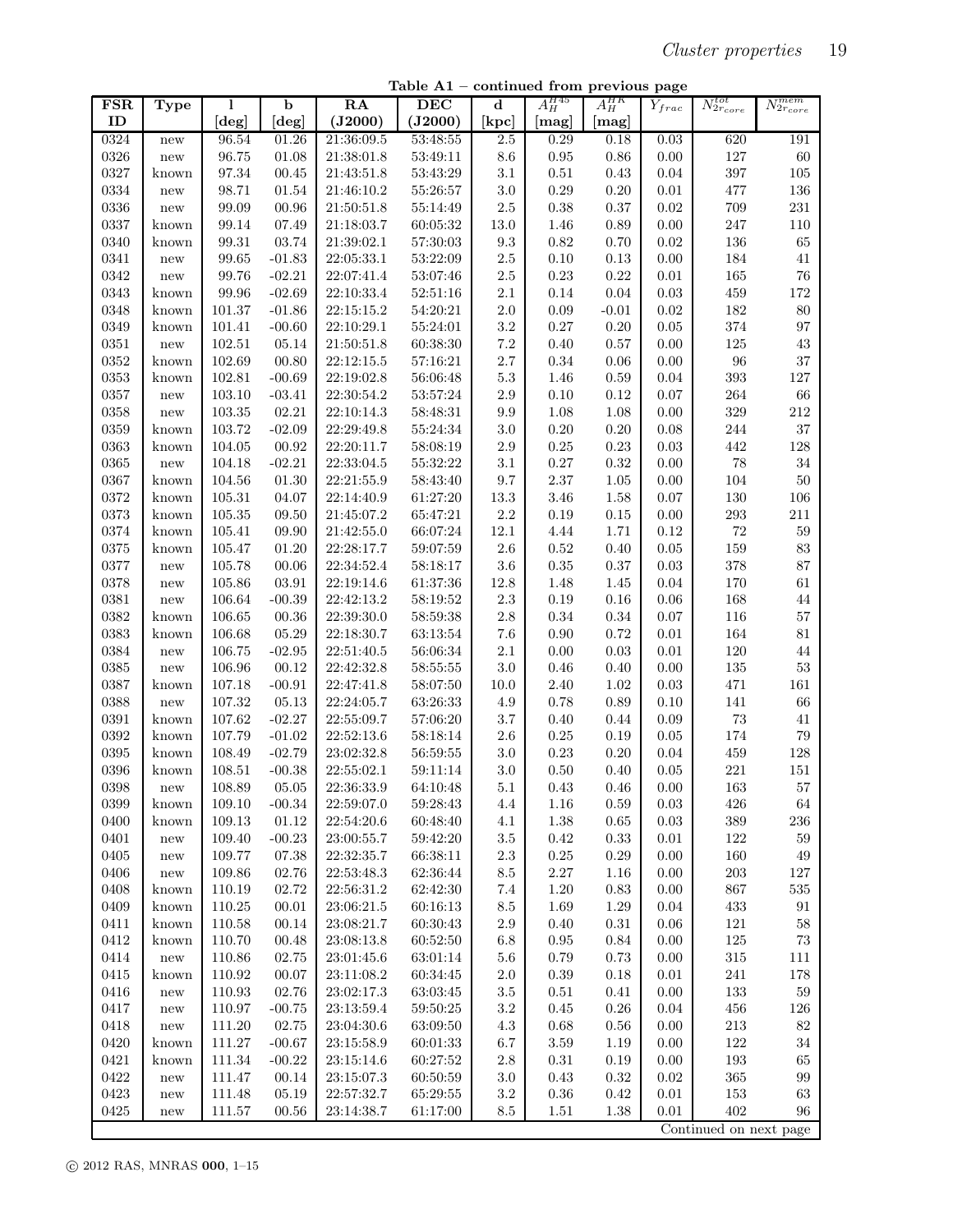$\mathbf l$ 

| <b>FSR</b> | Type                 | 1          | b         | RA         | <b>DEC</b> | d                | $A_H^{H45}$ | $A_H^{HK}$       | ${\cal Y}_{frac}$ | $N_{2r_{core}}^{tot}$ | $N_{2r_{core}}^{mem}$ |
|------------|----------------------|------------|-----------|------------|------------|------------------|-------------|------------------|-------------------|-----------------------|-----------------------|
| ID         |                      | $[\deg]$   | [deg]     | (J2000)    | (J2000)    | $[\mathrm{kpc}]$ | [mag]       | $[\mathrm{mag}]$ |                   |                       |                       |
| 0427       | new                  | 111.92     | $-04.17$  | 23:29:41.3 | 56:56:54   | $\overline{3.2}$ | 0.21        | 0.27             | 0.00              | 365                   | 120                   |
| 0429       | new                  | 112.53     | 08.66     | 22:51:26.6 | 69:04:25   | 3.1              | 0.43        | 0.43             | 0.00              | 120                   | $23\,$                |
| 0430       | new                  | 112.71     | 03.22     | 23:15:27.9 | 64:10:23   | $2.3\,$          | 0.37        | 0.30             | 0.04              | 211                   | 77                    |
| 0431       | known                | 112.71     | 00.91     | 23:22:36.2 | 62:00:39   | $3.9\,$          | 0.44        | 0.45             | 0.00              | $301\,$               | 99                    |
| 0433       | known                | 112.86     | 00.17     | 23:25:50.2 | 61:21:38   | $2.3\,$          | 0.16        | 0.09             | 0.00              | 372                   | $\boldsymbol{93}$     |
| 0434       | known                | 112.86     | $-02.86$  | 23:33:24.0 | 58:28:32   | $2.2\,$          | 0.32        | 0.23             | $\rm 0.01$        | 196                   | 74                    |
| 0440       | new                  | 113.68     | $-11.73$  | 23:54:34.4 | 50:07:19   | $2.2\,$          | $0.07\,$    | 0.17             | 0.00              | 134                   | 48                    |
| 0444       | new                  | 114.51     | 02.63     | 23:32:50.1 | 64:12:48   | $2.4\,$          | $0.36\,$    | 0.35             | 0.07              | 100                   | $53\,$                |
| 0445       | known                | 114.61     | 00.24     | 23:39:43.6 | 61:56:57   | 8.9              | $2.34\,$    | 1.02             | 0.00              | 161                   | 65                    |
| 0447       | new                  | 115.19     | $-18.21$  | 00:10:23.8 | 44:02:21   | 2.1              | $0.14\,$    | 0.11             | 0.00              | 102                   | ${\bf 26}$            |
| 0448       | new                  | 115.20     | $-00.99$  | 23:47:09.3 | 60:55:03   | $4.3\,$          | 0.56        | 0.57             | 0.02              | 459                   | $136\,$               |
| 0454       | known                | 115.80     | 01.01     | 23:47:56.8 | 62:59:56   | $2.7\,$          | $0.41\,$    | 0.16             | 0.00              | 145                   | $53\,$                |
| 0455       | known                | 115.94     | 10.15     | 23:21:14.0 | 71:46:56   | 4.0              | 0.29        | 0.31             | 0.00              | 84                    | 34                    |
| 0457       | known                | 116.13     | $-00.14$  | 23:53:04.6 | 61:57:33   | 1.9              | 0.24        | 0.04             | 0.05              | 144                   | $79\,$                |
| 0458       | known                | 116.44     | $-00.78$  | 23:56:45.2 | 61:24:15   | $2.2\,$          | 0.17        | 0.07             | $0.00\,$          | 141                   | 83                    |
| 0461       | known                | 116.60     | $-01.01$  | 23:58:28.6 | 61:12:34   | 2.7              | 0.14        | 0.16             | 0.02              | 503                   | 168                   |
| 0465       | new                  | 116.87     | 04.03     | 23:50:58.0 | 66:11:05   | 4.3              | 0.48        | 0.53             | $0.05\,$          | 167                   | 71                    |
| 0467       | known                | 117.15     | 06.49     | 23:47:40.1 | 68:38:35   | $3.2\,$          | 0.48        | 0.40             | 0.00              | 181                   | 130                   |
| 0468       | known                | 117.22     | 05.86     | 23:49:59.8 | 68:02:36   | 1.8              | 0.35        | 0.23             | 0.02              | 429                   | $253\,$               |
| 0471       | known                | 117.64     | 02.25     | 00:01:48.1 | 64:36:52   | 10.3             | 2.07        | 0.94             | $0.07\,$          | 101                   | 44                    |
| 0475       | known                | 117.99     | $-01.30$  | 00:10:18.3 | 61:10:46   | 2.7              | 0.29        | 0.20             | 0.02              | 520                   | $227\,$               |
| 0476       | known                | 118.23     | 05.02     | 00:02:16.5 | 67:26:15   | $12.1\,$         | $2.68\,$    | 1.35             | 0.02              | 496                   | 394                   |
| 0479       | new                  | 118.55     | $-07.81$  | 00:21:14.2 | 54:48:19   | 2.1              | 0.13        | 0.07             | 0.00              | $73\,$                | $25\,$                |
| 0480       | new                  | 118.59     | $-01.09$  | 00:14:55.5 | 61:28:23   | $6.0\,$          | 0.58        | 0.65             | $0.01\,$          | 340                   | 129                   |
| 0488       | new                  | 119.65     | 03.19     | 00:19:16.1 | 65:51:11   | $10.2\,$         | 1.82        | 1.66             | 0.13              | 114                   | $26\,$                |
| 0490       | known                | 119.78     | 01.70     | 00:22:10.5 | 64:23:44   | $3.6\,$          | 0.45        | 0.38             | 0.00              | 298                   | 195                   |
| 0491       | known                | 119.80     | $-01.38$  | 00:25:17.0 | 61:20:12   | 2.0              | 0.15        | 0.12             | 0.05              | $\,291$               | 135                   |
| 0493       | known                | 119.93     | $-00.09$  | 00:25:14.3 | 62:37:49   | $2.6\,$          | 0.18        | 0.05             | 0.02              | 247                   | 96                    |
| 0494       | new                  | 120.07     | 01.03     | 00:25:32.6 | 63:45:27   | $3.2\,$          | $0.33\,$    | 0.21             | 0.00              | $323\,$               | 124                   |
| 0495       | new                  | 120.13     | $-04.83$  | 00:30:24.4 | 57:55:37   | $2.5\,$          | $\rm 0.21$  | 0.14             | 0.00              | 97                    | 34                    |
| 0496       | new                  | 120.26     | 01.29     | 00:26:58.1 | 64:02:02   | 3.4              | 0.38        | 0.36             | 0.00              | 329                   | 107                   |
| 0501       | known                | 120.75     | $-00.94$  | 00:32:54.2 | 61:51:27   | $2.7\,$          | 0.14        | 0.21             | 0.07              | 120                   | $50\,$                |
| 0502       | known                | 120.88     | 00.51     | 00:33:07.9 | 63:18:31   | $2.2\,$          | $0.11\,$    | 0.00             | $0.06\,$          | 156                   | $55\,$                |
| 0510       | known                | 121.97     | $-02.66$  | 00:43:43.7 | 60:11:36   | $2.7\,$          | 0.17        | 0.12             | 0.02              | 336                   | 106                   |
| 0512       | known                | 122.09     | 01.33     | 00:43:43.4 | 64:11:10   | $2.6\,$          | 0.29        | 0.11             | $0.05\,$          | 184                   | $80\,$                |
| 0514       | known                | $122.62\,$ | 04.33     | 00:48:13.6 | 67:11:41   | $4.2\,$          | 0.34        | $\rm 0.42$       | 0.12              | 102                   | $25\,$                |
| 0515       | new                  | 122.83     | $-08.10$  | 00:50:44.2 | 54:46:05   | $2.6\,$          | 0.16        | 0.11             | 0.00              | $202\,$               | $51\,$                |
| 0519       | new                  | 123.05     | 01.78     | 00:52:30.1 | 64:39:05   | 3.2              | 0.37        | 0.27             | $\rm 0.01$        | 354                   | 106                   |
| 0523       | new                  | 123.59     | $05.60\,$ | 00:58:35.2 | 68:28:01   | 2.2              | $0.37\,$    | 0.22             | $0.01\,$          | 386                   | 212                   |
| 0525       | known                | 124.01     | 01.07     | 01:01:15.9 | 63:55:17   | $2.3\,$          | 0.28        | 0.14             | $\rm 0.03$        | 131                   | 65                    |
| 0528       | known                | 124.69     | $-00.60$  | 01:06:31.6 | 62:13:30   | 2.7              | 0.48        | 0.38             | $0.05\,$          | 160                   | 90                    |
| 0529       | known                | 124.95     | $-01.21$  | 01:08:24.5 | 61:35:58   | $2.4\,$          | 0.15        | 0.08             | 0.00              | 324                   | 128                   |
| 0533       | known                | 125.90     | $-02.60$  | 01:15:16.0 | 60:07:49   | $2.6\,$          | 0.31        | 0.21             | 0.03              | 298                   | 134                   |
| 0536       | new                  | 126.13     | 00.37     | 01:19:44.8 | 63:04:07   | $3.0\,$          | 0.57        | 0.45             | 0.05              | 178                   | 78                    |
| 0537       | new                  | 126.32     | $-02.34$  | 01:18:50.1 | 60:21:03   | $2.6\,$          | 0.03        | 0.11             | 0.05              | 292                   | 73                    |
| 0540       | known                | 126.64     | $-04.38$  | 01:19:36.2 | 58:17:29   | $1.6\,$          | 0.07        | $-0.01$          | 0.03              | 337                   | $229\,$               |
| $0541\,$   | known                | 126.67     | $-00.78$  | 01:23:15.2 | 61:51:42   | $12.9\,$         | 4.35        | 2.52             | $\rm 0.02$        | $96\,$                | 71                    |
| 0542       | new                  | 126.83     | 00.38     | 01:25:53.8 | 62:59:42   | 4.7              | 0.58        | 0.52             | $\,0.04\,$        | 477                   | 168                   |
| 0543       | known                | 127.20     | 00.76     | 01:29:33.6 | 63:18:46   | $2.7\,$          | 0.27        | 0.24             | 0.02              | 576                   | 307                   |
| 0546       | new                  | 127.60     | 03.40     | 01:37:12.9 | 65:51:30   | 4.2              | 0.30        | 0.44             | 0.01              | 188                   | 68                    |
| 0547       | new                  | 127.62     | $-01.80$  | 01:29:52.6 | 60:42:60   | $2.6\,$          | 0.16        | 0.12             | 0.03              | 197                   | 48                    |
| 0548       | known                | 127.75     | 02.09     | 01:36:28.0 | 64:32:26   | $3.5\,$          | 0.97        | 0.29             | 0.06              | $161\,$               | 104                   |
| 0549       | new                  | 127.83     | 03.51     | 01:39:39.8 | 65:55:13   | $3.6\,$          | 0.34        | 0.36             | 0.00              | 217                   | 47                    |
| 0550       | known                | 128.03     | $-01.80$  | 01:33:13.3 | 60:39:43   | 1.8              | 0.13        | $-0.02$          | 0.10              | 125                   | $66\,$                |
| 0552       | known                | 128.22     | $-01.11$  | 01:35:42.4 | 61:18:05   | $2.4\,$          | 0.17        | 0.07             | 0.07              | 115                   | 57                    |
| 0553       | new                  | 128.24     | 02.15     | 01:41:02.6 | 64:30:50   | $3.4\,$          | 0.02        | 0.21             | 0.05              | 188                   | $45\,$                |
| 0554       | known                | 128.56     | 01.74     | 01:43:11.8 | 64:02:58   | $2.8\,$          | 0.17        | 0.03             | 0.01              | 130                   | $83\,$                |
| $0555\,$   | $\operatorname{new}$ | 128.81     | 08.65     | 02:02:49.1 | 70:42:15   | $3.0\,$          | $0.23\,$    | 0.30             | 0.00              | $154\,$               | $31\,$                |

Table A1 – continued from previous page

Continued on next page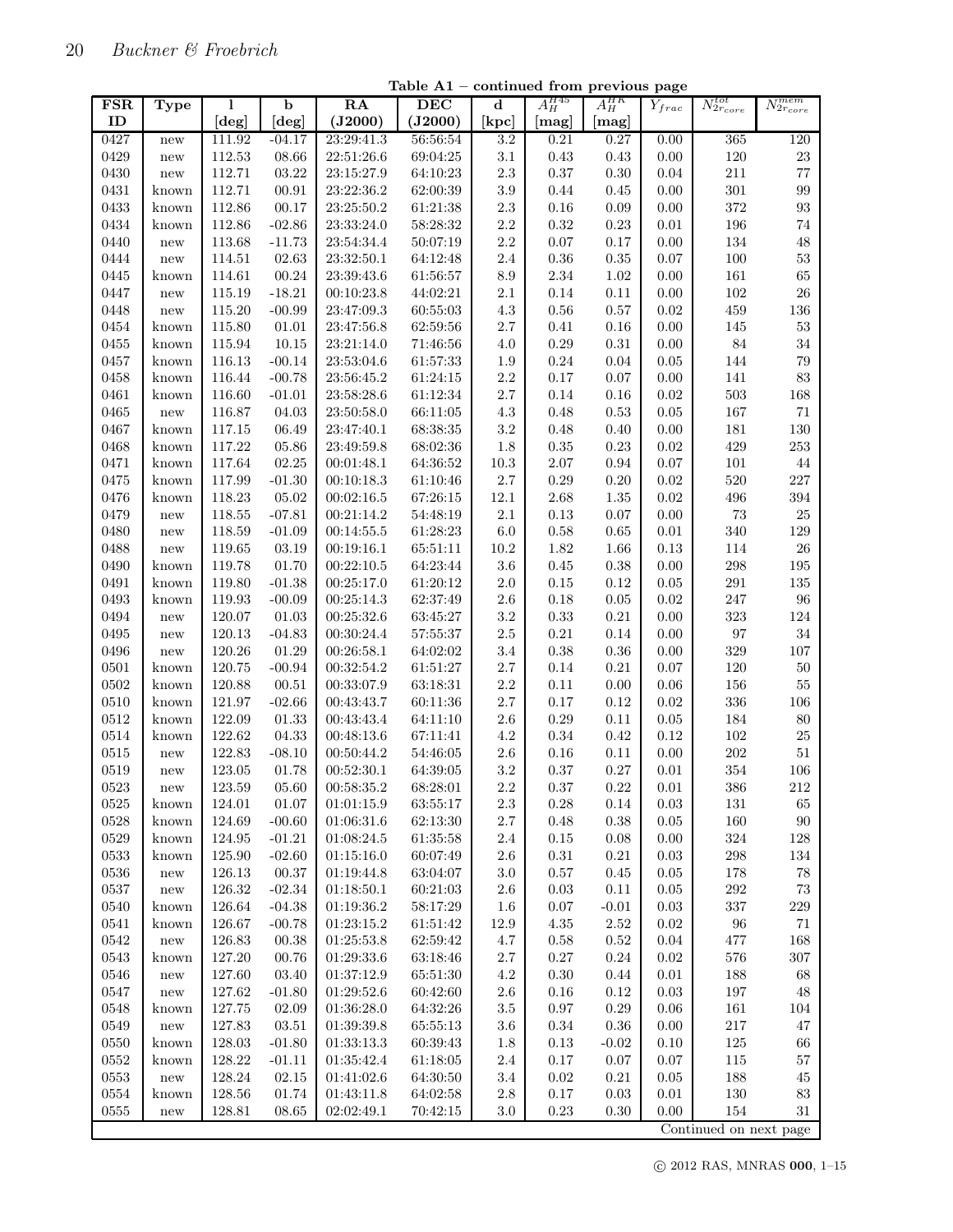Table A1 – continued from previous page

| <b>FSR</b>   | <b>Type</b>                   | 1                | $\mathbf b$       | $\overline{RA}$          | <b>DEC</b>           | d                  | $A_H^{H45}$      | $A_H^{HK}$   | $Y_{frac}$ | $N_{2r_{core}}^{tot}$  | $N_{2r_{core}}^{mem}$ |
|--------------|-------------------------------|------------------|-------------------|--------------------------|----------------------|--------------------|------------------|--------------|------------|------------------------|-----------------------|
| ID           |                               | [deg]            | [deg]             | (J2000)                  | (J2000)              | [kpc]              | $[\mathrm{mag}]$ | [mag]        |            |                        |                       |
| 0556         | known                         | 129.08           | $-00.35$          | 01:44:00.0               | 61:53:26             | 1.8                | 0.25             | 0.10         | 0.00       | 299                    | 209                   |
| 0557         | known                         | 129.38           | $-01.53$          | 01:44:26.8               | 60:40:42             | $2.5\,$            | $\rm 0.21$       | 0.11         | 0.01       | 125                    | 84                    |
| 0559         | known                         | 129.51           | $-00.96$          | 01:46:29.9               | 61:12:38             | $2.1\,$            | $\rm 0.23$       | $0.15\,$     | 0.02       | 649                    | 346                   |
| 0563         | known                         | 130.05           | $-00.16$          | 01:52:23.1               | 61:52:08             | 4.6                | $\rm 0.54$       | 0.50         | $\,0.04\,$ | $\,296$                | $235\,$               |
| 0567         | known                         | 130.13           | 00.38             | 01:54:09.9               | 62:22:32             | $3.2\,$            | $0.28\,$         | 0.24         | 0.02       | 169                    | 82                    |
| 0570         | $\operatorname{new}$          | 130.56           | $-00.56$          | 01:55:45.7               | 61:21:19             | $4.2\,$            | $0.34\,$         | 0.47         | 0.04       | $214\,$                | 87                    |
| 0574         | known                         | 132.42           | $-06.14$          | 01:58:41.0               | 55:29:09             | $2.5\,$            | 0.18             | 0.10         | 0.03       | $245\,$                | 104                   |
| 0576         | $\operatorname{new}$          | 133.28           | 08.82             | 02:51:37.2               | 69:14:48             | 7.7                | $1.68\,$         | 1.74         | $\rm 0.02$ | 93                     | $25\,$                |
| 0578         | $\operatorname{new}$          | 133.44           | 00.06             | 02:20:10.4               | 61:06:33             | $\,9.5$            | 1.83             | 1.54         | 0.00       | 93                     | $\,29$                |
| 0582         | known                         | 133.85           | 01.16             | 02:26:36.1               | 61:59:41             | 8.8                | 3.60             | 1.28         | 0.04       | 199                    | $152\,$               |
| 0585         | known                         | 134.21           | 01.07             | 02:29:09.5               | 61:47:15             | 4.2                | 0.60             | 0.57         | 0.06       | 165                    | 114                   |
| 0588         | known                         | 134.74           | 00.94             | 02:32:54.4               | 61:27:44             | 4.7                | 0.34             | 0.42         | 0.00       | 364                    | 174                   |
| 0592         | known                         | 135.35           | $-00.37$          | 02:33:21.9               | 60:01:29             | $2.8\,$            | $\rm 0.32$       | 0.27         | 0.03       | 119                    | $46\,$                |
| 0594         | known                         | 135.44           | $-00.49$          | 02:33:39.7               | 59:52:37             | $2.8\,$            | 0.43             | $0.25\,$     | 0.00       | 103                    | $47\,$                |
| 0597         | known                         | 135.78           | $-01.55$          | 02:32:59.7               | 58:45:46             | $2.8\,$            | 0.46             | 0.28         | 0.03       | 178                    | 88                    |
| 0598         | known                         | 135.85           | 00.27             | 02:39:07.2               | 60:24:33             | 1.9                | $0.57\,$         | 0.36         | $0.00\,$   | $\rm 91$               | $54\,$                |
| 0599         | known                         | 136.05           | $-01.15$          | 02:36:03.4               | 59:01:40             | $2.3\,$            | $0.25\,$         | 0.21         | 0.01       | 382                    | 116                   |
| 0600         | known                         | 136.18           | $-00.97$          | 02:37:35.5               | 59:08:23             | $2.8\,$            | $\rm 0.21$       | 0.25         | $0.05\,$   | 188                    | $61\,$                |
| 0602         | known                         | 136.24           | 02.83             | 02:51:10.4               | 62:33:41             | 4.4                | $0.26\,$         | $\rm 0.24$   | 0.00       | 138                    | $46\,$                |
| 0603         | known                         | 136.31           | $-02.63$          | 02:33:32.1               | 57:33:41             | 1.9                | 0.17             | 0.10         | 0.03       | $225\,$                | 120                   |
| 0608         | new                           | 137.03           | 01.10             | 02:50:39.6               | 60:39:44             | 9.0                | 1.30             | 1.20         | 0.00       | 104                    | 38                    |
| 0610         | known                         | 137.20           | 00.91             | 02:51:13.9               | 60:24:52             | 8.0                | $\rm 0.92$       | 0.65         | 0.00       | 628                    | 396                   |
| 0613         | known                         | 137.41           | 01.28             | 02:54:06.3               | 60:39:14             | 8.6                | $1.67\,$         | 0.96         | $0.07\,$   | 177                    | 91                    |
| 0615         | known                         | 137.82           | $-01.75$          | 02:46:32.7               | 57:45:10             | $2.6\,$            | $0.35\,$         | 0.29         | 0.03       | 114                    | $45\,$                |
| 0616         | new                           | 137.94           | $-15.73$          | 02:13:35.3               | 44:44:11             | $2.1\,$            | 0.09             | $0.05\,$     | $0.00\,$   | 110                    | $39\,$                |
| 0617         | new                           | 137.95           | $-08.09$          | 02:29:41.8               | 51:53:51             | $2.7\,$            | $0.14\,$         | 0.13         | 0.02       | $205\,$                | $45\,$                |
| 0618         | known                         | 138.04           | 01.51             | 02:59:29.6               | 60:34:05             | 8.1                | 1.12             | 0.83         | $\rm 0.01$ | $212\,$                | $134\,$               |
| 0619         | known                         | 138.10           | $-04.75$          | 02:39:19.9               | 54:54:34             | $2.5\,$            | 0.14             | 0.11         | 0.00       | $107\,$                | $\rm 45$              |
| 0623         | new                           | 138.62           | 08.90             | 03:39:42.0               | 66:29:40             | $2.4\,$            | $0.38\,$         | 0.32         | 0.03       | 111                    | $74\,$                |
| 0624         | known                         | 139.42           | 00.18             | 03:04:04.8               | 58:44:23             | $5.9\,$            | $0.72\,$         | 0.71         | $0.00\,$   | 125                    | 69                    |
| 0636         | known                         | 143.35           | $-00.13$          | 03:27:48.0               | 56:25:01             | 1.8                | $\rm 0.35$       | 0.25         | 0.03       | $357\,$                | 134                   |
| 0637         | known                         | 143.68           | 07.65             | 04:07:51.1               | 62:19:28             | $3.7\,$            | $\rm 0.31$       | 0.29         | $\rm 0.01$ | 176                    | 133                   |
| 0639         | known                         | 143.78           | $-04.27$          | 03:14:48.5               | 52:42:09             | $2.4\,$            | $\rm 0.42$       | 0.26         | 0.00       | 268                    | 171                   |
|              |                               |                  |                   |                          | 59:04:29             | $2.5\,$            | $\rm 0.33$       |              | $0.00\,$   | 264                    | $135\,$               |
| 0641         | known                         | 143.94           | 03.60             | 03:47:57.5<br>04:55:02.0 |                      | $3.0\,$            |                  | 0.23         | 0.00       | $\boldsymbol{93}$      | $31\,$                |
| 0643<br>0644 | $\operatorname{new}$<br>known | 144.78<br>145.11 | 13.65<br>$-03.99$ | 03:23:09.6               | 65:32:50<br>52:13:21 | $2.5\,$            | 0.18<br>$0.25\,$ | 0.30<br>0.24 | $\,0.04\,$ | $216\,$                | $71\,$                |
| 0645         | known                         | 145.92           | $-02.99$          | 03:31:14.8               | 52:35:55             | $3.2\,$            | $0.37\,$         | 0.38         | 0.02       | $241\,$                | 95                    |
| 0646         | known                         | 146.06           | $-02.82$          | 03:32:38.7               | 52:39:27             | $2.9\,$            | 0.49             | 0.30         | 0.00       | 128                    | 73                    |
|              |                               |                  |                   |                          |                      |                    |                  |              |            |                        |                       |
| 0648<br>0650 | known                         | 146.67           | $-08.92$          | 03:14:49.8               | 47:13:56             | $1.9\,$<br>$2.5\,$ | $0.13\,$         | $\rm 0.03$   | $0.06\,$   | 153                    | 130                   |
|              | known                         | 146.97           | $-03.71$          | 03:34:07.5               | 51:24:19<br>53:54:41 |                    | 0.35             | 0.31         | 0.04       | 340                    | 118                   |
| 0651         | known                         | 147.08           | $-00.50$          | 03:47:21.5               |                      | $3.9\,$            | 0.79             | 0.68         | 0.08       | 90                     | 60                    |
| 0652         | known                         | 147.52           | 05.66             | 04:18:59.1               | 58:14:58             | $\!3.3$            | 0.39             | 0.31         | 0.04       | 248                    | 187                   |
| 0655         | new                           | 148.12           | 00.29             | 03:56:14.4               | 53:51:55             | 10.2               | 2.61             | 1.99         | 0.07       | 107                    | 28                    |
| 0657         | known                         | 149.08           | $-01.99$          | 03:51:33.4               | 51:29:44             | 9.6                | 2.22             | 1.39         | 0.00       | 140                    | 45                    |
| 0658         | known                         | 149.81           | $-01.01$          | 03:59:13.5               | 51:47:10             | $3.6\,$            | 0.66             | 0.57         | 0.04       | 236                    | 191                   |
| 0659         | known                         | 149.86           | 00.19             | 04:04:35.6               | 52:39:36             | $2.7\,$            | 0.27             | 0.23         | 0.01       | 308                    | 99                    |
| 0662         | $\operatorname{new}$          | 150.39           | 03.89             | 04:24:30.6               | 54:58:01             | $7.5\,$            | 1.01             | 1.08         | 0.00       | 78                     | $10\,$                |
| 0665         | $\operatorname{new}$          | 150.68           | $-00.59$          | 04:05:12.8               | 51:31:20             | $7.2\,$            | 0.89             | 0.81         | 0.06       | 200                    | 77                    |
| 0666         | $\operatorname{new}$          | 150.79           | $-00.58$          | 04:05:46.4               | 51:27:33             | $7.2\,$            | 1.51             | 0.94         | 0.07       | 195                    | 67                    |
| 0668         | known                         | 151.61           | $-00.23$          | 04:11:11.6               | 51:10:14             | 9.4                | $3.55\,$         | 1.49         | 0.07       | 201                    | $63\,$                |
| 0671         | ${\rm new}$                   | 152.41           | 01.48             | 04:22:30.9               | 51:50:41             | $5.0\,$            | 0.49             | 0.39         | 0.05       | 184                    | $32\,$                |
| 0676         | known                         | 154.50           | $-03.42$          | 04:10:49.6               | 46:51:52             | $3.3\,$            | $0.30\,$         | $0.25\,$     | 0.05       | 140                    | 47                    |
| 0677         | known                         | 154.84           | 02.49             | 04:37:51.8               | 50:46:16             | 3.0                | 0.45             | 0.31         | 0.00       | 173                    | 95                    |
| 0679         | known                         | 155.01           | $-15.32$          | 03:31:55.6               | 37:21:52             | 1.8                | 0.28             | 0.18         | 0.00       | 180                    | 97                    |
| 0681         | known                         | 155.36           | 02.62             | 04:40:38.4               | 50:27:59             | 10.1               | $3.55\,$         | 1.29         | 0.08       | 85                     | $44\,$                |
| 0684         | $\operatorname{new}$          | $156.45\,$       | 05.76             | 05:00:31.4               | 51:37:44             | 3.3                | 0.28             | 0.28         | 0.07       | 117                    | $31\,$                |
| 0687         | $\operatorname{new}$          | 156.93           | 00.97             | 04:39:29.3               | 48:11:40             | 6.4                | 0.41             | 0.61         | 0.10       | 152                    | 47                    |
| 0690         | new                           | 157.91           | 05.13             | 05:02:52.9               | 50:05:39             | $2.8\,$            | 0.12             | 0.07         | 0.00       | $240\,$                | 57                    |
|              |                               |                  |                   |                          |                      |                    |                  |              |            | Continued on next page |                       |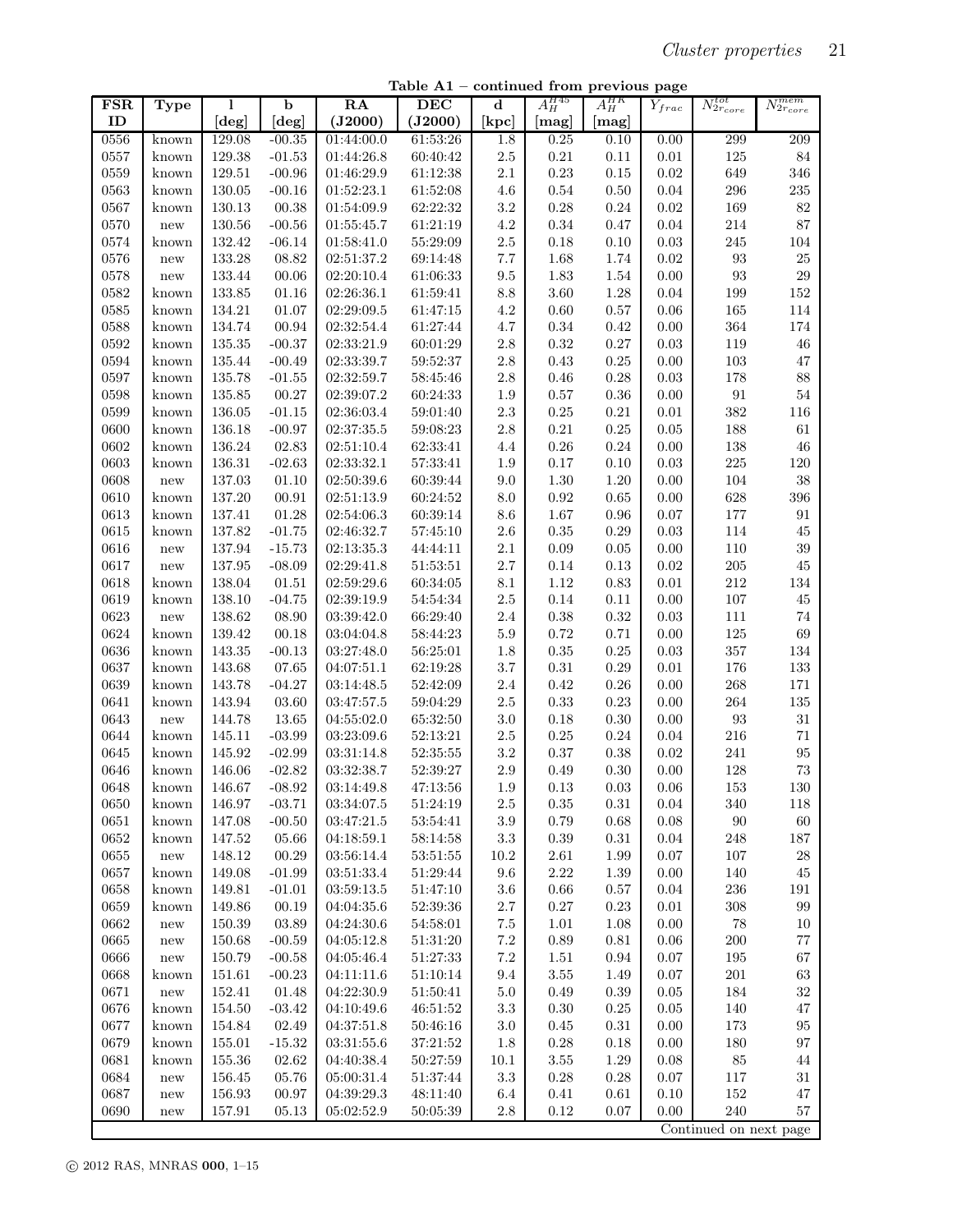| ID<br>(J2000)<br>[deg]<br>(J2000)<br>[kpc]<br>[deg]<br>[mag]<br>$[\mathrm{mag}]$<br>04:34:59.7<br>2.7<br>0.36<br>0.23<br>0694<br>158.59<br>45:15:58<br>319<br>124<br>$-01.57$<br>0.03<br>known<br>$\sqrt{27}$<br>0699<br>159.36<br>$9.7\,$<br>6.42<br>1.03<br>0.13<br>88<br>02.58<br>04:56:07.6<br>47:23:04<br>new<br>57<br>0702<br>160.13<br>00.96<br>$6.8\,$<br>$0.56\,$<br>0.62<br>$0.09\,$<br>164<br>04:51:40.3<br>45:45:53<br>new<br>$2.00\,$<br>0.00<br>$123\,$<br>0704<br>160.50<br>$-17.81$<br>03:44:36.0<br>32:09:10<br>1.9<br>1.02<br>$105\,$<br>known<br>68<br>$4.8\,$<br>$0.36\,$<br>$\rm 0.31$<br>$\rm 0.03$<br>114<br>0705<br>160.71<br>04.86<br>05:11:43.0<br>47:41:42<br>new<br>161.17<br>$2.6\,$<br>$0.33\,$<br>0.00<br>$113\,$<br>33<br>0706<br>$-07.75$<br>04:20:25.4<br>39:08:22<br>0.31<br>new<br>32<br>161.20<br>05.42<br>$0.10\,$<br>$0.27\,$<br>0.03<br>117<br>0707<br>05:16:06.4<br>47:37:24<br>4.9<br>new<br>86<br>161.65<br>$-02.01$<br>$0.39\,$<br>$0.05\,$<br>$160\,$<br>0710<br>04:44:27.1<br>42:41:13<br>4.0<br>0.44<br>known<br>83<br>162.02<br>$-02.39$<br>$3.1\,$<br>$\rm 0.21$<br>$0.27\,$<br>$0.01\,$<br>$152\,$<br>0713<br>04:44:12.9<br>42:09:30<br>known<br>53<br>162.26<br>196<br>0716<br>03.62<br>05:11:10.0<br>45:42:47<br>$2.6\,$<br>0.13<br>0.03<br>0.04<br>new<br>162.27<br>$\ensuremath{01.62}\xspace$<br>$2.9\,$<br>$0.40\,$<br>$\rm 0.23$<br>$0.06\,$<br>166<br>89<br>0718<br>$05\!\!:\!\!02\!\!:\!\!07.5$<br>44:30:10<br>known<br>162.31<br>$-02.33$<br>$2.21\,$<br>$1.07\,$<br>$0.07\,$<br>$113\,$<br>$40\,$<br>0720<br>04:45:27.4<br>41:58:57<br>8.4<br>known<br>162.81<br>$\rm 0.33$<br>143<br>$73\,$<br>0726<br>00.66<br>$5.4\,$<br>$0.37\,$<br>0.00<br>04:59:45.7<br>43:29:14<br>known<br>83<br>0727<br>162.91<br>$2.9\,$<br>$0.24\,$<br>$\rm 0.01$<br>226<br>04.31<br>05:16:31.6<br>45:35:31<br>0.16<br>new<br>$0.27\,$<br>0728<br>162.92<br>$-06.88$<br>$2.3\,$<br>0.00<br>119<br>$58\,$<br>04:29:49.8<br>38:29:08<br>0.25<br>new<br>$0731\,$<br>163.58<br>$0.34\,$<br>0.00<br>$355\,$<br>$182\,$<br>05.05<br>05:22:11.6<br>45:27:37<br>5.1<br>0.36<br>known<br>$6.3\,$<br>$0.00\,$<br>$201\,$<br>47<br>0732<br>163.87<br>00.49<br>05:02:35.9<br>42:32:55<br>$0.18\,$<br>0.34<br>new<br>0735<br>164.21<br>$-01.84$<br>04:53:57.0<br>$3.0\,$<br>$\rm 0.12$<br>0.12<br>$0.11\,$<br>174<br>$51\,$<br>40:50:03<br>new<br>69<br>0736<br>164.84<br>05.69<br>$05\!\!:\!\!29\!\!:\!\!08.5$<br>$0.27\,$<br>$0.25\,$<br>0.00<br>206<br>44:46:03<br>4.5<br>new<br>165.35<br>$4.56\,$<br>$\rm 0.02$<br>$122\,$<br>$106\,$<br>0739<br>$-09.01$<br>04:30:12.0<br>35:16:49<br>$\,9.9$<br>2.40<br>known<br>$\!3.3$<br>$0.01\,$<br>$160\,$<br>0740<br>165.50<br>$-07.66$<br>04:35:37.2<br>36:04:47<br>$0.45\,$<br>0.54<br>40<br>new<br>$98\,$<br>$33\,$<br>166.87<br>$0.40\,$<br>$\rm 0.01$<br>0743<br>03.62<br>05:25:48.4<br>41:56:25<br>$5.0\,$<br>0.41<br>known<br>$77\,$<br>$1.8\,$<br>$\rm 0.42$<br>$0.00\,$<br>144<br>0747<br>167.59<br>$-04.10$<br>04:55:47.9<br>36:46:56<br>0.19<br>known<br>167.77<br>$05\!\!:\!\!32\!\!:\!\!08.4$<br>$2.9\,$<br>$0.13\,$<br>$0.06\,$<br>$177\,$<br>$48\,$<br>0749<br>04.44<br>41:38:30<br>0.10<br>new<br>80<br>27<br>0753<br>168.39<br>$-03.08$<br>05:02:14.4<br>$3.4\,$<br>$0.19\,$<br>$\rm 0.21$<br>0.00<br>36:47:23<br>new<br>168.44<br>$\!3.3$<br>$\rm 0.21$<br>0.13<br>$\rm 0.03$<br>418<br>$195\,$<br>0755<br>01.22<br>05:20:01.8<br>39:17:44<br>known<br>$3.1\,$<br>$0.16\,$<br>$\rm 0.03$<br>$50\,$<br>0763<br>170.15<br>03.49<br>05:34:39.8<br>39:08:13<br>0.15<br>146<br>new<br>00.45<br>$5.8\,$<br>$0.55\,$<br>$0.01\,$<br>$271\,$<br>$157\,$<br>0769<br>171.90<br>05:26:43.7<br>36:00:06<br>0.48<br>known<br>172.64<br>00.33<br>$2.5\,$<br>$0.19\,$<br>$0.00\,$<br>239<br>144<br>0774<br>05:28:13.2<br>35:19:08<br>0.11<br>known<br>173.05<br>05:27:31.2<br>$4.2\,$<br>$0.34\,$<br>0.33<br>0.02<br>$185\,$<br>62<br>0777<br>$-00.12$<br>34:44:01<br>new<br>78<br>173.08<br>$0.86\,$<br>$0.00\,$<br>$152\,$<br>0778<br>$-03.47$<br>05:14:20.1<br>32:47:44<br>6.0<br>0.66<br>new<br>206<br>173.37<br>$2.39\,$<br>$0.01\,$<br>147<br>0781<br>$-00.17$<br>05:28:10.1<br>34:25:55<br>9.0<br>0.90<br>known<br>$2.32\,$<br>379<br>209<br>0785<br>173.57<br>$-01.59$<br>05:23:03.1<br>33:28:24<br>9.4<br>0.96<br>$\rm 0.03$<br>known<br>253<br>05:22:51.0<br>33:24:46<br>$\,9.6$<br>$1.51\,$<br>0.82<br>$0.01\,$<br>422<br>0786<br>173.60<br>$-01.66$<br>known<br>0787<br>173.65<br>$4.46\,$<br>1.78<br>0.03<br>$175\,$<br>$105\,$<br>02.83<br>05:41:16.7<br>35:49:20<br>9.4<br>known<br>$221\,$<br>$72\,$<br>173.75<br>$3.4\,$<br>$\rm 0.32$<br>$0.00\,$<br>0790<br>$-05.87$<br>05:07:03.8<br>30:50:44<br>$0.26\,$<br>new<br>173.93<br>$2.28\,$<br>$219\,$<br>$159\,$<br>$0791\,$<br>00.27<br>05:31:26.7<br>34:12:37<br>$\,9.9$<br>1.01<br>0.01<br>known<br>80<br>0792<br>$-08.85$<br>$0.27\,$<br>0.00<br>$\sqrt{49}$<br>174.10<br>04:57:06.0<br>28:46:15<br>$2.4\,$<br>0.14<br>known<br>0793<br>174.44<br>$4.3\,$<br>$\rm 0.39$<br>$0.05\,$<br>104<br>$-01.86$<br>05:24:21.1<br>32:36:13<br>0.31<br>284<br>new<br>$\,292$<br>0794<br>174.55<br>01.08<br>05:36:20.5<br>34:07:60<br>$2.0\,$<br>$0.12\,$<br>0.06<br>0.02<br>520<br>known<br>0.22<br>$\,0.04\,$<br>0796<br>174.75<br>$-05.60$<br>05:10:48.7<br>30:12:14<br>3.4<br>0.20<br>122<br>38<br>$\operatorname{new}$<br>$0.37\,$<br>0800<br>175.67<br>$-03.67$<br>05:20:33.6<br>30:33:60<br>$4.8\,$<br>0.42<br>$0.06\,$<br>200<br>114<br>known<br>0802<br>176.17<br>06.02<br>$2.6\,$<br>$0.26\,$<br>0.03<br>265<br>104<br>06:01:01.6<br>35:16:43<br>0.17<br>new<br>0807<br>176.53<br>$-00.11$<br>05:36:39.7<br>31:49:20<br>2.05<br>0.06<br>160<br>$72\,$<br>8.9<br>1.17<br>new<br>176.56<br>$-16.66$<br>$0.23\,$<br>0.00<br>113<br>$39\,$<br>0808<br>04:36:40.9<br>22:00:45<br>1.7<br>0.19<br>new<br>0812<br>176.78<br>00.12<br>05:38:11.2<br>$7.8\,$<br>1.37<br>$0.80\,$<br>$0.00\,$<br>166<br>$55\,$<br>31:44:04<br>new<br>0814<br>177.06<br>$-00.41$<br>$05\!\!:\!\!36\!\!:\!\!49.3$<br>3.1<br>0.47<br>0.35<br>$0.01\,$<br>140<br>31:12:43<br>71<br>new<br>0816<br>177.10<br>00.19<br>05:39:17.1<br>6.1<br>0.60<br>0.57<br>0.05<br>$171\,$<br>$49\,$<br>31:30:05<br>new<br>0817<br>177.63<br>$-00.10$<br>$5.8\,$<br>0.52<br>0.00<br>128<br>$45\,$<br>05:39:27.3<br>30:53:36<br>0.55<br>new<br>$0821\,$<br>178.75<br>$-00.18$<br>05:41:53.1<br>$3.4\,$<br>0.36<br>0.25<br>0.00<br>250<br>$80\,$<br>29:54:17<br>new<br>0822<br>179.11<br>$-10.46$<br>1.8<br>$0.20\,$<br>$0.00\,$<br>117<br>05:04:34.0<br>23:50:55<br>0.10<br>61<br>known<br>179.32<br>$322\,$<br>0825<br>01.26<br>05:48:57.2<br>$3.0\,$<br>0.19<br>0.14<br>$\rm 0.03$<br>$103\,$<br>30:10:25<br>new<br>0826<br>179.68<br>$-00.51$<br>05:42:52.4<br>28:56:29<br>6.9<br>0.86<br>0.77<br>0.01<br>250<br>$87\,$<br>new<br>0828<br>179.92<br>01.75<br>05:52:18.0<br>$5.7\,$<br>0.42<br>0.44<br>$0.05\,$<br>140<br>60<br>29:54:17<br>new<br>0829<br>179.96<br>$-00.29$<br>05:44:23.9<br>$2.8\,$<br>0.38<br>0.27<br>0.00<br>$216\,$<br>68<br>28:48:57<br>known<br>0839<br>180.87<br>04.12<br>06:03:59.9<br>3.29<br>0.01<br>$90\,$<br>30:15:33<br>7.1<br>1.46<br>40<br>new<br>0842<br>181.51<br>$-03.89$<br>05:34:22.5<br>25:35:45<br>$4.2\,$<br>$0.39\,$<br>0.32<br>0.04<br>135<br>42<br>new<br>$205\,$<br>0845<br>182.40<br>00.26<br>05:52:12.1<br>3.66<br>1.95<br>0.01<br>95<br>27:00:52<br>14.0<br>known<br>Continued on next page | <b>FSR</b> | <b>Type</b> | 1 | $\overline{b}$ | RA | DEC | $\mathbf d$ | $A_H^{H45}$ | $A_H^{HK}$ | ${\cal Y}_{frac}$ | $N_{2r_{core}}^{tot}$ | $N_{2r_{core}}^{mem}$ |
|-------------------------------------------------------------------------------------------------------------------------------------------------------------------------------------------------------------------------------------------------------------------------------------------------------------------------------------------------------------------------------------------------------------------------------------------------------------------------------------------------------------------------------------------------------------------------------------------------------------------------------------------------------------------------------------------------------------------------------------------------------------------------------------------------------------------------------------------------------------------------------------------------------------------------------------------------------------------------------------------------------------------------------------------------------------------------------------------------------------------------------------------------------------------------------------------------------------------------------------------------------------------------------------------------------------------------------------------------------------------------------------------------------------------------------------------------------------------------------------------------------------------------------------------------------------------------------------------------------------------------------------------------------------------------------------------------------------------------------------------------------------------------------------------------------------------------------------------------------------------------------------------------------------------------------------------------------------------------------------------------------------------------------------------------------------------------------------------------------------------------------------------------------------------------------------------------------------------------------------------------------------------------------------------------------------------------------------------------------------------------------------------------------------------------------------------------------------------------------------------------------------------------------------------------------------------------------------------------------------------------------------------------------------------------------------------------------------------------------------------------------------------------------------------------------------------------------------------------------------------------------------------------------------------------------------------------------------------------------------------------------------------------------------------------------------------------------------------------------------------------------------------------------------------------------------------------------------------------------------------------------------------------------------------------------------------------------------------------------------------------------------------------------------------------------------------------------------------------------------------------------------------------------------------------------------------------------------------------------------------------------------------------------------------------------------------------------------------------------------------------------------------------------------------------------------------------------------------------------------------------------------------------------------------------------------------------------------------------------------------------------------------------------------------------------------------------------------------------------------------------------------------------------------------------------------------------------------------------------------------------------------------------------------------------------------------------------------------------------------------------------------------------------------------------------------------------------------------------------------------------------------------------------------------------------------------------------------------------------------------------------------------------------------------------------------------------------------------------------------------------------------------------------------------------------------------------------------------------------------------------------------------------------------------------------------------------------------------------------------------------------------------------------------------------------------------------------------------------------------------------------------------------------------------------------------------------------------------------------------------------------------------------------------------------------------------------------------------------------------------------------------------------------------------------------------------------------------------------------------------------------------------------------------------------------------------------------------------------------------------------------------------------------------------------------------------------------------------------------------------------------------------------------------------------------------------------------------------------------------------------------------------------------------------------------------------------------------------------------------------------------------------------------------------------------------------------------------------------------------------------------------------------------------------------------------------------------------------------------------------------------------------------------------------------------------------------------------------------------------------------------------------------------------------------------------------------------------------------------------------------------------------------------------------------------------------------------------------------------------------------------------------------------------------------------------------------------------------------------------------------------------------------------------------------------------------------------------------------------------------------------------------------------------------------------------------------------------------------------------------------------------------------------------------------------------------------------------------------------------------------------------------------------------------------------------------------------------------------------------------------------------------------------------------------------------------------------------------------------------------------------------------------------------------------------------------|------------|-------------|---|----------------|----|-----|-------------|-------------|------------|-------------------|-----------------------|-----------------------|
|                                                                                                                                                                                                                                                                                                                                                                                                                                                                                                                                                                                                                                                                                                                                                                                                                                                                                                                                                                                                                                                                                                                                                                                                                                                                                                                                                                                                                                                                                                                                                                                                                                                                                                                                                                                                                                                                                                                                                                                                                                                                                                                                                                                                                                                                                                                                                                                                                                                                                                                                                                                                                                                                                                                                                                                                                                                                                                                                                                                                                                                                                                                                                                                                                                                                                                                                                                                                                                                                                                                                                                                                                                                                                                                                                                                                                                                                                                                                                                                                                                                                                                                                                                                                                                                                                                                                                                                                                                                                                                                                                                                                                                                                                                                                                                                                                                                                                                                                                                                                                                                                                                                                                                                                                                                                                                                                                                                                                                                                                                                                                                                                                                                                                                                                                                                                                                                                                                                                                                                                                                                                                                                                                                                                                                                                                                                                                                                                                                                                                                                                                                                                                                                                                                                                                                                                                                                                                                                                                                                                                                                                                                                                                                                                                                                                                                                                                                                                                                           |            |             |   |                |    |     |             |             |            |                   |                       |                       |
|                                                                                                                                                                                                                                                                                                                                                                                                                                                                                                                                                                                                                                                                                                                                                                                                                                                                                                                                                                                                                                                                                                                                                                                                                                                                                                                                                                                                                                                                                                                                                                                                                                                                                                                                                                                                                                                                                                                                                                                                                                                                                                                                                                                                                                                                                                                                                                                                                                                                                                                                                                                                                                                                                                                                                                                                                                                                                                                                                                                                                                                                                                                                                                                                                                                                                                                                                                                                                                                                                                                                                                                                                                                                                                                                                                                                                                                                                                                                                                                                                                                                                                                                                                                                                                                                                                                                                                                                                                                                                                                                                                                                                                                                                                                                                                                                                                                                                                                                                                                                                                                                                                                                                                                                                                                                                                                                                                                                                                                                                                                                                                                                                                                                                                                                                                                                                                                                                                                                                                                                                                                                                                                                                                                                                                                                                                                                                                                                                                                                                                                                                                                                                                                                                                                                                                                                                                                                                                                                                                                                                                                                                                                                                                                                                                                                                                                                                                                                                                           |            |             |   |                |    |     |             |             |            |                   |                       |                       |
|                                                                                                                                                                                                                                                                                                                                                                                                                                                                                                                                                                                                                                                                                                                                                                                                                                                                                                                                                                                                                                                                                                                                                                                                                                                                                                                                                                                                                                                                                                                                                                                                                                                                                                                                                                                                                                                                                                                                                                                                                                                                                                                                                                                                                                                                                                                                                                                                                                                                                                                                                                                                                                                                                                                                                                                                                                                                                                                                                                                                                                                                                                                                                                                                                                                                                                                                                                                                                                                                                                                                                                                                                                                                                                                                                                                                                                                                                                                                                                                                                                                                                                                                                                                                                                                                                                                                                                                                                                                                                                                                                                                                                                                                                                                                                                                                                                                                                                                                                                                                                                                                                                                                                                                                                                                                                                                                                                                                                                                                                                                                                                                                                                                                                                                                                                                                                                                                                                                                                                                                                                                                                                                                                                                                                                                                                                                                                                                                                                                                                                                                                                                                                                                                                                                                                                                                                                                                                                                                                                                                                                                                                                                                                                                                                                                                                                                                                                                                                                           |            |             |   |                |    |     |             |             |            |                   |                       |                       |
|                                                                                                                                                                                                                                                                                                                                                                                                                                                                                                                                                                                                                                                                                                                                                                                                                                                                                                                                                                                                                                                                                                                                                                                                                                                                                                                                                                                                                                                                                                                                                                                                                                                                                                                                                                                                                                                                                                                                                                                                                                                                                                                                                                                                                                                                                                                                                                                                                                                                                                                                                                                                                                                                                                                                                                                                                                                                                                                                                                                                                                                                                                                                                                                                                                                                                                                                                                                                                                                                                                                                                                                                                                                                                                                                                                                                                                                                                                                                                                                                                                                                                                                                                                                                                                                                                                                                                                                                                                                                                                                                                                                                                                                                                                                                                                                                                                                                                                                                                                                                                                                                                                                                                                                                                                                                                                                                                                                                                                                                                                                                                                                                                                                                                                                                                                                                                                                                                                                                                                                                                                                                                                                                                                                                                                                                                                                                                                                                                                                                                                                                                                                                                                                                                                                                                                                                                                                                                                                                                                                                                                                                                                                                                                                                                                                                                                                                                                                                                                           |            |             |   |                |    |     |             |             |            |                   |                       |                       |
|                                                                                                                                                                                                                                                                                                                                                                                                                                                                                                                                                                                                                                                                                                                                                                                                                                                                                                                                                                                                                                                                                                                                                                                                                                                                                                                                                                                                                                                                                                                                                                                                                                                                                                                                                                                                                                                                                                                                                                                                                                                                                                                                                                                                                                                                                                                                                                                                                                                                                                                                                                                                                                                                                                                                                                                                                                                                                                                                                                                                                                                                                                                                                                                                                                                                                                                                                                                                                                                                                                                                                                                                                                                                                                                                                                                                                                                                                                                                                                                                                                                                                                                                                                                                                                                                                                                                                                                                                                                                                                                                                                                                                                                                                                                                                                                                                                                                                                                                                                                                                                                                                                                                                                                                                                                                                                                                                                                                                                                                                                                                                                                                                                                                                                                                                                                                                                                                                                                                                                                                                                                                                                                                                                                                                                                                                                                                                                                                                                                                                                                                                                                                                                                                                                                                                                                                                                                                                                                                                                                                                                                                                                                                                                                                                                                                                                                                                                                                                                           |            |             |   |                |    |     |             |             |            |                   |                       |                       |
|                                                                                                                                                                                                                                                                                                                                                                                                                                                                                                                                                                                                                                                                                                                                                                                                                                                                                                                                                                                                                                                                                                                                                                                                                                                                                                                                                                                                                                                                                                                                                                                                                                                                                                                                                                                                                                                                                                                                                                                                                                                                                                                                                                                                                                                                                                                                                                                                                                                                                                                                                                                                                                                                                                                                                                                                                                                                                                                                                                                                                                                                                                                                                                                                                                                                                                                                                                                                                                                                                                                                                                                                                                                                                                                                                                                                                                                                                                                                                                                                                                                                                                                                                                                                                                                                                                                                                                                                                                                                                                                                                                                                                                                                                                                                                                                                                                                                                                                                                                                                                                                                                                                                                                                                                                                                                                                                                                                                                                                                                                                                                                                                                                                                                                                                                                                                                                                                                                                                                                                                                                                                                                                                                                                                                                                                                                                                                                                                                                                                                                                                                                                                                                                                                                                                                                                                                                                                                                                                                                                                                                                                                                                                                                                                                                                                                                                                                                                                                                           |            |             |   |                |    |     |             |             |            |                   |                       |                       |
|                                                                                                                                                                                                                                                                                                                                                                                                                                                                                                                                                                                                                                                                                                                                                                                                                                                                                                                                                                                                                                                                                                                                                                                                                                                                                                                                                                                                                                                                                                                                                                                                                                                                                                                                                                                                                                                                                                                                                                                                                                                                                                                                                                                                                                                                                                                                                                                                                                                                                                                                                                                                                                                                                                                                                                                                                                                                                                                                                                                                                                                                                                                                                                                                                                                                                                                                                                                                                                                                                                                                                                                                                                                                                                                                                                                                                                                                                                                                                                                                                                                                                                                                                                                                                                                                                                                                                                                                                                                                                                                                                                                                                                                                                                                                                                                                                                                                                                                                                                                                                                                                                                                                                                                                                                                                                                                                                                                                                                                                                                                                                                                                                                                                                                                                                                                                                                                                                                                                                                                                                                                                                                                                                                                                                                                                                                                                                                                                                                                                                                                                                                                                                                                                                                                                                                                                                                                                                                                                                                                                                                                                                                                                                                                                                                                                                                                                                                                                                                           |            |             |   |                |    |     |             |             |            |                   |                       |                       |
|                                                                                                                                                                                                                                                                                                                                                                                                                                                                                                                                                                                                                                                                                                                                                                                                                                                                                                                                                                                                                                                                                                                                                                                                                                                                                                                                                                                                                                                                                                                                                                                                                                                                                                                                                                                                                                                                                                                                                                                                                                                                                                                                                                                                                                                                                                                                                                                                                                                                                                                                                                                                                                                                                                                                                                                                                                                                                                                                                                                                                                                                                                                                                                                                                                                                                                                                                                                                                                                                                                                                                                                                                                                                                                                                                                                                                                                                                                                                                                                                                                                                                                                                                                                                                                                                                                                                                                                                                                                                                                                                                                                                                                                                                                                                                                                                                                                                                                                                                                                                                                                                                                                                                                                                                                                                                                                                                                                                                                                                                                                                                                                                                                                                                                                                                                                                                                                                                                                                                                                                                                                                                                                                                                                                                                                                                                                                                                                                                                                                                                                                                                                                                                                                                                                                                                                                                                                                                                                                                                                                                                                                                                                                                                                                                                                                                                                                                                                                                                           |            |             |   |                |    |     |             |             |            |                   |                       |                       |
|                                                                                                                                                                                                                                                                                                                                                                                                                                                                                                                                                                                                                                                                                                                                                                                                                                                                                                                                                                                                                                                                                                                                                                                                                                                                                                                                                                                                                                                                                                                                                                                                                                                                                                                                                                                                                                                                                                                                                                                                                                                                                                                                                                                                                                                                                                                                                                                                                                                                                                                                                                                                                                                                                                                                                                                                                                                                                                                                                                                                                                                                                                                                                                                                                                                                                                                                                                                                                                                                                                                                                                                                                                                                                                                                                                                                                                                                                                                                                                                                                                                                                                                                                                                                                                                                                                                                                                                                                                                                                                                                                                                                                                                                                                                                                                                                                                                                                                                                                                                                                                                                                                                                                                                                                                                                                                                                                                                                                                                                                                                                                                                                                                                                                                                                                                                                                                                                                                                                                                                                                                                                                                                                                                                                                                                                                                                                                                                                                                                                                                                                                                                                                                                                                                                                                                                                                                                                                                                                                                                                                                                                                                                                                                                                                                                                                                                                                                                                                                           |            |             |   |                |    |     |             |             |            |                   |                       |                       |
|                                                                                                                                                                                                                                                                                                                                                                                                                                                                                                                                                                                                                                                                                                                                                                                                                                                                                                                                                                                                                                                                                                                                                                                                                                                                                                                                                                                                                                                                                                                                                                                                                                                                                                                                                                                                                                                                                                                                                                                                                                                                                                                                                                                                                                                                                                                                                                                                                                                                                                                                                                                                                                                                                                                                                                                                                                                                                                                                                                                                                                                                                                                                                                                                                                                                                                                                                                                                                                                                                                                                                                                                                                                                                                                                                                                                                                                                                                                                                                                                                                                                                                                                                                                                                                                                                                                                                                                                                                                                                                                                                                                                                                                                                                                                                                                                                                                                                                                                                                                                                                                                                                                                                                                                                                                                                                                                                                                                                                                                                                                                                                                                                                                                                                                                                                                                                                                                                                                                                                                                                                                                                                                                                                                                                                                                                                                                                                                                                                                                                                                                                                                                                                                                                                                                                                                                                                                                                                                                                                                                                                                                                                                                                                                                                                                                                                                                                                                                                                           |            |             |   |                |    |     |             |             |            |                   |                       |                       |
|                                                                                                                                                                                                                                                                                                                                                                                                                                                                                                                                                                                                                                                                                                                                                                                                                                                                                                                                                                                                                                                                                                                                                                                                                                                                                                                                                                                                                                                                                                                                                                                                                                                                                                                                                                                                                                                                                                                                                                                                                                                                                                                                                                                                                                                                                                                                                                                                                                                                                                                                                                                                                                                                                                                                                                                                                                                                                                                                                                                                                                                                                                                                                                                                                                                                                                                                                                                                                                                                                                                                                                                                                                                                                                                                                                                                                                                                                                                                                                                                                                                                                                                                                                                                                                                                                                                                                                                                                                                                                                                                                                                                                                                                                                                                                                                                                                                                                                                                                                                                                                                                                                                                                                                                                                                                                                                                                                                                                                                                                                                                                                                                                                                                                                                                                                                                                                                                                                                                                                                                                                                                                                                                                                                                                                                                                                                                                                                                                                                                                                                                                                                                                                                                                                                                                                                                                                                                                                                                                                                                                                                                                                                                                                                                                                                                                                                                                                                                                                           |            |             |   |                |    |     |             |             |            |                   |                       |                       |
|                                                                                                                                                                                                                                                                                                                                                                                                                                                                                                                                                                                                                                                                                                                                                                                                                                                                                                                                                                                                                                                                                                                                                                                                                                                                                                                                                                                                                                                                                                                                                                                                                                                                                                                                                                                                                                                                                                                                                                                                                                                                                                                                                                                                                                                                                                                                                                                                                                                                                                                                                                                                                                                                                                                                                                                                                                                                                                                                                                                                                                                                                                                                                                                                                                                                                                                                                                                                                                                                                                                                                                                                                                                                                                                                                                                                                                                                                                                                                                                                                                                                                                                                                                                                                                                                                                                                                                                                                                                                                                                                                                                                                                                                                                                                                                                                                                                                                                                                                                                                                                                                                                                                                                                                                                                                                                                                                                                                                                                                                                                                                                                                                                                                                                                                                                                                                                                                                                                                                                                                                                                                                                                                                                                                                                                                                                                                                                                                                                                                                                                                                                                                                                                                                                                                                                                                                                                                                                                                                                                                                                                                                                                                                                                                                                                                                                                                                                                                                                           |            |             |   |                |    |     |             |             |            |                   |                       |                       |
|                                                                                                                                                                                                                                                                                                                                                                                                                                                                                                                                                                                                                                                                                                                                                                                                                                                                                                                                                                                                                                                                                                                                                                                                                                                                                                                                                                                                                                                                                                                                                                                                                                                                                                                                                                                                                                                                                                                                                                                                                                                                                                                                                                                                                                                                                                                                                                                                                                                                                                                                                                                                                                                                                                                                                                                                                                                                                                                                                                                                                                                                                                                                                                                                                                                                                                                                                                                                                                                                                                                                                                                                                                                                                                                                                                                                                                                                                                                                                                                                                                                                                                                                                                                                                                                                                                                                                                                                                                                                                                                                                                                                                                                                                                                                                                                                                                                                                                                                                                                                                                                                                                                                                                                                                                                                                                                                                                                                                                                                                                                                                                                                                                                                                                                                                                                                                                                                                                                                                                                                                                                                                                                                                                                                                                                                                                                                                                                                                                                                                                                                                                                                                                                                                                                                                                                                                                                                                                                                                                                                                                                                                                                                                                                                                                                                                                                                                                                                                                           |            |             |   |                |    |     |             |             |            |                   |                       |                       |
|                                                                                                                                                                                                                                                                                                                                                                                                                                                                                                                                                                                                                                                                                                                                                                                                                                                                                                                                                                                                                                                                                                                                                                                                                                                                                                                                                                                                                                                                                                                                                                                                                                                                                                                                                                                                                                                                                                                                                                                                                                                                                                                                                                                                                                                                                                                                                                                                                                                                                                                                                                                                                                                                                                                                                                                                                                                                                                                                                                                                                                                                                                                                                                                                                                                                                                                                                                                                                                                                                                                                                                                                                                                                                                                                                                                                                                                                                                                                                                                                                                                                                                                                                                                                                                                                                                                                                                                                                                                                                                                                                                                                                                                                                                                                                                                                                                                                                                                                                                                                                                                                                                                                                                                                                                                                                                                                                                                                                                                                                                                                                                                                                                                                                                                                                                                                                                                                                                                                                                                                                                                                                                                                                                                                                                                                                                                                                                                                                                                                                                                                                                                                                                                                                                                                                                                                                                                                                                                                                                                                                                                                                                                                                                                                                                                                                                                                                                                                                                           |            |             |   |                |    |     |             |             |            |                   |                       |                       |
|                                                                                                                                                                                                                                                                                                                                                                                                                                                                                                                                                                                                                                                                                                                                                                                                                                                                                                                                                                                                                                                                                                                                                                                                                                                                                                                                                                                                                                                                                                                                                                                                                                                                                                                                                                                                                                                                                                                                                                                                                                                                                                                                                                                                                                                                                                                                                                                                                                                                                                                                                                                                                                                                                                                                                                                                                                                                                                                                                                                                                                                                                                                                                                                                                                                                                                                                                                                                                                                                                                                                                                                                                                                                                                                                                                                                                                                                                                                                                                                                                                                                                                                                                                                                                                                                                                                                                                                                                                                                                                                                                                                                                                                                                                                                                                                                                                                                                                                                                                                                                                                                                                                                                                                                                                                                                                                                                                                                                                                                                                                                                                                                                                                                                                                                                                                                                                                                                                                                                                                                                                                                                                                                                                                                                                                                                                                                                                                                                                                                                                                                                                                                                                                                                                                                                                                                                                                                                                                                                                                                                                                                                                                                                                                                                                                                                                                                                                                                                                           |            |             |   |                |    |     |             |             |            |                   |                       |                       |
|                                                                                                                                                                                                                                                                                                                                                                                                                                                                                                                                                                                                                                                                                                                                                                                                                                                                                                                                                                                                                                                                                                                                                                                                                                                                                                                                                                                                                                                                                                                                                                                                                                                                                                                                                                                                                                                                                                                                                                                                                                                                                                                                                                                                                                                                                                                                                                                                                                                                                                                                                                                                                                                                                                                                                                                                                                                                                                                                                                                                                                                                                                                                                                                                                                                                                                                                                                                                                                                                                                                                                                                                                                                                                                                                                                                                                                                                                                                                                                                                                                                                                                                                                                                                                                                                                                                                                                                                                                                                                                                                                                                                                                                                                                                                                                                                                                                                                                                                                                                                                                                                                                                                                                                                                                                                                                                                                                                                                                                                                                                                                                                                                                                                                                                                                                                                                                                                                                                                                                                                                                                                                                                                                                                                                                                                                                                                                                                                                                                                                                                                                                                                                                                                                                                                                                                                                                                                                                                                                                                                                                                                                                                                                                                                                                                                                                                                                                                                                                           |            |             |   |                |    |     |             |             |            |                   |                       |                       |
|                                                                                                                                                                                                                                                                                                                                                                                                                                                                                                                                                                                                                                                                                                                                                                                                                                                                                                                                                                                                                                                                                                                                                                                                                                                                                                                                                                                                                                                                                                                                                                                                                                                                                                                                                                                                                                                                                                                                                                                                                                                                                                                                                                                                                                                                                                                                                                                                                                                                                                                                                                                                                                                                                                                                                                                                                                                                                                                                                                                                                                                                                                                                                                                                                                                                                                                                                                                                                                                                                                                                                                                                                                                                                                                                                                                                                                                                                                                                                                                                                                                                                                                                                                                                                                                                                                                                                                                                                                                                                                                                                                                                                                                                                                                                                                                                                                                                                                                                                                                                                                                                                                                                                                                                                                                                                                                                                                                                                                                                                                                                                                                                                                                                                                                                                                                                                                                                                                                                                                                                                                                                                                                                                                                                                                                                                                                                                                                                                                                                                                                                                                                                                                                                                                                                                                                                                                                                                                                                                                                                                                                                                                                                                                                                                                                                                                                                                                                                                                           |            |             |   |                |    |     |             |             |            |                   |                       |                       |
|                                                                                                                                                                                                                                                                                                                                                                                                                                                                                                                                                                                                                                                                                                                                                                                                                                                                                                                                                                                                                                                                                                                                                                                                                                                                                                                                                                                                                                                                                                                                                                                                                                                                                                                                                                                                                                                                                                                                                                                                                                                                                                                                                                                                                                                                                                                                                                                                                                                                                                                                                                                                                                                                                                                                                                                                                                                                                                                                                                                                                                                                                                                                                                                                                                                                                                                                                                                                                                                                                                                                                                                                                                                                                                                                                                                                                                                                                                                                                                                                                                                                                                                                                                                                                                                                                                                                                                                                                                                                                                                                                                                                                                                                                                                                                                                                                                                                                                                                                                                                                                                                                                                                                                                                                                                                                                                                                                                                                                                                                                                                                                                                                                                                                                                                                                                                                                                                                                                                                                                                                                                                                                                                                                                                                                                                                                                                                                                                                                                                                                                                                                                                                                                                                                                                                                                                                                                                                                                                                                                                                                                                                                                                                                                                                                                                                                                                                                                                                                           |            |             |   |                |    |     |             |             |            |                   |                       |                       |
|                                                                                                                                                                                                                                                                                                                                                                                                                                                                                                                                                                                                                                                                                                                                                                                                                                                                                                                                                                                                                                                                                                                                                                                                                                                                                                                                                                                                                                                                                                                                                                                                                                                                                                                                                                                                                                                                                                                                                                                                                                                                                                                                                                                                                                                                                                                                                                                                                                                                                                                                                                                                                                                                                                                                                                                                                                                                                                                                                                                                                                                                                                                                                                                                                                                                                                                                                                                                                                                                                                                                                                                                                                                                                                                                                                                                                                                                                                                                                                                                                                                                                                                                                                                                                                                                                                                                                                                                                                                                                                                                                                                                                                                                                                                                                                                                                                                                                                                                                                                                                                                                                                                                                                                                                                                                                                                                                                                                                                                                                                                                                                                                                                                                                                                                                                                                                                                                                                                                                                                                                                                                                                                                                                                                                                                                                                                                                                                                                                                                                                                                                                                                                                                                                                                                                                                                                                                                                                                                                                                                                                                                                                                                                                                                                                                                                                                                                                                                                                           |            |             |   |                |    |     |             |             |            |                   |                       |                       |
|                                                                                                                                                                                                                                                                                                                                                                                                                                                                                                                                                                                                                                                                                                                                                                                                                                                                                                                                                                                                                                                                                                                                                                                                                                                                                                                                                                                                                                                                                                                                                                                                                                                                                                                                                                                                                                                                                                                                                                                                                                                                                                                                                                                                                                                                                                                                                                                                                                                                                                                                                                                                                                                                                                                                                                                                                                                                                                                                                                                                                                                                                                                                                                                                                                                                                                                                                                                                                                                                                                                                                                                                                                                                                                                                                                                                                                                                                                                                                                                                                                                                                                                                                                                                                                                                                                                                                                                                                                                                                                                                                                                                                                                                                                                                                                                                                                                                                                                                                                                                                                                                                                                                                                                                                                                                                                                                                                                                                                                                                                                                                                                                                                                                                                                                                                                                                                                                                                                                                                                                                                                                                                                                                                                                                                                                                                                                                                                                                                                                                                                                                                                                                                                                                                                                                                                                                                                                                                                                                                                                                                                                                                                                                                                                                                                                                                                                                                                                                                           |            |             |   |                |    |     |             |             |            |                   |                       |                       |
|                                                                                                                                                                                                                                                                                                                                                                                                                                                                                                                                                                                                                                                                                                                                                                                                                                                                                                                                                                                                                                                                                                                                                                                                                                                                                                                                                                                                                                                                                                                                                                                                                                                                                                                                                                                                                                                                                                                                                                                                                                                                                                                                                                                                                                                                                                                                                                                                                                                                                                                                                                                                                                                                                                                                                                                                                                                                                                                                                                                                                                                                                                                                                                                                                                                                                                                                                                                                                                                                                                                                                                                                                                                                                                                                                                                                                                                                                                                                                                                                                                                                                                                                                                                                                                                                                                                                                                                                                                                                                                                                                                                                                                                                                                                                                                                                                                                                                                                                                                                                                                                                                                                                                                                                                                                                                                                                                                                                                                                                                                                                                                                                                                                                                                                                                                                                                                                                                                                                                                                                                                                                                                                                                                                                                                                                                                                                                                                                                                                                                                                                                                                                                                                                                                                                                                                                                                                                                                                                                                                                                                                                                                                                                                                                                                                                                                                                                                                                                                           |            |             |   |                |    |     |             |             |            |                   |                       |                       |
|                                                                                                                                                                                                                                                                                                                                                                                                                                                                                                                                                                                                                                                                                                                                                                                                                                                                                                                                                                                                                                                                                                                                                                                                                                                                                                                                                                                                                                                                                                                                                                                                                                                                                                                                                                                                                                                                                                                                                                                                                                                                                                                                                                                                                                                                                                                                                                                                                                                                                                                                                                                                                                                                                                                                                                                                                                                                                                                                                                                                                                                                                                                                                                                                                                                                                                                                                                                                                                                                                                                                                                                                                                                                                                                                                                                                                                                                                                                                                                                                                                                                                                                                                                                                                                                                                                                                                                                                                                                                                                                                                                                                                                                                                                                                                                                                                                                                                                                                                                                                                                                                                                                                                                                                                                                                                                                                                                                                                                                                                                                                                                                                                                                                                                                                                                                                                                                                                                                                                                                                                                                                                                                                                                                                                                                                                                                                                                                                                                                                                                                                                                                                                                                                                                                                                                                                                                                                                                                                                                                                                                                                                                                                                                                                                                                                                                                                                                                                                                           |            |             |   |                |    |     |             |             |            |                   |                       |                       |
|                                                                                                                                                                                                                                                                                                                                                                                                                                                                                                                                                                                                                                                                                                                                                                                                                                                                                                                                                                                                                                                                                                                                                                                                                                                                                                                                                                                                                                                                                                                                                                                                                                                                                                                                                                                                                                                                                                                                                                                                                                                                                                                                                                                                                                                                                                                                                                                                                                                                                                                                                                                                                                                                                                                                                                                                                                                                                                                                                                                                                                                                                                                                                                                                                                                                                                                                                                                                                                                                                                                                                                                                                                                                                                                                                                                                                                                                                                                                                                                                                                                                                                                                                                                                                                                                                                                                                                                                                                                                                                                                                                                                                                                                                                                                                                                                                                                                                                                                                                                                                                                                                                                                                                                                                                                                                                                                                                                                                                                                                                                                                                                                                                                                                                                                                                                                                                                                                                                                                                                                                                                                                                                                                                                                                                                                                                                                                                                                                                                                                                                                                                                                                                                                                                                                                                                                                                                                                                                                                                                                                                                                                                                                                                                                                                                                                                                                                                                                                                           |            |             |   |                |    |     |             |             |            |                   |                       |                       |
|                                                                                                                                                                                                                                                                                                                                                                                                                                                                                                                                                                                                                                                                                                                                                                                                                                                                                                                                                                                                                                                                                                                                                                                                                                                                                                                                                                                                                                                                                                                                                                                                                                                                                                                                                                                                                                                                                                                                                                                                                                                                                                                                                                                                                                                                                                                                                                                                                                                                                                                                                                                                                                                                                                                                                                                                                                                                                                                                                                                                                                                                                                                                                                                                                                                                                                                                                                                                                                                                                                                                                                                                                                                                                                                                                                                                                                                                                                                                                                                                                                                                                                                                                                                                                                                                                                                                                                                                                                                                                                                                                                                                                                                                                                                                                                                                                                                                                                                                                                                                                                                                                                                                                                                                                                                                                                                                                                                                                                                                                                                                                                                                                                                                                                                                                                                                                                                                                                                                                                                                                                                                                                                                                                                                                                                                                                                                                                                                                                                                                                                                                                                                                                                                                                                                                                                                                                                                                                                                                                                                                                                                                                                                                                                                                                                                                                                                                                                                                                           |            |             |   |                |    |     |             |             |            |                   |                       |                       |
|                                                                                                                                                                                                                                                                                                                                                                                                                                                                                                                                                                                                                                                                                                                                                                                                                                                                                                                                                                                                                                                                                                                                                                                                                                                                                                                                                                                                                                                                                                                                                                                                                                                                                                                                                                                                                                                                                                                                                                                                                                                                                                                                                                                                                                                                                                                                                                                                                                                                                                                                                                                                                                                                                                                                                                                                                                                                                                                                                                                                                                                                                                                                                                                                                                                                                                                                                                                                                                                                                                                                                                                                                                                                                                                                                                                                                                                                                                                                                                                                                                                                                                                                                                                                                                                                                                                                                                                                                                                                                                                                                                                                                                                                                                                                                                                                                                                                                                                                                                                                                                                                                                                                                                                                                                                                                                                                                                                                                                                                                                                                                                                                                                                                                                                                                                                                                                                                                                                                                                                                                                                                                                                                                                                                                                                                                                                                                                                                                                                                                                                                                                                                                                                                                                                                                                                                                                                                                                                                                                                                                                                                                                                                                                                                                                                                                                                                                                                                                                           |            |             |   |                |    |     |             |             |            |                   |                       |                       |
|                                                                                                                                                                                                                                                                                                                                                                                                                                                                                                                                                                                                                                                                                                                                                                                                                                                                                                                                                                                                                                                                                                                                                                                                                                                                                                                                                                                                                                                                                                                                                                                                                                                                                                                                                                                                                                                                                                                                                                                                                                                                                                                                                                                                                                                                                                                                                                                                                                                                                                                                                                                                                                                                                                                                                                                                                                                                                                                                                                                                                                                                                                                                                                                                                                                                                                                                                                                                                                                                                                                                                                                                                                                                                                                                                                                                                                                                                                                                                                                                                                                                                                                                                                                                                                                                                                                                                                                                                                                                                                                                                                                                                                                                                                                                                                                                                                                                                                                                                                                                                                                                                                                                                                                                                                                                                                                                                                                                                                                                                                                                                                                                                                                                                                                                                                                                                                                                                                                                                                                                                                                                                                                                                                                                                                                                                                                                                                                                                                                                                                                                                                                                                                                                                                                                                                                                                                                                                                                                                                                                                                                                                                                                                                                                                                                                                                                                                                                                                                           |            |             |   |                |    |     |             |             |            |                   |                       |                       |
|                                                                                                                                                                                                                                                                                                                                                                                                                                                                                                                                                                                                                                                                                                                                                                                                                                                                                                                                                                                                                                                                                                                                                                                                                                                                                                                                                                                                                                                                                                                                                                                                                                                                                                                                                                                                                                                                                                                                                                                                                                                                                                                                                                                                                                                                                                                                                                                                                                                                                                                                                                                                                                                                                                                                                                                                                                                                                                                                                                                                                                                                                                                                                                                                                                                                                                                                                                                                                                                                                                                                                                                                                                                                                                                                                                                                                                                                                                                                                                                                                                                                                                                                                                                                                                                                                                                                                                                                                                                                                                                                                                                                                                                                                                                                                                                                                                                                                                                                                                                                                                                                                                                                                                                                                                                                                                                                                                                                                                                                                                                                                                                                                                                                                                                                                                                                                                                                                                                                                                                                                                                                                                                                                                                                                                                                                                                                                                                                                                                                                                                                                                                                                                                                                                                                                                                                                                                                                                                                                                                                                                                                                                                                                                                                                                                                                                                                                                                                                                           |            |             |   |                |    |     |             |             |            |                   |                       |                       |
|                                                                                                                                                                                                                                                                                                                                                                                                                                                                                                                                                                                                                                                                                                                                                                                                                                                                                                                                                                                                                                                                                                                                                                                                                                                                                                                                                                                                                                                                                                                                                                                                                                                                                                                                                                                                                                                                                                                                                                                                                                                                                                                                                                                                                                                                                                                                                                                                                                                                                                                                                                                                                                                                                                                                                                                                                                                                                                                                                                                                                                                                                                                                                                                                                                                                                                                                                                                                                                                                                                                                                                                                                                                                                                                                                                                                                                                                                                                                                                                                                                                                                                                                                                                                                                                                                                                                                                                                                                                                                                                                                                                                                                                                                                                                                                                                                                                                                                                                                                                                                                                                                                                                                                                                                                                                                                                                                                                                                                                                                                                                                                                                                                                                                                                                                                                                                                                                                                                                                                                                                                                                                                                                                                                                                                                                                                                                                                                                                                                                                                                                                                                                                                                                                                                                                                                                                                                                                                                                                                                                                                                                                                                                                                                                                                                                                                                                                                                                                                           |            |             |   |                |    |     |             |             |            |                   |                       |                       |
|                                                                                                                                                                                                                                                                                                                                                                                                                                                                                                                                                                                                                                                                                                                                                                                                                                                                                                                                                                                                                                                                                                                                                                                                                                                                                                                                                                                                                                                                                                                                                                                                                                                                                                                                                                                                                                                                                                                                                                                                                                                                                                                                                                                                                                                                                                                                                                                                                                                                                                                                                                                                                                                                                                                                                                                                                                                                                                                                                                                                                                                                                                                                                                                                                                                                                                                                                                                                                                                                                                                                                                                                                                                                                                                                                                                                                                                                                                                                                                                                                                                                                                                                                                                                                                                                                                                                                                                                                                                                                                                                                                                                                                                                                                                                                                                                                                                                                                                                                                                                                                                                                                                                                                                                                                                                                                                                                                                                                                                                                                                                                                                                                                                                                                                                                                                                                                                                                                                                                                                                                                                                                                                                                                                                                                                                                                                                                                                                                                                                                                                                                                                                                                                                                                                                                                                                                                                                                                                                                                                                                                                                                                                                                                                                                                                                                                                                                                                                                                           |            |             |   |                |    |     |             |             |            |                   |                       |                       |
|                                                                                                                                                                                                                                                                                                                                                                                                                                                                                                                                                                                                                                                                                                                                                                                                                                                                                                                                                                                                                                                                                                                                                                                                                                                                                                                                                                                                                                                                                                                                                                                                                                                                                                                                                                                                                                                                                                                                                                                                                                                                                                                                                                                                                                                                                                                                                                                                                                                                                                                                                                                                                                                                                                                                                                                                                                                                                                                                                                                                                                                                                                                                                                                                                                                                                                                                                                                                                                                                                                                                                                                                                                                                                                                                                                                                                                                                                                                                                                                                                                                                                                                                                                                                                                                                                                                                                                                                                                                                                                                                                                                                                                                                                                                                                                                                                                                                                                                                                                                                                                                                                                                                                                                                                                                                                                                                                                                                                                                                                                                                                                                                                                                                                                                                                                                                                                                                                                                                                                                                                                                                                                                                                                                                                                                                                                                                                                                                                                                                                                                                                                                                                                                                                                                                                                                                                                                                                                                                                                                                                                                                                                                                                                                                                                                                                                                                                                                                                                           |            |             |   |                |    |     |             |             |            |                   |                       |                       |
|                                                                                                                                                                                                                                                                                                                                                                                                                                                                                                                                                                                                                                                                                                                                                                                                                                                                                                                                                                                                                                                                                                                                                                                                                                                                                                                                                                                                                                                                                                                                                                                                                                                                                                                                                                                                                                                                                                                                                                                                                                                                                                                                                                                                                                                                                                                                                                                                                                                                                                                                                                                                                                                                                                                                                                                                                                                                                                                                                                                                                                                                                                                                                                                                                                                                                                                                                                                                                                                                                                                                                                                                                                                                                                                                                                                                                                                                                                                                                                                                                                                                                                                                                                                                                                                                                                                                                                                                                                                                                                                                                                                                                                                                                                                                                                                                                                                                                                                                                                                                                                                                                                                                                                                                                                                                                                                                                                                                                                                                                                                                                                                                                                                                                                                                                                                                                                                                                                                                                                                                                                                                                                                                                                                                                                                                                                                                                                                                                                                                                                                                                                                                                                                                                                                                                                                                                                                                                                                                                                                                                                                                                                                                                                                                                                                                                                                                                                                                                                           |            |             |   |                |    |     |             |             |            |                   |                       |                       |
|                                                                                                                                                                                                                                                                                                                                                                                                                                                                                                                                                                                                                                                                                                                                                                                                                                                                                                                                                                                                                                                                                                                                                                                                                                                                                                                                                                                                                                                                                                                                                                                                                                                                                                                                                                                                                                                                                                                                                                                                                                                                                                                                                                                                                                                                                                                                                                                                                                                                                                                                                                                                                                                                                                                                                                                                                                                                                                                                                                                                                                                                                                                                                                                                                                                                                                                                                                                                                                                                                                                                                                                                                                                                                                                                                                                                                                                                                                                                                                                                                                                                                                                                                                                                                                                                                                                                                                                                                                                                                                                                                                                                                                                                                                                                                                                                                                                                                                                                                                                                                                                                                                                                                                                                                                                                                                                                                                                                                                                                                                                                                                                                                                                                                                                                                                                                                                                                                                                                                                                                                                                                                                                                                                                                                                                                                                                                                                                                                                                                                                                                                                                                                                                                                                                                                                                                                                                                                                                                                                                                                                                                                                                                                                                                                                                                                                                                                                                                                                           |            |             |   |                |    |     |             |             |            |                   |                       |                       |
|                                                                                                                                                                                                                                                                                                                                                                                                                                                                                                                                                                                                                                                                                                                                                                                                                                                                                                                                                                                                                                                                                                                                                                                                                                                                                                                                                                                                                                                                                                                                                                                                                                                                                                                                                                                                                                                                                                                                                                                                                                                                                                                                                                                                                                                                                                                                                                                                                                                                                                                                                                                                                                                                                                                                                                                                                                                                                                                                                                                                                                                                                                                                                                                                                                                                                                                                                                                                                                                                                                                                                                                                                                                                                                                                                                                                                                                                                                                                                                                                                                                                                                                                                                                                                                                                                                                                                                                                                                                                                                                                                                                                                                                                                                                                                                                                                                                                                                                                                                                                                                                                                                                                                                                                                                                                                                                                                                                                                                                                                                                                                                                                                                                                                                                                                                                                                                                                                                                                                                                                                                                                                                                                                                                                                                                                                                                                                                                                                                                                                                                                                                                                                                                                                                                                                                                                                                                                                                                                                                                                                                                                                                                                                                                                                                                                                                                                                                                                                                           |            |             |   |                |    |     |             |             |            |                   |                       |                       |
|                                                                                                                                                                                                                                                                                                                                                                                                                                                                                                                                                                                                                                                                                                                                                                                                                                                                                                                                                                                                                                                                                                                                                                                                                                                                                                                                                                                                                                                                                                                                                                                                                                                                                                                                                                                                                                                                                                                                                                                                                                                                                                                                                                                                                                                                                                                                                                                                                                                                                                                                                                                                                                                                                                                                                                                                                                                                                                                                                                                                                                                                                                                                                                                                                                                                                                                                                                                                                                                                                                                                                                                                                                                                                                                                                                                                                                                                                                                                                                                                                                                                                                                                                                                                                                                                                                                                                                                                                                                                                                                                                                                                                                                                                                                                                                                                                                                                                                                                                                                                                                                                                                                                                                                                                                                                                                                                                                                                                                                                                                                                                                                                                                                                                                                                                                                                                                                                                                                                                                                                                                                                                                                                                                                                                                                                                                                                                                                                                                                                                                                                                                                                                                                                                                                                                                                                                                                                                                                                                                                                                                                                                                                                                                                                                                                                                                                                                                                                                                           |            |             |   |                |    |     |             |             |            |                   |                       |                       |
|                                                                                                                                                                                                                                                                                                                                                                                                                                                                                                                                                                                                                                                                                                                                                                                                                                                                                                                                                                                                                                                                                                                                                                                                                                                                                                                                                                                                                                                                                                                                                                                                                                                                                                                                                                                                                                                                                                                                                                                                                                                                                                                                                                                                                                                                                                                                                                                                                                                                                                                                                                                                                                                                                                                                                                                                                                                                                                                                                                                                                                                                                                                                                                                                                                                                                                                                                                                                                                                                                                                                                                                                                                                                                                                                                                                                                                                                                                                                                                                                                                                                                                                                                                                                                                                                                                                                                                                                                                                                                                                                                                                                                                                                                                                                                                                                                                                                                                                                                                                                                                                                                                                                                                                                                                                                                                                                                                                                                                                                                                                                                                                                                                                                                                                                                                                                                                                                                                                                                                                                                                                                                                                                                                                                                                                                                                                                                                                                                                                                                                                                                                                                                                                                                                                                                                                                                                                                                                                                                                                                                                                                                                                                                                                                                                                                                                                                                                                                                                           |            |             |   |                |    |     |             |             |            |                   |                       |                       |
|                                                                                                                                                                                                                                                                                                                                                                                                                                                                                                                                                                                                                                                                                                                                                                                                                                                                                                                                                                                                                                                                                                                                                                                                                                                                                                                                                                                                                                                                                                                                                                                                                                                                                                                                                                                                                                                                                                                                                                                                                                                                                                                                                                                                                                                                                                                                                                                                                                                                                                                                                                                                                                                                                                                                                                                                                                                                                                                                                                                                                                                                                                                                                                                                                                                                                                                                                                                                                                                                                                                                                                                                                                                                                                                                                                                                                                                                                                                                                                                                                                                                                                                                                                                                                                                                                                                                                                                                                                                                                                                                                                                                                                                                                                                                                                                                                                                                                                                                                                                                                                                                                                                                                                                                                                                                                                                                                                                                                                                                                                                                                                                                                                                                                                                                                                                                                                                                                                                                                                                                                                                                                                                                                                                                                                                                                                                                                                                                                                                                                                                                                                                                                                                                                                                                                                                                                                                                                                                                                                                                                                                                                                                                                                                                                                                                                                                                                                                                                                           |            |             |   |                |    |     |             |             |            |                   |                       |                       |
|                                                                                                                                                                                                                                                                                                                                                                                                                                                                                                                                                                                                                                                                                                                                                                                                                                                                                                                                                                                                                                                                                                                                                                                                                                                                                                                                                                                                                                                                                                                                                                                                                                                                                                                                                                                                                                                                                                                                                                                                                                                                                                                                                                                                                                                                                                                                                                                                                                                                                                                                                                                                                                                                                                                                                                                                                                                                                                                                                                                                                                                                                                                                                                                                                                                                                                                                                                                                                                                                                                                                                                                                                                                                                                                                                                                                                                                                                                                                                                                                                                                                                                                                                                                                                                                                                                                                                                                                                                                                                                                                                                                                                                                                                                                                                                                                                                                                                                                                                                                                                                                                                                                                                                                                                                                                                                                                                                                                                                                                                                                                                                                                                                                                                                                                                                                                                                                                                                                                                                                                                                                                                                                                                                                                                                                                                                                                                                                                                                                                                                                                                                                                                                                                                                                                                                                                                                                                                                                                                                                                                                                                                                                                                                                                                                                                                                                                                                                                                                           |            |             |   |                |    |     |             |             |            |                   |                       |                       |
|                                                                                                                                                                                                                                                                                                                                                                                                                                                                                                                                                                                                                                                                                                                                                                                                                                                                                                                                                                                                                                                                                                                                                                                                                                                                                                                                                                                                                                                                                                                                                                                                                                                                                                                                                                                                                                                                                                                                                                                                                                                                                                                                                                                                                                                                                                                                                                                                                                                                                                                                                                                                                                                                                                                                                                                                                                                                                                                                                                                                                                                                                                                                                                                                                                                                                                                                                                                                                                                                                                                                                                                                                                                                                                                                                                                                                                                                                                                                                                                                                                                                                                                                                                                                                                                                                                                                                                                                                                                                                                                                                                                                                                                                                                                                                                                                                                                                                                                                                                                                                                                                                                                                                                                                                                                                                                                                                                                                                                                                                                                                                                                                                                                                                                                                                                                                                                                                                                                                                                                                                                                                                                                                                                                                                                                                                                                                                                                                                                                                                                                                                                                                                                                                                                                                                                                                                                                                                                                                                                                                                                                                                                                                                                                                                                                                                                                                                                                                                                           |            |             |   |                |    |     |             |             |            |                   |                       |                       |
|                                                                                                                                                                                                                                                                                                                                                                                                                                                                                                                                                                                                                                                                                                                                                                                                                                                                                                                                                                                                                                                                                                                                                                                                                                                                                                                                                                                                                                                                                                                                                                                                                                                                                                                                                                                                                                                                                                                                                                                                                                                                                                                                                                                                                                                                                                                                                                                                                                                                                                                                                                                                                                                                                                                                                                                                                                                                                                                                                                                                                                                                                                                                                                                                                                                                                                                                                                                                                                                                                                                                                                                                                                                                                                                                                                                                                                                                                                                                                                                                                                                                                                                                                                                                                                                                                                                                                                                                                                                                                                                                                                                                                                                                                                                                                                                                                                                                                                                                                                                                                                                                                                                                                                                                                                                                                                                                                                                                                                                                                                                                                                                                                                                                                                                                                                                                                                                                                                                                                                                                                                                                                                                                                                                                                                                                                                                                                                                                                                                                                                                                                                                                                                                                                                                                                                                                                                                                                                                                                                                                                                                                                                                                                                                                                                                                                                                                                                                                                                           |            |             |   |                |    |     |             |             |            |                   |                       |                       |
|                                                                                                                                                                                                                                                                                                                                                                                                                                                                                                                                                                                                                                                                                                                                                                                                                                                                                                                                                                                                                                                                                                                                                                                                                                                                                                                                                                                                                                                                                                                                                                                                                                                                                                                                                                                                                                                                                                                                                                                                                                                                                                                                                                                                                                                                                                                                                                                                                                                                                                                                                                                                                                                                                                                                                                                                                                                                                                                                                                                                                                                                                                                                                                                                                                                                                                                                                                                                                                                                                                                                                                                                                                                                                                                                                                                                                                                                                                                                                                                                                                                                                                                                                                                                                                                                                                                                                                                                                                                                                                                                                                                                                                                                                                                                                                                                                                                                                                                                                                                                                                                                                                                                                                                                                                                                                                                                                                                                                                                                                                                                                                                                                                                                                                                                                                                                                                                                                                                                                                                                                                                                                                                                                                                                                                                                                                                                                                                                                                                                                                                                                                                                                                                                                                                                                                                                                                                                                                                                                                                                                                                                                                                                                                                                                                                                                                                                                                                                                                           |            |             |   |                |    |     |             |             |            |                   |                       |                       |
|                                                                                                                                                                                                                                                                                                                                                                                                                                                                                                                                                                                                                                                                                                                                                                                                                                                                                                                                                                                                                                                                                                                                                                                                                                                                                                                                                                                                                                                                                                                                                                                                                                                                                                                                                                                                                                                                                                                                                                                                                                                                                                                                                                                                                                                                                                                                                                                                                                                                                                                                                                                                                                                                                                                                                                                                                                                                                                                                                                                                                                                                                                                                                                                                                                                                                                                                                                                                                                                                                                                                                                                                                                                                                                                                                                                                                                                                                                                                                                                                                                                                                                                                                                                                                                                                                                                                                                                                                                                                                                                                                                                                                                                                                                                                                                                                                                                                                                                                                                                                                                                                                                                                                                                                                                                                                                                                                                                                                                                                                                                                                                                                                                                                                                                                                                                                                                                                                                                                                                                                                                                                                                                                                                                                                                                                                                                                                                                                                                                                                                                                                                                                                                                                                                                                                                                                                                                                                                                                                                                                                                                                                                                                                                                                                                                                                                                                                                                                                                           |            |             |   |                |    |     |             |             |            |                   |                       |                       |
|                                                                                                                                                                                                                                                                                                                                                                                                                                                                                                                                                                                                                                                                                                                                                                                                                                                                                                                                                                                                                                                                                                                                                                                                                                                                                                                                                                                                                                                                                                                                                                                                                                                                                                                                                                                                                                                                                                                                                                                                                                                                                                                                                                                                                                                                                                                                                                                                                                                                                                                                                                                                                                                                                                                                                                                                                                                                                                                                                                                                                                                                                                                                                                                                                                                                                                                                                                                                                                                                                                                                                                                                                                                                                                                                                                                                                                                                                                                                                                                                                                                                                                                                                                                                                                                                                                                                                                                                                                                                                                                                                                                                                                                                                                                                                                                                                                                                                                                                                                                                                                                                                                                                                                                                                                                                                                                                                                                                                                                                                                                                                                                                                                                                                                                                                                                                                                                                                                                                                                                                                                                                                                                                                                                                                                                                                                                                                                                                                                                                                                                                                                                                                                                                                                                                                                                                                                                                                                                                                                                                                                                                                                                                                                                                                                                                                                                                                                                                                                           |            |             |   |                |    |     |             |             |            |                   |                       |                       |
|                                                                                                                                                                                                                                                                                                                                                                                                                                                                                                                                                                                                                                                                                                                                                                                                                                                                                                                                                                                                                                                                                                                                                                                                                                                                                                                                                                                                                                                                                                                                                                                                                                                                                                                                                                                                                                                                                                                                                                                                                                                                                                                                                                                                                                                                                                                                                                                                                                                                                                                                                                                                                                                                                                                                                                                                                                                                                                                                                                                                                                                                                                                                                                                                                                                                                                                                                                                                                                                                                                                                                                                                                                                                                                                                                                                                                                                                                                                                                                                                                                                                                                                                                                                                                                                                                                                                                                                                                                                                                                                                                                                                                                                                                                                                                                                                                                                                                                                                                                                                                                                                                                                                                                                                                                                                                                                                                                                                                                                                                                                                                                                                                                                                                                                                                                                                                                                                                                                                                                                                                                                                                                                                                                                                                                                                                                                                                                                                                                                                                                                                                                                                                                                                                                                                                                                                                                                                                                                                                                                                                                                                                                                                                                                                                                                                                                                                                                                                                                           |            |             |   |                |    |     |             |             |            |                   |                       |                       |
|                                                                                                                                                                                                                                                                                                                                                                                                                                                                                                                                                                                                                                                                                                                                                                                                                                                                                                                                                                                                                                                                                                                                                                                                                                                                                                                                                                                                                                                                                                                                                                                                                                                                                                                                                                                                                                                                                                                                                                                                                                                                                                                                                                                                                                                                                                                                                                                                                                                                                                                                                                                                                                                                                                                                                                                                                                                                                                                                                                                                                                                                                                                                                                                                                                                                                                                                                                                                                                                                                                                                                                                                                                                                                                                                                                                                                                                                                                                                                                                                                                                                                                                                                                                                                                                                                                                                                                                                                                                                                                                                                                                                                                                                                                                                                                                                                                                                                                                                                                                                                                                                                                                                                                                                                                                                                                                                                                                                                                                                                                                                                                                                                                                                                                                                                                                                                                                                                                                                                                                                                                                                                                                                                                                                                                                                                                                                                                                                                                                                                                                                                                                                                                                                                                                                                                                                                                                                                                                                                                                                                                                                                                                                                                                                                                                                                                                                                                                                                                           |            |             |   |                |    |     |             |             |            |                   |                       |                       |
|                                                                                                                                                                                                                                                                                                                                                                                                                                                                                                                                                                                                                                                                                                                                                                                                                                                                                                                                                                                                                                                                                                                                                                                                                                                                                                                                                                                                                                                                                                                                                                                                                                                                                                                                                                                                                                                                                                                                                                                                                                                                                                                                                                                                                                                                                                                                                                                                                                                                                                                                                                                                                                                                                                                                                                                                                                                                                                                                                                                                                                                                                                                                                                                                                                                                                                                                                                                                                                                                                                                                                                                                                                                                                                                                                                                                                                                                                                                                                                                                                                                                                                                                                                                                                                                                                                                                                                                                                                                                                                                                                                                                                                                                                                                                                                                                                                                                                                                                                                                                                                                                                                                                                                                                                                                                                                                                                                                                                                                                                                                                                                                                                                                                                                                                                                                                                                                                                                                                                                                                                                                                                                                                                                                                                                                                                                                                                                                                                                                                                                                                                                                                                                                                                                                                                                                                                                                                                                                                                                                                                                                                                                                                                                                                                                                                                                                                                                                                                                           |            |             |   |                |    |     |             |             |            |                   |                       |                       |
|                                                                                                                                                                                                                                                                                                                                                                                                                                                                                                                                                                                                                                                                                                                                                                                                                                                                                                                                                                                                                                                                                                                                                                                                                                                                                                                                                                                                                                                                                                                                                                                                                                                                                                                                                                                                                                                                                                                                                                                                                                                                                                                                                                                                                                                                                                                                                                                                                                                                                                                                                                                                                                                                                                                                                                                                                                                                                                                                                                                                                                                                                                                                                                                                                                                                                                                                                                                                                                                                                                                                                                                                                                                                                                                                                                                                                                                                                                                                                                                                                                                                                                                                                                                                                                                                                                                                                                                                                                                                                                                                                                                                                                                                                                                                                                                                                                                                                                                                                                                                                                                                                                                                                                                                                                                                                                                                                                                                                                                                                                                                                                                                                                                                                                                                                                                                                                                                                                                                                                                                                                                                                                                                                                                                                                                                                                                                                                                                                                                                                                                                                                                                                                                                                                                                                                                                                                                                                                                                                                                                                                                                                                                                                                                                                                                                                                                                                                                                                                           |            |             |   |                |    |     |             |             |            |                   |                       |                       |
|                                                                                                                                                                                                                                                                                                                                                                                                                                                                                                                                                                                                                                                                                                                                                                                                                                                                                                                                                                                                                                                                                                                                                                                                                                                                                                                                                                                                                                                                                                                                                                                                                                                                                                                                                                                                                                                                                                                                                                                                                                                                                                                                                                                                                                                                                                                                                                                                                                                                                                                                                                                                                                                                                                                                                                                                                                                                                                                                                                                                                                                                                                                                                                                                                                                                                                                                                                                                                                                                                                                                                                                                                                                                                                                                                                                                                                                                                                                                                                                                                                                                                                                                                                                                                                                                                                                                                                                                                                                                                                                                                                                                                                                                                                                                                                                                                                                                                                                                                                                                                                                                                                                                                                                                                                                                                                                                                                                                                                                                                                                                                                                                                                                                                                                                                                                                                                                                                                                                                                                                                                                                                                                                                                                                                                                                                                                                                                                                                                                                                                                                                                                                                                                                                                                                                                                                                                                                                                                                                                                                                                                                                                                                                                                                                                                                                                                                                                                                                                           |            |             |   |                |    |     |             |             |            |                   |                       |                       |
|                                                                                                                                                                                                                                                                                                                                                                                                                                                                                                                                                                                                                                                                                                                                                                                                                                                                                                                                                                                                                                                                                                                                                                                                                                                                                                                                                                                                                                                                                                                                                                                                                                                                                                                                                                                                                                                                                                                                                                                                                                                                                                                                                                                                                                                                                                                                                                                                                                                                                                                                                                                                                                                                                                                                                                                                                                                                                                                                                                                                                                                                                                                                                                                                                                                                                                                                                                                                                                                                                                                                                                                                                                                                                                                                                                                                                                                                                                                                                                                                                                                                                                                                                                                                                                                                                                                                                                                                                                                                                                                                                                                                                                                                                                                                                                                                                                                                                                                                                                                                                                                                                                                                                                                                                                                                                                                                                                                                                                                                                                                                                                                                                                                                                                                                                                                                                                                                                                                                                                                                                                                                                                                                                                                                                                                                                                                                                                                                                                                                                                                                                                                                                                                                                                                                                                                                                                                                                                                                                                                                                                                                                                                                                                                                                                                                                                                                                                                                                                           |            |             |   |                |    |     |             |             |            |                   |                       |                       |
|                                                                                                                                                                                                                                                                                                                                                                                                                                                                                                                                                                                                                                                                                                                                                                                                                                                                                                                                                                                                                                                                                                                                                                                                                                                                                                                                                                                                                                                                                                                                                                                                                                                                                                                                                                                                                                                                                                                                                                                                                                                                                                                                                                                                                                                                                                                                                                                                                                                                                                                                                                                                                                                                                                                                                                                                                                                                                                                                                                                                                                                                                                                                                                                                                                                                                                                                                                                                                                                                                                                                                                                                                                                                                                                                                                                                                                                                                                                                                                                                                                                                                                                                                                                                                                                                                                                                                                                                                                                                                                                                                                                                                                                                                                                                                                                                                                                                                                                                                                                                                                                                                                                                                                                                                                                                                                                                                                                                                                                                                                                                                                                                                                                                                                                                                                                                                                                                                                                                                                                                                                                                                                                                                                                                                                                                                                                                                                                                                                                                                                                                                                                                                                                                                                                                                                                                                                                                                                                                                                                                                                                                                                                                                                                                                                                                                                                                                                                                                                           |            |             |   |                |    |     |             |             |            |                   |                       |                       |
|                                                                                                                                                                                                                                                                                                                                                                                                                                                                                                                                                                                                                                                                                                                                                                                                                                                                                                                                                                                                                                                                                                                                                                                                                                                                                                                                                                                                                                                                                                                                                                                                                                                                                                                                                                                                                                                                                                                                                                                                                                                                                                                                                                                                                                                                                                                                                                                                                                                                                                                                                                                                                                                                                                                                                                                                                                                                                                                                                                                                                                                                                                                                                                                                                                                                                                                                                                                                                                                                                                                                                                                                                                                                                                                                                                                                                                                                                                                                                                                                                                                                                                                                                                                                                                                                                                                                                                                                                                                                                                                                                                                                                                                                                                                                                                                                                                                                                                                                                                                                                                                                                                                                                                                                                                                                                                                                                                                                                                                                                                                                                                                                                                                                                                                                                                                                                                                                                                                                                                                                                                                                                                                                                                                                                                                                                                                                                                                                                                                                                                                                                                                                                                                                                                                                                                                                                                                                                                                                                                                                                                                                                                                                                                                                                                                                                                                                                                                                                                           |            |             |   |                |    |     |             |             |            |                   |                       |                       |
|                                                                                                                                                                                                                                                                                                                                                                                                                                                                                                                                                                                                                                                                                                                                                                                                                                                                                                                                                                                                                                                                                                                                                                                                                                                                                                                                                                                                                                                                                                                                                                                                                                                                                                                                                                                                                                                                                                                                                                                                                                                                                                                                                                                                                                                                                                                                                                                                                                                                                                                                                                                                                                                                                                                                                                                                                                                                                                                                                                                                                                                                                                                                                                                                                                                                                                                                                                                                                                                                                                                                                                                                                                                                                                                                                                                                                                                                                                                                                                                                                                                                                                                                                                                                                                                                                                                                                                                                                                                                                                                                                                                                                                                                                                                                                                                                                                                                                                                                                                                                                                                                                                                                                                                                                                                                                                                                                                                                                                                                                                                                                                                                                                                                                                                                                                                                                                                                                                                                                                                                                                                                                                                                                                                                                                                                                                                                                                                                                                                                                                                                                                                                                                                                                                                                                                                                                                                                                                                                                                                                                                                                                                                                                                                                                                                                                                                                                                                                                                           |            |             |   |                |    |     |             |             |            |                   |                       |                       |
|                                                                                                                                                                                                                                                                                                                                                                                                                                                                                                                                                                                                                                                                                                                                                                                                                                                                                                                                                                                                                                                                                                                                                                                                                                                                                                                                                                                                                                                                                                                                                                                                                                                                                                                                                                                                                                                                                                                                                                                                                                                                                                                                                                                                                                                                                                                                                                                                                                                                                                                                                                                                                                                                                                                                                                                                                                                                                                                                                                                                                                                                                                                                                                                                                                                                                                                                                                                                                                                                                                                                                                                                                                                                                                                                                                                                                                                                                                                                                                                                                                                                                                                                                                                                                                                                                                                                                                                                                                                                                                                                                                                                                                                                                                                                                                                                                                                                                                                                                                                                                                                                                                                                                                                                                                                                                                                                                                                                                                                                                                                                                                                                                                                                                                                                                                                                                                                                                                                                                                                                                                                                                                                                                                                                                                                                                                                                                                                                                                                                                                                                                                                                                                                                                                                                                                                                                                                                                                                                                                                                                                                                                                                                                                                                                                                                                                                                                                                                                                           |            |             |   |                |    |     |             |             |            |                   |                       |                       |
|                                                                                                                                                                                                                                                                                                                                                                                                                                                                                                                                                                                                                                                                                                                                                                                                                                                                                                                                                                                                                                                                                                                                                                                                                                                                                                                                                                                                                                                                                                                                                                                                                                                                                                                                                                                                                                                                                                                                                                                                                                                                                                                                                                                                                                                                                                                                                                                                                                                                                                                                                                                                                                                                                                                                                                                                                                                                                                                                                                                                                                                                                                                                                                                                                                                                                                                                                                                                                                                                                                                                                                                                                                                                                                                                                                                                                                                                                                                                                                                                                                                                                                                                                                                                                                                                                                                                                                                                                                                                                                                                                                                                                                                                                                                                                                                                                                                                                                                                                                                                                                                                                                                                                                                                                                                                                                                                                                                                                                                                                                                                                                                                                                                                                                                                                                                                                                                                                                                                                                                                                                                                                                                                                                                                                                                                                                                                                                                                                                                                                                                                                                                                                                                                                                                                                                                                                                                                                                                                                                                                                                                                                                                                                                                                                                                                                                                                                                                                                                           |            |             |   |                |    |     |             |             |            |                   |                       |                       |
|                                                                                                                                                                                                                                                                                                                                                                                                                                                                                                                                                                                                                                                                                                                                                                                                                                                                                                                                                                                                                                                                                                                                                                                                                                                                                                                                                                                                                                                                                                                                                                                                                                                                                                                                                                                                                                                                                                                                                                                                                                                                                                                                                                                                                                                                                                                                                                                                                                                                                                                                                                                                                                                                                                                                                                                                                                                                                                                                                                                                                                                                                                                                                                                                                                                                                                                                                                                                                                                                                                                                                                                                                                                                                                                                                                                                                                                                                                                                                                                                                                                                                                                                                                                                                                                                                                                                                                                                                                                                                                                                                                                                                                                                                                                                                                                                                                                                                                                                                                                                                                                                                                                                                                                                                                                                                                                                                                                                                                                                                                                                                                                                                                                                                                                                                                                                                                                                                                                                                                                                                                                                                                                                                                                                                                                                                                                                                                                                                                                                                                                                                                                                                                                                                                                                                                                                                                                                                                                                                                                                                                                                                                                                                                                                                                                                                                                                                                                                                                           |            |             |   |                |    |     |             |             |            |                   |                       |                       |
|                                                                                                                                                                                                                                                                                                                                                                                                                                                                                                                                                                                                                                                                                                                                                                                                                                                                                                                                                                                                                                                                                                                                                                                                                                                                                                                                                                                                                                                                                                                                                                                                                                                                                                                                                                                                                                                                                                                                                                                                                                                                                                                                                                                                                                                                                                                                                                                                                                                                                                                                                                                                                                                                                                                                                                                                                                                                                                                                                                                                                                                                                                                                                                                                                                                                                                                                                                                                                                                                                                                                                                                                                                                                                                                                                                                                                                                                                                                                                                                                                                                                                                                                                                                                                                                                                                                                                                                                                                                                                                                                                                                                                                                                                                                                                                                                                                                                                                                                                                                                                                                                                                                                                                                                                                                                                                                                                                                                                                                                                                                                                                                                                                                                                                                                                                                                                                                                                                                                                                                                                                                                                                                                                                                                                                                                                                                                                                                                                                                                                                                                                                                                                                                                                                                                                                                                                                                                                                                                                                                                                                                                                                                                                                                                                                                                                                                                                                                                                                           |            |             |   |                |    |     |             |             |            |                   |                       |                       |
|                                                                                                                                                                                                                                                                                                                                                                                                                                                                                                                                                                                                                                                                                                                                                                                                                                                                                                                                                                                                                                                                                                                                                                                                                                                                                                                                                                                                                                                                                                                                                                                                                                                                                                                                                                                                                                                                                                                                                                                                                                                                                                                                                                                                                                                                                                                                                                                                                                                                                                                                                                                                                                                                                                                                                                                                                                                                                                                                                                                                                                                                                                                                                                                                                                                                                                                                                                                                                                                                                                                                                                                                                                                                                                                                                                                                                                                                                                                                                                                                                                                                                                                                                                                                                                                                                                                                                                                                                                                                                                                                                                                                                                                                                                                                                                                                                                                                                                                                                                                                                                                                                                                                                                                                                                                                                                                                                                                                                                                                                                                                                                                                                                                                                                                                                                                                                                                                                                                                                                                                                                                                                                                                                                                                                                                                                                                                                                                                                                                                                                                                                                                                                                                                                                                                                                                                                                                                                                                                                                                                                                                                                                                                                                                                                                                                                                                                                                                                                                           |            |             |   |                |    |     |             |             |            |                   |                       |                       |
|                                                                                                                                                                                                                                                                                                                                                                                                                                                                                                                                                                                                                                                                                                                                                                                                                                                                                                                                                                                                                                                                                                                                                                                                                                                                                                                                                                                                                                                                                                                                                                                                                                                                                                                                                                                                                                                                                                                                                                                                                                                                                                                                                                                                                                                                                                                                                                                                                                                                                                                                                                                                                                                                                                                                                                                                                                                                                                                                                                                                                                                                                                                                                                                                                                                                                                                                                                                                                                                                                                                                                                                                                                                                                                                                                                                                                                                                                                                                                                                                                                                                                                                                                                                                                                                                                                                                                                                                                                                                                                                                                                                                                                                                                                                                                                                                                                                                                                                                                                                                                                                                                                                                                                                                                                                                                                                                                                                                                                                                                                                                                                                                                                                                                                                                                                                                                                                                                                                                                                                                                                                                                                                                                                                                                                                                                                                                                                                                                                                                                                                                                                                                                                                                                                                                                                                                                                                                                                                                                                                                                                                                                                                                                                                                                                                                                                                                                                                                                                           |            |             |   |                |    |     |             |             |            |                   |                       |                       |
|                                                                                                                                                                                                                                                                                                                                                                                                                                                                                                                                                                                                                                                                                                                                                                                                                                                                                                                                                                                                                                                                                                                                                                                                                                                                                                                                                                                                                                                                                                                                                                                                                                                                                                                                                                                                                                                                                                                                                                                                                                                                                                                                                                                                                                                                                                                                                                                                                                                                                                                                                                                                                                                                                                                                                                                                                                                                                                                                                                                                                                                                                                                                                                                                                                                                                                                                                                                                                                                                                                                                                                                                                                                                                                                                                                                                                                                                                                                                                                                                                                                                                                                                                                                                                                                                                                                                                                                                                                                                                                                                                                                                                                                                                                                                                                                                                                                                                                                                                                                                                                                                                                                                                                                                                                                                                                                                                                                                                                                                                                                                                                                                                                                                                                                                                                                                                                                                                                                                                                                                                                                                                                                                                                                                                                                                                                                                                                                                                                                                                                                                                                                                                                                                                                                                                                                                                                                                                                                                                                                                                                                                                                                                                                                                                                                                                                                                                                                                                                           |            |             |   |                |    |     |             |             |            |                   |                       |                       |
|                                                                                                                                                                                                                                                                                                                                                                                                                                                                                                                                                                                                                                                                                                                                                                                                                                                                                                                                                                                                                                                                                                                                                                                                                                                                                                                                                                                                                                                                                                                                                                                                                                                                                                                                                                                                                                                                                                                                                                                                                                                                                                                                                                                                                                                                                                                                                                                                                                                                                                                                                                                                                                                                                                                                                                                                                                                                                                                                                                                                                                                                                                                                                                                                                                                                                                                                                                                                                                                                                                                                                                                                                                                                                                                                                                                                                                                                                                                                                                                                                                                                                                                                                                                                                                                                                                                                                                                                                                                                                                                                                                                                                                                                                                                                                                                                                                                                                                                                                                                                                                                                                                                                                                                                                                                                                                                                                                                                                                                                                                                                                                                                                                                                                                                                                                                                                                                                                                                                                                                                                                                                                                                                                                                                                                                                                                                                                                                                                                                                                                                                                                                                                                                                                                                                                                                                                                                                                                                                                                                                                                                                                                                                                                                                                                                                                                                                                                                                                                           |            |             |   |                |    |     |             |             |            |                   |                       |                       |
|                                                                                                                                                                                                                                                                                                                                                                                                                                                                                                                                                                                                                                                                                                                                                                                                                                                                                                                                                                                                                                                                                                                                                                                                                                                                                                                                                                                                                                                                                                                                                                                                                                                                                                                                                                                                                                                                                                                                                                                                                                                                                                                                                                                                                                                                                                                                                                                                                                                                                                                                                                                                                                                                                                                                                                                                                                                                                                                                                                                                                                                                                                                                                                                                                                                                                                                                                                                                                                                                                                                                                                                                                                                                                                                                                                                                                                                                                                                                                                                                                                                                                                                                                                                                                                                                                                                                                                                                                                                                                                                                                                                                                                                                                                                                                                                                                                                                                                                                                                                                                                                                                                                                                                                                                                                                                                                                                                                                                                                                                                                                                                                                                                                                                                                                                                                                                                                                                                                                                                                                                                                                                                                                                                                                                                                                                                                                                                                                                                                                                                                                                                                                                                                                                                                                                                                                                                                                                                                                                                                                                                                                                                                                                                                                                                                                                                                                                                                                                                           |            |             |   |                |    |     |             |             |            |                   |                       |                       |
|                                                                                                                                                                                                                                                                                                                                                                                                                                                                                                                                                                                                                                                                                                                                                                                                                                                                                                                                                                                                                                                                                                                                                                                                                                                                                                                                                                                                                                                                                                                                                                                                                                                                                                                                                                                                                                                                                                                                                                                                                                                                                                                                                                                                                                                                                                                                                                                                                                                                                                                                                                                                                                                                                                                                                                                                                                                                                                                                                                                                                                                                                                                                                                                                                                                                                                                                                                                                                                                                                                                                                                                                                                                                                                                                                                                                                                                                                                                                                                                                                                                                                                                                                                                                                                                                                                                                                                                                                                                                                                                                                                                                                                                                                                                                                                                                                                                                                                                                                                                                                                                                                                                                                                                                                                                                                                                                                                                                                                                                                                                                                                                                                                                                                                                                                                                                                                                                                                                                                                                                                                                                                                                                                                                                                                                                                                                                                                                                                                                                                                                                                                                                                                                                                                                                                                                                                                                                                                                                                                                                                                                                                                                                                                                                                                                                                                                                                                                                                                           |            |             |   |                |    |     |             |             |            |                   |                       |                       |

Table A1 – continued from previous page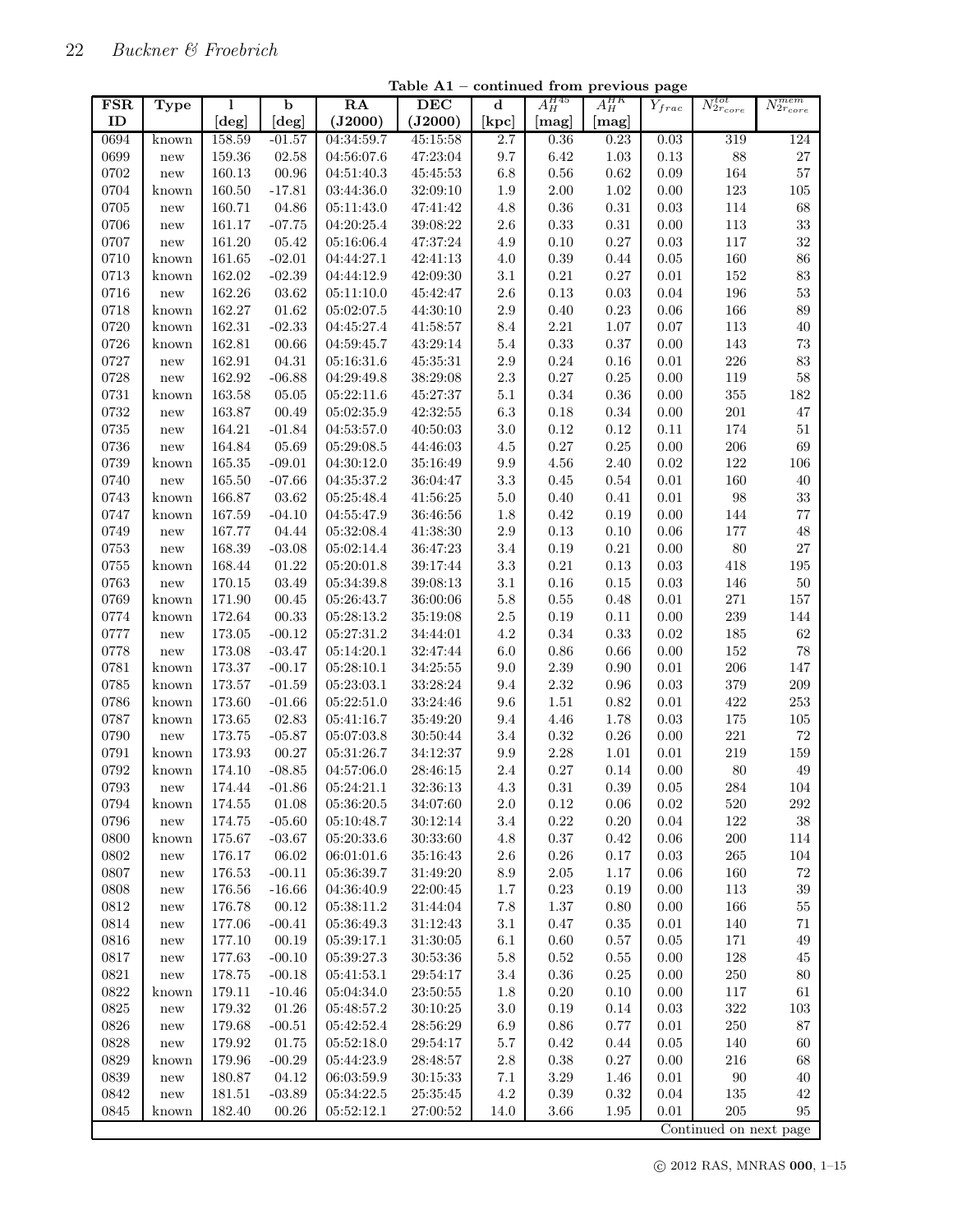Table A1 – continued from previous page

| <b>FSR</b> | <b>Type</b>          | 1          | $\mathbf b$       | RA         | <b>DEC</b>  | $\mathbf d$      | $A_H^{H45}$ | $A_H^{HK}$       | ${\cal Y}_{frac}$ | $N_{2r_{core}}^{tot}$  | $N_{2r_{core}}^{mem}$ |
|------------|----------------------|------------|-------------------|------------|-------------|------------------|-------------|------------------|-------------------|------------------------|-----------------------|
| ID         |                      | [deg]      | [deg]             | (J2000)    | (J2000)     | $[\mathrm{kpc}]$ | [mag]       | $[\mathrm{mag}]$ |                   |                        |                       |
| 0846       | new                  | 182.56     | $-00.74$          | 05:48:44.5 | 26:22:04    | 4.8              | 0.57        | 0.61             | 0.00              | 171                    | 39                    |
| 0847       | known                | 182.74     | 00.48             | 05:53:51.7 | 26:50:04    | 4.1              | $0.43\,$    | 0.48             | 0.00              | 114                    | 69                    |
| 0852       | $\operatorname{new}$ | 184.13     | $-00.41$          | 05:53:35.3 | 25:10:51    | $\!.5$           | 0.28        | 0.29             | 0.04              | 287                    | 69                    |
| 0854       | known                | 184.77     | $\textbf{-13.51}$ | 05:07:39.1 | 17:34:22    | 1.7              | $0.16\,$    | 0.06             | 0.02              | 87                     | 44                    |
| 0866       | $\operatorname{new}$ | 186.33     | 13.84             | 06:55:17.1 | 29:44:19    | 2.1              | 0.06        | 0.01             | 0.00              | 160                    | $83\,$                |
| 0867       | known                | 186.37     | $01.26\,$         | 06:04:51.4 | 24:04:38    | $2.5\,$          | $0.17\,$    | 0.11             | 0.00              | $\boldsymbol{288}$     | 95                    |
| 0870       | known                | 186.61     | 00.15             | 06:01:08.9 | 23:18:47    | $2.6\,$          | $0.23\,$    | 0.19             | $\rm 0.01$        | 322                    | 118                   |
| 0872       | known                | 186.64     | 01.80             | 06:07:29.7 | 24:05:47    | 4.4              | $0.33\,$    | 0.25             | 0.00              | 655                    | 511                   |
| 0873       | known                | 186.73     | 02.49             | 06:10:20.7 | 24:21:42    | $\!3.2\!$        | $0.11\,$    | 0.08             | 0.00              | $\,203$                | $57\,$                |
| 0881       | $\operatorname{new}$ | 188.06     | $-02.22$          | 05:55:25.5 | 20:53:00    | 4.6              | 0.41        | 0.40             | 0.10              | 139                    | 69                    |
| 0882       | new                  | 188.06     | $-09.84$          | 05:27:54.2 | 16:54:33    | $2.6\,$          | 0.17        | 0.25             | 0.00              | 96                     | 38                    |
| 0883       | new                  | 188.11     | 00.15             | 06:04:20.7 | 22:00:53    | $2.7\,$          | $0.28\,$    | 0.18             | 0.02              | 153                    | 62                    |
| 0889       | known                | 189.02     | 00.79             | 06:08:41.8 | 21:31:40    | $10.8\,$         | 3.78        | 1.75             | $\rm 0.04$        | 224                    | 95                    |
| 0896       | known                | 189.88     | 00.51             | 06:09:23.8 | 20:38:40    | 8.7              | 5.38        | 1.78             | $0.11\,$          | 87                     | 70                    |
| 0898       | known                | 190.08     | 00.81             | 06:10:57.2 | 20:36:36    | 7.6              | 1.47        | $\,0.95\,$       | $\rm 0.01$        | 213                    | 85                    |
| 0899       | known                | 190.14     | 01.05             | 06:11:58.0 | 20:40:27    | 8.5              | $2.59\,$    | 1.11             | 0.02              | 135                    | $75\,$                |
| 0900       | $\operatorname{new}$ | 190.78     | $-00.77$          | 06:06:30.8 | 19:14:00    | $4.3\,$          | 0.64        | 0.42             | $0.07\,$          | 108                    | 36                    |
| 0902       | new                  | 190.98     | 02.29             | 06:18:19.8 | 20:31:42    | 4.6              | $0.51\,$    | 0.29             | 0.00              | 309                    | 115                   |
| 0903       | new                  | 191.01     | $-00.61$          | 06:07:34.2 | 19:06:46    | 3.1              | $0.37\,$    | 0.33             | $\rm 0.01$        | $313\,$                | 91                    |
| 0904       | new                  | 191.03     | $-00.78$          | 06:07:00.4 | 19:00:44    | 3.1              | $0.33\,$    | 0.34             | 0.06              | 133                    | 63                    |
| 0905       | $\operatorname{new}$ | 191.07     | 06.29             | 06:33:44.7 | 22:17:40    | $2.5\,$          | 0.11        | 0.08             | 0.02              | 109                    | $54\,$                |
| 0908       | known                | 191.93     | 00.84             | 06:14:50.5 | 19:00:11    | 10.5             | $2.43\,$    | 1.11             | 0.03              | 412                    | $195\,$               |
| 0910       | known                | 192.18     | $-03.82$          | 05:58:15.5 | 16:30:57    | 11.5             | $3.21\,$    | 1.58             | 0.06              | 113                    | $53\,$                |
| 0911       | $\operatorname{new}$ | 192.30     | 03.36             | 06:24:59.9 | 19:52:04    | $3.4\,$          | $0.18\,$    | 0.12             | $0.05\,$          | 189                    | $57\,$                |
| 0914       | new                  | 192.42     | $-16.67$          | 05:13:33.2 | 09:40:29    | $3.0\,$          | $0.17\,$    | $0.17\,$         | 0.00              | 95                     | $21\,$                |
| 0921       | new                  | 192.87     | $-02.27$          | 06:05:17.8 | 16:40:41    | $\!3.2\!$        | 0.39        | 0.49             | 0.05              | 174                    | 66                    |
| 0923       | new                  | 193.23     | $-01.02$          | 06:10:36.8 | 16:58:17    | $5.3\,$          | $0.67\,$    | 0.64             | 0.00              | 246                    | $115\,$               |
| 0924       | new                  | 193.33     | $-01.12$          | 06:10:26.5 | 16:50:13    | 4.9              | 0.47        | 0.50             | 0.00              | 138                    | 49                    |
| 0925       | new                  | 193.34     | $-02.59$          | 06:05:04.9 | 16:06:40    | $3.8\,$          | $0.33\,$    | 0.27             | 0.00              | 144                    | $57\,$                |
| 0932       | new                  | 194.61     | $-03.49$          | 06:04:24.2 | 14:33:44    | 4.0              | 0.43        | 0.40             | $\rm 0.01$        | 200                    | 68                    |
| 0934       | new                  | 195.13     | $-11.97$          | 05:35:22.8 | 09:53:04    | 3.1              | 0.48        | 0.40             | 0.00              | 112                    | $53\,$                |
| 0939       | new                  | 195.54     | $-02.19$          | 06:10:57.1 | 14:22:57    | $\!.5$           | $\rm 0.31$  | 0.24             | 0.03              | 126                    | 46                    |
| 0941       | new                  | 195.57     | 00.78             | 06:21:51.3 | 15:46:00    | 4.0              | $0.29\,$    | 0.29             | 0.07              | 229                    | 82                    |
| 0942       | new                  | 195.58     | $-03.59$          | 06:05:58.4 | 13:40:06    | $2.9\,$          | $0.36\,$    | 0.29             | 0.00              | 197                    | 94                    |
| 0952       | new                  | 196.66     | $-03.00$          | 06:10:15.6 | 13:00:47    | $4.3\,$          | $\rm 0.31$  | 0.30             | 0.00              | 160                    | 66                    |
| 0953       | $\operatorname{new}$ | 196.68     | $-00.58$          | 06:19:02.5 | 14:08:53    | $\!3.3$          | 0.20        | 0.26             | 0.06              | 158                    | $49\,$                |
| 0959       | known                | 197.21     | 08.92             | 06:55:16.2 | 17:59:26    | $2.0\,$          | 0.00        | $-0.02$          | 0.03              | 90                     | $51\,$                |
| 0961       | known                | 197.24     | $-02.34$          | 06:13:46.5 | 12:49:14    | $3.0\,$          | 0.28        | 0.13             | $\rm 0.01$        | 301                    | $210\,$               |
| 0962       | new                  | 197.28     | $\,00.42\,$       | 06:23:50.8 | 14:05:10    | $3.9\,$          | 0.17        | $0.13\,$         | $0.00\,$          | 129                    | 42                    |
| 0971       | known                | 198.04     | $-05.80$          | 06:02:57.8 | 10:27:13    | 3.1              | 0.43        | 0.25             | 0.00              | 118                    | 98                    |
| 0972       | known                | 198.11     | 19.65             | 07:38:27.4 | 21:34:36    | 1.7              | 0.09        | $-0.01$          | 0.00              | 127                    | 119                   |
| 0973       | known                | 199.03     | $-10.38$          | 05:48:42.4 | 07:21:59    | $2.3\,$          | 0.29        | 0.17             | 0.02              | 129                    | 71                    |
| 0974       | $\operatorname{new}$ | 199.63     | 01.60             | 06:32:38.7 | 12:33:20    | $3.2\,$          | 0.22        | 0.20             | 0.06              | 308                    | 110                   |
| 0979       | $\operatorname{new}$ | 200.79     | 00.63             | 06:31:17.9 | 11:04:51    | 4.0              | 0.48        | 0.33             | 0.00              | 79                     | 41                    |
| 0981       | known                | 201.35     | 00.30             | 06:31:09.3 | 10:25:35    | 8.9              | 2.29        | 1.65             | 0.05              | 147                    | 66                    |
| 0982       | known                | 201.79     | 02.11             | 06:38:31.7 | 10:52:44    | 2.6              | 0.26        | 0.18             | 0.02              | 83                     | 65                    |
| 0985       | $\operatorname{new}$ | 202.12     | $-05.52$          | 06:11:49.9 | 07:01:30    | $\!3.2\!$        | $0.25\,$    | 0.17             | 0.00              | 154                    | 52                    |
| 0987       | $\operatorname{new}$ | 202.42     | $-05.12$          | 06:13:47.8 | 06:56:60    | $3.2\,$          | 0.21        | 0.21             | 0.06              | 131                    | 76                    |
| 0990       | known                | $202.96\,$ | 02.17             | 06:40:55.2 | 09:52:04    | $2.8\,$          | 1.06        | 0.47             | 0.03              | 260                    | 150                   |
| 0995       | known                | 203.38     | 11.82             | 07:17:02.0 | 13:45:59    | 1.8              | 0.11        | $-0.02$          | 0.00              | 192                    | 129                   |
| $1000\,$   | $\operatorname{new}$ | 203.83     | $-06.26$          | 06:12:23.4 | 05:10:44    | $3.2\,$          | 0.14        | 0.13             | 0.00              | 149                    | 34                    |
| $1002\,$   | known                | $204.37\,$ | $-01.69$          | 06:29:39.7 | 06:50:01    | $2.9\,$          | $0.21\,$    | 0.13             | 0.03              | $335\,$                | 181                   |
| $1008\,$   | known                | 205.93     | $-00.37$          | 06:37:16.5 | 06:03:30    | 6.8              | $\rm 0.32$  | 0.54             | 0.00              | 124                    | $61\,$                |
| 1011       | known                | 206.17     | $-02.27$          | 06:30:57.1 | 04:57:59    | 8.2              | 1.26        | 1.02             | 0.00              | 123                    | $55\,$                |
| $1012\,$   | known                | 206.25     | $05.14\,$         | 06:57:40.2 | 08:16:46    | $5.2\,$          | 0.19        | 0.32             | 0.00              | 124                    | 31                    |
| 1014       | known                | $206.35\,$ | $-02.19$          | 06:31:33.8 | 04:50:51    | 6.7              | 0.93        | 0.69             | 0.00              | 89                     | 54                    |
| 1019       | known                | 206.54     | $-16.35$          | 05:41:43.7 | $-01:54:16$ | 17.0             | 4.49        | 3.38             | 0.01              | 154                    | 135                   |
| $1026\,$   | known                | 207.01     | $-01.79$          | 06:34:12.8 | 04:27:06    | 9.2              | 2.59        | 1.53             | 0.00              | 145                    | 96                    |
|            |                      |            |                   |            |             |                  |             |                  |                   | Continued on next page |                       |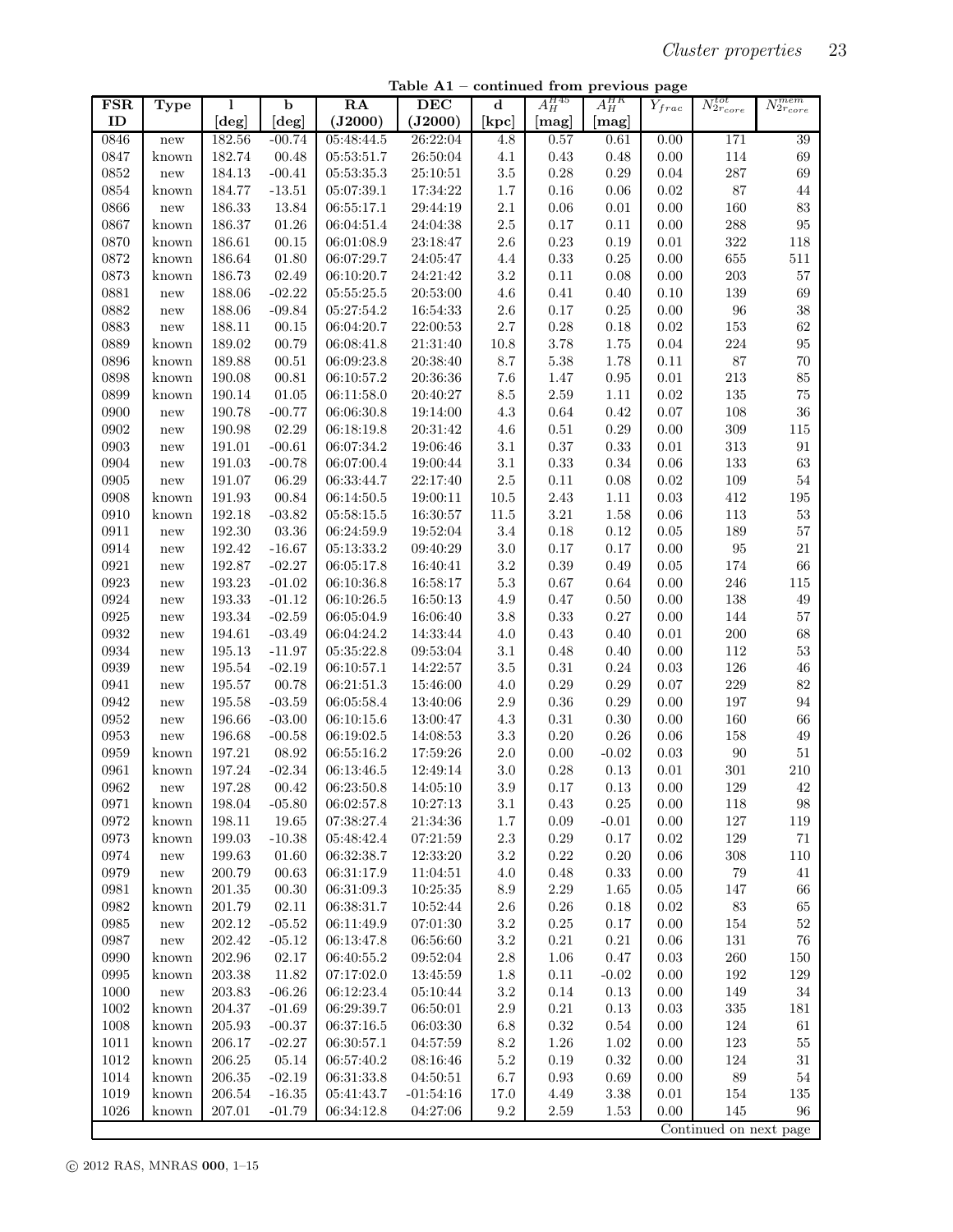| FSR      | Type                 | l          | $\overline{\mathbf{b}}$ | $\overline{RA}$ | $\overline{\text{DEC}}$ | $\mathbf d$                 | $A_H^{H45}$ | $A_H^{HK}$       | $\overline{Y}_{frac}$ | $N_{2r_{core}}^{tot}$  | $N_{2r_{core}}^{mem}$ |
|----------|----------------------|------------|-------------------------|-----------------|-------------------------|-----------------------------|-------------|------------------|-----------------------|------------------------|-----------------------|
| ID       |                      | [deg]      | [deg]                   | (J2000)         | (J2000)                 | $\left[\mathrm{kpc}\right]$ | [mag]       | $[\mathrm{mag}]$ |                       |                        |                       |
| 1028     | known                | 207.15     | $-01.77$                | 06:34:32.7      | 04:19:48                | 11.1                        | 2.32        | 1.95             | 0.00                  | 136                    | 63                    |
| 1030     | known                | 207.32     | $-02.14$                | 06:33:32.1      | 04:00:25                | $\,9.9$                     | 2.78        | $2.58\,$         | $0.05\,$              | $155\,$                | 37                    |
| $1035\,$ | known                | 207.76     | 00.17                   | 06:42:35.0      | 04:40:51                | $3.0\,$                     | $0.14\,$    | $\rm 0.03$       | 0.04                  | 213                    | 36                    |
| 1037     | known                | 207.91     | 00.30                   | 06:43:18.9      | 04:36:13                | $2.7\,$                     | 0.17        | 0.08             | $\rm 0.01$            | $251\,$                | 84                    |
| 1041     | known                | 208.53     | $-19.10$                | 05:35:28.3      | $-04:50:59$             | 1.7                         | 0.98        | 0.50             | 0.00                  | $125\,$                | 68                    |
| 1042     | known                | 208.57     | $-01.78$                | 06:37:07.8      | 03:04:16                | $2.5\,$                     | $0.33\,$    | 0.24             | 0.00                  | 117                    | 60                    |
| 1045     | known                | 208.66     | $-02.96$                | 06:33:04.9      | 02:26:32                | 4.9                         | 0.44        | 0.47             | 0.02                  | 119                    | 46                    |
| 1055     | known                | 210.57     | $-02.10$                | 06:39:38.9      | 01:08:29                | $3.2\,$                     | 0.35        | 0.24             | 0.04                  | $175\,$                | 100                   |
| 1057     | $\operatorname{new}$ | 210.70     | $-00.06$                | 06:47:08.9      | 01:57:43                | $4.8\,$                     | $0.27\,$    | $0.27\,$         | 0.00                  | 297                    | 67                    |
| 1059     | known                | 210.81     | $-00.24$                | 06:46:42.6      | 01:46:60                | $2.5\,$                     | $\rm 0.12$  | 0.04             | 0.03                  | 294                    | $\boldsymbol{93}$     |
| 1060     | known                | 210.83     | $-01.03$                | 06:43:57.0      | 01:24:09                | $3.4\,$                     | $0.13\,$    | 0.17             | 0.04                  | 145                    | $30\,$                |
| 1062     | known                | 211.24     | $-00.40$                | 06:46:55.7      | 01:19:09                | $11.3\,$                    | $3.21\,$    | 1.44             | $0.00\,$              | $\rm 95$               | $64\,$                |
| 1063     |                      | 211.25     | $-03.86$                | 06:34:37.8      |                         | $2.9\,$                     | $\rm 0.22$  |                  | 0.00                  | 210                    |                       |
|          | new                  |            |                         |                 | $-00:15:56$             |                             |             | 0.15             |                       |                        | $70\,$                |
| 1065     | new                  | 211.77     | $-03.74$                | 06:35:59.8      | $-00:40:04$             | $2.8\,$                     | $0.15\,$    | 0.15             | 0.00                  | 194                    | 48                    |
| 1069     | known                | 212.01     | $-01.31$                | 06:45:06.0      | 00:13:43                | $4.5\,$                     | $0.33\,$    | 0.25             | 0.04                  | 220                    | $61\,$                |
| 1070     | known                | 212.16     | $-03.43$                | 06:37:50.2      | $-00:52:38$             | $5.5\,$                     | $\rm 0.42$  | 0.39             | 0.00                  | 116                    | 69                    |
| 1072     | new                  | 212.45     | $-00.86$                | 06:47:30.9      | 00:02:08                | $5.5\,$                     | $0.36\,$    | 0.34             | 0.06                  | $120\,$                | 42                    |
| 1073     | known                | 212.47     | $-19.01$                | 05:42:29.2      | $-08:08:33$             | $2.8\,$                     | 1.72        | 1.25             | 0.00                  | $103\,$                | 80                    |
| 1076     | new                  | 212.64     | 06.35                   | 07:13:31.1      | 03:08:58                | $3.5\,$                     | 0.15        | 0.18             | 0.00                  | 209                    | $54\,$                |
| 1085     | new                  | 213.31     | 00.30                   | 06:53:11.5      | $-00:11:40$             | $5.5\,$                     | 0.08        | 0.30             | 0.04                  | 101                    | $41\,$                |
| 1086     | known                | 213.34     | $-12.60$                | 06:07:08.8      | $-06:03:39$             | $5.2\,$                     | 1.69        | 1.25             | 0.00                  | 96                     | $13\,$                |
| 1089     | known                | 213.46     | 03.30                   | 07:04:08.5      | 01:02:19                | $2.5\,$                     | 0.05        | $-0.07$          | 0.07                  | 111                    | 75                    |
| 1092     | new                  | 213.89     | $-04.31$                | 06:37:49.5      | $-02:49:02$             | $3.5\,$                     | $0.18\,$    | 0.20             | 0.00                  | 139                    | $55\,$                |
| 1100     | new                  | 214.48     | 02.78                   | 07:04:08.6      | $-00:06:25$             | $3.9\,$                     | $0.13\,$    | 0.23             | 0.00                  | $102\,$                | 25                    |
| 1101     | known                | 214.54     | $-00.85$                | 06:51:21.5      | $-01:49:17$             | $3.1\,$                     | $0.16\,$    | 0.07             | 0.00                  | $102\,$                | 58                    |
| 1104     | known                | 215.32     | $-02.27$                | 06:47:41.7      | $-03:09:17$             | $2.8\,$                     | 0.13        | 0.11             | $\rm 0.01$            | 289                    | $106\,$               |
| 1106     | new                  | 215.71     | $-06.16$                | 06:34:30.2      | $-05:15:47$             | 4.6                         | $0.17\,$    | 0.25             | 0.00                  | 181                    | $50\,$                |
| 1113     | new                  | 216.30     | 03.25                   | 07:09:09.7      | $-01:30:44$             | $3.3\,$                     | $-0.03$     | 0.17             | 0.04                  | 106                    | 39                    |
| 1125     | new                  | 217.67     | $-02.70$                | 06:50:28.1      | $-05:26:53$             | 4.0                         | $0.12\,$    | 0.20             | 0.00                  | $192\,$                | 61                    |
| 1127     | known                | 217.76     | $-00.69$                | 06:57:47.3      | $-04:36:36$             | $2.6\,$                     | 0.18        | 0.10             | $0.15\,$              | 97                     | $44\,$                |
| 1129     | new                  | 218.16     | $-00.63$                | 06:58:45.2      | $-04:56:06$             | 10.2                        | $2.25\,$    | 1.36             | 0.03                  | 127                    | 39                    |
| $1131\,$ | new                  | 218.38     | $-16.20$                | 06:02:37.2      | $-12:01:49$             | $2.2\,$                     | $0.13\,$    | 0.20             | 0.00                  | 68                     | 25                    |
| 1133     | new                  | 218.54     | 14.49                   | 07:53:07.5      | 01:42:35                | $2.1\,$                     | 0.08        | 0.07             | 0.00                  | $78\,$                 | 19                    |
| 1137     | known                | 219.25     | $-08.92$                | 06:30:51.2      | $-09:38:24$             | 6.9                         | 1.89        | 1.18             | $0.07\,$              | $100\,$                | 65                    |
| 1143     | known                | 219.49     | $-10.56$                | 06:25:17.3      | $-10:34:12$             | 7.7                         | $2.22\,$    | 1.51             | $0.13\,$              | $72\,$                 | $45\,$                |
| 1148     | known                | 219.86     | $-02.23$                | 06:56:08.5      | $-07:10:30$             | $2.7\,$                     | 0.18        | 0.07             | 0.02                  | $153\,$                | $\rm 95$              |
| 1149     | new                  | 220.07     | $-00.11$                | 07:04:06.5      | $-06:24:03$             | $3.5\,$                     | 0.07        | 0.08             | 0.03                  | 171                    | $61\,$                |
| $1151\,$ | new                  | 220.35     | $-07.71$                | 06:37:13.6      | $-10:04:54$             | $2.4\,$                     | $\rm 0.21$  | 0.17             | 0.00                  | 118                    | $32\,$                |
| 1153     | new                  | 220.60     | 02.49                   | 07:14:22.3      | $-05:40:15$             | $3.0\,$                     | 0.05        | $-0.04$          | 0.06                  | 135                    | 43                    |
| 1154     | known                | 220.80     | $-01.72$                | 06:59:42.7      | $-07:47:15$             | 11.9                        | $3.21\,$    | 1.53             | 0.08                  | 86                     | 63                    |
| 1158     | new                  | 221.18     | 01.17                   | 07:10:45.2      | $-06:47:24$             | 3.4                         | $0.10\,$    | 0.11             | $0.01\,$              | $108\,$                | $37\,$                |
| 1165     | known                | 222.04     | $-05.31$                | 06:49:00.1      | $-10:30:54$             | $3.1\,$                     | 0.19        | 0.18             | 0.00                  | $102\,$                | $42\,$                |
| 1167     |                      | 222.18     | $-06.07$                | 06:46:28.2      |                         | $4.0\,$                     | $0.19\,$    | $0.25\,$         | $0.00\,$              | $122\,$                | $47\,$                |
|          | $\operatorname{new}$ |            |                         | 07:07:27.7      | $-10:59:03$             |                             |             |                  |                       |                        |                       |
| 1170     | new                  | 222.64     | $-00.51$                |                 | $-08:52:04$             | 4.5                         | 0.26        | 0.36             | 0.10                  | 166                    | $42\,$                |
| $1171\,$ | new                  | 223.12     | $-02.76$                | 07:00:13.3      | $-10:19:07$             | $5.6\,$                     | 0.38        | 0.44             | 0.00                  | 125                    | $34\,$                |
| $1172\,$ | new                  | 223.23     | $-04.08$                | 06:55:38.7      | $-11:01:11$             | $3.3\,$                     | $0.25\,$    | $0.19\,$         | $0.00\,$              | $127\,$                | $35\,$                |
| $1173\,$ | $\operatorname{new}$ | 223.29     | $-00.48$                | 07:08:45.4      | $-09:25:39$             | 3.3                         | 0.07        | 0.17             | 0.11                  | 144                    | $59\,$                |
| 1174     | known                | 223.54     | 10.09                   | 07:46:49.2      | $-04:40:18$             | $2.9\,$                     | 0.13        | 0.15             | $0.00\,$              | $73\,$                 | $\sqrt{48}$           |
| 1179     | new                  | 224.01     | $-09.66$                | 06:36:32.0      | $-14:11:31$             | $2.3\,$                     | 0.07        | $\rm 0.03$       | 0.01                  | $171\,$                | 67                    |
| 1180     | new                  | 224.09     | 01.04                   | 07:15:42.8      | $-09:25:53$             | $2.9\,$                     | 0.18        | 0.12             | $0.07\,$              | $121\,$                | 47                    |
| 1183     | $\operatorname{new}$ | 224.21     | 00.32                   | 07:13:22.9      | $-09:52:18$             | 3.1                         | 0.06        | 0.13             | $0.11\,$              | 142                    | 63                    |
| 1186     | known                | $224.53\,$ | $-02.39$                | 07:04:11.3      | $-11:24:04$             | $9.7\,$                     | $2.16\,$    | 1.04             | $\rm 0.02$            | 369                    | $187\,$               |
| 1189     | known                | 224.67     | 00.40                   | 07:14:31.9      | $-10:14:34$             | $2.0\,$                     | 0.08        | $-0.01$          | $\rm 0.01$            | 140                    | 64                    |
| 1190     | $\operatorname{new}$ | 224.79     | $-01.73$                | 07:07:03.7      | $-11:20:17$             | $12.5\,$                    | 1.99        | 1.65             | 0.02                  | $\boldsymbol{93}$      | $40\,$                |
| 1191     | new                  | 224.87     | $-05.76$                | 06:52:29.4      | $-13:14:08$             | $3.2\,$                     | $0.12\,$    | $0.18\,$         | 0.02                  | 148                    | $35\,$                |
| 1203     | new                  | 226.15     | 07.83                   | 07:43:50.4      | $-08:00:55$             | $2.6\,$                     | 0.03        | 0.10             | 0.00                  | 141                    | 49                    |
| 1206     | known                | 226.59     | $-02.30$                | 07:08:22.4      | $-13:11:55$             | 2.8                         | $0.25\,$    | 0.12             | 0.03                  | 454                    | 230                   |
| 1214     | known                | 227.49     | $-00.56$                | 07:16:24.7      | $-13:11:29$             | 5.7                         | $0.43\,$    | 0.47             | $0.00\,$              | 160                    | 66                    |
|          |                      |            |                         |                 |                         |                             |             |                  |                       | Continued on next page |                       |

Table A1 – continued from previous page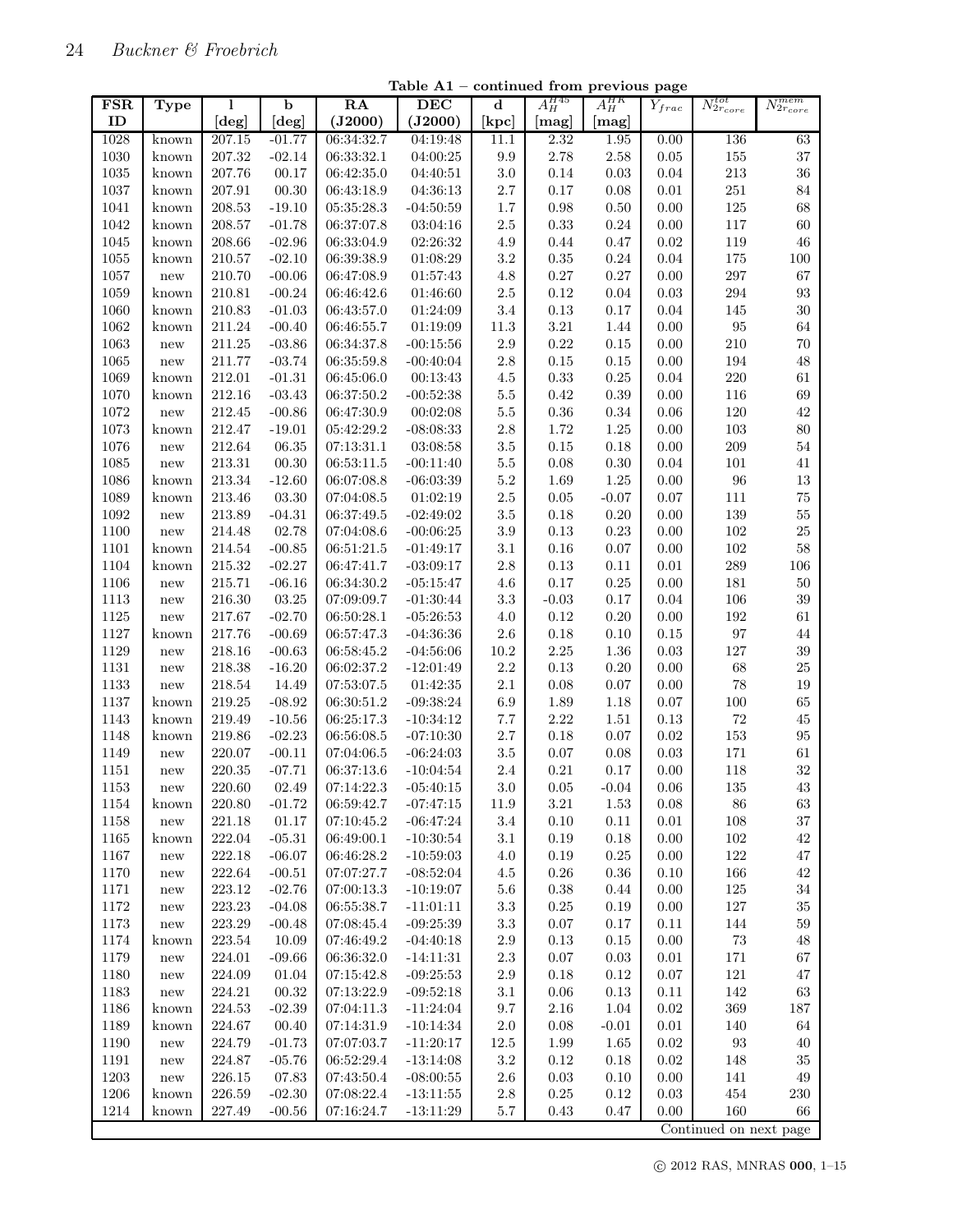Table A1 – continued from previous page

| <b>FSR</b> | <b>Type</b>          | 1          | $\mathbf b$ | RA         | DEC         | $\mathbf d$      | $A_H^{H45}$          | $A_H^{HK}$       | $Y_{frac}$ | $N_{2r_{core}}^{tot}$  | $N_{2r_{core}}^{mem}$ |
|------------|----------------------|------------|-------------|------------|-------------|------------------|----------------------|------------------|------------|------------------------|-----------------------|
| ID         |                      | [deg]      | [deg]       | (J2000)    | (J2000)     | [kpc]            | [mag]                | $[\mathrm{mag}]$ |            |                        |                       |
| 1215       | known                | 227.87     | 05.38       | 07:38:31.2 | $-10:42:03$ | $\overline{2.0}$ | 0.11                 | $-0.06$          | 0.00       | 124                    | 85                    |
| $1222\,$   | known                | 228.95     | 04.51       | 07:37:33.1 | $-12:03:31$ | $2.2\,$          | $0.13\,$             | $-0.01$          | 0.01       | 342                    | 226                   |
| 1228       | new                  | 229.91     | $-01.60$    | 07:17:15.0 | $-15:48:41$ | $4.5\,$          | $0.23\,$             | 0.21             | 0.00       | 128                    | $30\,$                |
| 1230       | known                | 230.58     | 09.95       | 08:00:04.9 | $-10:46:32$ | $1.7\,$          | $0.18\,$             | 0.00             | 0.04       | 237                    | 197                   |
| 1231       | known                | 230.80     | 01.01       | 07:28:35.5 | $-15:22:04$ | 4.9              | 0.39                 | 0.39             | 0.00       | 173                    | $103\,$               |
| 1232       | known                | 231.00     | 03.12       | 07:36:37.6 | $-14:31:43$ | $2.9\,$          | 0.17                 | 0.11             | 0.00       | 108                    | $45\,$                |
| $1234\,$   | $\operatorname{new}$ | 231.16     | 01.53       | 07:31:10.7 | $-15:25:46$ | $2.7\,$          | $0.36\,$             | 0.13             | 0.04       | 99                     | $20\,$                |
| 1237       | known                | 231.47     | $-04.28$    | 07:10:21.5 | $-18:26:07$ | 11.1             | 2.12                 | 0.97             | $0.07\,$   | 146                    | 67                    |
| 1240       | known                | 231.80     | $-00.59$    | 07:24:42.6 | $-17:00:24$ | $3.0\,$          | $0.24\,$             | 0.19             | $0.07\,$   | 216                    | 85                    |
| 1243       | $\operatorname{new}$ | 232.02     | 01.98       | 07:34:33.0 | $-15:58:23$ | $3.9\,$          | 0.11                 | 0.24             | 0.03       | $120\,$                | $30\,$                |
| 1245       | $\operatorname{new}$ | 232.18     | 06.19       | 07:50:02.5 | $-14:02:00$ | $2.8\,$          | $0.13\,$             | 0.07             | 0.00       | 121                    | $31\,$                |
| 1246       | known                | 232.35     | $-07.30$    | 07:00:34.6 | $-20:34:12$ | $2.1\,$          | $0.20\,$             | 0.10             | 0.00       | 264                    | 136                   |
| 1248       | known                | 232.61     | 01.00       | 07:32:08.4 | $-16:57:40$ | 12.9             | $3.22\,$             | 1.54             | 0.05       | 182                    | $98\,$                |
| 1249       | $\operatorname{new}$ | 232.61     | 05.58       | 07:48:45.4 | $-14:42:45$ | $3.6\,$          | $-0.11$              | $0.21\,$         | 0.00       | 86                     | 28                    |
| 1252       | $\operatorname{new}$ | 233.07     | $-01.82$    | 07:22:38.9 | $-18:42:28$ | $2.5\,$          | 0.06                 | $-0.04$          | 0.02       | 222                    | 70                    |
| 1259       | known                | 234.24     | $-00.48$    | 07:29:59.8 | $-19:06:15$ | 4.9              | 0.37                 | 0.36             | 0.00       | 71                     | 22                    |
| 1260       | $\operatorname{new}$ | 234.58     | $-01.09$    | 07:28:26.0 | $-19:41:20$ | $4.3\,$          | $0.16\,$             | 0.24             | 0.02       | 196                    | 68                    |
| 1266       | known                | 235.38     | 00.15       | 07:34:40.4 | $-19:47:34$ | $4.2\,$          | 0.15                 | 0.25             | 0.08       | 113                    | 42                    |
| 1267       | $\operatorname{new}$ | 235.48     | 01.80       | 07:40:57.5 | $-19:04:23$ | $2.4\,$          | 0.13                 | $-0.01$          | 0.00       | 388                    | $150\,$               |
| 1269       | known                | 235.61     | $-03.83$    | 07:20:09.4 | $-21:53:03$ | $6.6\,$          | 0.32                 | 0.32             | $\rm 0.03$ | $130\,$                | $45\,$                |
| 1271       | known                | 235.99     | 05.38       | 07:55:05.8 | $-17:43:05$ | $2.5\,$          | 0.08                 | 0.12             | 0.00       | $137\,$                | $54\,$                |
| 1272       |                      | 236.06     |             |            |             | $3.2\,$          |                      | 0.04             | 0.00       | 125                    | 73                    |
| 1274       | known                |            | $-04.62$    | 07:18:02.9 | $-22:39:23$ | $2.2\,$          | $0.05\,$             |                  | 0.04       |                        |                       |
|            | known                | 236.28     | 00.07       | 07:36:14.8 | $-20:37:19$ | $5.5\,$          | $0.10\,$<br>$0.57\,$ | 0.00             | 0.09       | $\,298$                | 166<br>$39\,$         |
| 1275       | $\operatorname{new}$ | 236.40     | $-02.16$    | 07:28:05.4 | $-21:47:44$ |                  |                      | 0.37             |            | 114                    |                       |
| 1279       | $\operatorname{new}$ | 237.45     | $-11.21$    | 06:54:39.7 | $-26:47:59$ | $2.7\,$          | 0.10                 | 0.20             | 0.00       | 141                    | 40                    |
| 1284       | $\operatorname{new}$ | 237.94     | $-05.08$    | 07:20:01.3 | $-24:31:35$ | $2.8\,$          | 0.17                 | 0.11             | 0.11       | 139                    | 53                    |
| 1286       | $\operatorname{new}$ | 238.09     | $-02.40$    | 07:30:40.7 | $-23:23:39$ | $3.7\,$          | $\rm 0.21$           | 0.31             | 0.09       | 173                    | 66                    |
| 1287       | known                | 238.17     | $-05.54$    | 07:18:43.2 | $-24:56:38$ | 6.4              | 0.79                 | 0.33             | 0.02       | 180                    | $121\,$               |
| 1288       | known                | 238.22     | $-03.34$    | 07:27:20.6 | $-23:57:25$ | $2.9\,$          | 0.09                 | 0.02             | 0.00       | 126                    | 46                    |
| 1290       | $\operatorname{new}$ | 238.32     | $-03.63$    | 07:26:27.0 | $-24:11:07$ | $3.4\,$          | 0.03                 | 0.14             | 0.00       | 106                    | $43\,$                |
| 1291       | known                | 238.40     | $-06.78$    | 07:14:17.7 | $-25:42:54$ | 2.1              | $0.07\,$             | $-0.01$          | 0.00       | 120                    | $\sqrt{49}$           |
| 1299       | known                | 239.93     | $-04.94$    | 07:24:40.1 | $-26:12:52$ | $\!3.3$          | $0.29\,$             | 0.24             | 0.02       | $383\,$                | 184                   |
| $1303\,$   | $\operatorname{new}$ | 241.33     | $-15.25$    | 06:44:43.9 | $-31:53:22$ | $2.3\,$          | 0.11                 | 0.11             | 0.00       | 115                    | $32\,$                |
| 1305       | $\operatorname{new}$ | 241.57     | $-02.51$    | 07:37:41.9 | $-26:29:39$ | $2.9\,$          | $0.20\,$             | 0.02             | 0.00       | 135                    | 48                    |
| 1309       | known                | 242.09     | 00.50       | 07:50:25.9 | $-25:26:50$ | $2.6\,$          | $0.01\,$             | $-0.03$          | $0.05\,$   | 353                    | $102\,$               |
| 1311       | known                | 242.69     | $-06.80$    | 07:22:59.6 | $-29:30:52$ | $3.1\,$          | 0.13                 | 0.11             | 0.06       | 108                    | $36\,$                |
| 1318       | known                | 243.78     | 00.35       | 07:53:44.5 | $-26:58:20$ | $3.2\,$          | 0.16                 | 0.12             | 0.04       | 278                    | $50\,$                |
| 1319       | known                | 244.00     | $-02.07$    | 07:44:48.8 | $-28:23:12$ | $2.9\,$          | 0.20                 | 0.08             | $\rm 0.01$ | 391                    | 112                   |
| 1323       | known                | 245.67     | $-04.31$    | 07:39:38.8 | $-30:56:37$ | 4.2              | 0.08                 | 0.18             | 0.03       | 315                    | 86                    |
| $1325\,$   | known                | 245.91     | $-01.74$    | 07:50:30.0 | $-29:52:08$ | $5.2\,$          | 0.50                 | 0.49             | 0.09       | 146                    | 89                    |
| $1327\,$   | $\operatorname{new}$ | 246.35     | $-04.75$    | 07:39:24.1 | $-31:45:09$ | 4.9              | 0.24                 | 0.12             | 0.00       | 114                    | $36\,$                |
| 1328       | known                | 246.45     | $-04.46$    | 07:40:46.4 | $-31:41:44$ | $2.2\,$          | 0.15                 | 0.04             | 0.02       | $503\,$                | $255\,$               |
| 1330       | known                | 246.72     | $-00.77$    | 07:56:16.8 | $-30:04:04$ | $2.2\,$          | $0.19\,$             | 0.12             | $\rm 0.03$ | $\,293$                | 159                   |
| 1333       | known                | 246.79     | 03.37       | 08:12:28.2 | $-27:54:58$ | $2.4\,$          | 0.07                 | 0.09             | 0.00       | 351                    | 153                   |
| 1336       | $\operatorname{new}$ | 247.64     | $-00.53$    | 07:59:26.8 | $-30:43:29$ | $5.2\,$          | 1.14                 | 0.48             | 0.14       | 153                    | 48                    |
| $1337\,$   | known                | 247.71     | $-02.52$    | 07:51:37.8 | $-31:49:04$ | $2.9\,$          | $0.48\,$             | $0.27\,$         | $0.00\,$   | 112                    | 75                    |
| 1338       | known                | 247.81     | 01.31       | 08:07:06.6 | $-29:53:35$ | $2.4\,$          | 0.14                 | 0.08             | 0.01       | 292                    | 123                   |
| 1339       | $\operatorname{new}$ | 247.90     | $-00.12$    | 08:01:43.9 | $-30:43:47$ | $3.9\,$          | 0.00                 | 0.15             | 0.00       | 189                    | $51\,$                |
| 1340       | known                | 247.95     | $-04.15$    | 07:45:33.4 | $-32:50:59$ | 3.1              | 0.70                 | 0.27             | 0.06       | 112                    | 70                    |
| 1344       | known                | 248.26     | $-00.19$    | 08:02:18.4 | $-31:04:25$ | $3.6\,$          | 0.08                 | 0.13             | 0.04       | $221\,$                | 48                    |
| 1347       | $\operatorname{new}$ | 248.97     | $-04.12$    | 07:48:06.7 | $-33:42:21$ | 3.0              | 0.34                 | 0.28             | 0.01       | 159                    | 49                    |
| 1349       | known                | 249.12     | $-00.64$    | 08:02:42.4 | $-32:02:31$ | $2.8\,$          | $-0.03$              | 0.07             | $0.08\,$   | 252                    | 65                    |
| $1354\,$   | known                | 249.83     | 02.97       | 08:18:39.8 | $-30:39:60$ | $2.2\,$          | 0.02                 | $-0.02$          | 0.02       | 199                    | $\rm 91$              |
| $1355\,$   | $\operatorname{new}$ | 249.97     | 15.22       | 09:03:06.6 | $-23:25:17$ | $2.3\,$          | 0.24                 | 0.29             | 0.00       | 86                     | 34                    |
| 1358       | known                | $250.44\,$ | 01.60       | 08:14:54.5 | $-31:56:10$ | 2.1              | $0.03\,$             | $-0.05$          | 0.00       | $230\,$                | 88                    |
| 1359       | known                | 250.98     | $-02.85$    | 07:58:21.9 | $-34:46:52$ | 6.7              | $0.81\,$             | 0.66             | 0.00       | 322                    | $63\,$                |
| 1361       | $\operatorname{new}$ | 251.56     | $-05.00$    | 07:50:44.0 | $-36:23:19$ | 2.8              | 0.33                 | 0.18             | 0.00       | 185                    | 77                    |
| 1362       | known                | 251.60     | 06.65       | 08:37:16.8 | $-29:57:56$ | 1.9              | 0.08                 | $0.01\,$         | 0.00       | 347                    | $202\,$               |
|            |                      |            |             |            |             |                  |                      |                  |            | Continued on next page |                       |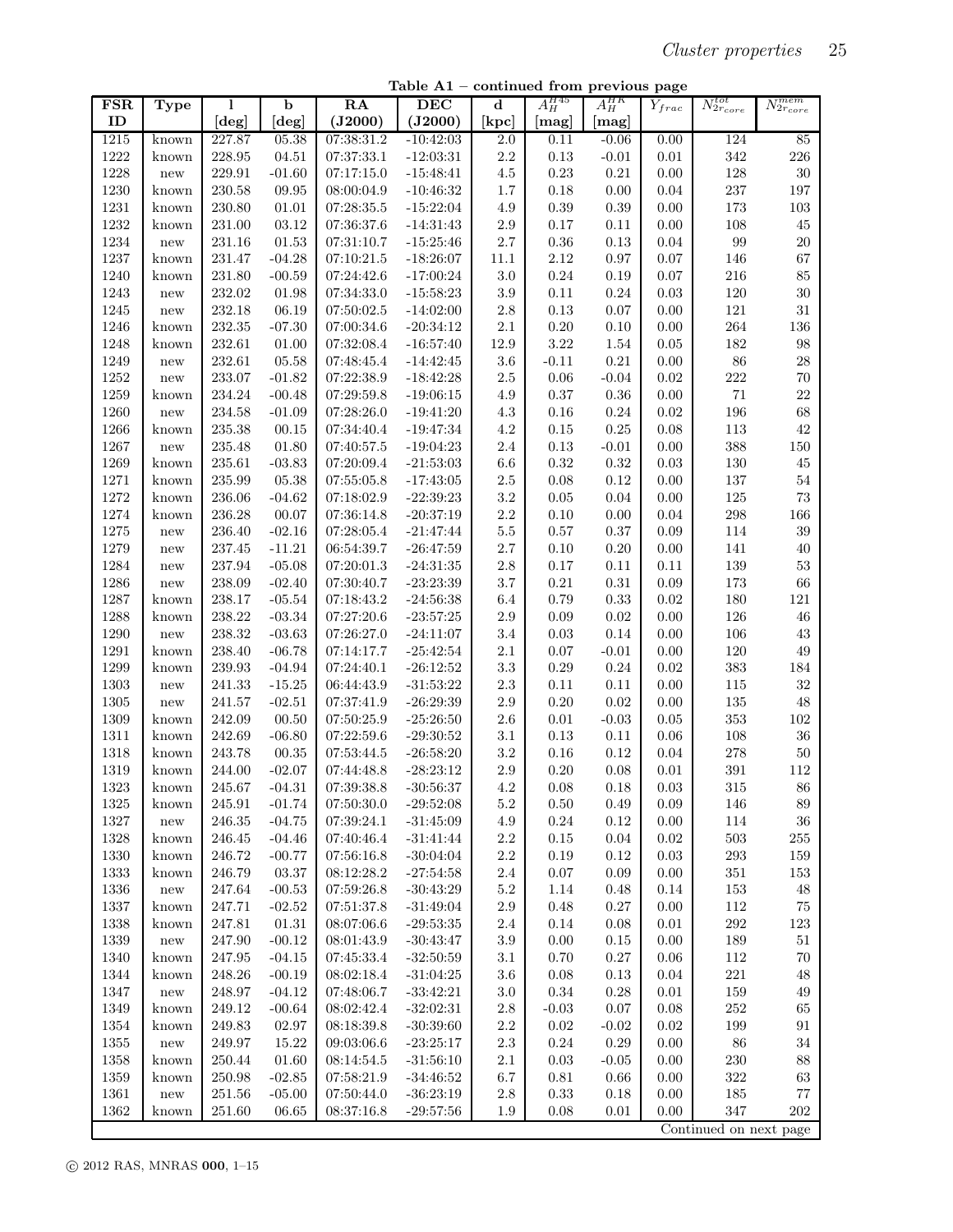$\mathbf l$ 

| <b>FSR</b> | Type  | 1          | $\mathbf b$ | RA         | <b>DEC</b>  | $\mathbf d$     | $A_H^{H45}$ | $A_H^{HK}$       | $Y_{frac}$ | $N_{2r_{core}}^{tot}$  | $N_{2r_{core}}^{mem}$ |
|------------|-------|------------|-------------|------------|-------------|-----------------|-------------|------------------|------------|------------------------|-----------------------|
| ID         |       | $[\deg]$   | [deg]       | (J2000)    | (J2000)     | [kpc]           | [mag]       | $[\mathrm{mag}]$ |            |                        |                       |
| 1368       | known | 253.49     | 02.14       | 08:25:15.4 | $-34:08:30$ | 2.4             | 0.13        | 0.15             | 0.04       | 290                    | 75                    |
| 1373       | known | 254.57     | 06.08       | 08:43:31.2 | $-32:40:04$ | $1.3\,$         | 0.08        | $-0.01$          | $\rm 0.04$ | 269                    | $130\,$               |
| 1375       | known | 255.61     | 03.98       | 08:38:34.6 | $-34:45:55$ | $2.3\,$         | 0.19        | 0.15             | $0.03\,$   | 140                    | 38                    |
| 1378       | new   | 256.33     | $-05.43$    | 08:01:19.2 | $-40:41:02$ | 3.5             | 0.29        | 0.30             | 0.00       | 377                    | $150\,$               |
| 1382       | new   | 257.00     | $04.04\,$   | 08:42:56.6 | $-35:49:28$ | 3.0             | 0.25        | 0.27             | 0.00       | 170                    | $51\,$                |
| 1383       | new   | 257.08     | $-05.23$    | 08:04:16.6 | $-41:12:52$ | 4.7             | 0.19        | 0.41             | $0.00\,$   | 108                    | $32\,$                |
| 1384       | known | 257.27     | 04.27       | 08:44:38.2 | $-35:54:10$ | $2.0\,$         | 0.18        | 0.15             | $\rm 0.03$ | 248                    | 123                   |
| 1386       | known | 257.99     | $-01.00$    | 08:25:29.1 | $-39:37:49$ | $5.5\,$         | 0.85        | 0.78             | 0.00       | 88                     | 43                    |
| 1387       | new   | 258.12     | $-01.33$    | 08:24:26.6 | $-39:55:19$ | 4.6             | 0.66        | 0.69             | 0.02       | 336                    | 73                    |
| 1388       | known | 258.50     | 02.30       | 08:40:37.1 | $-38:04:31$ | 3.0             | 0.28        | 0.29             | 0.04       | 232                    | 86                    |
| 1389       | new   | 258.57     | 10.63       | 09:12:10.0 | $-32:46:10$ | $2.1\,$         | 0.15        | 0.15             | 0.00       | 102                    | 41                    |
| 1392       | known | 258.87     | $-03.33$    | 08:17:57.3 | $-41:40:35$ | $6.3\,$         | 0.92        | 0.72             | $0.02\,$   | $112\,$                | 97                    |
| 1393       | known | $259.06\,$ | 02.00       | 08:41:10.9 | $-38:41:47$ | $3.5\,$         | 0.37        | 0.38             | 0.09       | 149                    | $61\,$                |
| 1395       | known | $259.34\,$ | 00.93       | 08:37:42.0 | $-39:34:39$ | 4.1             | 0.99        | 0.73             | 0.00       | 73                     | $\sqrt{46}$           |
| 1397       | new   | 259.91     | 00.35       | 08:37:02.9 | $-40:22:57$ | $3.1\,$         | 0.59        | 0.56             | 0.00       | 230                    | $98\,$                |
| 1399       | new   | $259.95\,$ | 02.06       | 08:44:14.1 | $-39:22:14$ | 2.1             | $\rm 0.32$  | 0.33             | 0.00       | 141                    | $59\,$                |
| 1401       | new   | 261.50     | $-00.85$    | 08:37:04.5 | $-42:22:28$ | 4.0             | $\rm 0.63$  | 0.62             | 0.02       | 277                    | $50\,$                |
| 1404       | known | 261.53     | 03.76       | 08:56:12.6 | $-39:30:47$ | $2.6\,$         | 0.30        | 0.26             | 0.03       | 135                    | 58                    |
| 1406       | new   | 261.63     | $-00.65$    | 08:38:21.6 | $-42:21:27$ | $2.6\,$         | 0.60        | 0.46             | 0.00       | 113                    | $50\,$                |
| 1410       | known | 262.35     | $-01.78$    | 08:35:49.8 | $-43:36:47$ | 3.4             | 0.38        | 0.40             | 0.04       | 346                    | 143                   |
| 1411       | new   | 262.39     | $-02.12$    | 08:34:26.1 | $-43:50:52$ | 6.9             | $\rm 0.82$  | 0.79             | 0.00       | 231                    | $75\,$                |
| 1412       | new   | 262.93     | $-01.91$    | 08:37:09.6 | $-44:09:12$ | 3.4             | 0.25        | 0.23             | 0.02       | 274                    | $55\,$                |
| 1415       | new   | 263.74     | $-01.81$    | 08:40:24.9 | $-44:44:09$ | 9.1             | $0.84\,$    | 0.84             | 0.00       | 127                    | 72                    |
| 1416       | new   | 263.80     | 03.91       | 09:04:37.3 | $-41:07:22$ | $2.8\,$         | $0.11\,$    | 0.30             | 0.00       | 309                    | $82\,$                |
| 1418       | new   | 263.97     | $-00.31$    | 08:47:44.1 | $-43:59:03$ | 3.4             | $0.50\,$    | 0.42             | 0.00       | 174                    | $56\,$                |
| 1420       | known | 264.09     | $-05.51$    | 08:24:23.4 | $-47:12:30$ | 2.4             | $-0.02$     | 0.14             | 0.07       | 116                    | $41\,$                |
| 1424       | new   | 264.19     | 00.18       | 08:50:40.4 | $-43:50:44$ | $2.8\,$         | 0.55        | 0.48             | 0.00       | 146                    | 69                    |
| 1426       | known | 264.41     | $-08.48$    | 08:10:36.2 | $-49:06:16$ | $2.4\,$         | 0.13        | 0.10             | 0.00       | 286                    | 77                    |
| 1428       | known | 264.48     | $-00.28$    | 08:49:42.1 | $-44:21:31$ | 4.7             | 0.61        | 0.68             | $0.00\,$   | 330                    | $105\,$               |
| 1430       | new   | 264.65     | 00.08       | 08:51:52.9 | $-44:15:55$ | 7.0             | 1.30        | 1.32             | 0.02       | 195                    | 95                    |
| 1433       | known | 264.81     | $-02.91$    | 08:39:06.5 | $-46:15:21$ | $3.0\,$         | 0.18        | 0.10             | 0.03       | $200\,$                | $90\,$                |
| 1436       | new   | 264.91     | $-02.87$    | 08:39:39.1 | $-46:18:49$ | 3.4             | 0.28        | 0.18             | 0.00       | 554                    | 148                   |
| 1437       | known | 265.09     | $-02.58$    | 08:41:36.6 | $-46:16:20$ | 4.9             | $0.33\,$    | 0.29             | 0.01       | 230                    | 94                    |
| 1438       | known | 265.15     | 01.46       | 08:59:29.0 | $-43:45:08$ | $\!\!\!\!\!8.5$ | 5.19        | 2.82             | 0.06       | 85                     | 72                    |
| 1443       | new   | 265.72     | $-03.54$    | 08:39:26.5 | $-47:21:26$ | $5.0\,$         | 0.24        | 0.16             | $0.00\,$   | 127                    | $45\,$                |
| 1444       | known | 265.80     | $-05.01$    | 08:32:42.3 | $-48:18:02$ | $3.4\,$         | 0.15        | 0.17             | 0.03       | 462                    | $155\,$               |
| 1445       | known | 265.94     | $-03.00$    | 08:42:42.8 | $-47:12:08$ | $3.8\,$         | 0.27        | 0.20             | 0.01       | 690                    | 296                   |
| 1447       | new   | 266.14     | $-09.37$    | 08:11:32.3 | $-51:01:27$ | 2.1             | 0.25        | 0.24             | 0.00       | 105                    | $21\,$                |
| 1450       | new   | 266.94     | $-00.37$    | 08:58:17.9 | $-46:18:14$ | 5.8             | 1.04        | 1.00             | 0.01       | 241                    | 75                    |
| 1452       | new   | 267.60     | $-02.09$    | 08:53:08.0 | $-47:55:12$ | 3.0             | $0.25\,$    | 0.21             | 0.02       | 571                    | 208                   |
| 1453       | known | 267.77     | $-01.09$    | 08:58:16.7 | $-47:23:55$ | $\,9.5$         | 2.39        | 1.37             | $0.02\,$   | 353                    | $108\,$               |
| 1454       | new   | 267.81     | $-02.71$    | 08:51:01.3 | $-48:28:43$ | $3.8\,$         | 0.34        | 0.22             | 0.04       | 113                    | 43                    |
| 1458       | known | 268.65     | 03.21       | 09:20:01.8 | $-45:07:52$ | $2.1\,$         | 0.25        | 0.16             | $0.00\,$   | 187                    | $115\,$               |
| 1460       | new   | 269.13     | $-00.19$    | 09:07:37.1 | $-47:49:09$ | $3.7\,$         | 0.82        | 0.83             | 0.01       | 586                    | 271                   |
| 1461       | known | 269.18     | $-01.44$    | 09:02:13.6 | $-48:41:43$ | $8.7\,$         | 3.01        | 1.59             | 0.00       | 164                    | $98\,$                |
| 1466       | known | 269.73     | 00.98       | 09:15:10.3 | $-47:27:32$ | $6.2\,$         | $1.65\,$    | 1.35             | $0.01\,$   | 154                    | $59\,$                |
| 1469       | known | 270.27     | 00.84       | 09:16:45.2 | $-47:56:49$ | 6.7             | $3.83\,$    | 1.66             | 0.00       | $120\,$                | $67\,$                |
| 1472       | known | 270.76     | 03.22       | 09:28:41.9 | $-46:36:05$ | $2.4\,$         | 0.33        | 0.37             | 0.09       | 138                    | 71                    |
| 1474       | new   | 271.33     | $-00.66$    | 09:14:40.6 | $-49:44:51$ | $3.4\,$         | 0.44        | 0.57             | $0.00\,$   | $187\,$                | $50\,$                |
| 1476       | new   | 271.63     | 00.41       | 09:20:41.6 | $-49:12:50$ | 4.4             | 0.78        | 0.91             | 0.02       | $248\,$                | $101\,$               |
| 1477       | known | 271.66     | $-00.71$    | 09:15:54.0 | $-50:01:02$ | 2.6             | 0.69        | 0.37             | 0.08       | $\rm 95$               | $51\,$                |
| 1478       | new   | 271.98     | $-04.34$    | 09:00:08.7 | $-52:42:39$ | $6.0\,$         | $\rm 0.31$  | 0.37             | $0.01\,$   | $175\,$                | 48                    |
| 1480       | known | 272.50     | 02.87       | 09:34:47.1 | $-48:02:15$ | $2.1\,$         | 0.20        | 0.13             | 0.00       | 162                    | $102\,$               |
| 1482       | known | 273.13     | $-00.77$    | 09:22:07.7 | $-51:06:22$ | $2.3\,$         | 0.33        | 0.20             | 0.06       | 102                    | $59\,$                |
| 1487       | known | $273.82\,$ | $-15.89$    | 07:57:52.2 | $-60:46:29$ | $1.2\,$         | 0.15        | 0.01             | $0.02\,$   | 116                    | $52\,$                |
| 1489       | new   | 274.45     | 00.38       | 09:33:16.7 | $-51:11:04$ | 4.9             | 0.73        | 0.77             | 0.01       | 116                    | 44                    |
| 1493       | known | 275.37     | $-01.16$    | 09:30:51.8 | $-52:56:49$ | 2.4             | 0.10        | 0.11             | 0.02       | $335\,$                | 104                   |
| 1497       | known | 276.48     | $-03.12$    | 09:27:08.2 | $-55:07:35$ | $3.3\,$         | 0.15        | 0.29             | 0.14       | 137                    | 52                    |
|            |       |            |             |            |             |                 |             |                  |            | Continued on next page |                       |

Table A1 – continued from previous page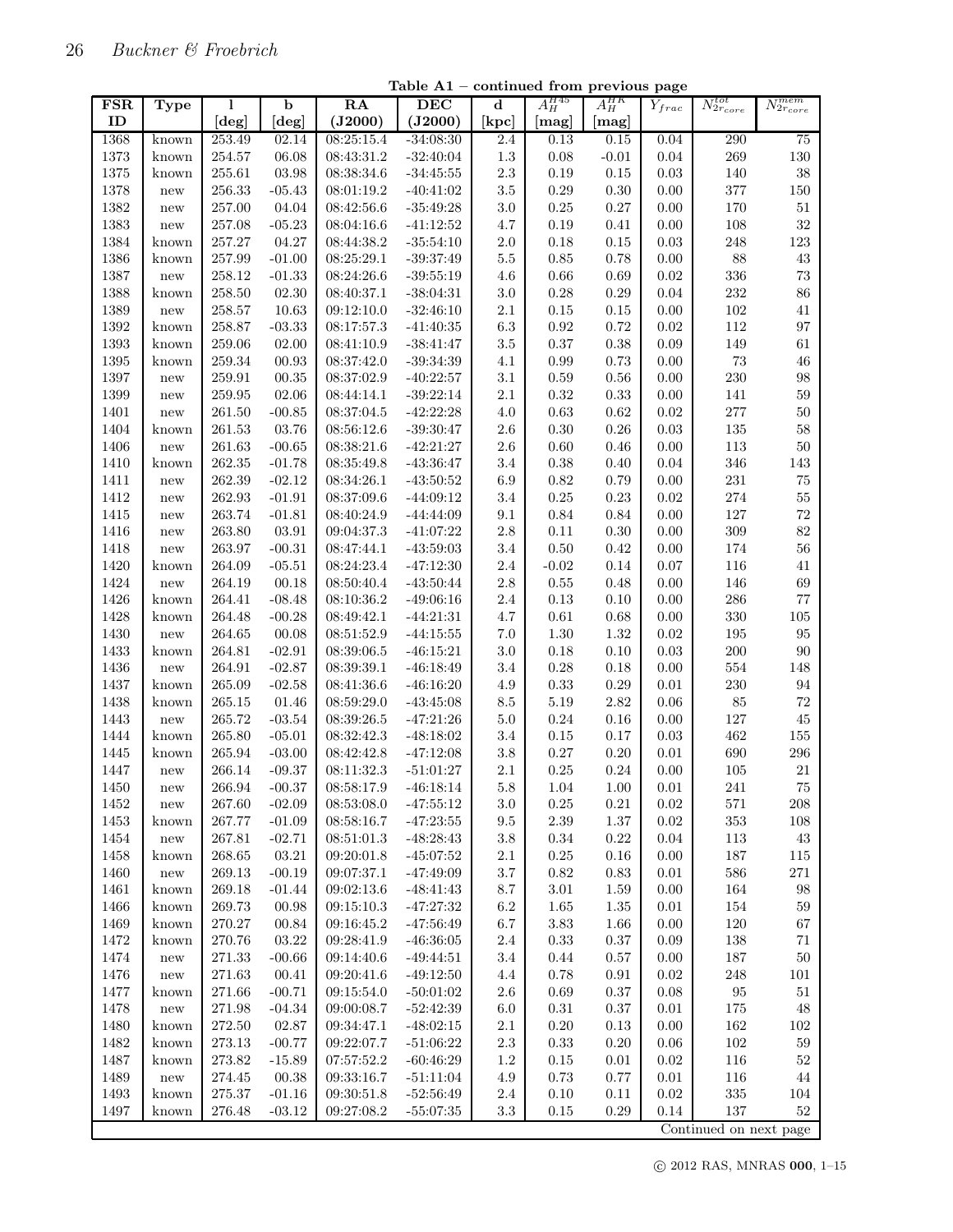Table A1 – continued from previous page

| <b>FSR</b> | <b>Type</b>          | 1          | $\mathbf b$          | RA         | <b>DEC</b>  | $\mathbf d$      | $A_H^{H45}$      | $A_H^{HK}$ | ${\cal Y}_{frac}$ | $N_{2r_{core}}^{tot}$  | $N_{2r_{core}}^{mem}$ |
|------------|----------------------|------------|----------------------|------------|-------------|------------------|------------------|------------|-------------------|------------------------|-----------------------|
| ID         |                      | [deg]      | [deg]                | (J2000)    | (J2000)     | $[\mathbf{kpc}]$ | $[\mathrm{mag}]$ | [mag]      |                   |                        |                       |
| 1500       | new                  | 276.83     | $-01.20$             | 09:37:53.6 | $-53:57:46$ | $\overline{3.3}$ | 0.29             | 0.32       | 0.05              | 488                    | 109                   |
| 1502       | known                | 277.11     | $-00.81$             | 09:41:03.0 | $-53:50:53$ | $2.3\,$          | $0.27\,$         | 0.09       | 0.03              | 149                    | 53                    |
| 1504       | known                | 277.65     | $-00.71$             | 09:44:17.6 | $-54:07:26$ | $2.9\,$          | $0.20\,$         | 0.17       | 0.02              | $835\,$                | 240                   |
| 1507       | new                  | 277.94     | $-03.28$             | 09:33:53.7 | $-56:14:24$ | 11.0             | $0.88\,$         | 0.99       | $\,0.04\,$        | 176                    | $50\,$                |
| 1508       | new                  | 278.51     | $-00.61$             | 09:49:16.3 | $-54:36:24$ | $2.9\,$          | $0.28\,$         | 0.27       | 0.00              | 195                    | 79                    |
| 1509       | new                  | 278.69     | $-01.07$             | 09:48:09.4 | $-55:04:21$ | 4.1              | 0.44             | 0.54       | 0.02              | 205                    | 62                    |
| 1512       | known                | 279.19     | $-02.61$             | 09:43:51.5 | $-56:34:36$ | $3.5\,$          | $0.40\,$         | 0.29       | $\rm 0.01$        | 106                    | 36                    |
| 1513       | new                  | 279.20     | $-01.58$             | 09:48:40.7 | $-55:47:38$ | $4.5\,$          | $0.30\,$         | 0.45       | 0.00              | 118                    | 37                    |
| 1515       | known                | 279.48     | 00.15                | 09:57:46.7 | $-54:36:37$ | $2.6\,$          | 0.27             | 0.12       | 0.01              | 789                    | ${\bf 286}$           |
| 1516       | known                | 279.53     | 00.08                | 09:57:46.8 | $-54:41:53$ | $2.6\,$          | $0.20\,$         | 0.11       | 0.05              | 461                    | 175                   |
| 1517       | new                  | $279.55\,$ | $-00.07$             | 09:57:12.3 | $-54:49:47$ | 4.7              | $\rm 0.22$       | 0.41       | 0.03              | 239                    | $52\,$                |
| 1519       | known                | 279.92     | 00.27                | 10:00:41.7 | $-54:47:24$ | $2.5\,$          | 0.73             | 0.29       | 0.10              | $139\,$                | 38                    |
| 1520       | new                  | 280.21     | 00.07                | 10:01:28.8 | $-55:07:02$ | $2.4\,$          | $0.26\,$         | 0.16       | $\,0.04\,$        | 223                    | $\boldsymbol{93}$     |
| 1521       | new                  | 280.44     | $-01.62$             | 09:55:23.3 | $-56:36:06$ | $5.8\,$          | $0.58\,$         | 0.53       | 0.00              | 228                    | $75\,$                |
| 1522       | new                  | 280.71     | 00.12                | 10:04:31.4 | $-55:22:55$ | $2.4\,$          | $\rm 0.22$       | 0.26       | 0.00              | 522                    | 184                   |
| 1524       | $\operatorname{new}$ | 281.51     | $-01.99$             | 09:59:57.3 | $-57:32:50$ | 9.8              | $1.42\,$         | 1.09       | 0.00              | 481                    | 113                   |
| 1525       | known                | 282.02     | $-01.16$             | 10:06:41.6 | $-57:11:20$ | 10.0             | $3.46\,$         | 2.19       | 0.00              | $237\,$                | 45                    |
| 1526       | known                | 282.06     | $-02.40$             | 10:01:22.9 | $-58:12:24$ | $2.5\,$          | $0.13\,$         | 0.09       | $\rm 0.01$        | 126                    | $49\,$                |
| 1527       | new                  | 282.14     | $-01.36$             | 10:06:32.5 | $-57:24:54$ | $\,9.5$          | $1.73\,$         | 1.46       | 0.04              | 380                    | 122                   |
| 1530       | new                  | 282.34     | $-01.07$             | 10:09:01.4 | $-57:17:42$ | 6.5              | 1.44             | 1.00       | 0.01              | $224\,$                | 109                   |
| 1531       | $\operatorname{new}$ | 282.83     | 00.63                | 10:18:54.6 | $-56:10:23$ | $5.3\,$          | $0.57\,$         | 0.67       | 0.00              | 299                    | 99                    |
| 1532       | known                | 282.93     | $-03.03$             | 10:03:54.5 | $-59:13:41$ | 3.8              | $\rm 0.24$       | 0.24       | $\rm 0.01$        | 321                    | 71                    |
| 1533       | known                | 283.01     | 00.44                | 10:19:16.0 | $-56:25:52$ | $2.1\,$          | 0.41             | 0.18       | 0.00              | 315                    | 96                    |
| 1534       | known                | 283.14     | $-01.46$             | 10:12:13.8 | $-58:04:29$ | $2.7\,$          | $0.36\,$         | 0.10       | 0.00              | $151\,$                | $62\,$                |
| 1535       | new                  | 283.33     | $-02.70$             | 10:07:55.0 | $-59:11:51$ | $\!3.3$          | 0.44             | $0.26\,$   | $0.05\,$          | 135                    | $59\,$                |
| 1537       | known                | 283.85     | $-03.69$             | 10:06:39.9 | $-60:18:36$ | $2.7\,$          | $0.07\,$         | 0.01       | 0.02              | 392                    | 123                   |
| 1540       | known                | 284.62     | 00.04                | 10:27:40.3 | $-57:37:52$ | 1.9              | 0.14             | 0.00       | $0.05\,$          | 259                    | $77\,$                |
| 1541       | $\operatorname{new}$ | 284.73     | $-08.50$             | 09:46:52.3 | $-64:37:56$ | 1.9              | 0.12             | 0.11       | 0.00              | 286                    | 69                    |
| 1542       | known                | 285.24     | $-00.84$             | 10:28:15.4 | $-58:42:05$ | 3.0              | 0.44             | 0.32       | 0.04              | 233                    | 85                    |
| 1544       | known                | 285.34     | $-08.82$             | 09:49:15.0 | $-65:16:11$ | 1.4              | 0.04             | $-0.01$    | 0.00              | 146                    | $52\,$                |
| 1545       | known                | 285.87     | 00.08                | 10:35:57.6 | $-58:13:49$ | 1.4              | 0.08             | $-0.12$    | 0.07              | 179                    | 90                    |
| 1547       | known                | 286.23     | $-00.15$             | 10:37:30.7 | $-58:36:36$ | $5.4\,$          | 0.71             | 0.91       | 0.03              | 609                    | 184                   |
| 1549       | known                | 286.80     | $-00.49$             | 10:40:04.6 | $-59:11:19$ | 4.2              | 1.15             | 0.70       | 0.03              | 448                    | 192                   |
| 1550       | known                | 287.01     | $-02.09$             | 10:35:13.3 | $-60:40:55$ | 6.1              | $\rm 0.31$       | 0.23       | 0.00              | $257\,$                | 72                    |
| 1551       | known                | 287.40     | $-00.34$             | 10:44:45.7 | $-59:20:03$ | 1.8              | 0.94             | 0.02       | 0.03              | $230\,$                | $80\,$                |
| 1552       | known                | 287.42     | $-00.58$             | 10:44:00.3 | $-59:33:13$ | 3.6              | 0.98             | 0.60       | 0.02              | $\,283$                | 163                   |
| 1553       | known                | 287.58     | $-00.70$             | 10:44:41.7 | $-59:44:30$ | 4.5              | 1.59             | 0.60       | 0.06              | $139\,$                | 58                    |
| 1555       | new                  | 287.77     | 00.17                | 10:49:07.7 | $-59:03:18$ | $5.0\,$          | 0.75             | 0.76       | 0.00              | 542                    | $186\,$               |
| 1557       | new                  | 288.25     | $\,00.09\,$          | 10:52:15.2 | $-59:20:13$ | $5.0\,$          | $0.58\,$         | $0.48\,$   | $0.00\,$          | 185                    | 81                    |
| 1558       | known                | 288.69     | 00.43                | 10:56:30.9 | $-59:13:37$ | $2.2\,$          | 0.29             | 0.20       | 0.05              | 383                    | 115                   |
| 1559       | known                | 289.16     | $\bf 00.31$          | 10:59:25.0 | $-59:32:12$ | $5.6\,$          | 0.42             | 0.54       | 0.00              | 113                    | $60\,$                |
| $1561\,$   | new                  | 289.37     | 06.62                | 11:18:32.2 | $-53:47:27$ | $2.2\,$          | 0.04             | 0.10       | 0.00              | 157                    | $51\,$                |
| 1562       | known                | 289.52     | $-00.40$             | 10:59:39.6 | $-60:19:40$ | $2.3\,$          | 0.28             | 0.20       | 0.00              | 197                    | 88                    |
| 1564       | known                | 289.90     | $-05.57$             | 10:42:26.6 | $-65:07:17$ | $2.1\,$          | 0.10             | 0.04       | 0.01              | 177                    | 86                    |
| 1565       | known                | 290.19     | 02.88                | 11:14:23.9 | $-57:33:56$ | 1.9              | 0.02             | $-0.02$    | 0.00              | 647                    | $229\,$               |
| 1567       | known                | 290.40     | 01.66                | 11:12:30.4 | $-58:47:08$ | 7.4              | 1.52             | 0.66       | 0.01              | 164                    | 59                    |
| 1568       | $\operatorname{new}$ | 290.44     | $-09.84$             | 10:24:48.1 | $-69:04:42$ | $1.9\,$          | $0.05\,$         | 0.11       | 0.00              | 100                    | 47                    |
| 1570       | known                | 290.70     | $-00.33$             | 11:08:39.8 | $-60:44:02$ | $4.0\,$          | 0.55             | 0.49       | 0.02              | 713                    | 195                   |
| 1571       | known                | 290.74     | 00.20                | 11:10:36.3 | $-60:15:49$ | 4.4              | 0.36             | 0.43       | 0.00              | $375\,$                | 131                   |
| $1575\,$   | known                | 291.21     | $-00.16$             | 11:13:06.6 | $-60:46:37$ | $2.0\,$          | 0.04             | 0.04       | 0.00              | 253                    | 88                    |
| $1576\,$   | known                | 291.64     | $-00.51$             | 11:15:18.6 | $-61:15:26$ | 3.5              | $3.09\,$         | 0.66       | 0.04              | $328\,$                | 121                   |
| 1582       | $\operatorname{new}$ | 292.38     | $-01.82$             | 11:17:11.5 | $-62:44:35$ | $2.0\,$          | 0.34             | 0.15       | 0.02              | 121                    | $47\,$                |
| 1583       | $\operatorname{new}$ | 292.40     | $\ensuremath{03.61}$ | 11:31:45.2 | $-57:37:21$ | $3.8\,$          | $-0.01$          | 0.33       | 0.02              | 288                    | 62                    |
| 1584       | $\operatorname{new}$ | 292.42     | $-04.28$             | 11:09:14.7 | $-65:02:46$ | $3.2\,$          | 0.05             | 0.19       | 0.05              | 103                    | $36\,$                |
| 1586       | ${\rm new}$          | 292.84     | $-01.20$             | 11:22:49.1 | $-62:19:17$ | 4.4              | 0.67             | 0.61       | 0.01              | $531\,$                | 174                   |
| $1587\,$   | known                | 292.92     | $-02.41$             | 11:19:49.1 | $-63:28:56$ | 1.5              | 0.19             | 0.07       | 0.04              | 344                    | 182                   |
| 1588       | known                | 293.21     | 00.58                | 11:30:33.0 | $-60:45:02$ | $3.8\,$          | 0.31             | $0.25\,$   | 0.02              | 397                    | 141                   |
| 1589       | known                | 294.11     | $-00.03$             | 11:36:11.3 | $-61:36:31$ | 1.1              | 0.01             | $-0.10$    | 0.03              | 460                    | 170                   |
|            |                      |            |                      |            |             |                  |                  |            |                   | Continued on next page |                       |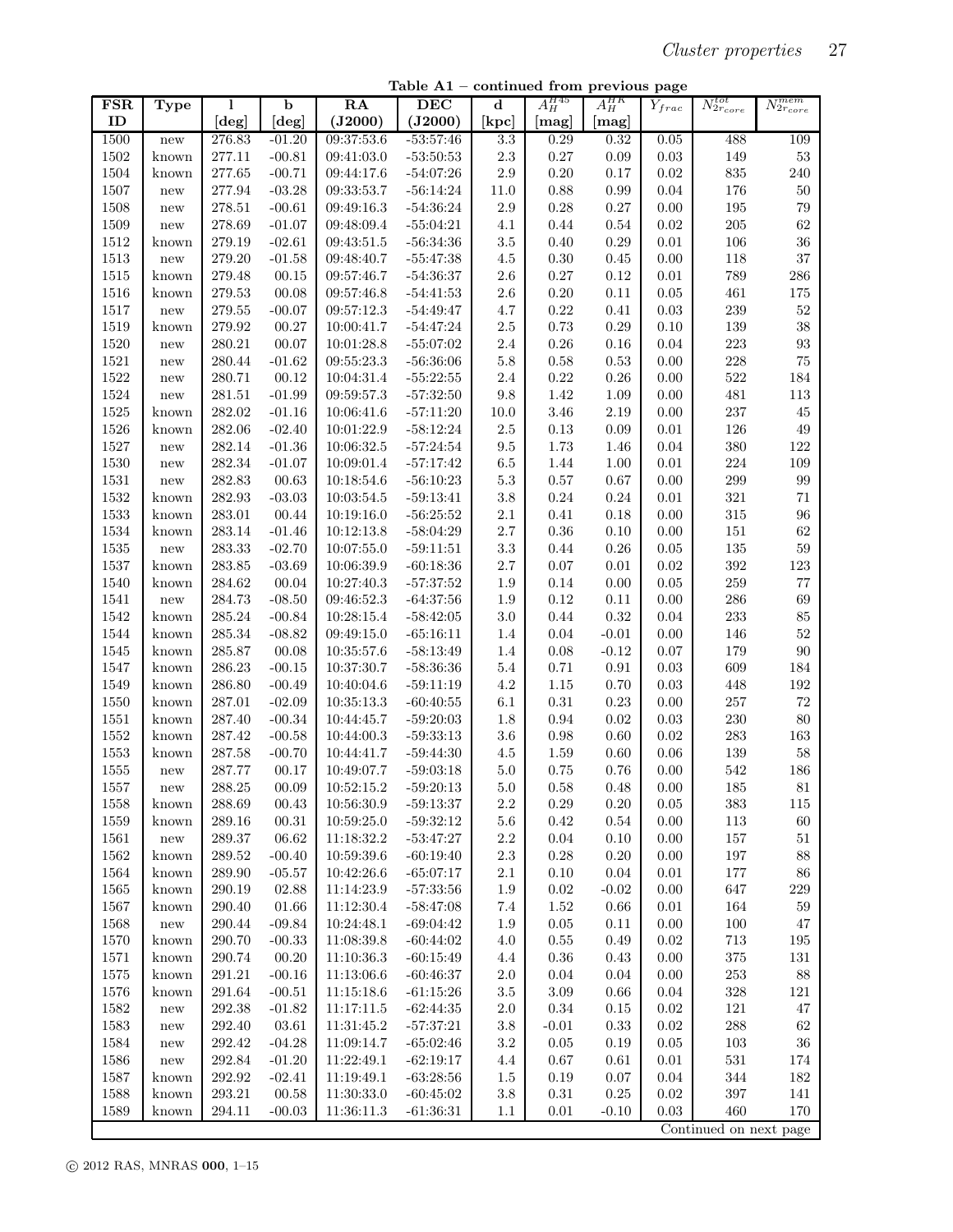$\mathbf l$ 

| <b>FSR</b>   | <b>Type</b>          | 1                | b                    | RA                       | <b>DEC</b>                 | $\mathbf d$                 | $A_H^{H45}$      | $A_H^{HK}$   | ${\cal Y}_{frac}$ | $N_{2r_{core}}^{tot}$ | $N_{2r_{core}}^{mem}$ |
|--------------|----------------------|------------------|----------------------|--------------------------|----------------------------|-----------------------------|------------------|--------------|-------------------|-----------------------|-----------------------|
| ID           |                      | $[\deg]$         | [deg]                | (J2000)                  | (J2000)                    | $\left[\mathrm{kpc}\right]$ | $[\mathrm{mag}]$ | [mag]        |                   |                       |                       |
| 1590         | known                | 294.38           | 06.18                | 11:50:36.2               | $-55:40:45$                | 1.8                         | 0.18             | $-0.05$      | 0.01              | 175                   | 112                   |
| 1591         | new                  | 294.52           | $-01.09$             | 11:36:57.3               | $-62:44:39$                | 5.6                         | 0.92             | 0.86         | 0.01              | 665                   | 147                   |
| 1592         | known                | 294.85           | $-01.62$             | 11:38:26.7               | $-63:20:38$                | 4.4                         | 0.59             | 0.54         | 0.02              | 1039                  | 247                   |
| 1594         | new                  | 295.47           | $-07.04$             | 11:28:20.3               | $-68:42:16$                | $2.5\,$                     | 0.08             | 0.15         | 0.00              | 127                   | 41                    |
| 1595         | new                  | 295.62           | $-00.68$             | 11:47:05.7               | $-62:38:15$                | 6.1                         | 0.80             | 0.83         | 0.04              | 531                   | 139                   |
| 1596         | known                | 295.79           | $-00.21$             | 11:49:31.1               | $-62:13:11$                | 3.2                         | 0.55             | 0.46         | 0.03              | $533\,$               | 179                   |
| 1600         | known                | 297.52           | $-01.76$             | 12:01:36.1               | $-64:06:34$                | 3.8                         | 0.49             | 0.48         | 0.02              | 858                   | 234                   |
| 1603         | new                  | 298.22           | $-00.51$             | 12:09:45.7               | $-62:59:50$                | $2.2\,$                     | 0.47             | 0.25         | 0.00              | $381\,$               | 151                   |
| 1605         | new                  | 298.38           | $-02.71$             | 12:07:52.3               | $-65:11:38$                | $5.6\,$                     | 0.33             | 0.29         | 0.00              | 130                   | 42                    |
| 1608         | new                  | 298.84           | $05.44\,$            | 12:21:19.3               | $-57:11:47$                | 3.3                         | 0.30             | 0.37         | 0.00              | 323                   | 62                    |
| 1611         | known                | 299.32           | $04.56\,$            | 12:24:06.0               | $-58:07:07$                | 1.8                         | 0.14             | 0.11         | 0.00              | 526                   | $237\,$               |
| 1612         | new                  | 299.39           | 03.05                | 12:23:22.6               | $-59:37:52$                | 1.9                         | 0.12             | 0.13         | 0.00              | $131\,$               | 34                    |
| 1614         | known                | 299.76           | 00.86                | 12:24:28.9               | $-61:51:02$                | 1.9                         | $-0.11$          | $-0.05$      | 0.00              | 206                   | 75                    |
| 1615         | known                | 300.11           | $-00.67$             | 12:26:12.1               | $-63:24:18$                | $3.5\,$                     | 0.72             | 0.58         | 0.01              | 421                   | 218                   |
| 1616         | new                  | 300.48           | $-00.67$             | 12:29:26.8               | $-63:25:60$                | $5.7\,$                     | 0.78             | 0.87         | 0.00              | 807                   | $301\,$               |
| 1622         | new                  | 301.42           | $-00.44$             | 12:37:57.5               | $-63:16:16$                | 7.0                         | 1.08             | 1.31         | 0.01              | 667                   | 120                   |
| 1624         | known                | 301.50           | 02.20                | 12:39:43.1               | $-60:38:32$                | $2.9\,$                     | 0.28             | 0.27         | 0.01              | 1093                  | $391\,$               |
| 1625         | new                  | 301.51           | 04.42                | 12:40:37.8               | $-58:25:04$                | 1.6                         | 0.05             | 0.02         | 0.00              | 240                   | 66                    |
| 1627         | known                | 301.71           | $-05.53$             | 12:38:11.5               | $-68:22:01$                | 3.5                         | 0.24             | 0.32         | 0.02              | 794                   | 376                   |
| 1630         | new                  | 302.61           | 00.72                | 12:48:42.9               | $-62:09:16$                | $3.7\,$                     | 0.48             | 0.58         | 0.00              | 176                   | 56                    |
| 1632         | known                | 303.18           | $-04.29$             | 12:54:01.1               | $-67:09:54$                | 7.9                         | 0.40             | 0.50         | 0.01              | 851                   | 290                   |
| 1633         |                      | 303.22           | 02.47                | 12:53:44.1               | $-60:23:58$                | 1.4                         | 0.06             | 0.00         | 0.04              | 336                   | 170                   |
|              | known                |                  |                      |                          |                            | 2.4                         | $0.29\,$         |              | 0.02              | 956                   | $365\,$               |
| 1637<br>1638 | known                | 303.64<br>303.72 | $-02.08$<br>$-08.54$ | 12:58:04.5<br>13:01:14.9 | $-64:56:52$<br>$-71:23:43$ | 1.9                         | 0.18             | 0.31<br>0.15 | 0.00              | 261                   | 56                    |
|              | new                  |                  | $-01.72$             |                          |                            |                             |                  |              |                   |                       |                       |
| 1641         | new                  | 304.36           |                      | 13:04:46.3               | $-64:33:25$                | 3.7                         | 0.30             | 0.35         | 0.00              | 380                   | 145                   |
| 1643         | known                | 305.37           | 00.07                | 13:12:45.6               | $-62:41:60$                | 5.8                         | 1.67             | 1.18         | 0.01              | 1167                  | 438                   |
| 1644         | new                  | 305.51           | $-04.32$             | 13:17:54.5               | $-67:03:27$                | $2.2\,$                     | $0.16\,$         | 0.19         | 0.07              | 293                   | 84                    |
| 1645         | new                  | 306.42           | 00.72                | 13:21:10.0               | $-61:56:45$                | 7.6                         | 1.30             | 1.38         | 0.00              | 347                   | 140                   |
| 1650         | new                  | 307.05           | $-05.60$             | 13:35:39.8               | $-68:06:50$                | 3.5                         | $0.26\,$         | 0.38         | 0.00              | 247                   | $\sqrt{49}$           |
| 1651         | new                  | 307.31           | 03.61                | 13:25:26.7               | $-58:58:22$                | $3.9\,$                     | 0.24             | 0.33         | 0.00              | 168                   | 55                    |
| 1653         | new                  | 307.72           | $-00.55$             | 13:33:50.5               | $-63:01:54$                | $2.8\,$                     | 1.13             | 0.44         | 0.00              | 445                   | 118                   |
| 1655         | known                | 307.74           | 01.56                | 13:31:12.0               | $-60:56:13$                | 2.0                         | 0.15             | 0.12         | 0.02              | 163                   | 66                    |
| 1656         | new                  | 307.89           | $-04.25$             | 13:41:39.8               | $-66:38:01$                | 3.1                         | 0.22             | 0.23         | 0.01              | 435                   | 87                    |
| 1659         | new                  | 308.29           | $-00.08$             | 13:38:01.6               | $-62:27:56$                | $5.6\,$                     | 1.05             | 1.12         | 0.00              | 413                   | 105                   |
| 1660         | known                | 308.68           | 00.60                | 13:40:17.2               | $-61:43:15$                | $6.3\,$                     | 1.47             | 1.36         | 0.01              | 397                   | 89                    |
| 1661         | new                  | 308.76           | $-07.26$             | 13:57:55.5               | $-69:22:15$                | 2.7                         | 0.16             | 0.21         | 0.00              | 196                   | $39\,$                |
| 1663         | new                  | 309.07           | 02.08                | 13:41:05.3               | $-60:11:48$                | $5.5\,$                     | 0.83             | 0.73         | 0.00              | 986                   | 233                   |
| 1666         | new                  | 309.71           | 00.68                | 13:48:35.4               | $-61:25:60$                | 5.8                         | 1.84             | 1.29         | 0.00              | 507                   | 130                   |
| 1668         | new                  | 310.40           | 00.38                | 13:54:49.5               | $-61:34:12$                | 2.6                         | 0.94             | 0.28         | 0.00              | 131                   | 47                    |
| 1670         | known                | 310.84           | 00.16                | 13:58:51.1               | $-61:40:13$                | 5.1                         | 1.25             | 1.11         | 0.01              | 881                   | 266                   |
| 1677         | known                | 314.62           | 00.81                | 14:26:41.6               | $-59:52:59$                | $6.0\,$                     | 0.87             | 1.12         | $0.00\,$          | 1082                  | $398\,$               |
| 1678         | new                  | 314.66           | $-04.46$             | 14:44:43.3               | $-64:43:26$                | $3.1\,$                     | 0.25             | 0.22         | 0.00              | 368                   | 76                    |
| 1679         | known                | 314.72           | $-00.30$             | 14:30:44.0               | $-60:52:29$                | $4.2\,$                     | 0.82             | 0.53         | 0.01              | 615                   | $\,286$               |
| 1681         | new                  | 314.90           | 00.83                | 14:28:40.6               | $-59:45:35$                | $5.8\,$                     | 0.93             | 1.04         | 0.00              | 889                   | $334\,$               |
| 1682         | new                  | 315.31           | 01.78                | 14:28:58.5               | $-58:43:35$                | $7.1\,$                     | 0.91             | 1.04         | 0.00              | 1195                  | $\,204$               |
| 1686         | new                  | 316.00           | $-00.29$             | 14:40:17.9               | $-60:22:20$                | 5.0                         | 1.00             | $0.97\,$     | 0.00              | 1158                  | $403\,$               |
| 1688         | $\operatorname{new}$ | 317.00           | 03.89                | 14:34:37.1               | $-56:07:60$                | $3.7\,$                     | 0.32             | 0.41         | 0.00              | 363                   | 106                   |
| 1689         | new                  | 317.11           | 00.17                | 14:46:50.2               | $-59:29:16$                | $5.4\,$                     | 1.64             | 1.26         | 0.00              | 829                   | $250\,$               |
| 1692         | new                  | 318.21           | $-17.35$             | 16:45:14.7               | $-72:49:51$                | 1.1                         | $0.11\,$         | $0.07\,$     | $0.00\,$          | 145                   | $\,29$                |
| 1693         | new                  | 318.43           | $-06.71$             | 15:25:49.8               | $-64:49:56$                | 2.0                         | 0.13             | 0.18         | 0.02              | 473                   | $\boldsymbol{92}$     |
| 1694         | new                  | 318.55           | $-04.33$             | 15:15:04.3               | $-62:45:40$                | 11.1                        | 2.24             | 1.85         | 0.05              | 129                   | 44                    |
| 1696         | new                  | 319.60           | 00.95                | 15:01:07.3               | $-57:39:43$                | $5.6\,$                     | $0.90\,$         | 1.16         | 0.00              | 157                   | $52\,$                |
| 1698         | new                  | 320.82           | $-02.05$             | 15:20:58.1               | $-59:37:40$                | 6.7                         | 0.60             | 0.71         | 0.00              | 1520                  | $378\,$               |
| 1700         | new                  | 322.91           | $-03.04$             | 15:38:53.3               | $-59:14:53$                | 6.0                         | 0.55             | 0.59         | 0.00              | 718                   | 215                   |
| 1701         | new                  | 323.08           | $-00.42$             | 15:28:28.9               | $-57:01:14$                | 7.7                         | 2.12             | 2.17         | 0.00              | $571\,$               | 129                   |
| 1703         | new                  | 325.79           | 00.12                | 15:41:55.0               | $-54:59:48$                | $5.7\,$                     | 1.35             | 1.23         | 0.00              | 382                   | 172                   |
| 1704         | known                | 325.80           | $-02.97$             | 15:55:50.3               | $-57:24:32$                | $2.7\,$                     | $0.35\,$         | $0.22\,$     | 0.00              | 437                   | 144                   |
| 1706         | known                | 326.01           | $-01.93$             | 15:52:11.2               | $-56:28:25$                | 1.5                         | 0.11             | 0.08         | 0.01              | $423\,$               | 158                   |

Table A1 – continued from previous page

Continued on next page